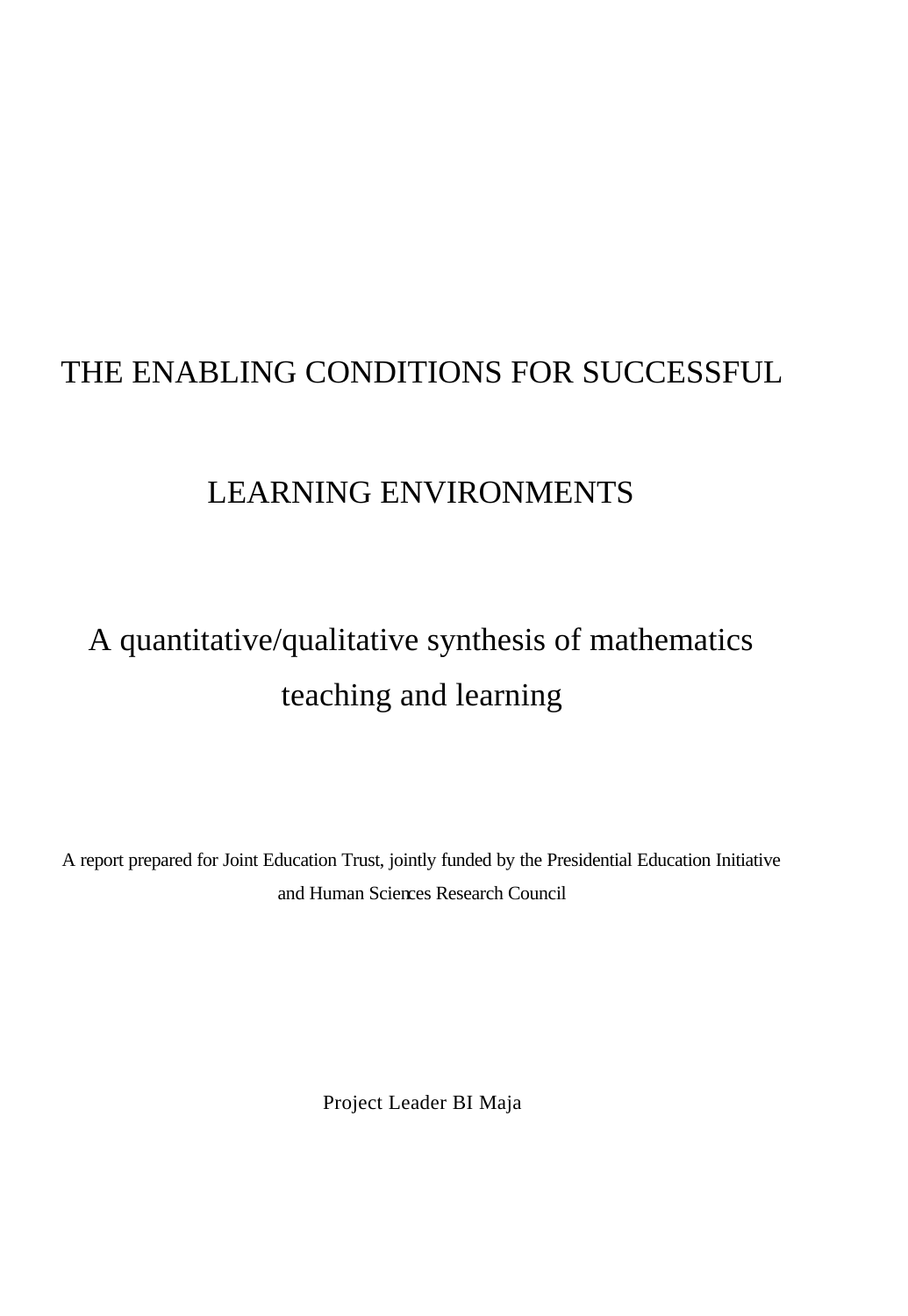## DEDICATION

In memory of Dr. Derek John Gray, assistant project leader, whose untimely departure before the report was compiled continues to be missed {Dr. Gray died of a heart attack in December 1998}.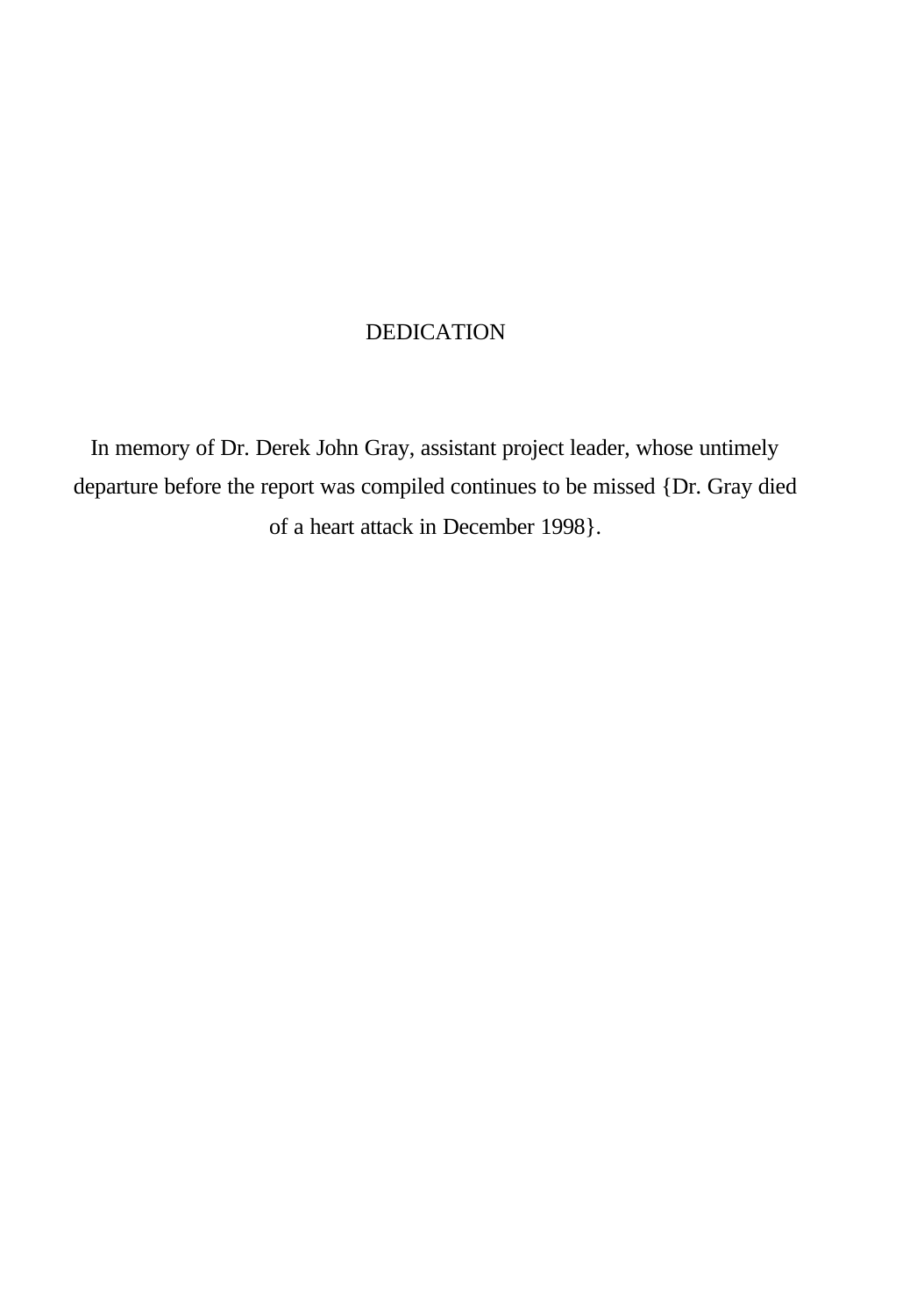### ACKNOWLEDGEMENTS

Andre Kraak and Penny Vinjevoldt, whose guidance in conceptualising the project was invaluable;

Mokubung Nkomo, whose support as executive director in group Education has been worthwhile;

Nick Taylor, Susan Meyer, Jordan Naidoo, Kholofelo Sedibe, and Tjeerd Plomp, whose inputs in the various drafts leading to this report are appreciated; and most importantly,

The provincial Departments of Education, and school principals, teachers, and learners who were willing and prepared to allow us into their schools for this important exercise.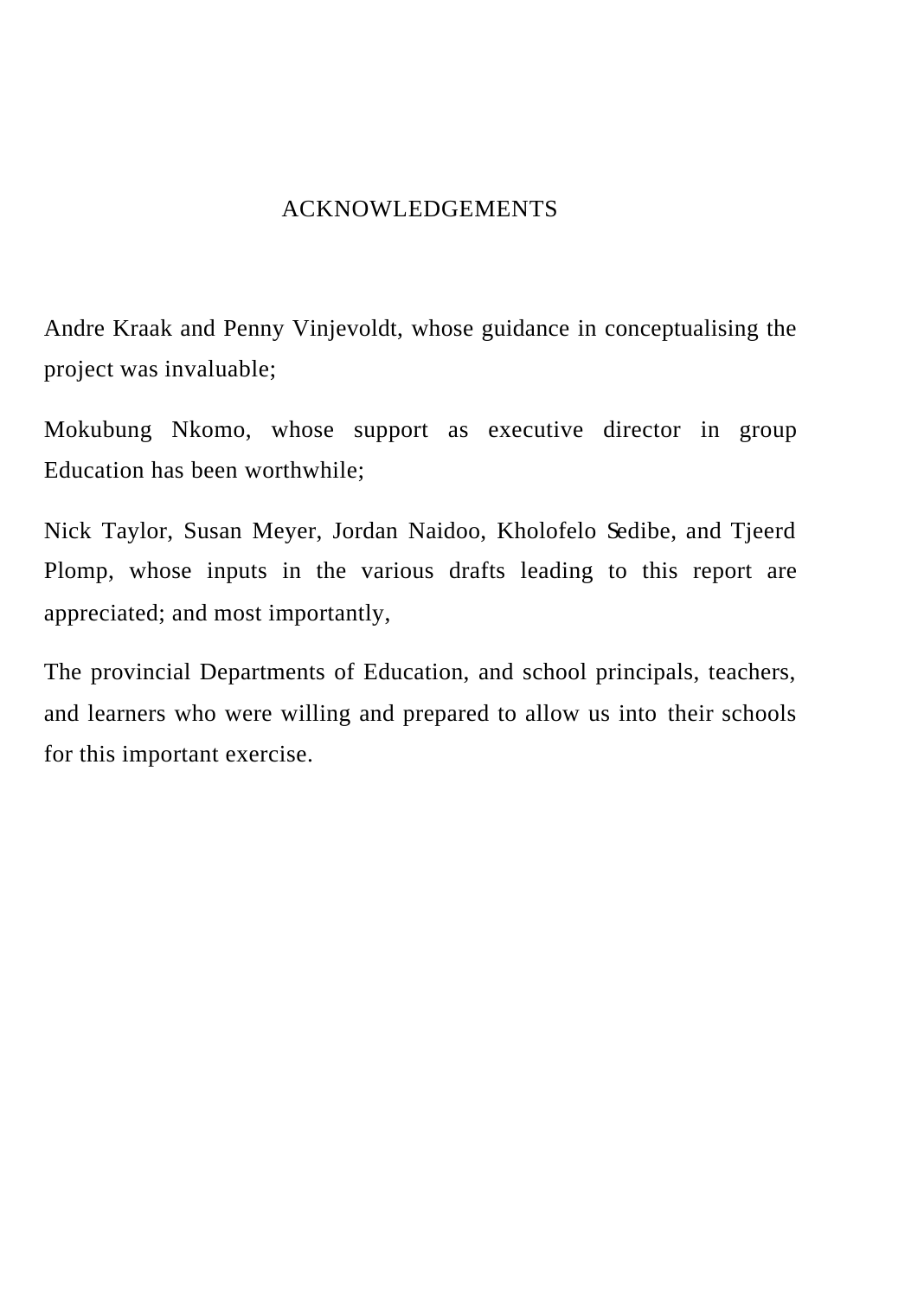### CONTRIBUTIONS

The following people contributed in various ways to this report:

Cheryl Reeves, who was instrumental in preparing the observation and interview schedules, training observers, and commenting on the overall focus of the project;

The University of the North through Mr Ralenala (deputy dean - Education), whose enthusiasm and dedication resulted in the involvement of three lecturers from the university. These include Ms Gaba Moleko, Max Khuto, and Semakaleng Moatlhodi.

Hendrik de Kock, who contributed in the analysis of the mathematics test results;

Sylvia Shilubane, who contributed in both writing and editing the various sections entailed in the report;

The HSRC computer centre for data capturing and the range of statistical assistance they provided; and

The Access to learning team including Tom Magau, Colleen Hughes, and Joe Lehutjo.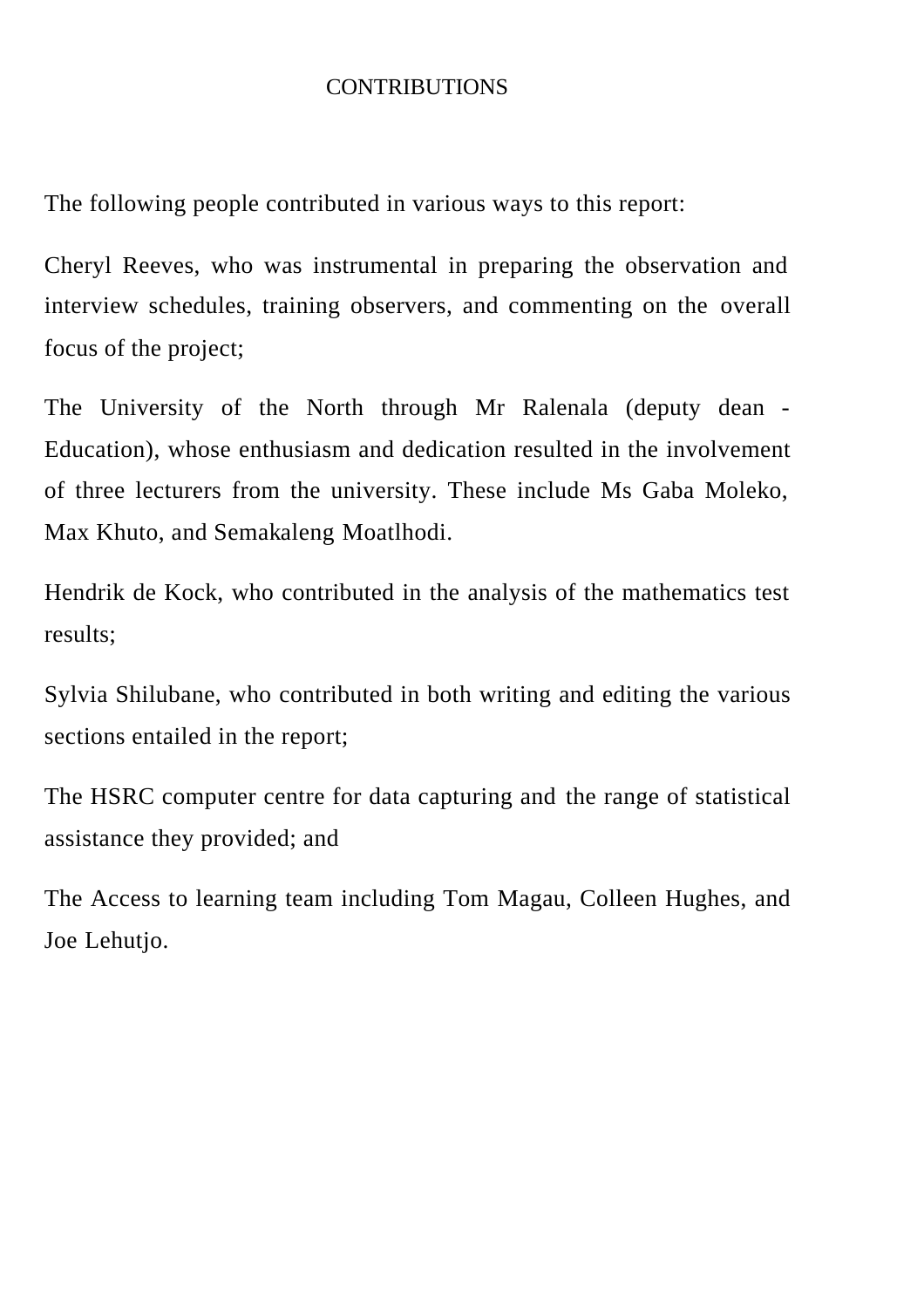# CONTENTS PAGE

# EXECUTIVE SUMMARY p7

SECTION ONE: Project Design p8-15 Background 8 Aims and Scope 9 Research Methods 10 Limitations of the study 13 SECTION TWO: Research Findings p16-119 Quantitative Mathematics test 16 learners' background 29  $\sim$   $\sim$   $\sim$ 

| Qualitative              |    |
|--------------------------|----|
| teacher profile          | 33 |
| school-specific findings | 34 |

| <b>SECTION THREE:</b> Synthesis and summary of findings |  |  |  | p120-124 |
|---------------------------------------------------------|--|--|--|----------|
|---------------------------------------------------------|--|--|--|----------|

# SECTION FOUR: Conclusion and lessons learnt p125-126

| Appendices: | A-Curriculum Vita |  |
|-------------|-------------------|--|
|             |                   |  |

B - Research Instruments

### References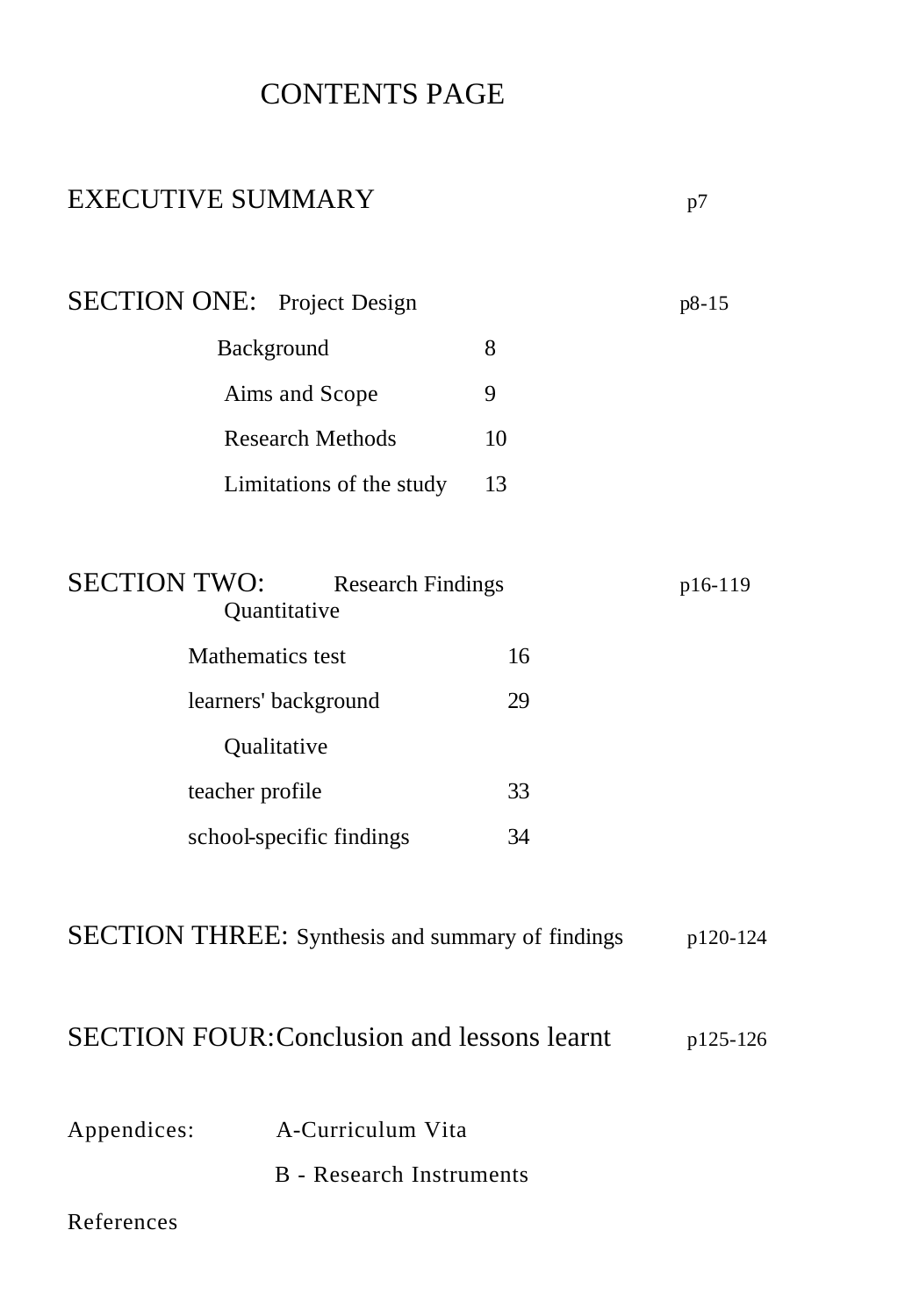#### EXECUTIVE SUMMARY

The summary of research findings presented below will be divided into the schools' performance [mathematics achievement test], school management issues [management questionnaire], student background [student questionnaire], teacher profile [teacher profile], and classroom processes [classroom observations & teacher interviews]. In each section a deliberate attempt will consistently be made to divide schools visited into the best and least performing schools, based on the mathematics achievement test administered. A conclusion with policy implications will then wrap up the summary.

It should also be noted that this summary covers nine of the initial twenty schools visited, as the design of the project aimed at initially testing twenty schools with the intention of following nine of them with a more in-depth analysis. Of the nine schools, six were the top performing/best achieving schools, and three were the worst performing/least achieving schools.

Performance of the twenty schools

? Multiple Choice Questions (MCQ's): On average all schools did relatively well in this part. The best school had an average of 73.78%. Only one school achieved an average of less than chance level, namely 24.07%. Chance level is 25% for this test.

? Free Response Questions (FRQ's): On average only 4 schools performed relatively well in this part, all other schools (16 schools) did bad (28.59%) up to extremely bad (0.76%). The best school had an average of 73.78%. An alarming factor is that so few learners attempted the Free Response Items. On average 26.64% of all learners did not even attempt the FRQ's. [See Table 1.1.], whereas 96.12% of all learners attempted the MCQ's. In a particular school (Makgoka), 67.69% of learners did not attempt the FRQ's at all.

? Total score: The total score varied from 68.70% (Capricorn) to 15.07% (Apple). Only the data from the first 7 schools is worth looking at, the other 13 schools performed so badly, no reliable deductions can be made for these schools based on the available data.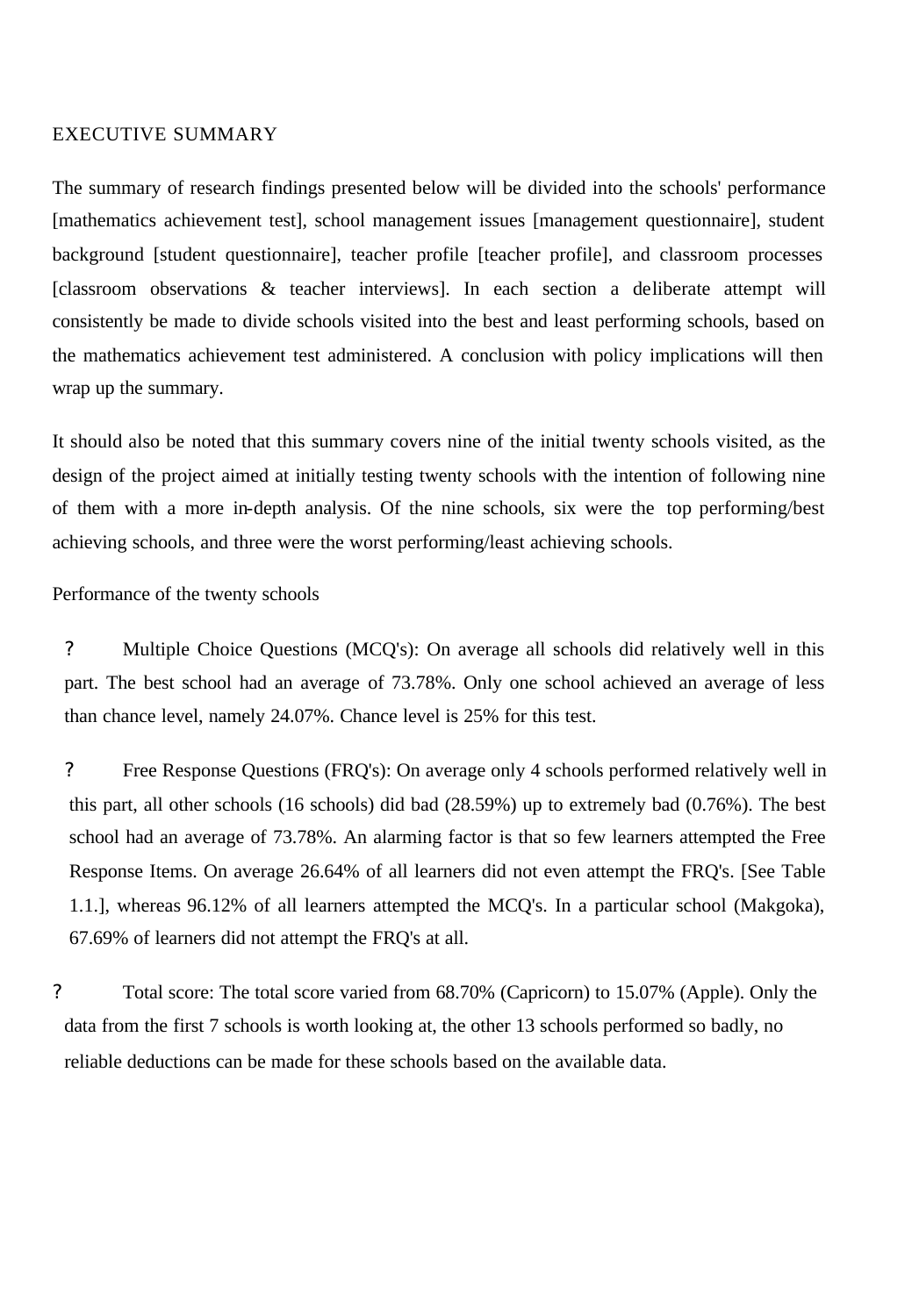#### School management

In the management questionnaire completed by school principals and members of their management team a variety of issues, some of which cut across both the best and least performing schools and some which were prevalent in either of the two, came up.

Trends across school categories:

• English, Mathematics, Afrikaans, General and physical science were given the most slots in the timetable; the school day lasts between six and eight hours a day; he number of periods is between forty and forty five per week; and the periods last between thirty and forty five minutes each.

? The organization of the timetable, the number of hours learners are supposed to spend in class. extramural activities available at the school, and whether the school principal is involved in teaching activities or not, are factors which cut across both the best and least performing schools.

? Teacher/learner ratios seemed to vary across schools and were not related to achievement

? Teacher qualifications varied across schools and thus could not be related to achievement.

? Al schools have experienced major changes in their governing bodies in line with the Schools' Act, the results of which were positive all round. All the schools were grateful of their governing bodies and could point to gains such as facilities, finances, and school discipline to motivate their appreciation. The irony though, was that the governing bodies are the only links the schools have with the communities they serve as they indicated generally apathy.

? Familiarity with some of the principles entailed in Curriculum 2005 varied across schools, some of which had attended courses and seminars and some of which have not. Confusion on what continuous assessment entails also seemed to reign across schools. Whilst most of the principals seemed to understand it as "tests, exams, classwork, projects always", some were as confused as to refer to it as "assessing learners every time they participate, including during breaks".

Trends per school category:

? The best achieving schools tended to have less discipline problems compared to the least achieving ones. This trend was most noticeable in relation to late coming and absenteeism. Whilst the least achieving schools indicated concerns with what they believed was a serious problem of late coming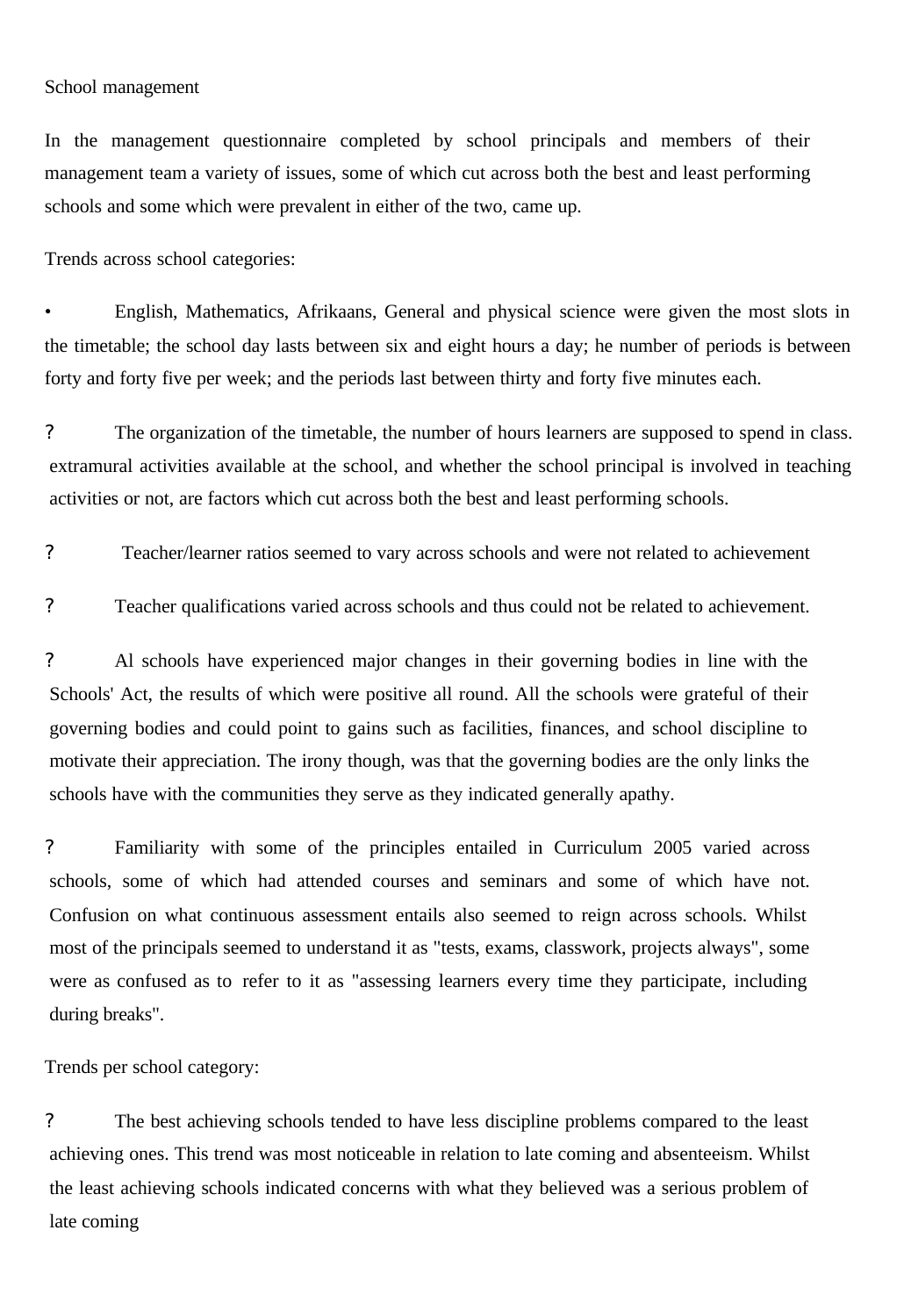and absenteeism by the learners, which tended to include teachers, the best achieving schools on the other hand seemed to be concerned with problems such as theft and tobacco use.

.

The best achieving schools tended to perform above 95% consistently in all the grades, whilst the least achieving schools on the other hand consistently performed below 50% in all the other grades. This further correlated with the dropout rates, which were significantly higher in the least achieving schools compared to the best achieving ones.

• Teachers in the best achieving schools spend more than double the time on lesson preparation compared to their counterparts in the least achieving ones.

There was a disturbing trend in the least performing schools where learner/teacher ratios tended not to correlate with our calculations. Calculations provided by the schools were almost double our own, which are based on teacher and learner numbers per school.

• The attitudes towards the provincial departments of education in the best performing schools were generally negative, as against those in the least performing schools which tended to be positive. What seemed to be interesting though, is that principals in the best performing schools hoped to remain heading their schools in the near future, whilst their counterparts in the least performing schools were studying with the hope of either moving into the corporate world or being employed in the provincial departments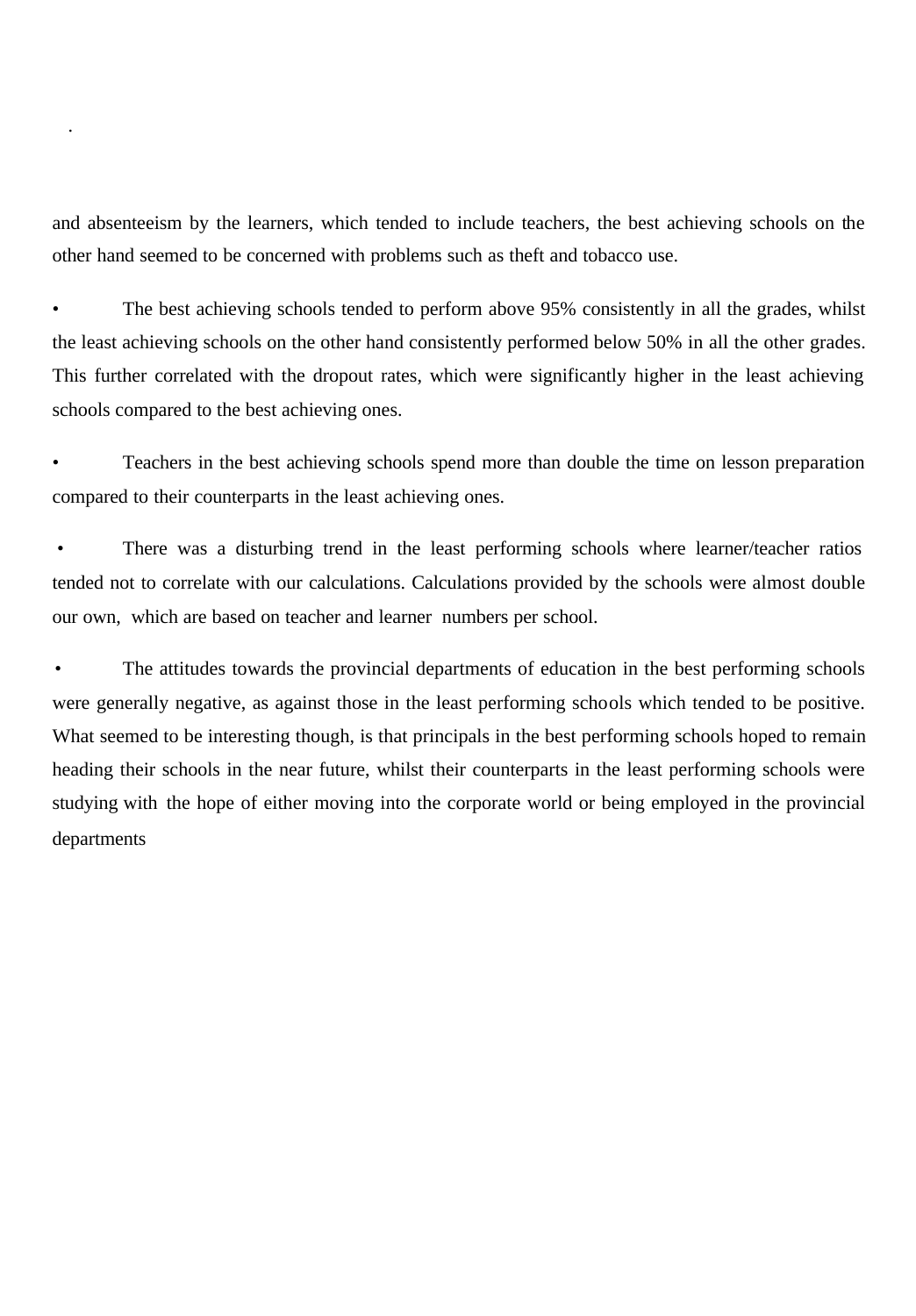#### STUDENT BACKGROUND

Trends across school categories:

• One school (Mbilwi) consistently broke the divide between performance and student background. Whilst this school was one of the best performing schools, its student background was not on par with other best performing schools and could only be compared to the rest of the least achieving schools. Trends per school category

The number of questions not answered in the student questionnaires of the least performing schools 4 was consistently higher than in the best performing schools. This could be attributed to language, as even during our classroom observations teachers in these schools used learners' first language more frequently than in the best performing schools.

Learners in the best performing schools were better off compared to those in the least achieving schools in terms of the availability of running tap water, hot water geyser, electric lights at home, water flushed toilet, motor car at home, television, video player, own bedroom, calculator, and dictionary.

#### TEACHER PROFILE

Trends across school categories:

Teacher qualifications varied across both the best and least performing schools, as was their involvement in various development related initiatives. Whilst all teachers in the schools observed were qualified, with . the minimum qualification being a teacher's diploma and the maximum being a post-graduate degree, they tended to be less involved in professional activities. Teacher interaction was generally informal and mainly school based, only two of the teachers belonged to professional associations and read subject based journals.

Trends per school category:

Teachers in the best performing schools tended to be more at ease with the subject and confident to teach. They allowed more learner input, though in the form of individual teacher/learner interaction. Teachers in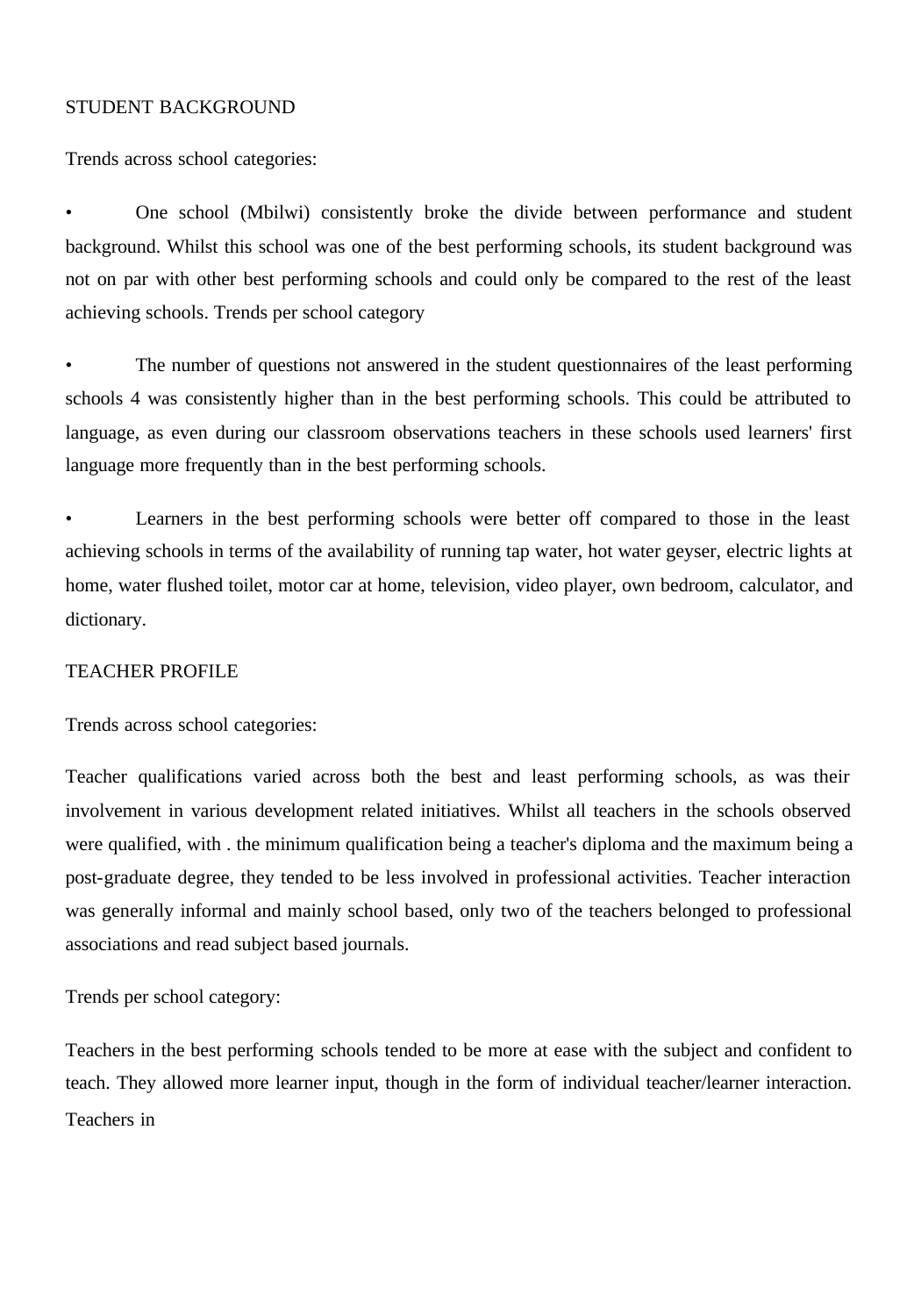the least performing schools on the other hand seemed more unease, especially during our observations, and tended to shut learners from making inputs which might disturb the planned flow of their lessons.

#### CLASSROOM PROCESSES

Trends across school categories:

• Most of the teachers made the mathematics concepts and processes to be learnt explicit.

• . "Most of the teachers failed to build on and move beyond learners' existing understandings.

 $\approx$  Teachers introduced learners to appropriate new mathematics language.

• Teachers used representations such as number lines and diagrams to demonstrate how unfamiliar mathematics concepts and processes work.

• Teachers provided individual learners with opportunities to practice using new mathematics concepts.

In all lessons observed learners were provided with some form of written mathematicsematical text.

• Teachers did not encourage learners to discuss new mathematics concepts and processes with each other.

• Teachers assessed whether learners have learnt the concepts and processes through tasks which formed part of the lessons and home/classwork at the end.

Trends per school category:

Teachers in the best performing schools not only made the concepts and processes to be learnt explicit, but further made the purpose for learning them clear. Some of the teachers even created a web of understanding by assisting learners to link familiar concepts with the new ones.

• Teachers in the best performing schools provided learners with opportunities to express their current understandings.

Whilst teachers in the least performing schools focussed only on form when introducing learners to new mathematics language, those in the best performing schools also focused on meaning and made connections with learners existing understandings.

Teachers in the best performing schools used multiple forms of mathematicsematical imagery and representations to demonstrate how new mathematics concepts and processes work.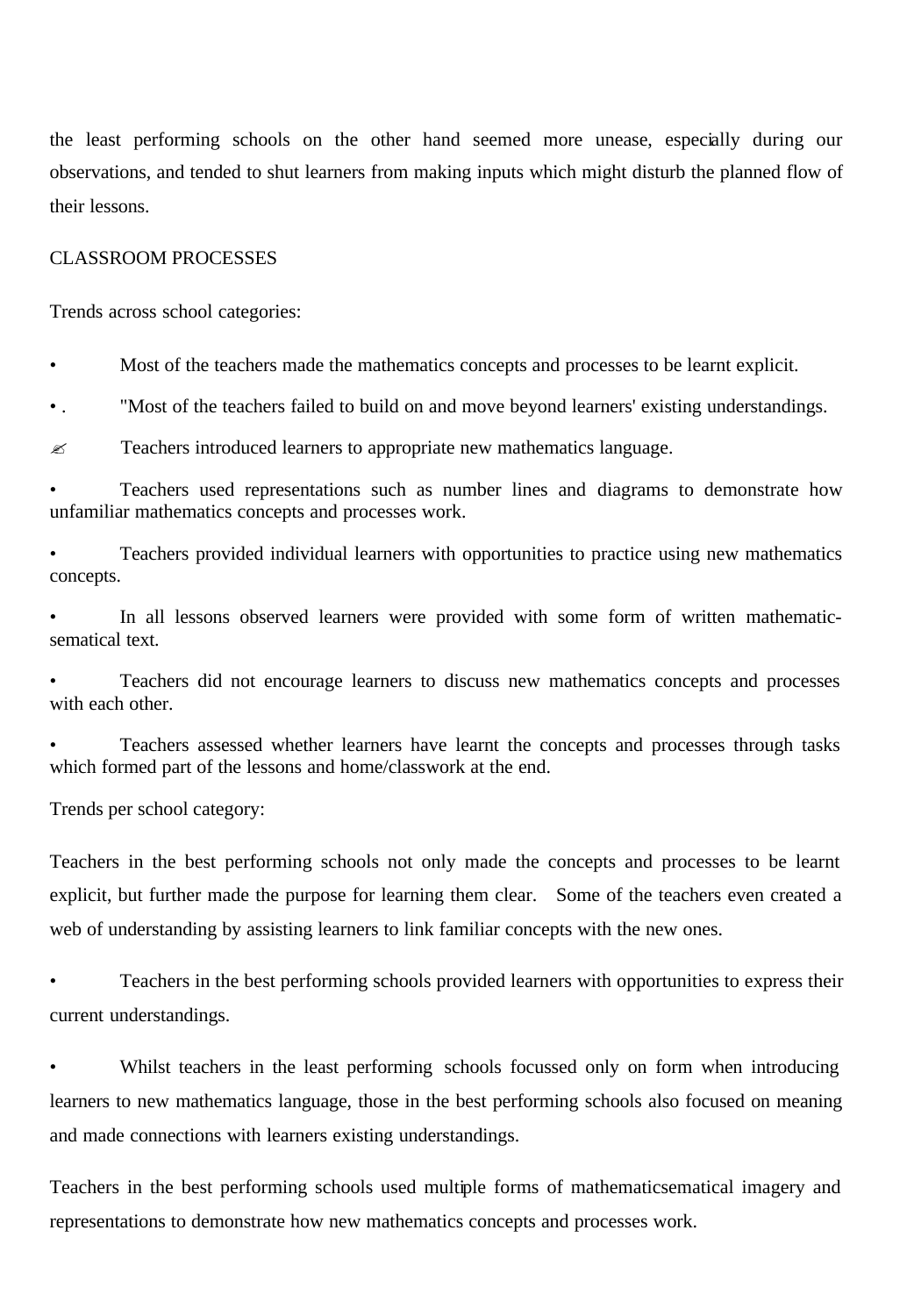$\approx$  Whilst learners in the least achieving schools were simply given opportunities to respond to questions without reasoning or elaborating, those in the best performing schools on the other hand provided some reasoning for their answers. Teachers assisted those who struggled in an attempt to ensure that they know what they are talking about, and further assisted learners to deve lop greater levels of independent competence.

• Teachers in the best performing schools assisted learners to develop strategies they need to engage with text representations, whilst those in the least performing schools simply provided learners with written text.

Teachers in the best performing schools used learners' answers to identify misconceptions and provide feedback about what they must do to improve their learning, whilst those in the least performing schools tended to mismanage the process mainly by ignoring such misconceptions and thus not providing the necessary feedback.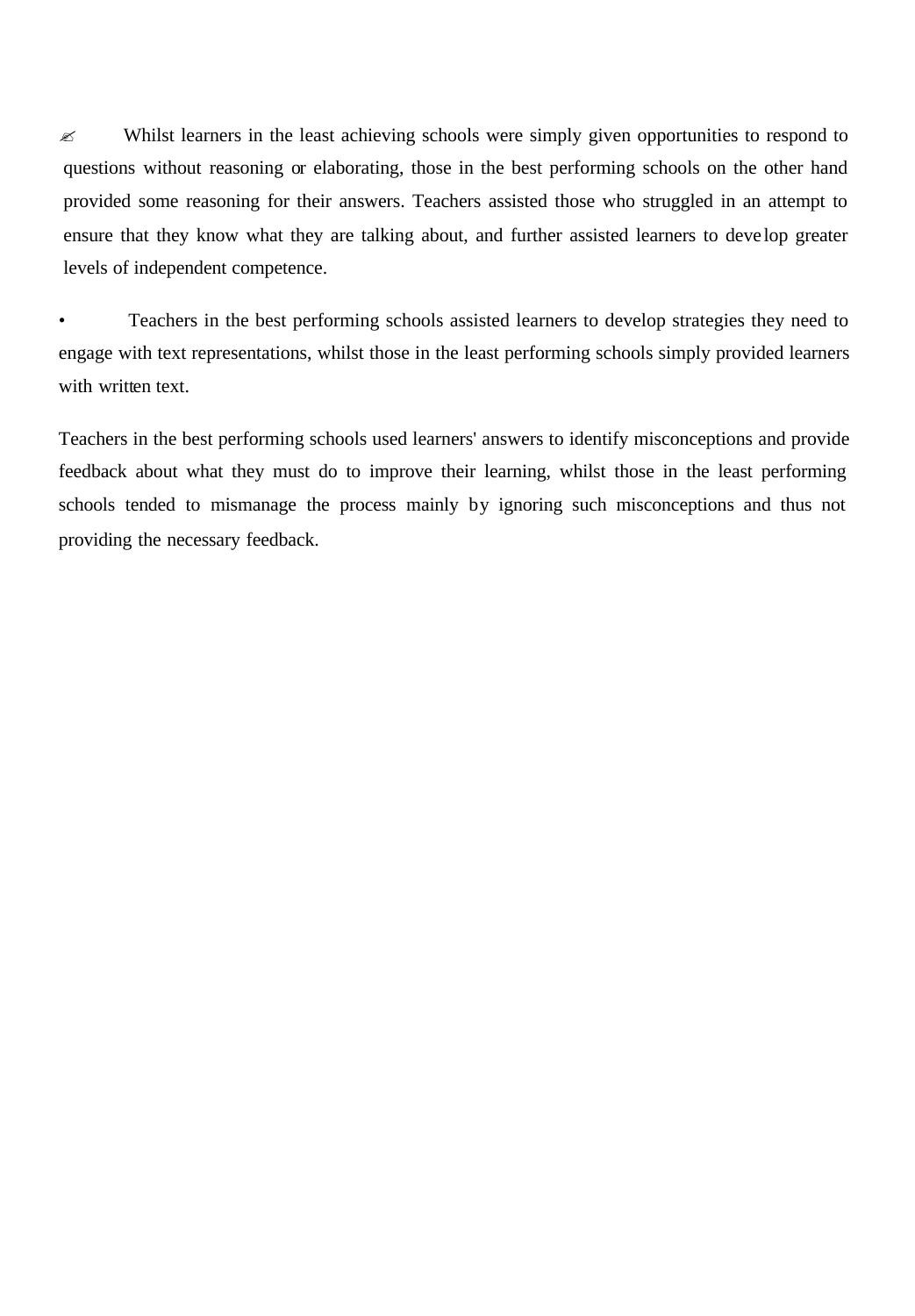#### SECTION ONE PROJECT

#### DESIGN

#### 1. BACKGROUND

Towards the end of 1997, the Presidential Education Initiative identified `establishing best practices in the teaching and learning of mathematicsematics, with particular reference to Curriculum 2005', as one of its research foci. The HSRC tendered for this proposal with an intention of the project being jointly funded from the parliamentary grant.

The HSRC proposal was largely premised on the recent HSRC project that investigated enabling conditions for successful learning environments (Kenton paper, 1997). In this project, particular learning environments that enable learners to learn more constructively, and take control of the process of new knowledge and skills development were identified. The project analysed the teaching and learning of various subjects \ learning areas, including mathematicss, science and English, with the intention of identifying `best practices' in this regard. It equally intended to determine how these practices relate to curriculum developments such as the curriculum 2005 initiative, both in terms of content and method.

It nonetheless emerged from the Access 1 project that identifying `best practice' through classroom observations and teacher interviews, which are mainly qualitative instruments, without quantifying such observations with learning outcomes was a serious omission. Thus, without an understanding of pupil performance, which can meaningfully provide an indication of the learning outcomes, it cannot be rigorously argued that there is `best practice' at play. This debate therefore necessitated the inclusion of instruments derived from the 1995 TIMSS study (Third International Mathematicss and Science Study), that was locally (RSA) administered by the HSRC. Apart from curriculum issues, text analysis and medium of instruction, the focus of the TIMSS study was on learning outcomes in mathematics and science on an internationally comparative scale.

2. PROJECT AIMS AND SCOPE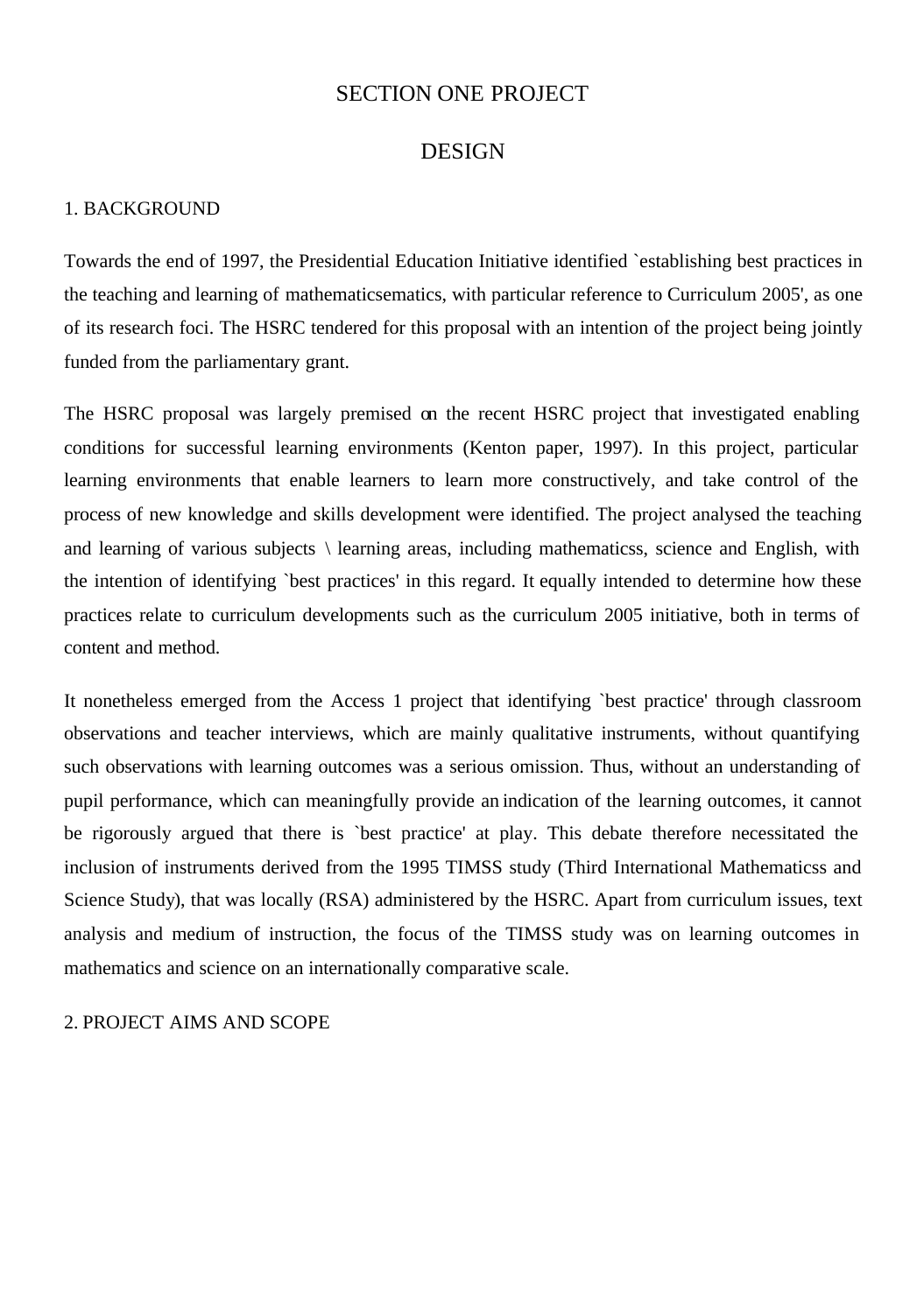The project looked at the enabling conditions for best performance in mathematicsematics. The intention was to identify those classroom factors that lead to "best performance" in mathematicsematics in selected schools. Thus learning outcomes in mathematicsematics - ascertained through achievement tests administered to pupils, are related to teaching and learning practices which emanate from classroom observations, teacher profile and interviews. The learners' background - based on the learner questionnaire administered to all learners, and management questionnaire which looks at a variety of school-based management issues, were some of the additional instruments employed. The project thus aimed at establishing links between classroom practice, learners' background, school environment and achievement in mathematicsematics.

The project looked at ten schools in the Northern Province and ten in Mpumalanga, with a specific focus on grade 8. 20 classes of approximately 40 learners each yielded a sample of 800 learners tested. Categories of schools tested include 4 former model C schools, 1 private school and 1 Catholic, 4 urban based and 10 rural schools. Mpumalanga was chosen because it was the only province that demonstrated appreciable improvement in the 1997 School Leaving Certificate examinations Grade 12. It is thought that there may be useful information to be gained from this province's schools. The Northern Province on the other hand is the province with the greatest need of help and outside support and the province in which any findings of this research can be implemented to best advantage.

Best performance in this project was also understood in the context within which schools function. Thus schools that show signs of success against the odds, and under various constraints, will feature prominently. On the other hand, a few privileged schools will be selected for comparative purposes. Equally, the fusion of qualitative and quantitative approaches proposed in this research, whilst intending to provide an understanding of `best practice', is likely to question the very notion of `best practice' within teaching and learning interaction.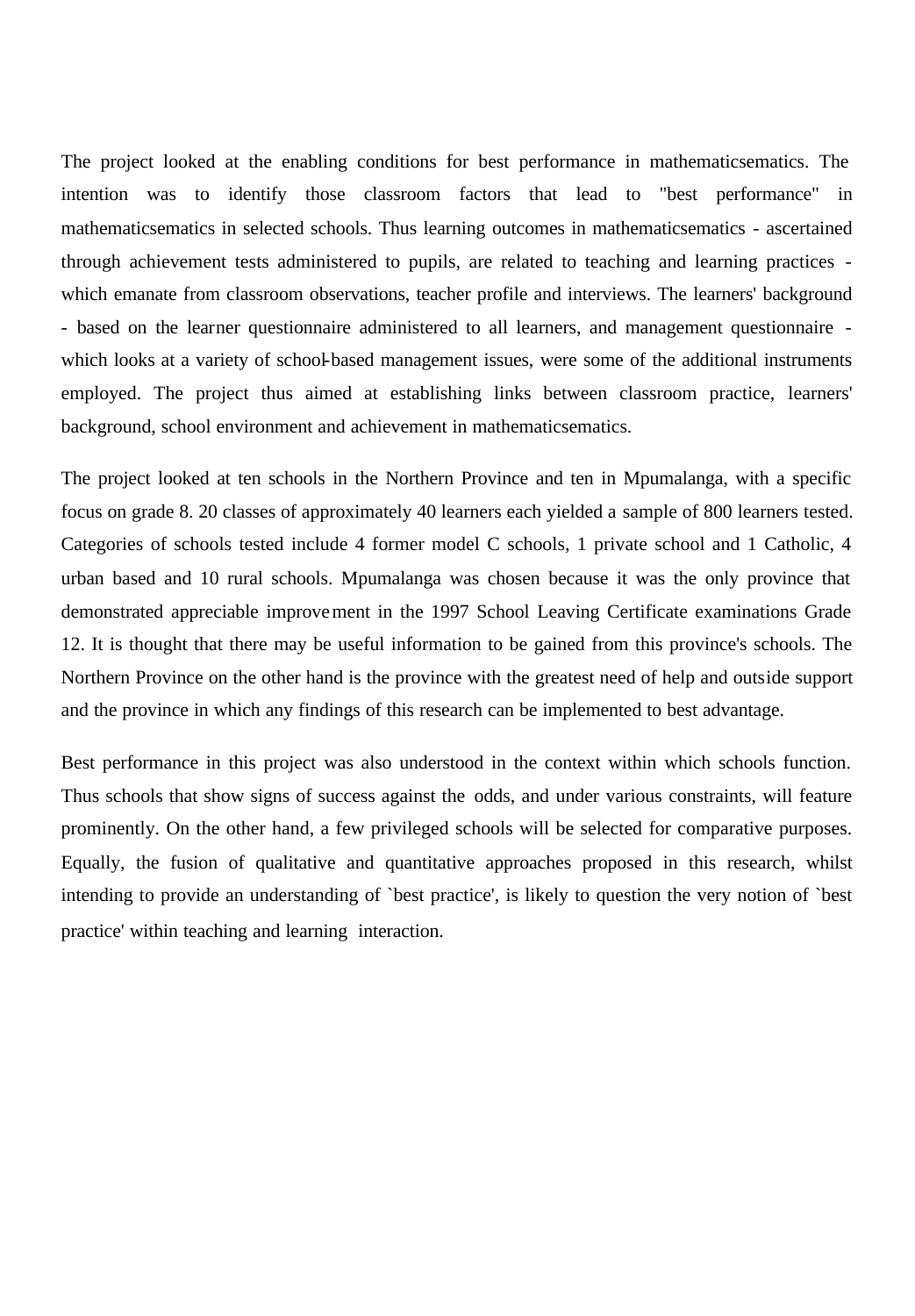#### 3. RESEARCH METHOD

From the onset, the project attempted to merge both quantitative and qualitative methods of research:

|                         | Quantitative methods                            | Qualitative methods                          |
|-------------------------|-------------------------------------------------|----------------------------------------------|
| Selection of schools    | Latest matric results,                          | Expert opinion from NGOs, CBOs, Dept.        |
|                         | TIMSS 1995 data.                                | Officials, other institutions.               |
|                         | School Register of Needs.                       |                                              |
| Selection of classrooms | The selection of classrooms was equally based   | Both teachers and principals in the selected |
|                         | on their performance internally.                | schools were encouraged to select their      |
|                         |                                                 | best performing classrooms.                  |
| Research project        | Achievement tests adapted from TIMSS 1995       | Four best performing schools in each         |
|                         | the HSRC's Item Bank tests were<br>and          | province were selected for classroom         |
|                         | administered in the 20 selected schools.        | observations and teacher interviews.         |
|                         | A Learner questionnaire was administered to all | All lessons observed were videotaped for     |
|                         | learners writing the test.                      | subsequent analysis.                         |
|                         | A Management questionnaire was administered     |                                              |
|                         | to the four best performing schools.            |                                              |
|                         | The teachers observed completed a teacher       |                                              |
|                         | profile.                                        |                                              |

#### 3.1. Mathematics test

The mathematicsematics achievement tests (see appendix section) used in twenty selected schools included a substantial bank of tested questions that were drawn from the Grade 8 Item Bank and other grade 8 test banks in the HSRC. Population and standardisation data is available for all the Item Bank questions used. Useful free response and other items from the TIMSS test papers which are not under embargo (i.e. question clusters J to Z) were also incorporated into the question paper. For the TIMSS based questions, there are the South African and International indices of difficulty and population data available. The test was for 1 hour (43 questions), divided between Multiple Choice Questions and Free Response Items. The test was divided into two parts comprising 30 Multiple Choice questions from the HSRC Item Bank and the TIMSS 1995 achievement tests, and 13 Free Response items from the TIMSS question pool.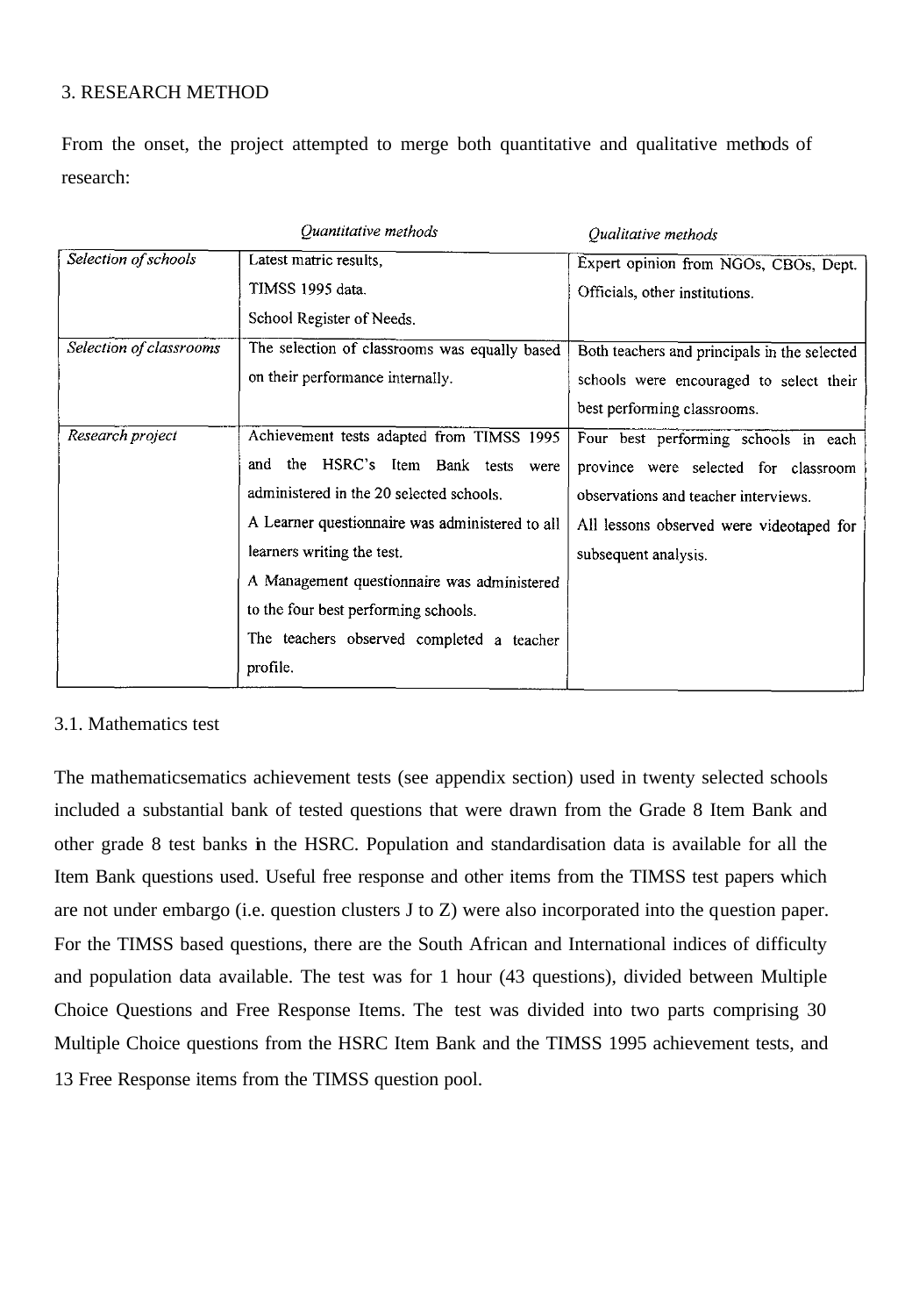The mathematics sub-categories tested include fractions, algebra, geometry, proportionality, and measurement. Four main principles guided the design of the questions:

1. The questions drawn should relate to both the Grade7 and Grade 8 curricula and involve an emphasis on problem solving abilities;

2. The questions should show a range of difficulty ranging from easy to difficult;

3. Questions should be grouped according to mathematicsematical field (i.e. All the Geometry questions should be grouped together);

4. Performance expectations for each question should be clearly stated.

This data can then be analysed in terms of achievement as a total score, expressed out of 44 or as a percentage achievement in terms of mathematicsematical field and in terms of performance expectations.

#### 3.2. Learner questionnaire

The learner questionnaire (see appendix section) on the other hand required more than 30 - 40 minutes to complete. It attempted to capture the learners' background by looking at factual information such as first language, availability of educationally oriented materials and other resources at home, educational activities at school, extra-mural activities, and parents' level of education. It also elicited opinions on issues such as the learners' career objectives, their attitudes towards mathematics and science and the various sections within the disciplines, and education generally.

A one-day workshop was arranged for the training of three lecturers from the University of the North and two researchers from the HSRC (see appendix section for abbreviated CVs). Some of the researchers also observed the use of the instruments in a trial run at a school in the Pretoria region. A standard test administrators' manual (see appendix section) was used in the training session for use during the testing process by all the researchers. All the researchers were subsequently observed and monitored by the project leader during the research process.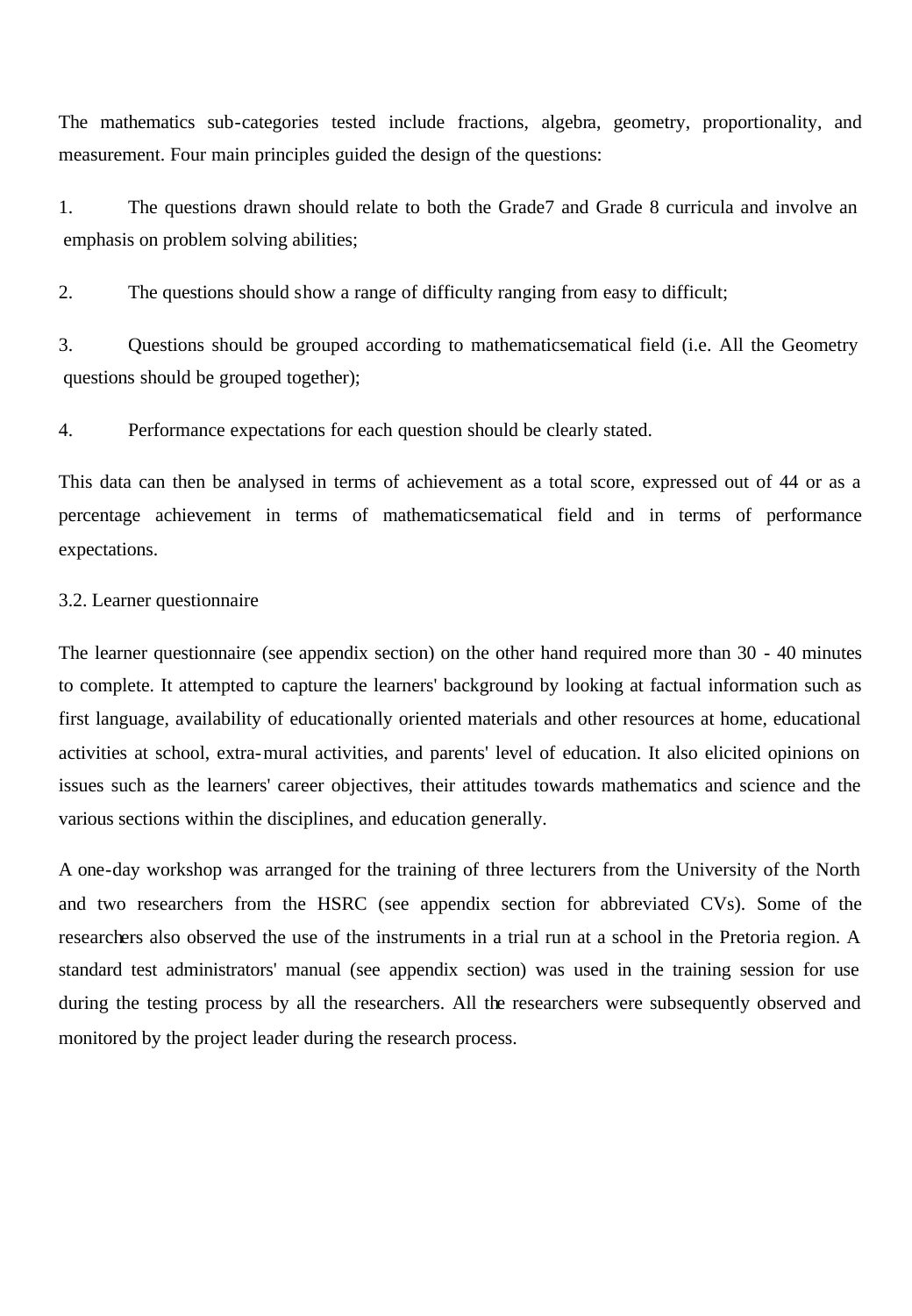#### 3.3. Classroom observations and interviews

Structured observation and teacher interview schedules (see appendix section) were used in the second phase of the project. The observation schedule was designed to collect data on teachers' instructional ', approaches to teaching mathematics concepts and processes. It comprised of two parts, one intended to capture the lesson context, and the other designed to collect data on teachers instructional practices. The first part looked at aspects such as the length of the lesson, the number of learners present in class, the classroom conditions, and lesson topic. Its main focus was on the outward forms of teachers' teaching strategies. These include the types of classroom organisation used by the teachers, the way in which the lessons are structured, the organisation and use of support material, the organisation of activities, the language of learning and teaching, and the extent and type of learner participation and involvement.

The second part on teachers' instructional practices was designed to capture the extent to which teachers engage learners with mathematics concepts and processes. Thus eight criteria were formulated to assess the level at which teachers are able to engage learners. Each criterion was judged against a scale consisting of five possible scores designed to capture significant variations in terms of the teachers' practices. Three main aspects are covered in the criteria as tabled below:

| <b>AREAS COVERED</b>                    | EIGHT CRITERIA                                                                   |
|-----------------------------------------|----------------------------------------------------------------------------------|
| Classroom interactions                  | Does the teacher make the mathematicsematics concepts or processes to be         |
|                                         | learnt explicit?                                                                 |
|                                         | Does the teacher introduce learners to the new/additional language they need in  |
|                                         | order to discuss and think about the mathematics concepts or processes to be     |
|                                         | learnt?                                                                          |
|                                         | Does the teacher demonstrate how the mathematics concepts or processes to be     |
|                                         | learnt work?                                                                     |
|                                         | Does the teacher assist learners to engage with and interpret written            |
|                                         | mathematicsematics texts/representations related to the concepts or processes to |
|                                         | be learnt?                                                                       |
| Activities learners do in their lessons | Does the teacher provide learners with opportunities to express their current    |
|                                         | understandings of the mathematics concepts or processes to be learnt?            |
|                                         | Does the teacher provide learners with opportunities to practise using the       |
|                                         | mathematics concepts or processes to be learnt?                                  |
|                                         | Does the teacher encourage learners to discuss the mathematicsematics concepts   |
|                                         | or processes to be learnt with each other?                                       |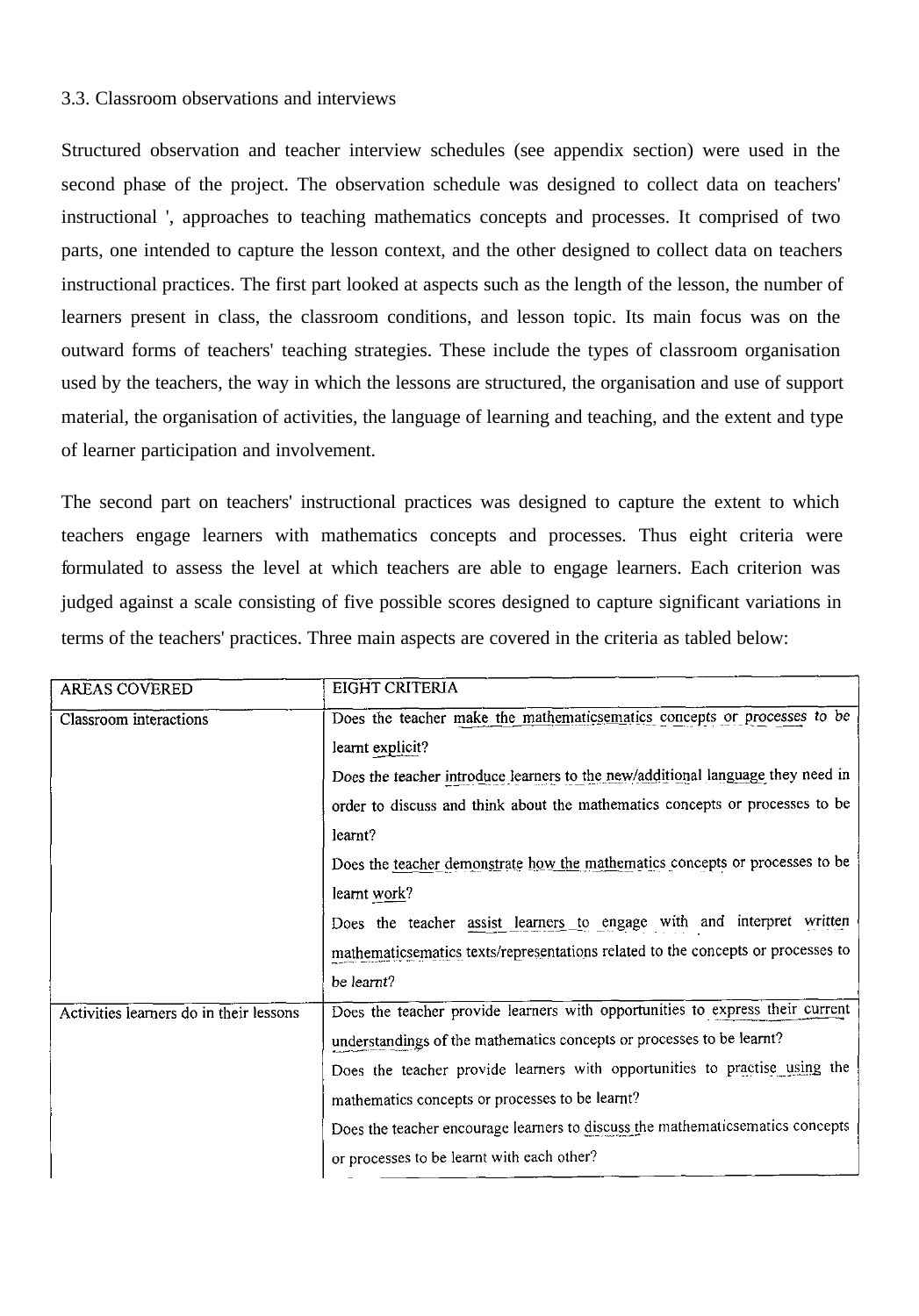| Teachers' approach to assessment | Does the teacher assess whether learners have learnt the mathematics matrices |
|----------------------------------|-------------------------------------------------------------------------------|
|                                  | concepts or processes?                                                        |

The criteria made explicit the practices that the fieldworkers (all based at the HSRC) are to focus their attention on during the lessons observed. A one-day workshop for the training of the researchers was arranged, with the training run by the consultant responsible for the design of the instruments (see acknowledgements and appendix section for abbreviated CV). Video material of all the lessons observed also enabled the project teams to discuss and modify the indicators where necessary during a follow-up process of verifying the data.

The structured interview on the other hand was designed to establish details on aspects of the lesson that are not evident through the observations of the teachers' lessons. It looked at aspects such as the criteria for grouping learners where they are seating in groups, information used to plan for and during the lesson, and whether there were any adverse factors affecting the lesson. Teachers observed and interviewed also had to complete a teacher profile to determine their qualifications, teaching experience, attitudes towards mathematics, and ambitions for the future.

#### 4. LIMITATIONS OF THE STUDY

One of the initial project aims was to effect a comparison on learner performance in relation to the TIMSS 1995 study. This objective has not been followed up on two grounds: 1. The Access test was smaller in scale compared to TIMSS and included some questions from the HSRC item bank pool. Consequently, we have recently been informed by the IEA, which manages TIMSS internationally, that learner performance cannot be validly compared on the basis of the two tests. 2. In the selection of schools (which was largely based on expert opinion, latest matric results, School Register of Needs and lastly TIMSS 1995 data), none of the schools which participated in TIMSS 1995 came up in the initial thirty-plus schools' list per province. Thus there was no direct overlap of schools between the two studies.

The second possible limitation of the study, which the project team would rather view as a weakness in the initial design, relates to the selection of schools for classroom observations and interviews. Whilst the initial project design aimed at selecting four best performing schools per province for observations, this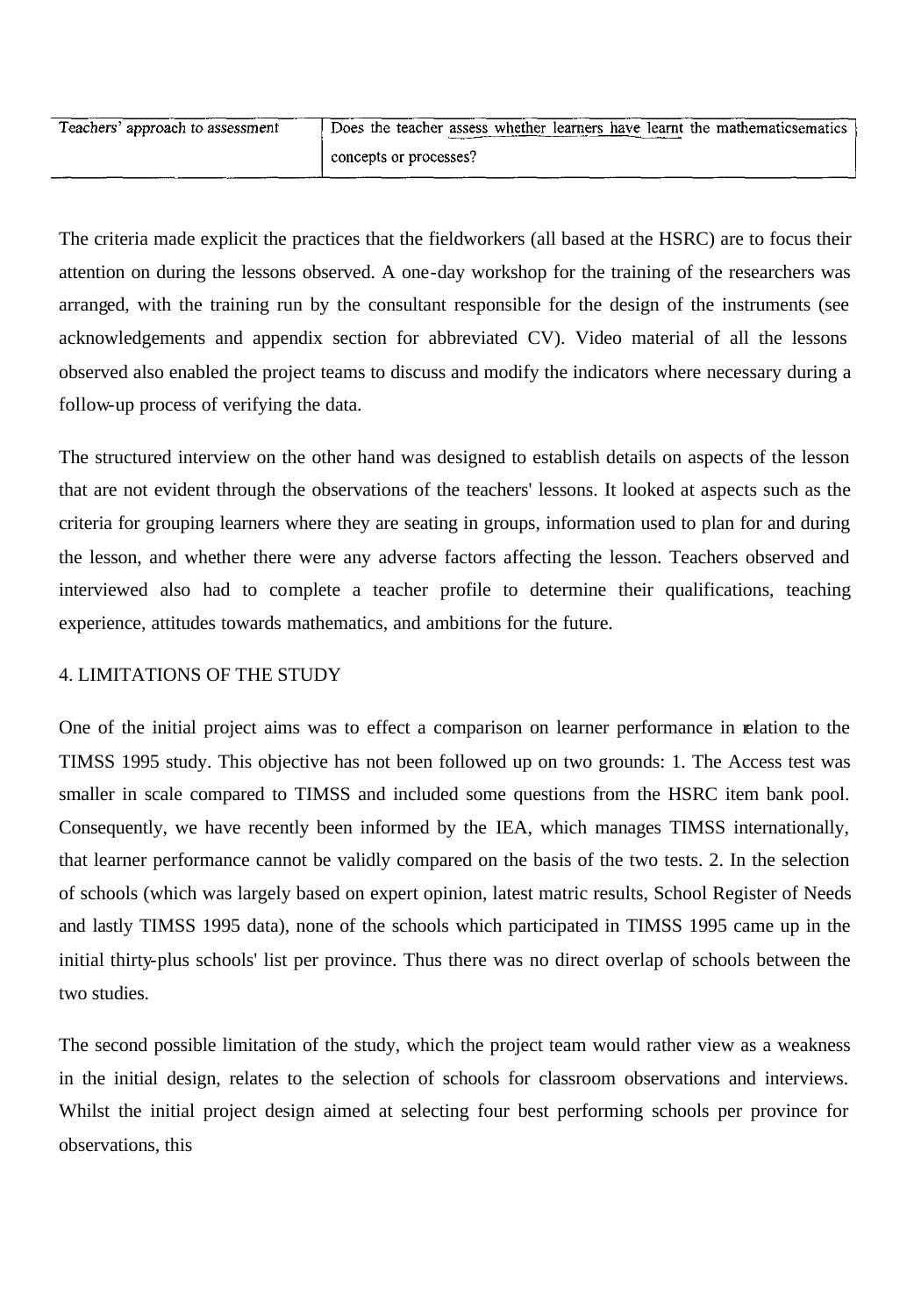was subsequently modified during the actual research. In the Northern province, the four best performing schools were followed-up with observations and interviews as initially planned. A fifth school was subsequently squeezed for a day's observation as it performed the worst of all the schools in both provinces. In Mpumalanga the situation was different in that all the best performing schools were either private schools or former model C schools. Observing only these schools would have accounted for a very small percentage of schools in the province. We consequently decided to observe the two best performing schools and two worst performing schools in the province. Of the two best performing schools, one is a private and the other a former Model C school.

Thirdly, the project's initial intention of using the same fieldworkers throughout was not successful. The main problem arose when all the external scholars based at the University of the North did not pitch up for the training related to classroom observations and interviews. Thus new researchers had to be drawn in for the second phase of the project.

Lastly, in relation to the question paper, the following needs to be kept in mind:

Part A: Multiple Choice Questions (MCQ's)

All correct responses were given one mark and a wrong response zero marks. There were problems with three of the items. The correct answer for Item 7 is B but the answer position for marking purposes was given as C. The figure of Item 17 is incorrect,  $P_2$  was indicated in the wrong position which resulted in responses C and D both being correct. The correct answer for Item 23 is C but the answer position for marking purposes was given as B. Part A was therefore marked out of 27 (thus 27 the maximum for Part A).

#### Part B: Free Response Questions (FRQ's)

Although there were only 13 questions, some questions had multiple answers and therefore the maximum score for Part B was 17.

Total Score: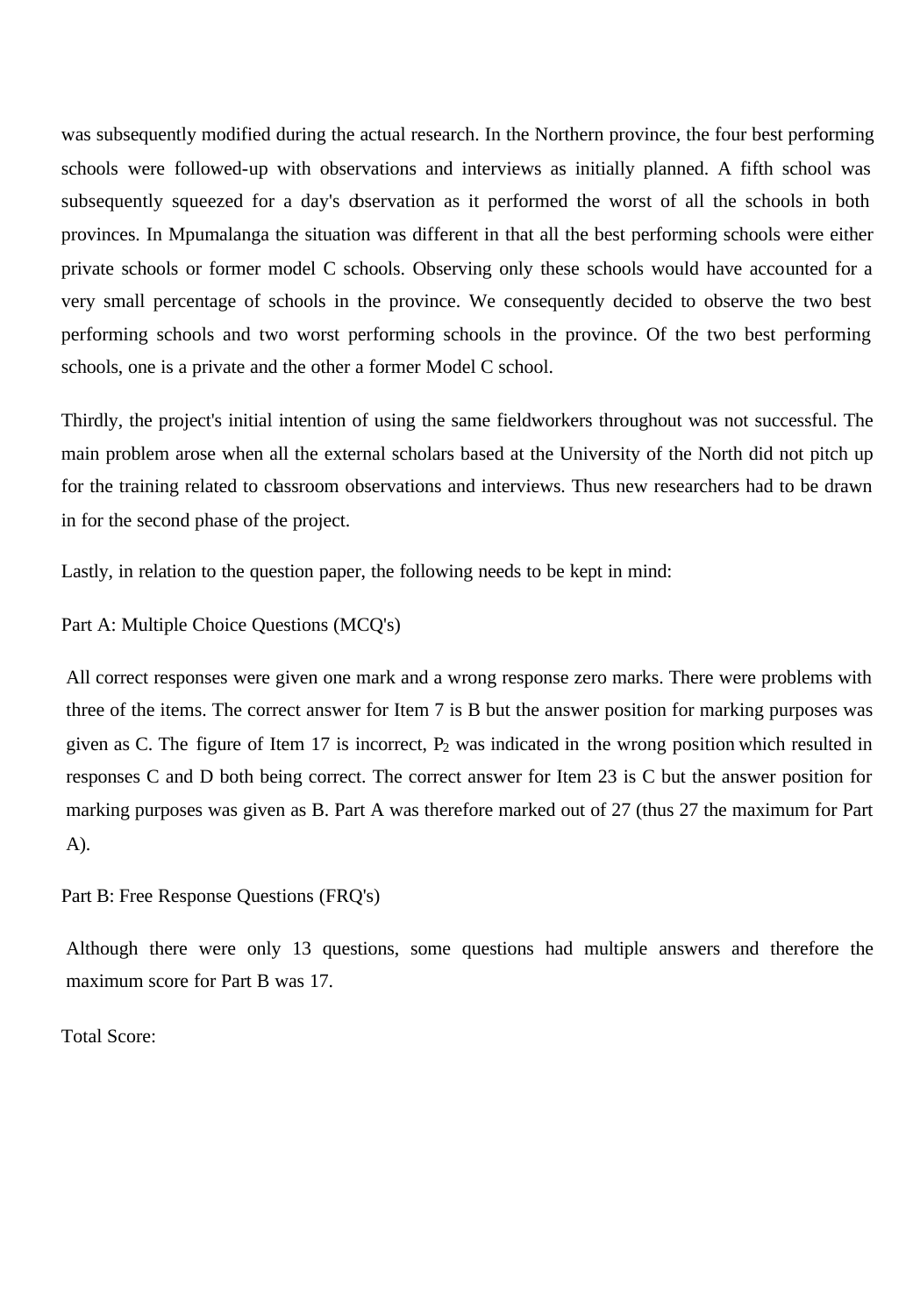The whole test was scored out of  $44 (27 + 17)$ .

Duration of the Achievement test:

This was a one-hour test. Given the fact that many learners did the test in their second language, 60 minutes for the whole test seemed not enough. Usually under normal circumstances (first language speakers, etc.), for a 30 item Multiple Choice Question paper, an hour is given (2 min per question) to complete the test. Another 2 minutes per answer for the Free Response questions should have been given to answer this part of the question paper. Therefore a minimum of 90 minutes should have been given for the completion of the test, and then there is still no compensation for second language learners. This could well be one of the reasons why so many learners performed badly in the test, especially in the Free Response questions.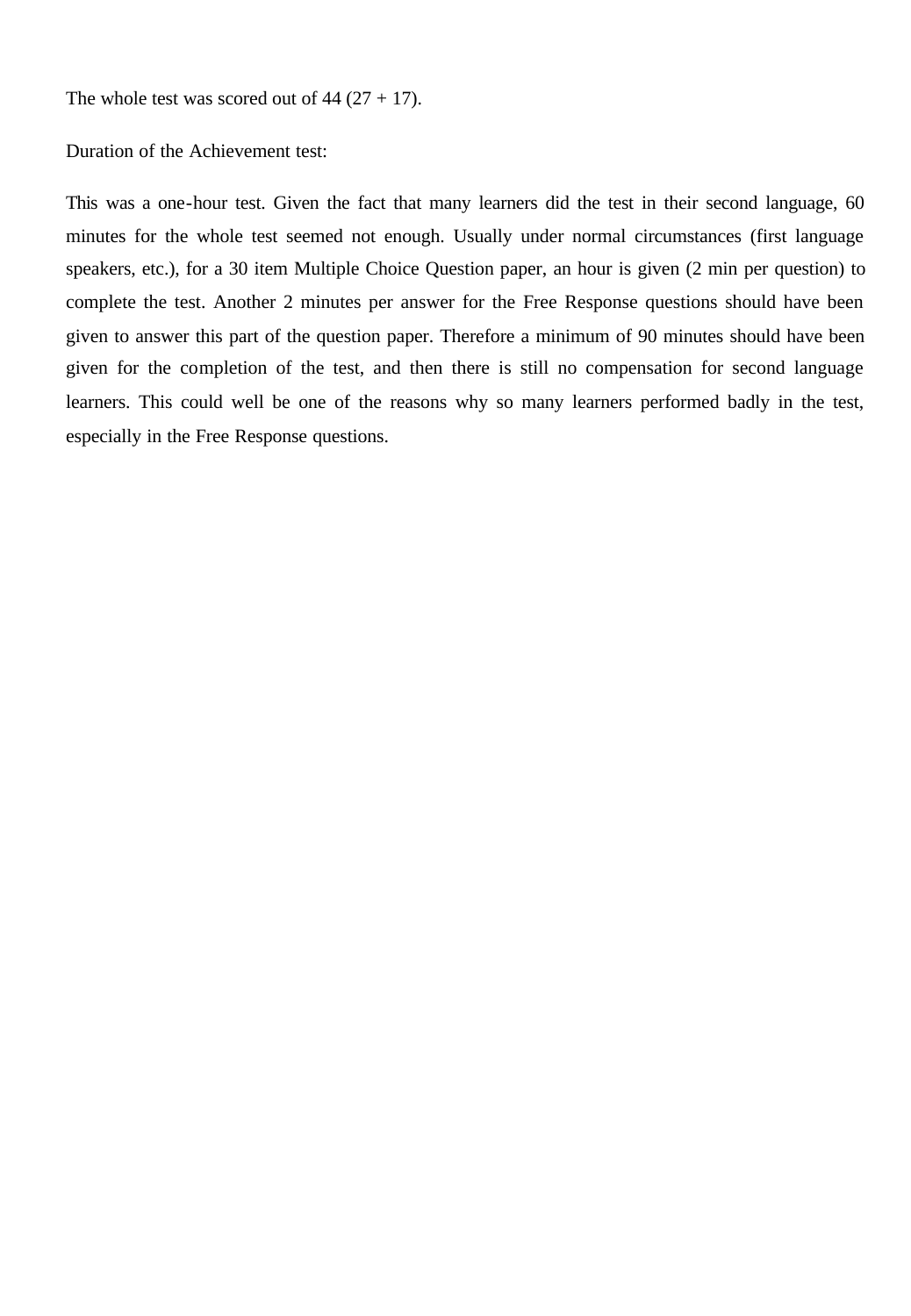#### SECTION TWO

#### RESEARCH FINDINGS

#### 1. QUANTITATIVE COMPONENT

1.1. Mathematicsematics Achievement Test The Test Scores:

Part A: Multiple Choice Questions (MCQ's)

On average all schools did relatively well in this part. The best school had an average of 73.78%. Only one school achieved an average of less than chance level, namely 24.07%. Chance level is 25% for this test.

Part B: Free Response Questions (FRQ's)

On average only 4 schools performed relatively well in this part, all other schools (16 schools) did bad (28.59%) up to extremely bad (0.76%). The best school had an average of 73.78%. An alarming factor is that so few learners attempted the Free Response Items. On average 26.64% of all learners did not even attempt the FRQ's. (See Table 1.1.], whereas 96.12% of all learners attempted the MCQ's. In a particular school (Makgoka), 67.69% of learners did not attempt the FRQ's at all. There could be many reasons for the above situations of which only a few possibilities can be mentioned:

• Time was "wasted" on Part A, resulted in just not enough time to answer Part B.

Because Part B involved more reading and writing than in part A, it might be that because of learner disabilities in this regard, the learner was not able to understand nor write down a meaningful answer.

The questions had to be read, understood and an answer produced, which takes a fair amount of time, especially if taken into consideration that many of the learners were English second language speakers.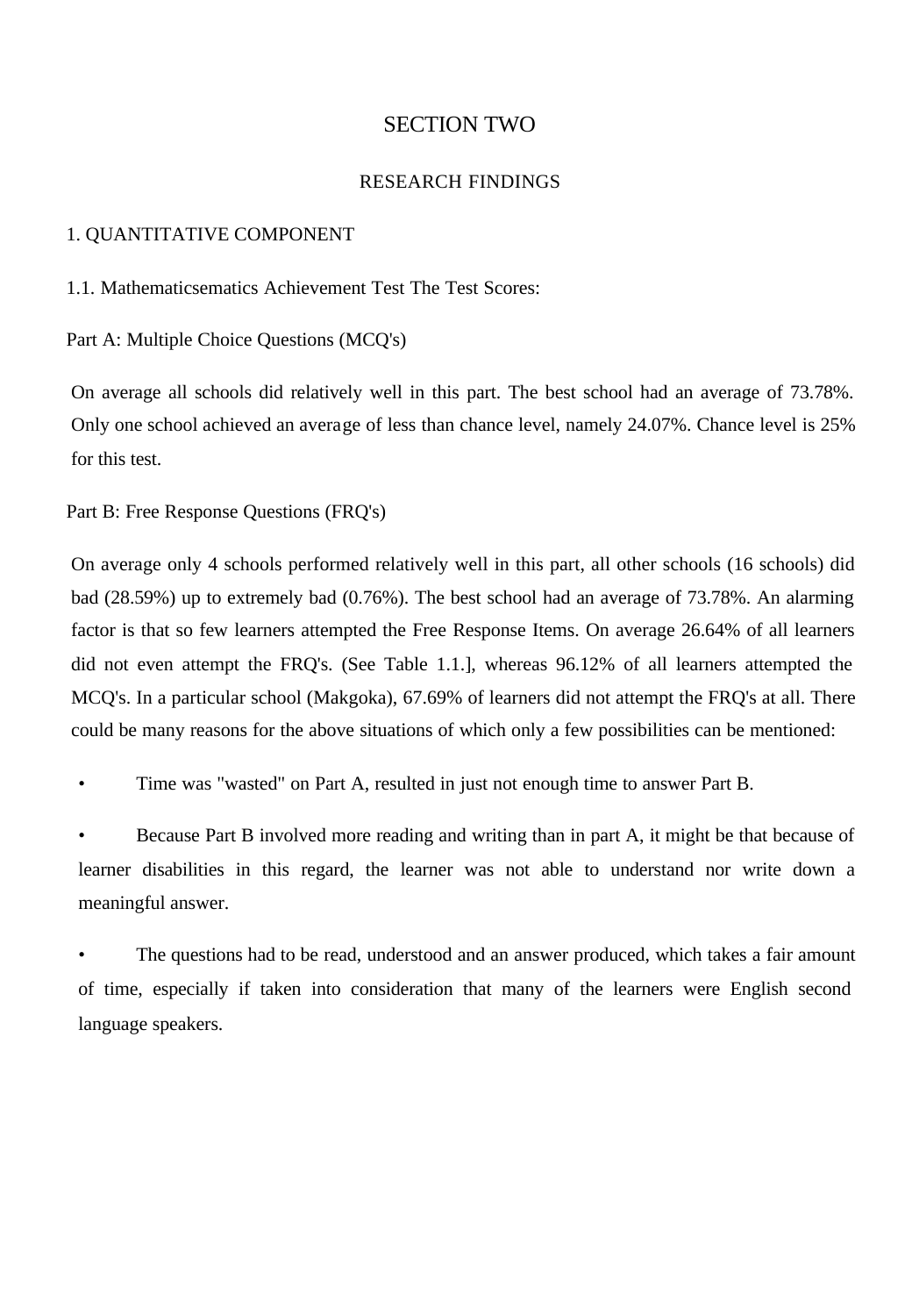#### Total Score:

The total score varied from 68.70% (Capricorn) to 15.07% (Apple). Only the data from the first 7 schools is worth looking at, the other 13 schools performed so badly, no reliable deductions can be made for these schools based on the available data.

The Test Performances: Per Province:

No significant difference occurred between the two Provinces under discussion (Northern Province [36.45%] and Mpumalanga [30.09]). [See Table 1.2.]

#### Per School

A big gap occurred between the best scoring school and the school who performed the poorest. The best scoring school (Capricorn High) had an average of 68.70% and the lowest scoring school (Appel) had an average of only 15.07%. [See Table 1.1.]

#### Per Mathematicsematics topic

No significant difference occurred between the topic which was answered the best and the one that was answered the worst. The average marks for the different topics from best answered to worst answered were:

| Algebra          | 37.44% |
|------------------|--------|
| <b>Fractions</b> | 32.48% |
| Proportionality  | 28.00% |
| Geometry         | 27.33% |
| Measurement      | 27.00% |
| [See Table 2.1.] |        |

Per Mathematicsematics topic per school

In general, the school that did the best overall also performed the best in the separate Mathematicsematics topics. In specific topics, however, some schools outperformed other schools, which were placed at a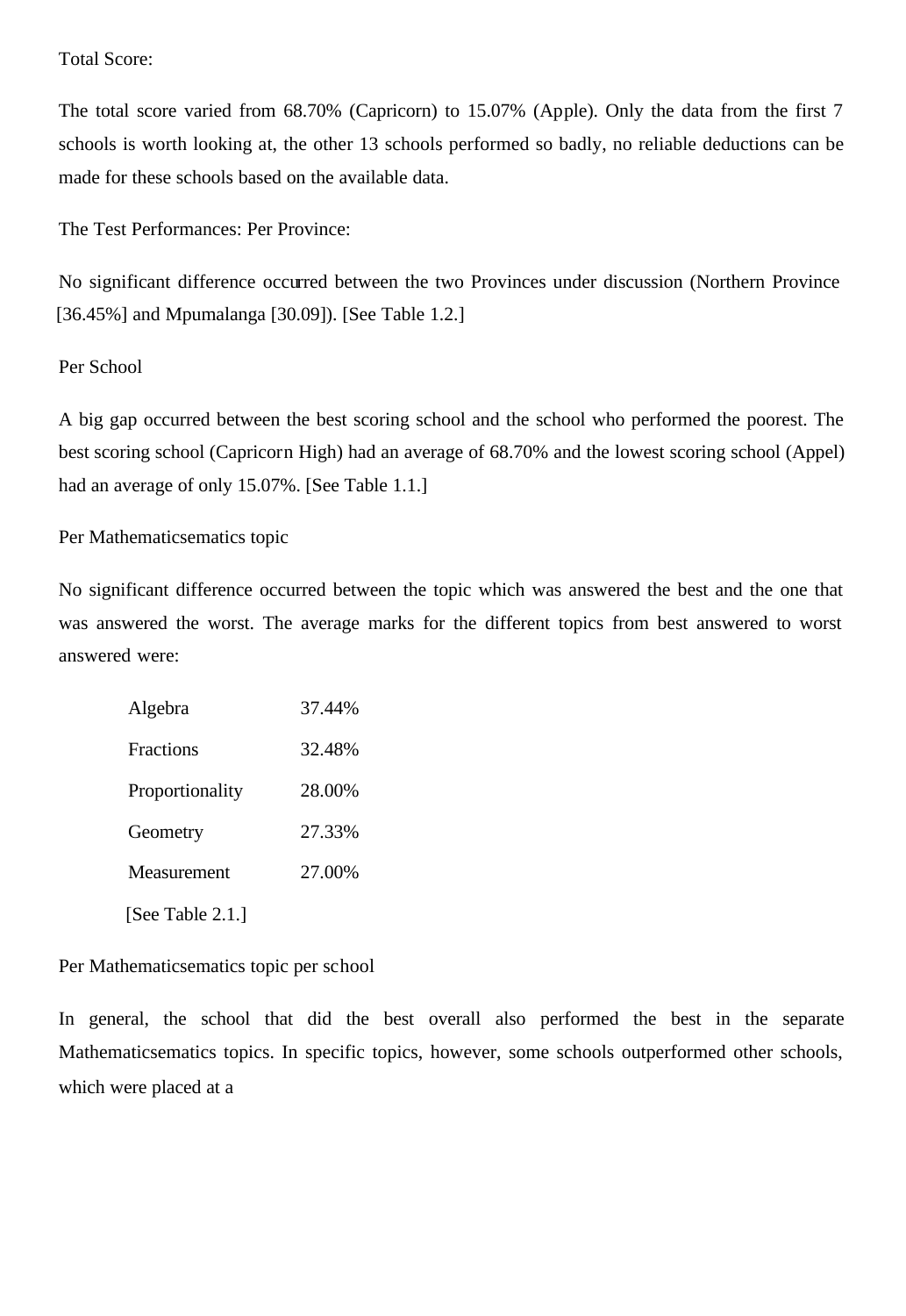higher-ranking order on average total scores. An example of the above: Mbilwi outperformed Belfast on average total score (Mbilwi [46.09%], Belfast [41.30%]) as well as 4 of the Mathematicsematics topics, however Belfast outperformed Mbilwi in Measurement (Belfast [55.67%], Mbilwi [35.331). This could also be an indication that Mbilwi has a problem in the topic, Measurement, although the purpose of this test was not that of a diagnostic test and the data could therefore not be used as such. There was for instance only 3 test items covering the topic Measurement, which do not give enough evidence to make a judgement as was suggested in the above. If a school, for instance Apple, is taken where all the learners had all the questions for the topic Measurement wrong, it can be said that there might be a problem. What exactly is wrong one can only guess, but it could be that they haven't covered the topic Measurement at all. [See Table 2.1.]

#### Per Performance expectations

Other than what was expected the average score for Routine Problems (41.50%) were somewhat better than for Knowing Problems (36.33%). This could be because of several reasons. One could be that Knowing Problems are the knowledge/theory, which have to be learned by heart, whereas Routine Problems are defined as problems similar to that which were done in the everyday classroom situation. The learners might not have "learned" for this test and had to rely on what they "remembered" from work done in the classroom. [See Table 3.1.1

#### Per Performance expectations per school

The same as with the Mathematicsematics topics, the school that did the best overall, also performed the best in the separate Performance Expectation classifications. There was again an exception or two. Pietersburg High outperformed all the schools except one on average total score (62.23%), but totally under-performed in Complex Problems (37.33%) where they were forth. Again to give a reason for this is only speculation, but it could be because the majority of the learners in this school are Afrikaans-speaking and had to answer the test in English which is their second language. However they did the best of all the schools in the Problem-solving area (63.76%) which is somehow a contradiction on the above speculation. [See Table 3.1.]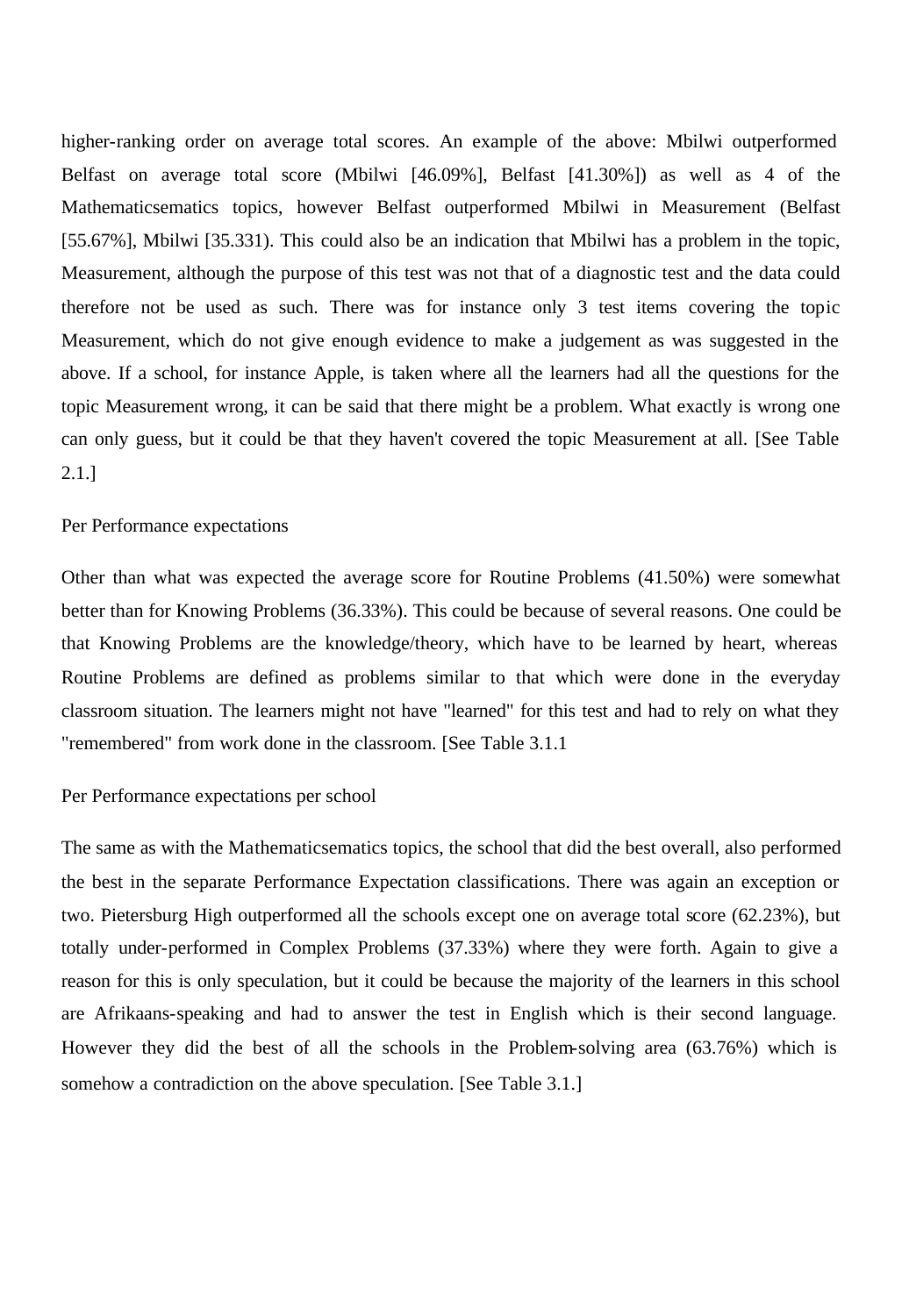#### IN CONCLUSION

A few schools performed well in this achievement test, and others did exceptionally poor. Reasons behind such a performance need to be looked at in relation to the other sections of the report, including teaching and learning practices, learner background, and the general school environment.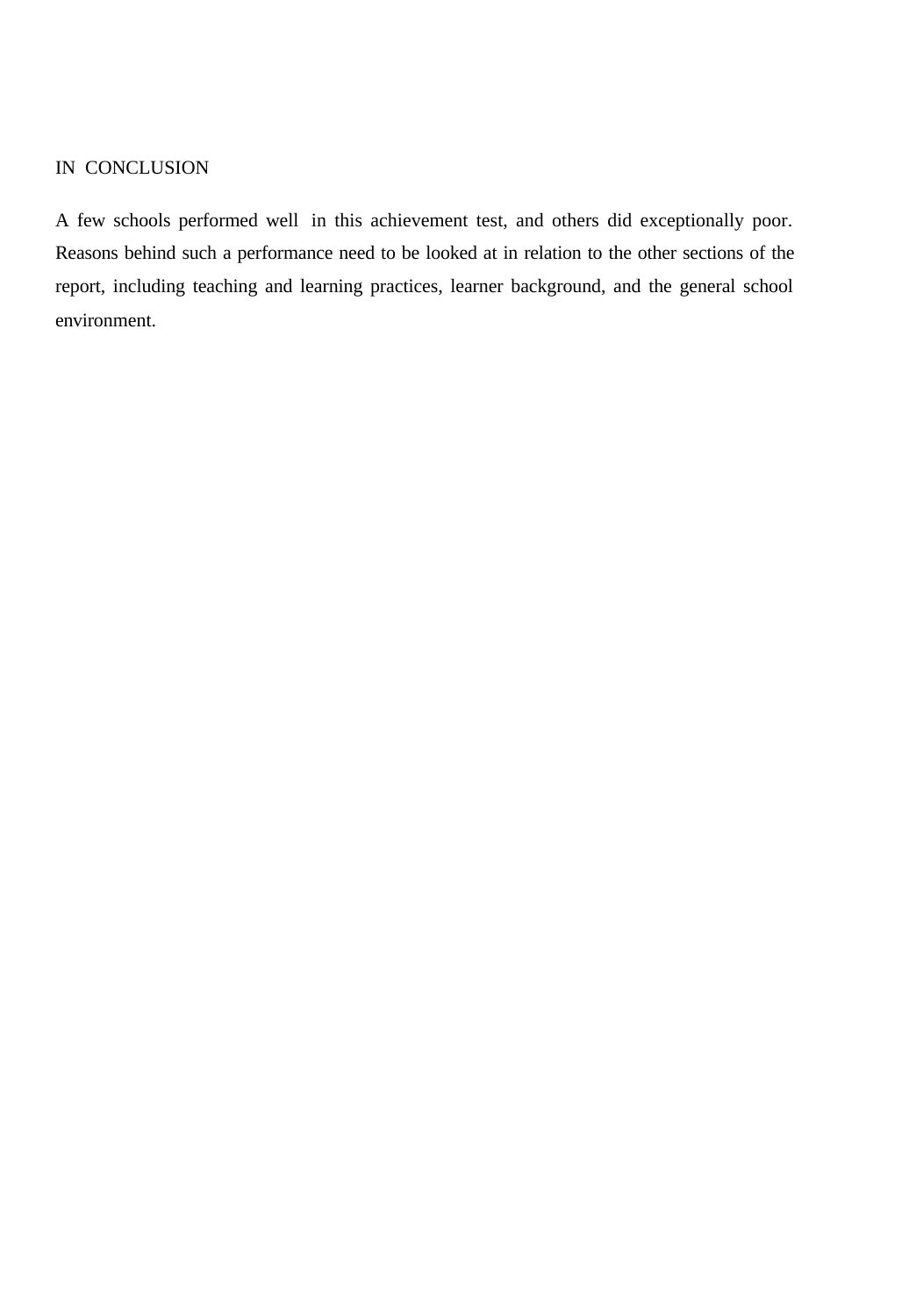# Table 1.1

|                  | <b>SCHOOL</b>                            | <b>TOTAL SCORE</b> |           |                                      | <b>TYPE OF QUESTIONS</b>                                          |                                     |        |                                                                                  |  |  |
|------------------|------------------------------------------|--------------------|-----------|--------------------------------------|-------------------------------------------------------------------|-------------------------------------|--------|----------------------------------------------------------------------------------|--|--|
| No.              | Name<br>and<br>number (n)<br>of learners | Raw Score<br>(144) | $($ % $)$ | Choice<br>Questions(/27)<br>Multiple | learners did not<br>Only 3.88% of<br>attempt MCQ<br>$\mathcal{S}$ | Free Response<br>questions<br>(117) | $(\%)$ | not attempt Free<br>learners who did<br>ð<br>Questions<br>Response<br>Percentage |  |  |
| 101              | Capricorn High(53)                       | 30.23              | 68.70%    | 19.92                                | 73.78%                                                            | 10.30                               | 60.59% | 10.14%                                                                           |  |  |
| 102              | Pietersburg( $37$ )                      | 27.38              | 62.23%    | 18.37                                | 68.04%                                                            | 9.00                                | 52.94% | 4.89%                                                                            |  |  |
| $\overline{210}$ | Penryn $(52)$                            | 24.48              | 55.64%    | $17.\overline{33}$                   | 64.19%                                                            | 7.15                                | 42.06% | 14.07%                                                                           |  |  |
| 204              | Lowveld(25)                              | 21.92              | 49.82%    | 16.20                                | 60.00%                                                            | $\overline{5.72}$                   | 33.65% | 17.25%                                                                           |  |  |
| $\overline{107}$ | $\overline{\text{Mbilwi}(50)}$           | 20.28              | 46.09%    | 15.42                                | 57.11%                                                            | 4.86                                | 28.59% | 17.38%                                                                           |  |  |
| 206              | Belfast(24)                              | 18.17              | $41.30\%$ | $14.\overline{0}4$                   | 52.00%                                                            | 4.13                                | 24.29% | 19.01%                                                                           |  |  |
| 106              | Khanyisa(29)                             | 15.55              | 35.34%    | 12.21                                | 45.22%                                                            | 3.34                                | 19.65% | 26.50%                                                                           |  |  |
| 109              | Motse Maria(45)                          | 12.78              | 29.05%    | 11.53                                | 42.70%                                                            | 1.24                                | 7.29%  | 40.14%                                                                           |  |  |
| 108              | Harry Oppenheimer(50)                    | 12.54              | 28.50%    | 10.76                                | 39.85%                                                            | $\overline{1.78}$                   | 10.47% | 17.38%                                                                           |  |  |
| 103              | Giyani(50)                               | 12.28              | 27.91%    | 10,72                                | 39.70%                                                            | 1.56                                | 9.18%  | 48.64%                                                                           |  |  |
| 104              | St Brendan's(38)                         | 12.21              | 27.75%    | $10.\overline{68}$                   | 39.56%                                                            | $\overline{1.53}$                   | 9.00%  | 20.39%                                                                           |  |  |
| 208              | Suikerland(34)                           | 11.79              | 26.80%    | 10.62                                | 39.33%                                                            | 1.18                                | 6.94%  | 39.89%                                                                           |  |  |
| 110              | Makgoka(41)                              | 10.56              | $24.00\%$ | 10.12                                | 37.48%                                                            | 0.44                                | 2.59%  | 67.69%                                                                           |  |  |
| 201              | $N$ tiyi $(48)$                          | 10.15              | 23.07%    | 9,00                                 | 33.33%                                                            | 1.15                                | 6.76%  | 26.80%                                                                           |  |  |
| $\overline{203}$ | Ekangala(34)                             | 9.85               | 22.39%    | 9,06                                 | 33.56%                                                            | 0.79                                | 4.65%  | 13.04%                                                                           |  |  |
| 207              | Mashishing(49)                           | 9.45               | 21.48%    | 9.04                                 | 33.48%                                                            | 0.41                                | 2.41%  | 28.06%                                                                           |  |  |
| 202              | Mahlatsi(50)                             | 9.42               | 21.41%    | 9.06                                 | 33.56%                                                            | 0.36                                | 2.12%  | 41.63%                                                                           |  |  |
| 209              | Thembeka $(41)$                          | 9.00               | 20.45%    | 8,07                                 | 29.89%                                                            | 0.93                                | 5.47%  | 31.56%                                                                           |  |  |
| $\overline{205}$ | Bhekiswayo(30)                           | 8.17               | 18.57%    | 8.03                                 | 29.74%                                                            | 0.13                                | 0.76%  | 33.54%                                                                           |  |  |
| $\overline{105}$ | Appel(24)                                | 6.63               | 15.07%    | 6,50                                 | $24.07\%$                                                         | $\overline{0.13}$                   | 0.76%  | 30.99%                                                                           |  |  |

 $\mathcal{L}^{\text{max}}_{\text{max}}$  and  $\mathcal{L}^{\text{max}}_{\text{max}}$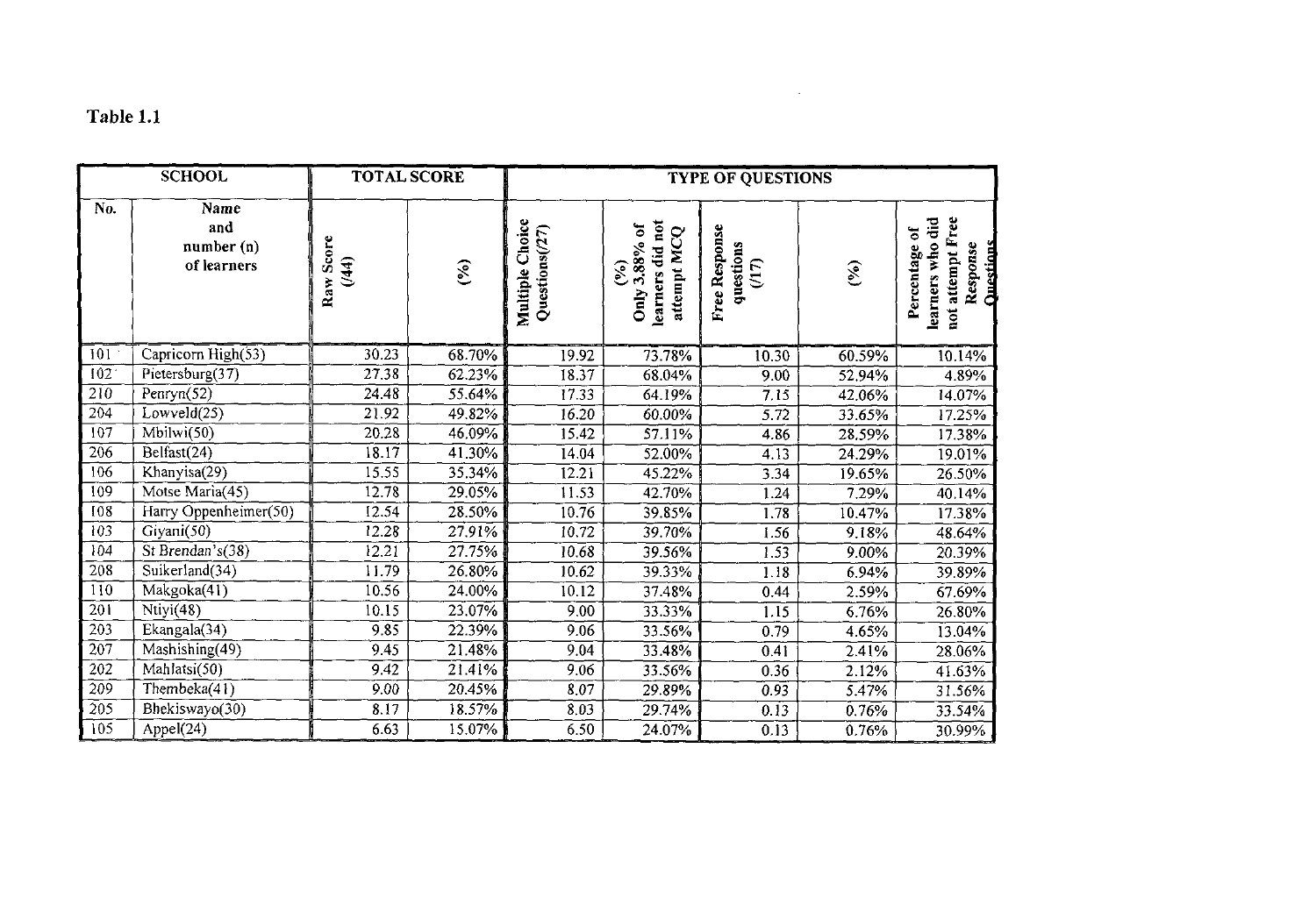|          |       |                      |       |        |             |           | _____  |
|----------|-------|----------------------|-------|--------|-------------|-----------|--------|
| AVERAGE: | 14.64 | $13.27\%$ H<br>33.21 | .1.83 | 43.81% | $\angle 81$ | $16.53\%$ | 26.64% |
|          |       |                      |       |        |             |           |        |

Remarks:

- The range between the best performing school (68.70%) and the lowest performing school (15.07%) is very wide.
- The Multiple Choice Questions (MCQ's) were answered significantly better (43.81 %) than the Free Response Questions (FRQ's).

• The difference in the better performing schools between the MCQ's and the FRQ's are far less than that in the lower performing schools, e.g. Capricorn High (73.78% - 60.59% = 13.19%, or 1.2 times better in MCQ's) and Bhekiswayo (29.74% - 0.76% = 28.98% or ±39 times better in MCQ's).

#### Table 1.2

| <b>PROVINCE</b>   | <b>TOTAL SCORE</b>       |        | <b>TYPE OF QUESTIONS</b> |        |                                         |        |  |  |  |
|-------------------|--------------------------|--------|--------------------------|--------|-----------------------------------------|--------|--|--|--|
| Name              | <b>Raw Score</b><br>(44) | (%)    | ≌<br>Multipl<br>Ř<br>N   | $(\%)$ | Ÿ.<br>ω<br>êsp<br>$\Xi$<br>Ľ.<br>ω<br>≃ | (%)    |  |  |  |
| Northern Province | 16.04                    | 36.45% | 12.62                    | 46.74% | 3.42                                    | 20.12% |  |  |  |
| Mpumalanga        | 13.24                    | 30.09% | 11.05                    | 40.93% | 2.19                                    | 12.88% |  |  |  |
| AVERAGE:          | 14.64                    | 33.27% | 11.84                    | 43.85% | 2.81                                    | 16.53% |  |  |  |

**Remarks:**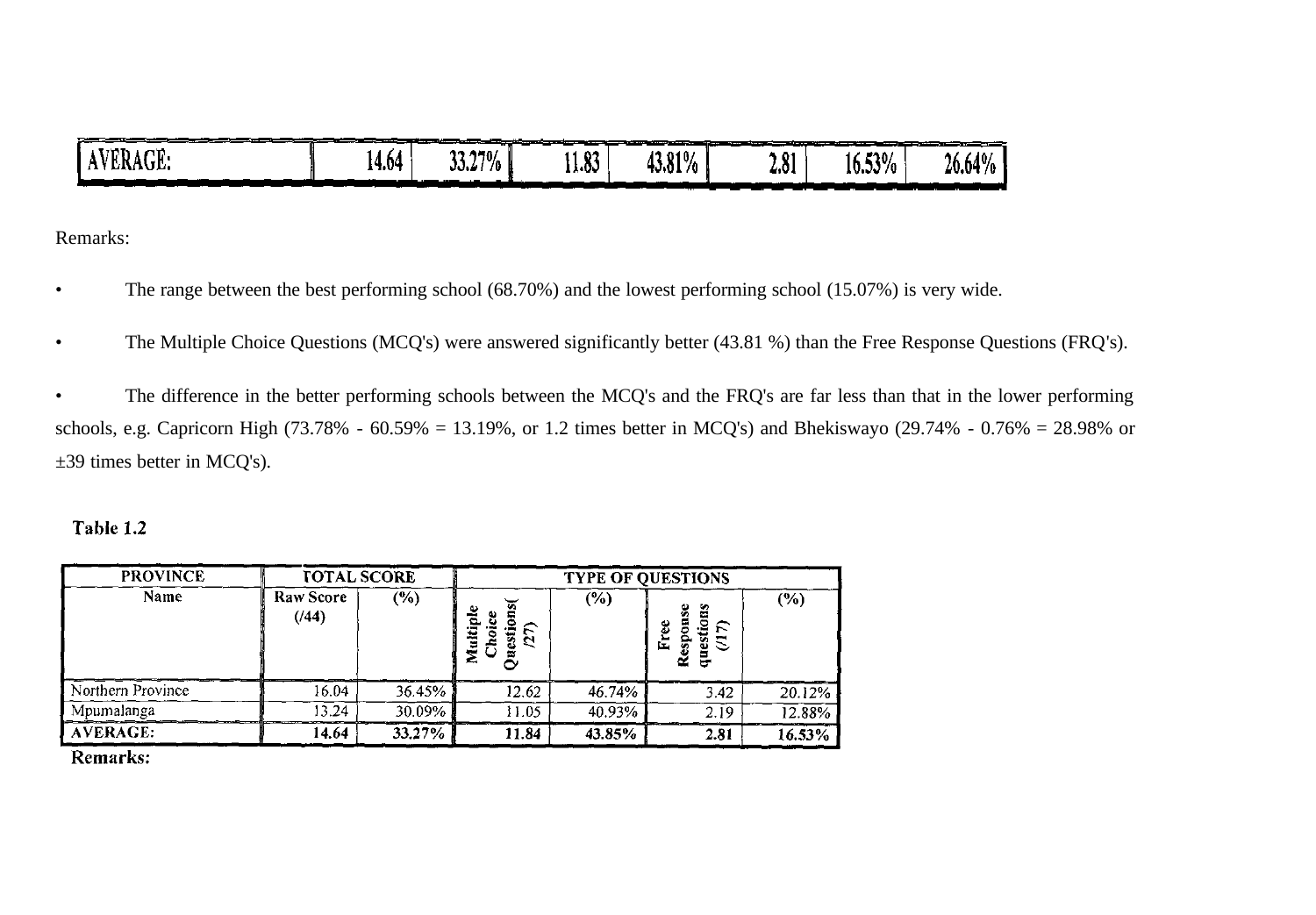•• No significant difference occurred between the two provinces on average total score, Northern Province (36.45%) and Mpumalanga (30.09%)

• There is a significant difference between the scores of the Free Response Questions (FRQ's) in the two provinces, Northern Province (20.12%) and Mpumalanga (12.88%). Because both provinces scored very badly in the FRQ's (less than 21%), no reliable deduction could be made from this finding.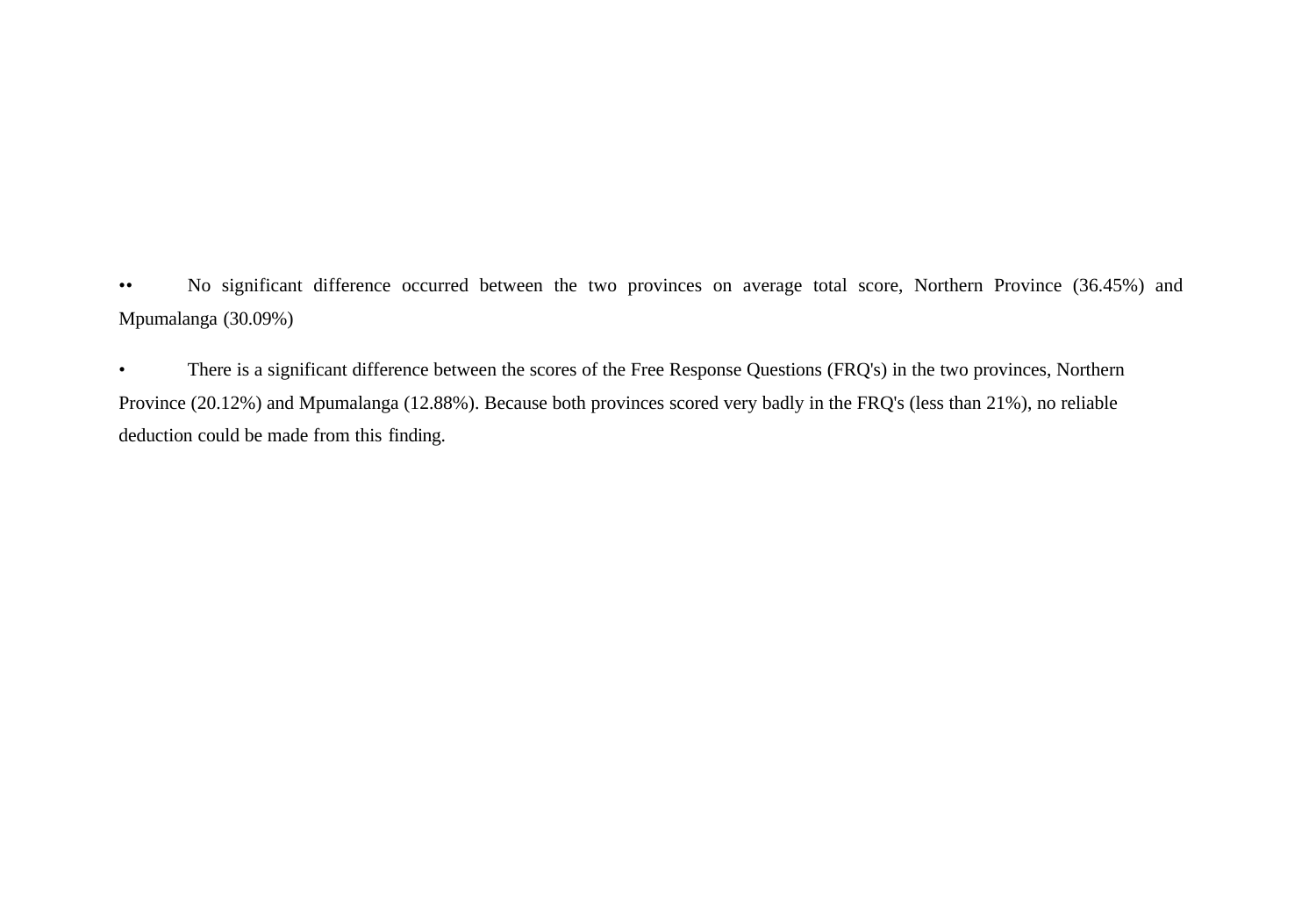| Table 2.1 |  |  |  |
|-----------|--|--|--|
|-----------|--|--|--|

|     | <b>SCHOOL</b>  | <b>TOTAL SCORE</b>                                                  |        |       |                                                               |       |        | MATHEMATICSEMATICS TOPICS                          |                  |       |        |                  |
|-----|----------------|---------------------------------------------------------------------|--------|-------|---------------------------------------------------------------|-------|--------|----------------------------------------------------|------------------|-------|--------|------------------|
| No. | Name           | Raw<br>(44)<br>كالأوصيل والمستوات المتوازل والمهير والمستوات والمست | $(\%)$ |       | (9)<br>مسور الأنسوب والموالي أستخدمها المتحدث الانسوب الأنسوب | ۰ مع  | (9/6)  | ⊾<br>التقاسي والمتواصل والمتناج والمتواطن المتواصل | (%<br>----<br>__ | σ     | (%     | ω<br>=<br>∽<br>- |
|     | Capricorn High | 30.23                                                               | 68.70% | 14.49 | 69.00%                                                        | .30 ن | 70.00% | 3.92                                               | 65.33%           | . .34 | 44.67% | 2.23             |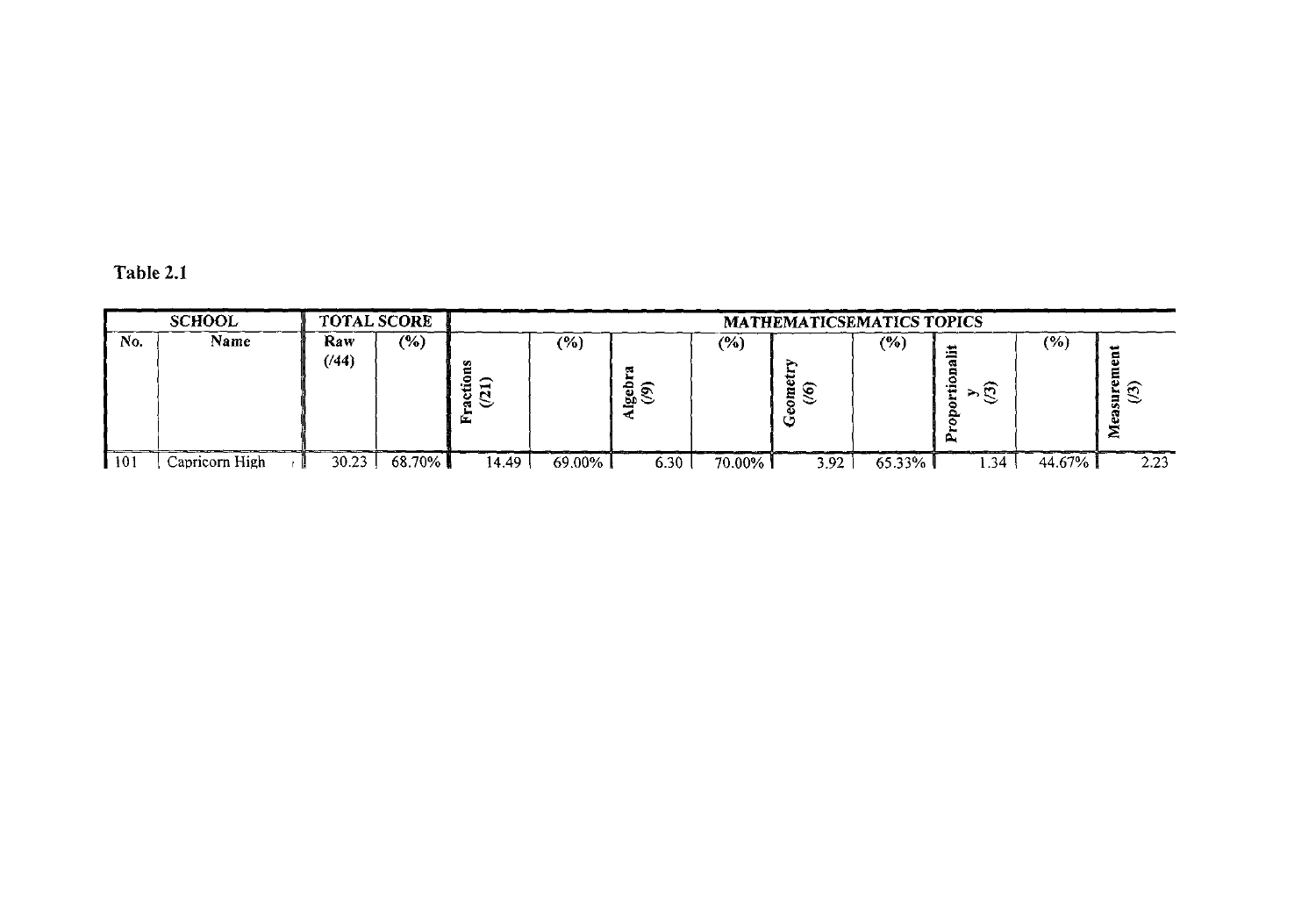• The Mathematicsematics topic, Algebra was answered the best of all Mathematicsematics topic.

• Some schools under- /outperformed other schools in a specific topic, when the same school was ranked lower or higher against the other schools, e.g. St Brendan's had an average of 39.44% for Algebra (6' best), but on total score it lied 11"'. Khanyisa on the other hand was ranked 7<sup>th</sup> overall but lied 19"' for Algebra.

#### Table 2.2

| <b>PROVINCE</b>   |              | <b>TOTAL SCORE</b> | <b>MATHEMATICSEMATICS TOPICS</b> |         |               |        |                                   |        |      |        |                         |        |  |
|-------------------|--------------|--------------------|----------------------------------|---------|---------------|--------|-----------------------------------|--------|------|--------|-------------------------|--------|--|
| Name              | Raw<br>(744) | $\frac{6}{2}$      | ∼<br>$\mathbf{r}$<br>$\epsilon$  | $(\% )$ | $\frac{5}{9}$ | $(\%)$ | $\widehat{\mathcal{S}}$<br>ε<br>C | $(\%)$ | ≻ত   | $(\%)$ | $\widehat{\bm{\sigma}}$ | $(\%)$ |  |
| Northern Province | 16.04        | 36.45%             | 7.59                             | 36.14%  | 3.65          | 40.56% | 1.85                              | 30.83% | 0.83 | 27.67% | 0.89                    | 29.67% |  |
| Mpumalanga        | 13.24        | 30.09%             | 6.04                             | 28.76%  | 3.08          | 34.22% | 1.43                              | 23.83% | 0.86 | 28.67% | 0.69                    | 23.00% |  |
| <b>AVERAGE:</b>   | 14.64        | $33.27\%$          | 6.82                             | 32.48%  | 3.37          | 37.44% | 1.64                              | 27.33% | 0.85 | 28,33% | 0.79                    | 26.33% |  |

#### Remarks:

No significant difference occurred between the two provinces on mathematicsematics topics.  $\bullet$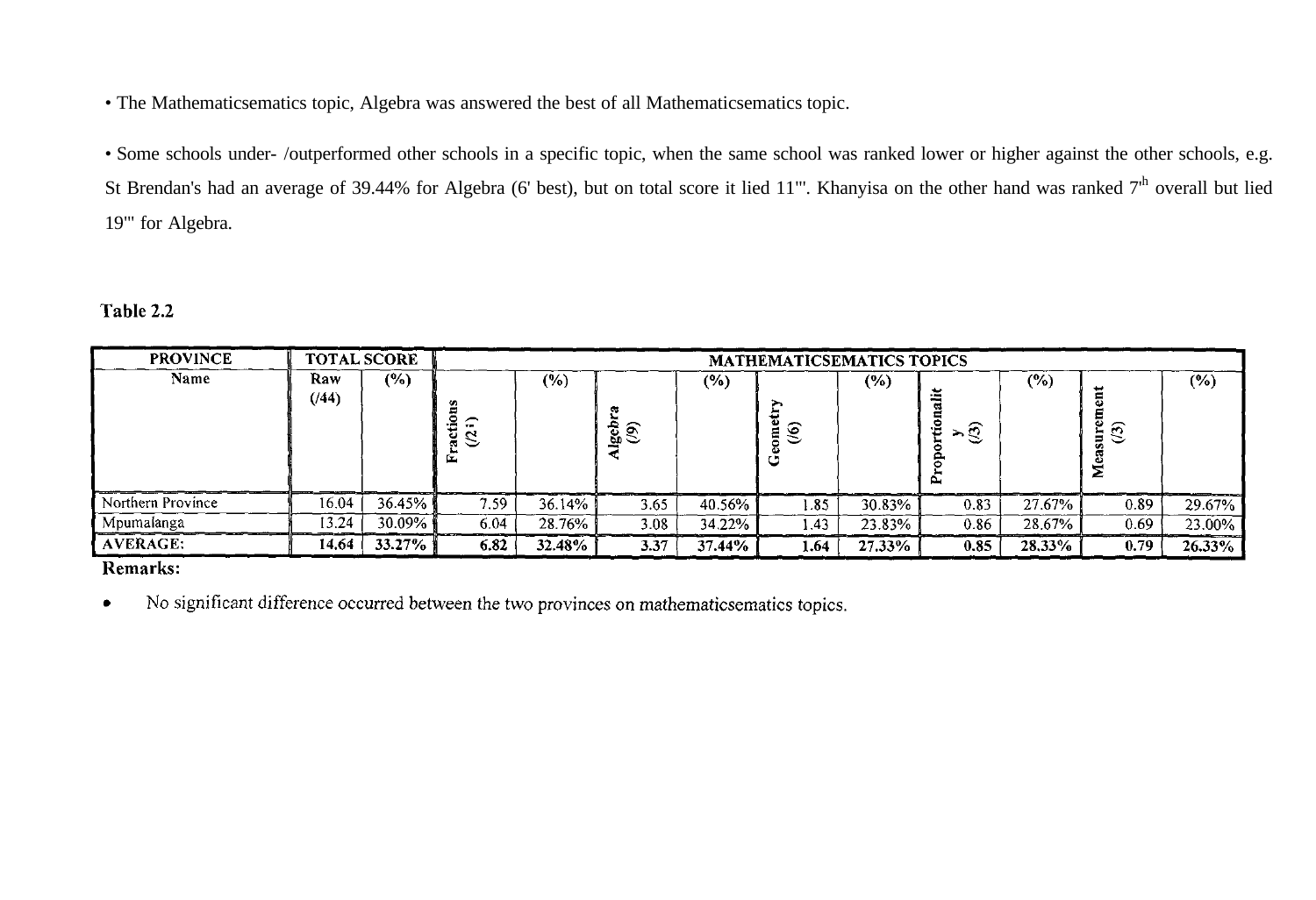# Table 3.1

| <b>SCHOOL</b>     |                    | <b>TOTAL SCORE</b> |        | PERFORMANCE EXPECTATIONS            |        |                  |        |                                                |                      |                                               |        |  |  |
|-------------------|--------------------|--------------------|--------|-------------------------------------|--------|------------------|--------|------------------------------------------------|----------------------|-----------------------------------------------|--------|--|--|
| No.               | Name               | Raw                | (%)    |                                     | (%)    |                  | $(\%)$ |                                                | $\overline{(\%)}$    |                                               | (%)    |  |  |
|                   |                    | (144)              |        | Knowing<br>$\widehat{\mathfrak{S}}$ |        | Routine<br>(116) |        | problems<br>Complex<br>$\widehat{\mathcal{S}}$ |                      | Problem<br>solving<br>$\widehat{\mathcal{E}}$ |        |  |  |
| 101               | Capricorn High     | 30.23              | 68.70% | 7.19                                | 79.89% | 12.24            | 76.50% | 3.02                                           | 50.33%               | 5.49                                          | 61.00% |  |  |
| 102               | Pietersburg        | 27.38              | 62.23% | 5.68                                | 63.11% | 11.41            | 71.31% | 2.24                                           | 37.33%               | 5.73                                          | 63.67% |  |  |
| 210               | Penryn             | 24.48              | 55.64% | 5.65                                | 62.78% | 10.65            | 66.56% | 3.35                                           | 55.83%               | 3.98                                          | 44.22% |  |  |
| $20\overline{4}$  | Lowveld            | 21.92              | 49.82% | 5.56                                | 61.78% | 8,64             | 54.00% | $\overline{2.28}$                              | 38.00%               | 3.68                                          | 40.89% |  |  |
| 107               | Mbilwi             | 20.28              | 46.09% | ว<br>4.26                           | 47.33% | 9.28             | 58.00% | 1.64                                           | 27.33%               | 3.32                                          | 36.89% |  |  |
| 206               | <b>Belfast</b>     | 18.17              | 41.30% | 4.04                                | 44.89% | 8,46             | 52.88% | 1.29                                           | 21.50%               | 2.75                                          | 30.56% |  |  |
| 106               | Khanyisa           | 15.55              | 35.34% | 3.48                                | 38.67% | 6.52             | 40.75% | 1.07                                           | 17.83%               | 2.55                                          | 28.33% |  |  |
| $10\overline{9}$  | Motse Maria        | 12.78              | 29.05% | 2.71                                | 30.11% | 6.09             | 38.06% | 1.02                                           | 17.00%               | 1.42                                          | 15.78% |  |  |
| 108               | Harry Oppenheimer  | 12.54              | 28.50% | 3.02                                | 33.56% | 5,44             | 34.00% | 1.26                                           | 21.00%               | 1.88                                          | 20.89% |  |  |
| $10\overline{3}$  | Giyani             | 12.28              | 27.91% | 2.14                                | 23.78% | 6.66             | 41.63% | 0.86                                           | 14.33%               | 1.52                                          | 16.89% |  |  |
| 104               | St Brendan's       | 12.21              | 27.75% | 2.92                                | 32.44% | 5.58             | 34.88% | 1.58                                           | $\overline{26.33\%}$ | 1.68                                          | 18.67% |  |  |
| $20\overline{8}$  | Suikerland         | 11.79              | 26.80% | 2.59<br>$\gamma$                    | 28.78% | 6.15             | 38.44% | $0.9\overline{1}$                              | 15.17%               | 1.24                                          | 13.78% |  |  |
| 110               | Makgoka            | 10.56              | 24.00% | 2.32                                | 25.78% | 5.24             | 32.75% | 0.85                                           | 14.17%               | 1.32                                          | 14.67% |  |  |
| 201               | Ntivi              | 10.15              | 23.07% | 2.00                                | 22.22% | 4.81             | 30.06% | 0.96                                           | 16.00%               | 1.40                                          | 15.56% |  |  |
| 203               | Ekangala           | 9.85               | 22.39% | 2.38                                | 26.44% | 4.47             | 27.94% | 0.94                                           | 15.67%               | $\overline{1.35}$                             | 15.00% |  |  |
| 207               | Mashishing         | 9.45               | 21.48% | 2.22                                | 24.67% | 4.47             | 27.94% | 0.98                                           | 16.33%               | 1.27                                          | 14.11% |  |  |
| 202               | Mahlatsi           | 9.42               | 21.41% | 2.16                                | 24.00% | 4.58             | 28.63% | 1.02                                           | 17.00%               | 1.18                                          | 13.11% |  |  |
| 209               | Thembeka           | 9.00               | 20.45% | 2.07                                | 23.00% | 4.20             | 26.25% | 0.90                                           | 15.00%               | 1.12                                          | 12.44% |  |  |
| 205               | Bhekiswayo         | 8.17               | 18.57% | 1.60                                | 17.78% | 4.47             | 27.94% | 0.87                                           | 14.50%               | 0.77                                          | 8.56%  |  |  |
| 105               | Appel $\checkmark$ | 6.63               | 15.07% | 1.46                                | 16.22% | 3.42             | 21.38% | 0.71                                           | 11.83%               | 0.58                                          | 6.44%  |  |  |
| D <sub>omou</sub> | AVERAGE:           | 14.64              | 33.27% | 3.27                                | 36.33% | 6.64             | 41.50% | 1.39                                           | 23.17%               | 2.21                                          | 24.56% |  |  |

Remarks: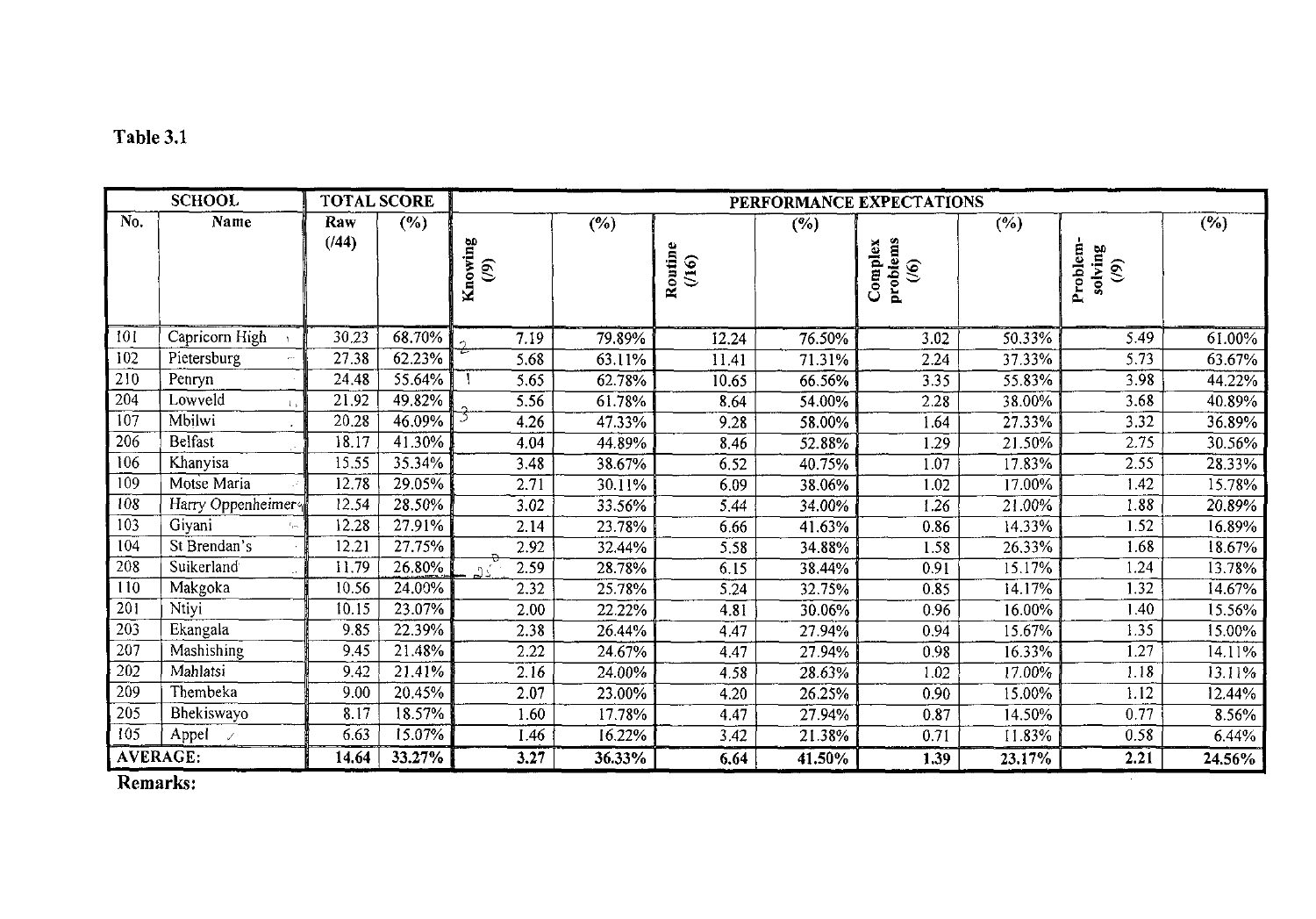• No real anomalies occurred. It was expected of the better performing schools to perform better in all categories (especially in problem solving) which they did. An exception might be St Brendan's which did relatively better in solving complex problems, 26.33% (6'), whereas on average they had 27.75 (11"').

Table 3.2

| <b>PROVINCE</b>   | <b>TOTAL SCORE</b> |        | PERFORMANCE EXPECTATIONS |        |                   |         |                             |        |        |           |  |  |
|-------------------|--------------------|--------|--------------------------|--------|-------------------|---------|-----------------------------|--------|--------|-----------|--|--|
| Name              | Raw<br>(144)       | (%)    | ъо<br>. ලා               | $(\%)$ | ΕĒ<br>⋍<br>0<br>≃ | $(\% )$ | č.<br>ല<br>Е<br>$\sim$<br>U | $(\%)$ | ິ<br>÷ | $(\%)$    |  |  |
| Northern Province | 16.04              | 36.45% | 3.52                     | 39.11% | 7.18              | 44.88%  | 1.38                        | 23.00% | 2.55   | 28.33%    |  |  |
| Mpumalanga        | 13.24              | 30.09% | 3.03                     | 33.67% | 6.09              | 38.06%  | .25                         | 20.83% | 87ء،   | $20.78\%$ |  |  |
| AVERAGE:          | 14.64              | 33.27% | 3.28                     | 36.44% | 6.64              | 41.50%  | 1.32                        | 22.00% | 2.21   | $24.56\%$ |  |  |

Remarks:

No significant difference occurred between the two provinces on performance expectations.  $\bullet$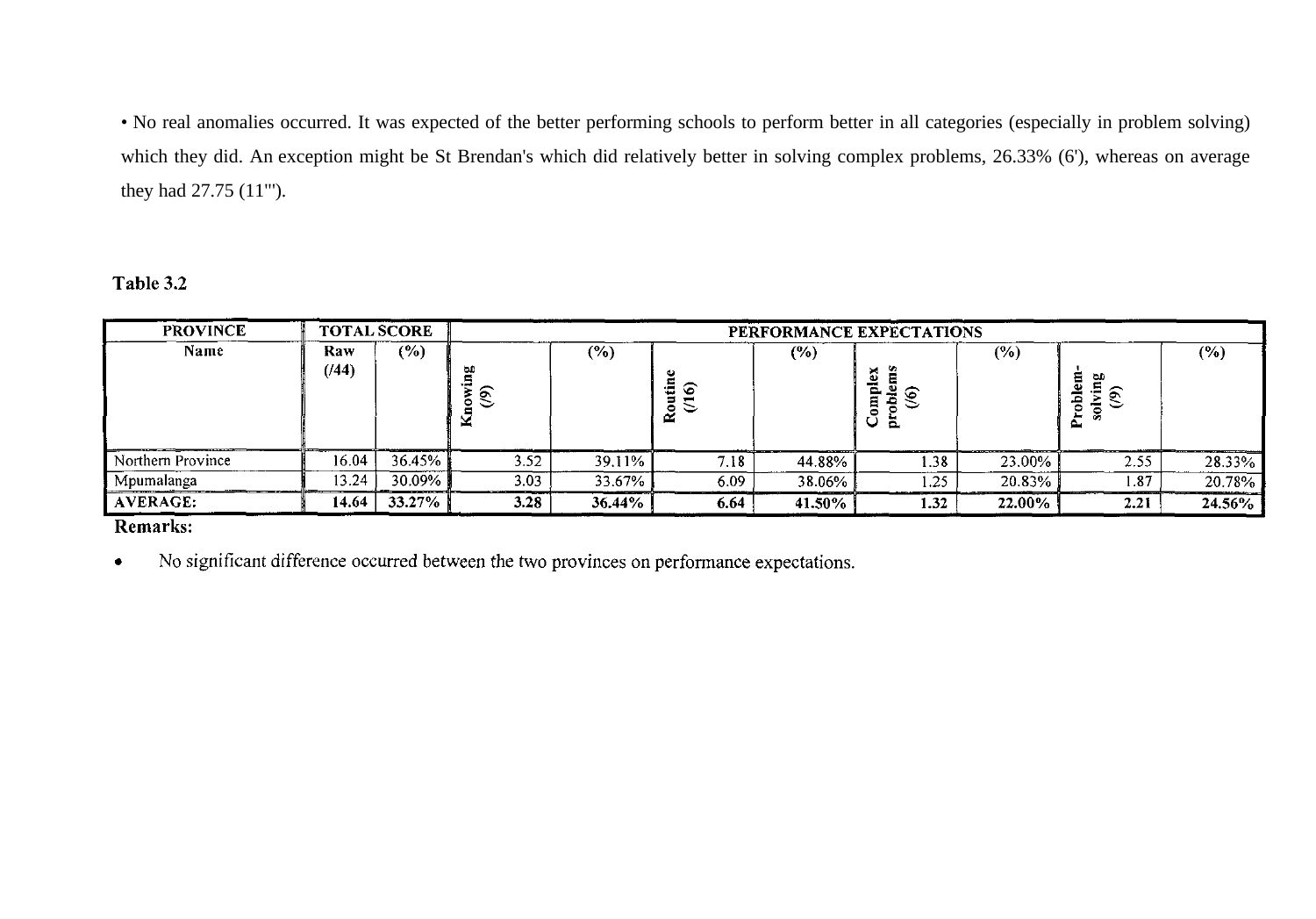#### 1.2. Learners' background

When looking at the learners' background in the schools studied, it needs to be noted that the percentage per item of questions not answered is proportionately high in the least achieving schools compared to the best achieving ones. This phenomenon, as was the assumption in the analysis of the mathematics test, could be attributed to language as will be detailed in the language-related aspects below.

#### Language issues

27% of learners in the best achieving schools used English as the first language compared to 0.8% in the least achieving schools. Equally, whilst 1.4% and 0.8% of the learners' parents (mother & father respectively use English as the first language, 24.8% and 26% of the parents in the best achieving schools use English as the first language. Lastly, whilst only 10.4% of learners in the least achieving schools indicated that they often speak English at home, 42.2% of their counterparts in the best achieving schools indicated that they often speak English at home.

#### Other school related activities

This aspect was interesting in that, overall, learners in the least performing schools seemed to be more involved in other school related activities than those in the best achieving schools. For example, whilst only 10.8% of learners in the least achieving schools indicated that they do not take any extra mathematics lessons, 51.7% of their counterparts in the best achieving schools were also not taking any extra mathematics lessons. Equally, whilst 17. 8% of learners in the least achieving schools did not take any extra science lessons and 20.7% were not attending any mathematics of science clubs, 64.4% of learners in the best achieving schools did not take any extra science lessons and 71.1 % did not attend any mathematics or science clubs.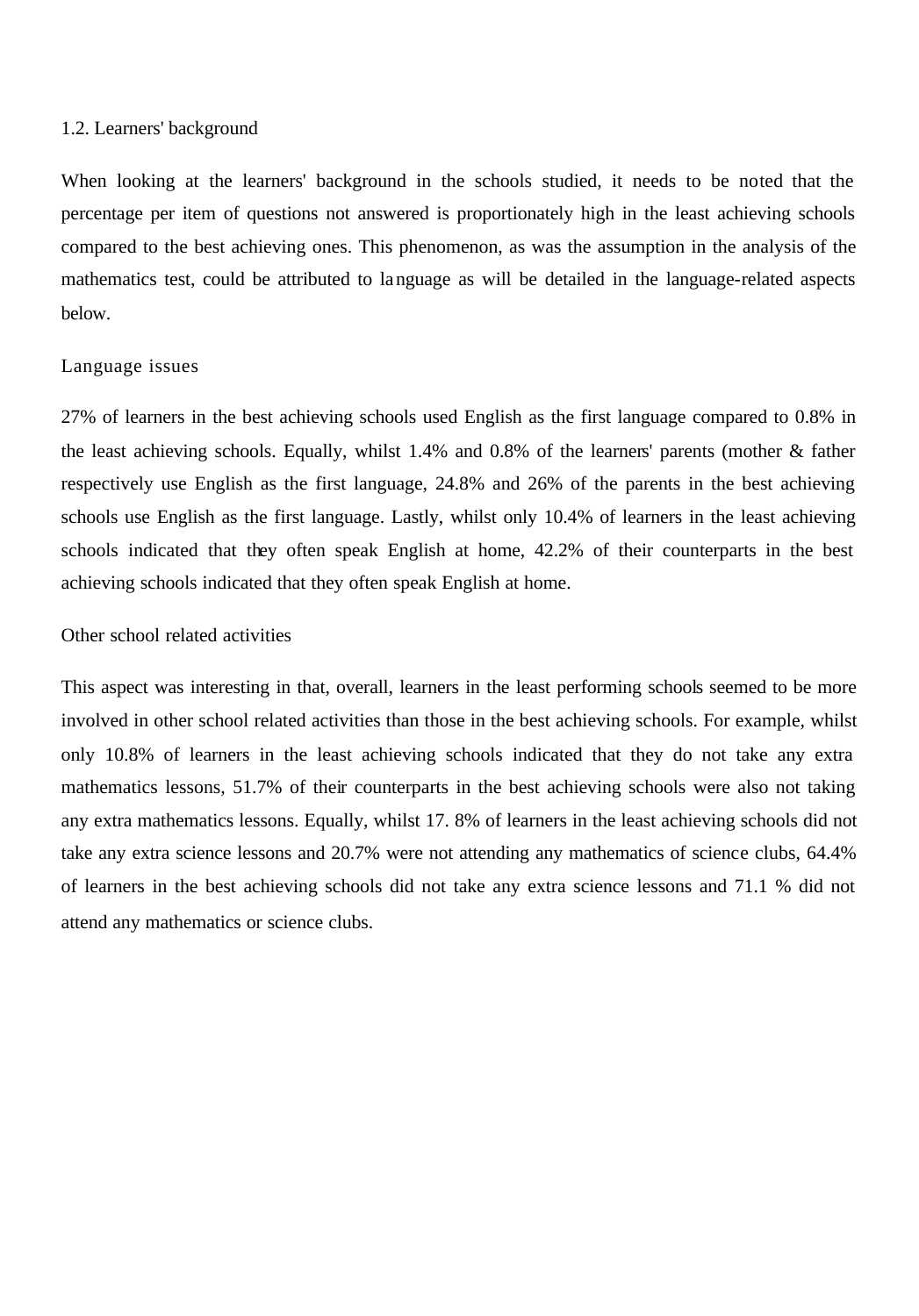#### Home background

In terms of the learners' home background, those in the best performing schools seemed to have a more favorable basis than those in the least achieving schools. Whilst 22.3% of learners in the least achieving schools spend more than five hours per day helping at home, about 13.7% of their counterparts in the best achieving schools spend the same amount of time helping at home. Also, learners' parents in the best achieving schools were more educated than those in the least achieving ones. Whilst 50.5% of mothers and 54.0% of fathers in the best achieving schools have completed university, only 21.5% of mothers and 22.5% of fathers in the least achieving schools have completed university. Linked to university education, 51.5% of learners in the least achieving schools aim to complete university education, whilst 86.7% of their counterparts in the best achieving schools have the same ambition.

#### **Resources**

Whilst only 10.4% of learners in the least achieving schools had more than two hundred books at home, 35.6% of their counterparts in the best achieving schools on the other hand had the same amount of books at home. The availability of electricity, running tap water, water heating system, water flushed toilet, motor car, radio, television, tape recorder, CD player, a study table, a dictionary, own bedroom and bicycle, and calculator, were consistently high in the best achieving schools compared to the least achieving ones. The margin in terms of the difference was overall not that major nonetheless. The major difference in resources related to number of books as mentioned above, and availability of computers at home. Whilst only 8.0% of learners in the least achieving schools have computers at home, 47.9% of their counterparts in the best achieving schools have computers at home.

#### Learner attitudes and beliefs

Whilst most learners in both the best and least achieving schools believed that to do well in mathematics one needs to memorise textbooks or class notes and also needy a lot of natural talent and ability, there were significant differences in relation to the role good luck plays in mathematics performance. On average, about 60% of learners in the least achieving schools believed that to do well in mathematics they need good luck. On the other hand, about 30% of learners in the best achieving schools believed that they need good luck to do well in mathematics. Resonating with the finding above, more than 90% of learners in the best achieving schools believe that to do well in mathematics involves lots of hard work and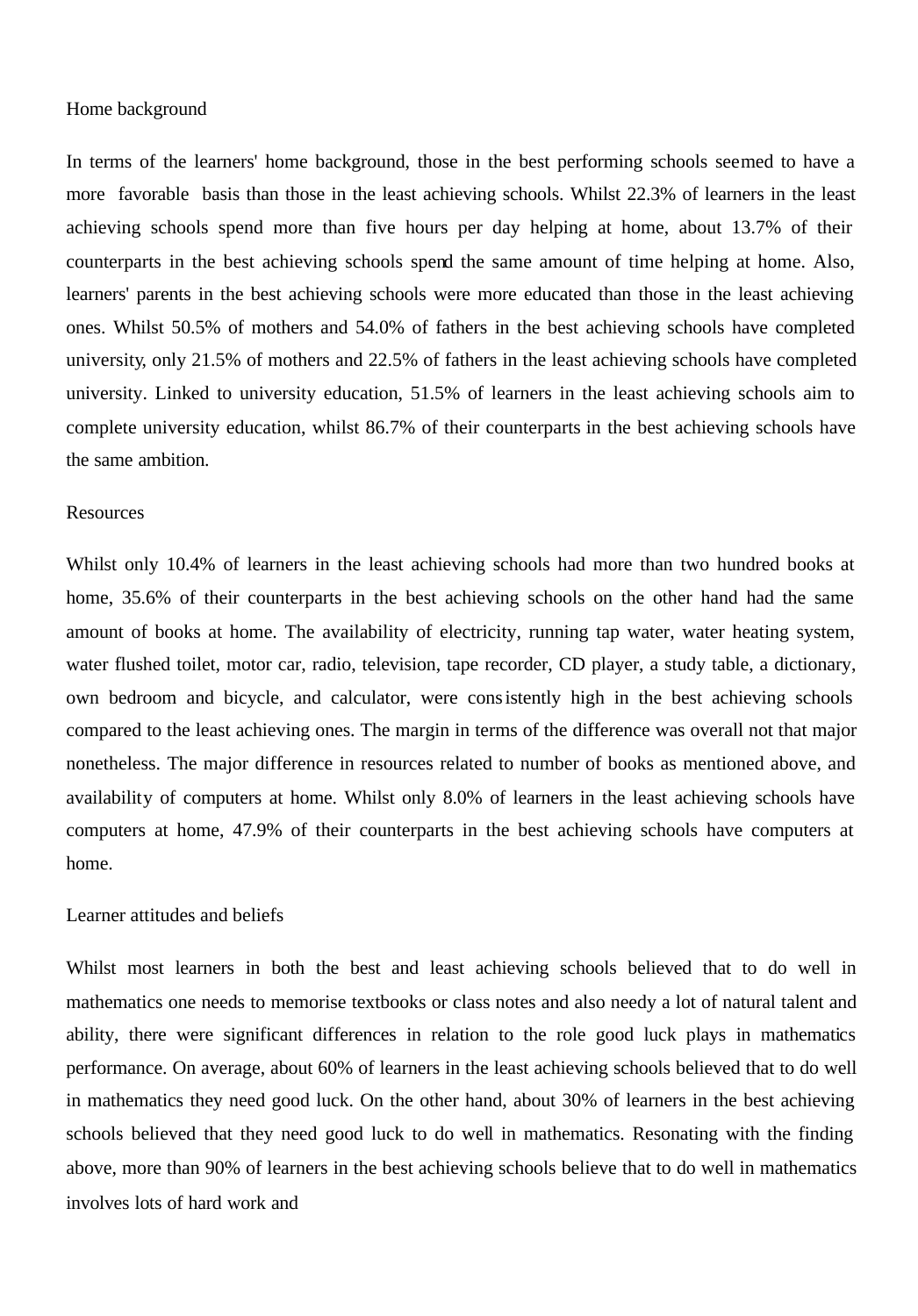studying at home, whilst about 60% of their counterparts in the least achieving schools shared the same view.

Equally important to note is the finding that most of the learners in the least achieving schools believed that mathematics had no role to play on matters related to air and water pollution compared to their counterparts in the best achieving schools. 57.8% of learners in the least achieving schools believed that mathematics had very little or no role in addressing the problem of air pollution and 48.8% in relation to water pollution. On the other hand, 68.3% of learners in the best achieving schools believe that mathematics can help somewhat or a great deal in addressing the problem of air pollution and 69.2% on solving the problem of water pollution. Equally, consistent differences exist between the least and best performing schools in relation to the role of mathematics and science in solving problems related to endangered species, damage to the ozone layer, and nuclear power plants. Though the margin on the latter aspects are not as significant as is the case with air and water pollution, learners in the best achieving schools continues to attach a more meaningful role to the contribution these subjects can make in solving the problems identified.

In relation to the importance of doing well in mathematics and English at school, having time for fun, and being good at sports, learners in the best achieving schools seem to attach more meaning, though not with a significant margin to those in the least achieving schools. Equally consistent across both the least and best achieving schools is the majority of learners who think it is important to be placed in high achieving classes.

Most of the learners across schools seemed to enjoy learning measurement, fractions and numbers, and algebra. Significant differences in learner attitude related to geometry, data representation and graphs, rations and proportion, with those in the best achieving schools more positive than their counterparts in the least achieving schools. Thus, whilst 48.9% of learners in the least achieving schools seemed to enjoy geometry, 80/9% of their counterparts in the best achieving schools enjoyed the section. Similar gaps exist in relation to the other three sections mentioned above.

Teaching and learning practices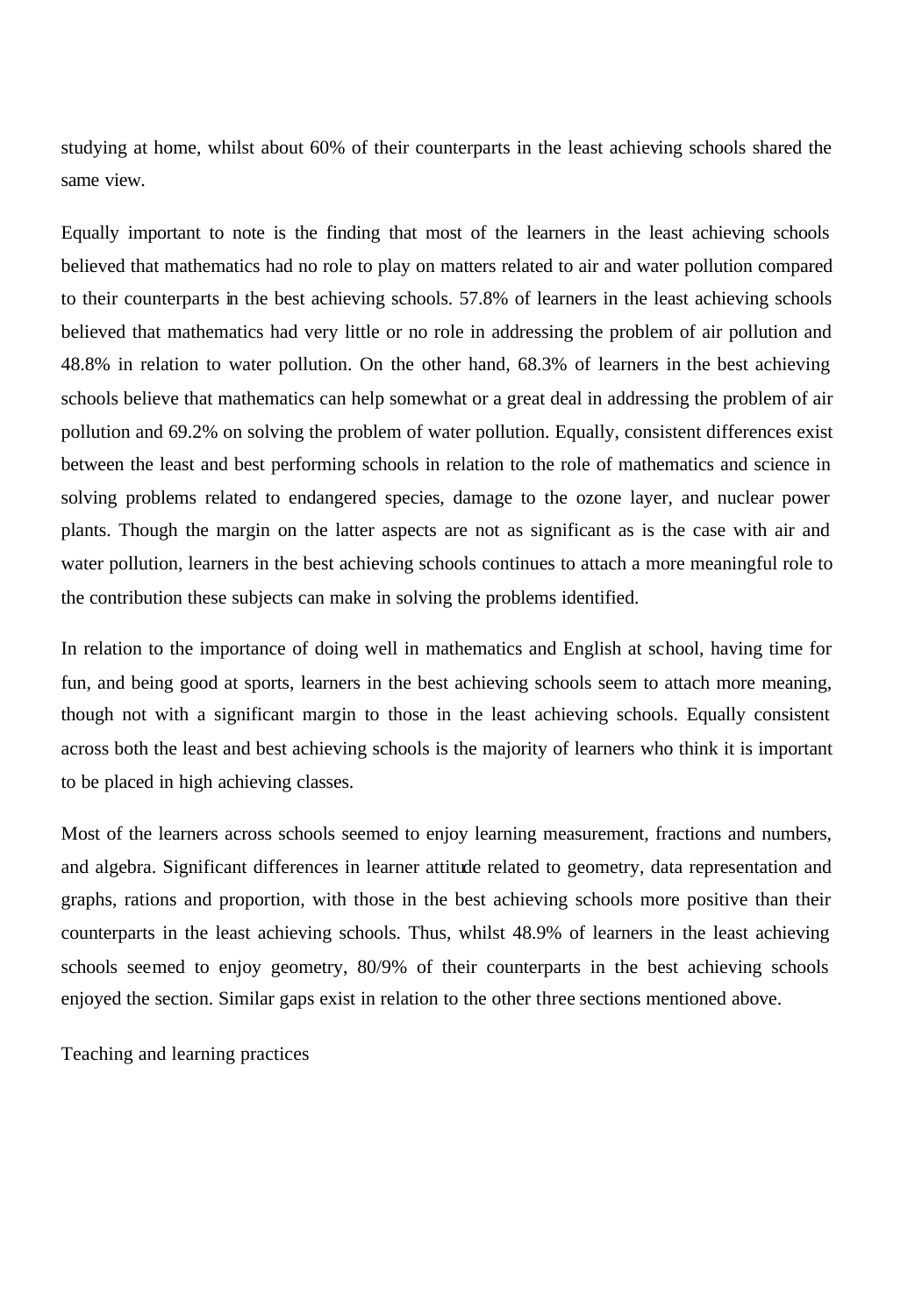Most learners in both the least and best achieving schools indicated that the teachers always show them how to solve problems, they copy notes from the board, and have a quiz or test. 60% of learners in the best achieving schools nonetheless indicated that they work from worksheet or textbooks on their own whilst 38.4% of learners in the least achieving schools do the same. The use of textbooks and any form of reference material was generally very limited in the least achieving schools compared to the best achieving ones as will become clearer in the later sections.

In both the least and best achieving schools the use of calculators during lessons was fairly equal, with 44.8% of learners in the best achieving and 47.2% in the least achieving schools using them. The use of computers during lessons was also fairly low across schools, with 53.0% of learners in the least achieving and 76.5% in the best achieving schools never using them. There was also a consistently high proportion of homework exercises in both the least and best achieving schools, with learners allowed to begin their homework in class. Teachers across both the least and best achieving schools also check learners' homework often, whilst learners are also encouraged to discuss it with each other. Significant differences between the least and best achieving schools arose in relation to working in small groups and using everyday examples to solve problems. Whilst 30.1% of learners in the least achieving schools almost always work in pairs and small groups, only 7.9% of their counterparts in the best achieving schools have similar experiences. 35.3% of learners in the least achieving schools check each other's homework whilst only 12.4% of their counterparts in the best achieving schools do the same. Equally interesting is that whilst 37.8% of le arners in the least achieving schools use everyday life examples in solving problems, 17.5% of their counterparts in the best achieving schools have similar experiences.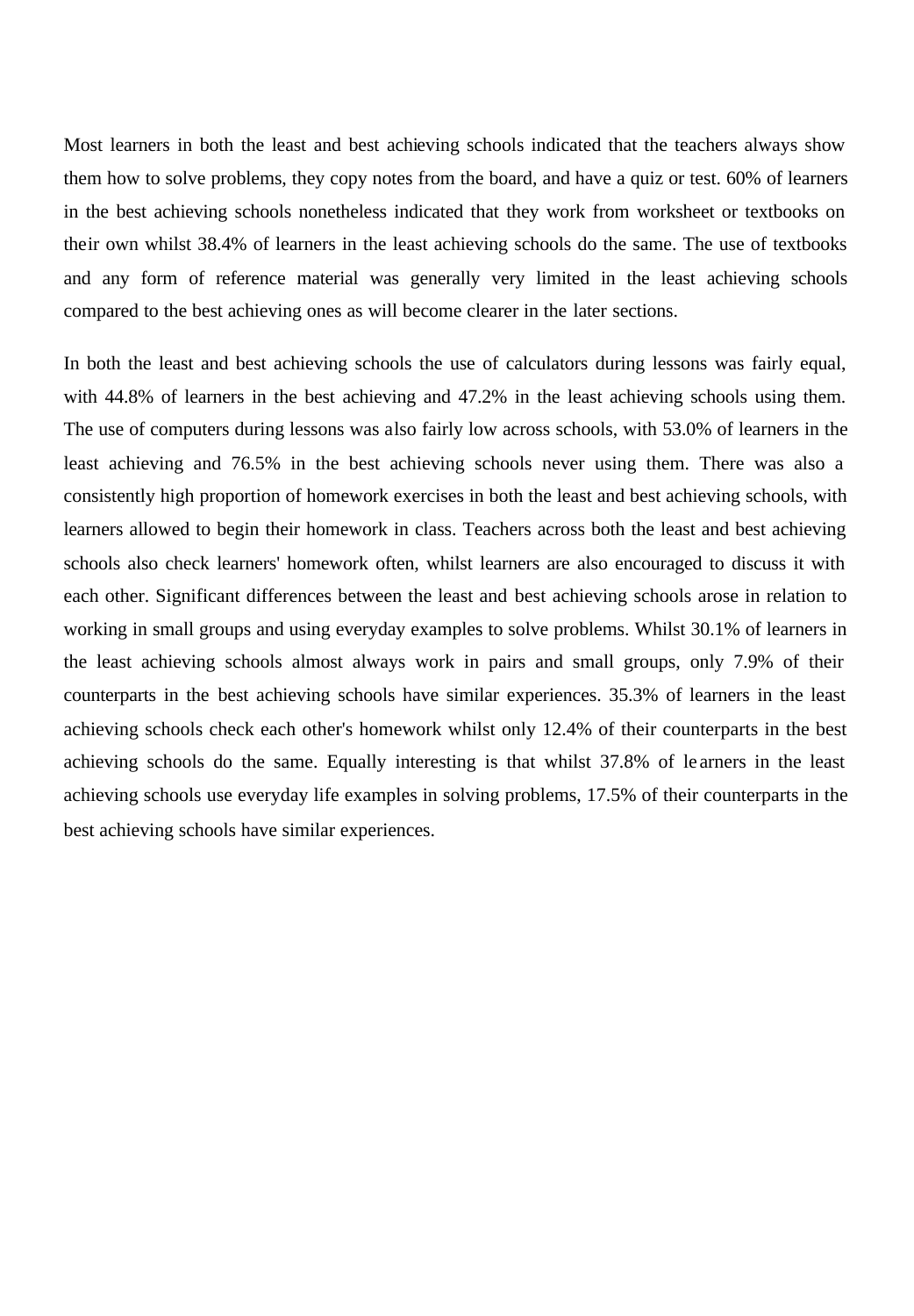#### 2. QUALITATIVE COMPONENT

This section will firstly provide a profile of the teachers observed, where possible attempting to differentiate between those in the best and least achieving schools. The nine schools visited for classroom observations, post-lesson teacher interviews, and school management will then be captured individually. The nine schools will be divided into the six best performing and three least performing schools. Findings for each school will thus comprise of issues related to its management, observed classroom processes, and post-lesson interviews with the teachers.

#### 2.1. Teachers' profile

All the teachers observed were qualified, with the minimum qualification being a teacher' diploma and the maximum being about three qualifications which would include a post-graduate degree. Most teachers in the best achieving schools had passed their matric mathematics with high-grade D symbols and above, whilst their counterparts in the least achieving schools had an E symbol as the highest. The highest mathematics qualification for the teachers was mathematics III across the schools, with years teaching and mathematics teaching experience also equally ranging from one to twenty four years. Only two teachers in the best achieving schools are currently enrolled for Bed degrees whilst the rest are not studying for any formal qualification. All the teachers also indicated that they had not attended any mathematics training courses in the past four years, whilst only two had attended workshops on mathematics teaching and curriculum 2005 respectively.

The teachers' professional involvement was generally low across all the schools. Only two teachers, one in a best achieving and the other in a least achieving school, belong to a mathematics association (AMESA), and read a mathematics journal (Mathematics Digest and Pythagoras respectively). In an OBE framework educators are expected to facilitate the learning process based on best theories and analyses, which would seem unlikely based on the findings above.

All the teachers observed generally felt comfortable with teaching mathematics and indicated that they would prefer to continue teaching the subject. Their ambitions ranged from being heads of departments in the field, to the level of subject advisors.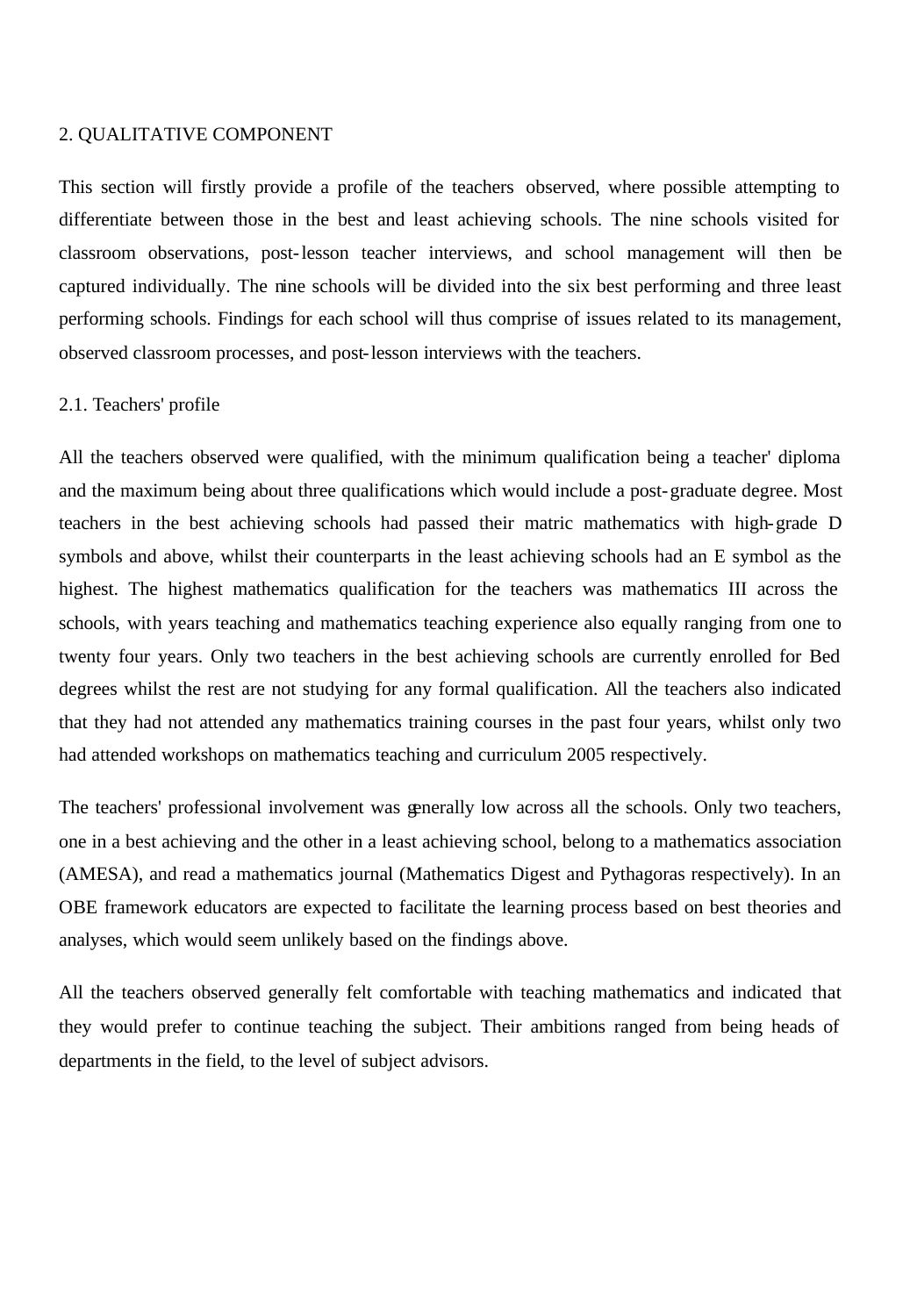2.2. Classroom processes - school-specific findings A. Six best achieving schools

#### School One

Capricorn High School [referred to in the report as School One, based on performance ranking] is a former model C school. It is a double storey building, which is well resourced, situated in the city centre of Pietersburg in the Northern Province. The school building provides facilities such as a hall, a library, and laboratories. There is a stadium catering for all sporting activities such as rugby, athletics, soccer and tennis. The medium of instruction is English and it was visited over a period of two days. On each day a 35-minute lesson was observed in a classroom comprising 27 learners.

#### School timetable

The school has a timetable, which was prepared in December of the previous year, and is always adhered to. The principal, heads of departments, and teachers, and a special committee of teachers were responsible for designing it.

Learners in grades 8 and 9 are allocated into specific classes according to academic ability. Afrikaans, English, Mathematicss, and General Science are allocated the most periods per week in these grades. Grades 10 to 12 learners on the other hand have been divided into higher and standard grade. The timetable is reviewed throughout the year so as to make it easier for teachers and learners to make use of the two computer centres.

The school week comprises of 42 periods, running for about forty-five minutes each. On average, both teachers and learners attend seven periods a day. Teachers also do some of the administrative work, marking of books and tests, and preparation for the lessons during school hours. The school day on the other hand officially runs from 07h15 to 13h30. There are thirty-eight teachers at the school, who regularly arrive on time in the morning and depart after the official school day. Learners also arrive on time at the school and depart at the end of the school day.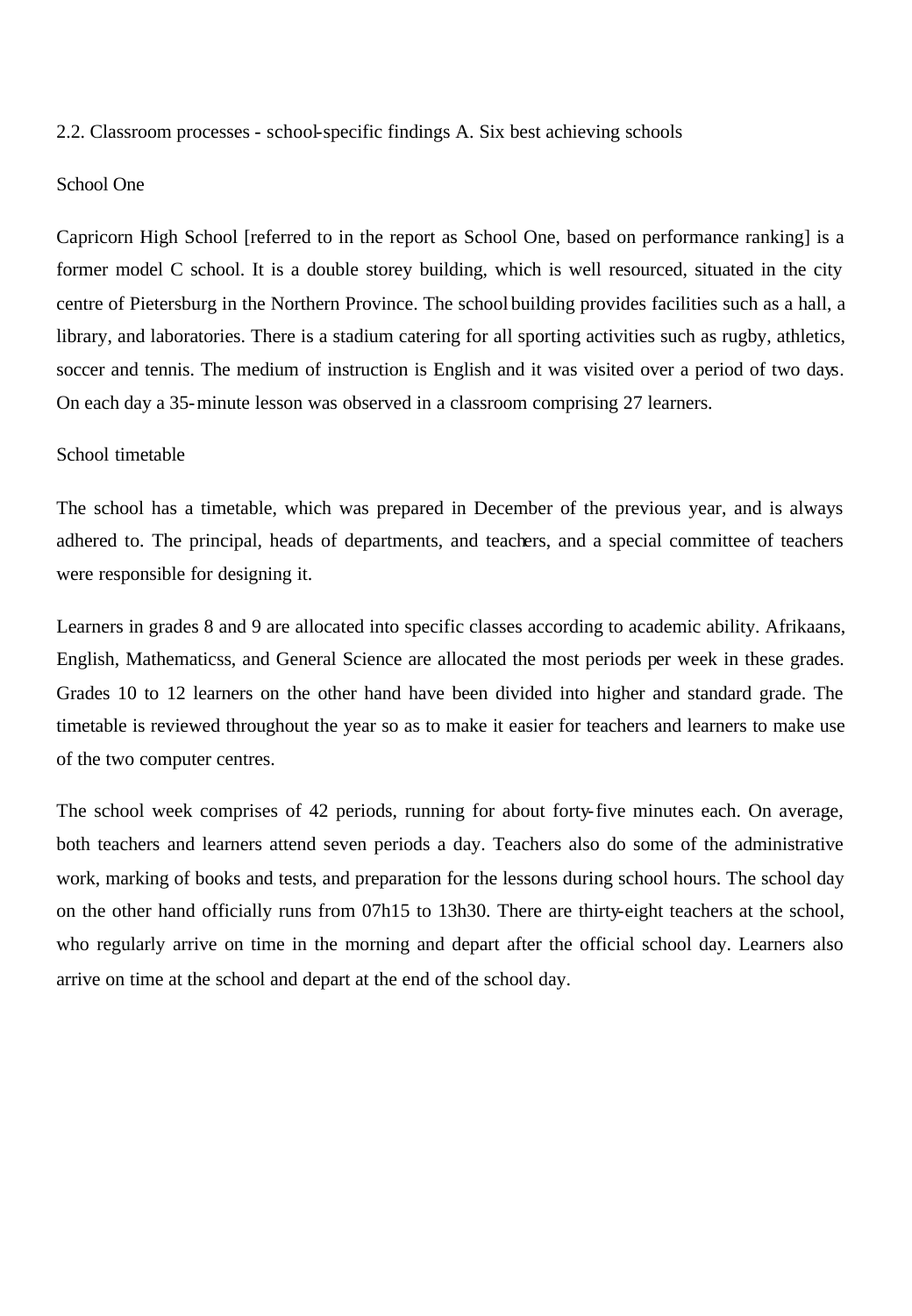### School discipline

The school does not have any problems related to learner and teacher late arrival in the mornings, absenteeism, skipping classes, violating dress code, classroom disturbance, cheating, profanity, vandalism and theft. They also do not have any problems with intimidation or verbal abuse of teachers and other learners, physical injury to teachers and students. They also do not have students who use or are in possession of tobacco, alcohol, and illegal drug use, and weapon use or possession. There are also no cases of inappropriate sexual behaviours. These occur very rarely and as a result not considered problematic for the school.

|          | No. enrolled | No. passed | No. repeats | No. Drop-out |
|----------|--------------|------------|-------------|--------------|
| Grade 8  | 144          | 142        |             |              |
| Grade 9  | 152          | 151        |             | U            |
| Grade 10 | 131          | 128        |             | 0            |
| Grade 11 | 141          | 138        | 3           | 0            |
| Grade 12 | 115          | 114        | $\bf{0}$    |              |

Success/Drop-out/repetition rates (1997)

The overall pass rate at the school is more than 95%, with almost no dropouts. Time on task and extracurricular activities

On average teachers spend about seven hours on lesson preparation, and twenty hours on the actual teaching. Learners spend more than seven hours in class. The variety of extra curricular activities available at the school include netball, rugby, basket ball, cricket, tennis, swimming, golf, athletics, hockey, chess, debates, gym, cross country and singing. These activities usually take place on any day between Monday and Thursday, from 14h00-17h00. The principal, heads of departments, and teachers plan and manage these activities. On average, 75% of learners take place in all extracurricular activities and all teachers are involved. These activities never clash with the school timetable.

The principal on the other hand spends on average the following hours per month on the following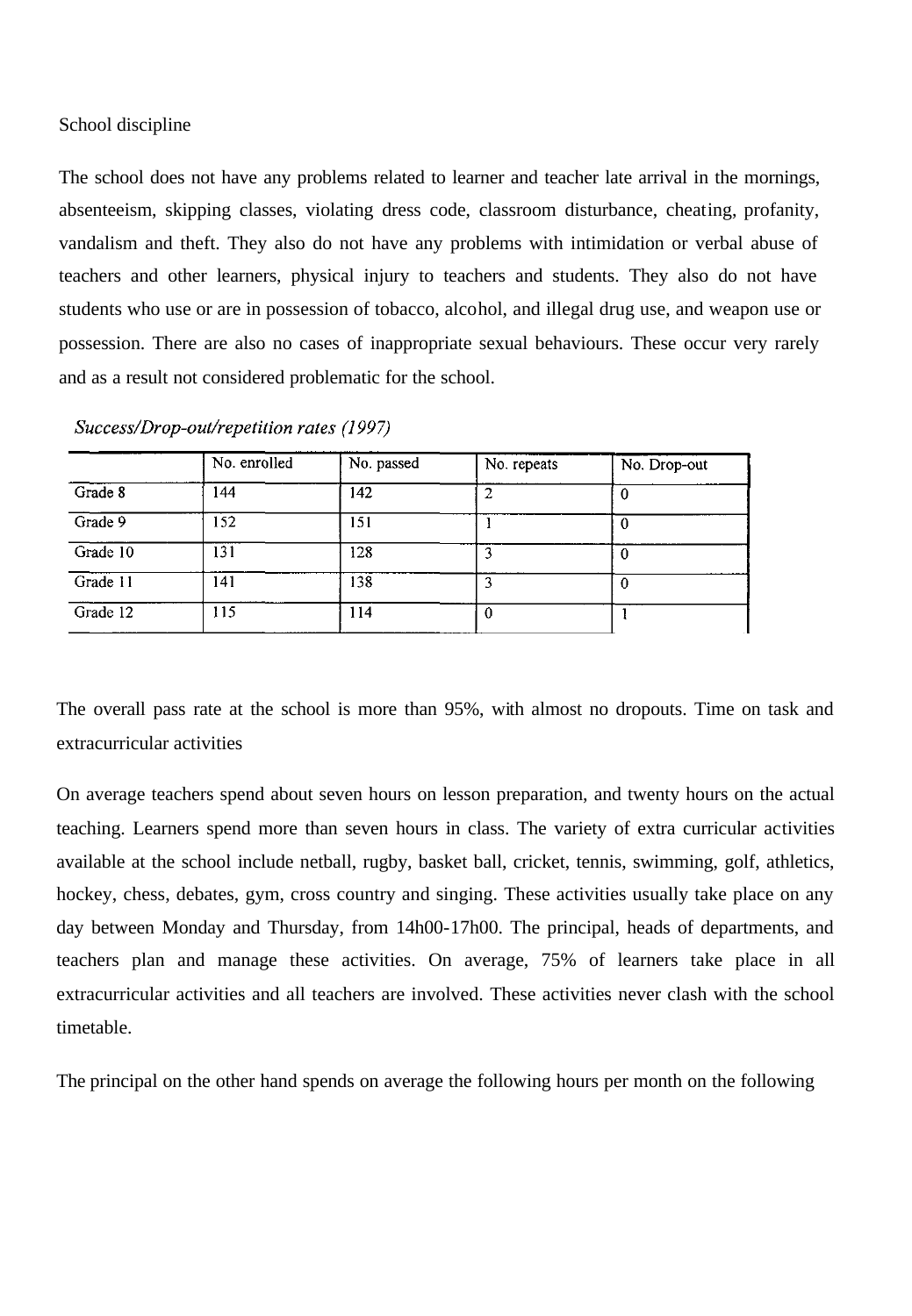$\mathbf{I}$ 

| <b>ACTIVITIES</b>                                                      | <b>HOURS SPENT</b> |
|------------------------------------------------------------------------|--------------------|
| Representing the school in the community                               | 8                  |
| Representing the school in official meetings                           | 18                 |
| Internal administrative tasks                                          | 24                 |
| Teaching (including preparation)                                       | $\bf{0}$           |
| Giving a demonstration lesson                                          | $\bf{0}$           |
| Discussing educational objectives with teachers                        | 12                 |
| Initiating curriculum revision and/or planning                         | 10                 |
| Talking with parents                                                   | 20                 |
| Counselling and disciplining of students                               | 20                 |
| Responding to requests from provincial or national education officials | 4                  |
| Hiring teachers                                                        | $\theta$           |
| Training teachers                                                      | 4                  |
| Professional development activities                                    | 10                 |
| Other activities                                                       | 50                 |

It is worth noting in the table above that the school principal is not involved in any teaching activities. Teacher/learner ratio

The teacher- learner ratio in grade 8 is 1:30, and teachers are satisfied with it. This ratio should nonetheless be looked at against the overall school statistics as presented below:

| The total number of learners is as follows: 750 learners overall |  |
|------------------------------------------------------------------|--|
|                                                                  |  |

| Grades   | <b>Boys</b> | Girls |
|----------|-------------|-------|
| Grade 8  | 72          | 95    |
| Grade 9  | 70          | 84    |
| Grade 10 | 60          | 91    |
| Grade 11 | 64          | 83    |
| Grade 12 | 69          | 62    |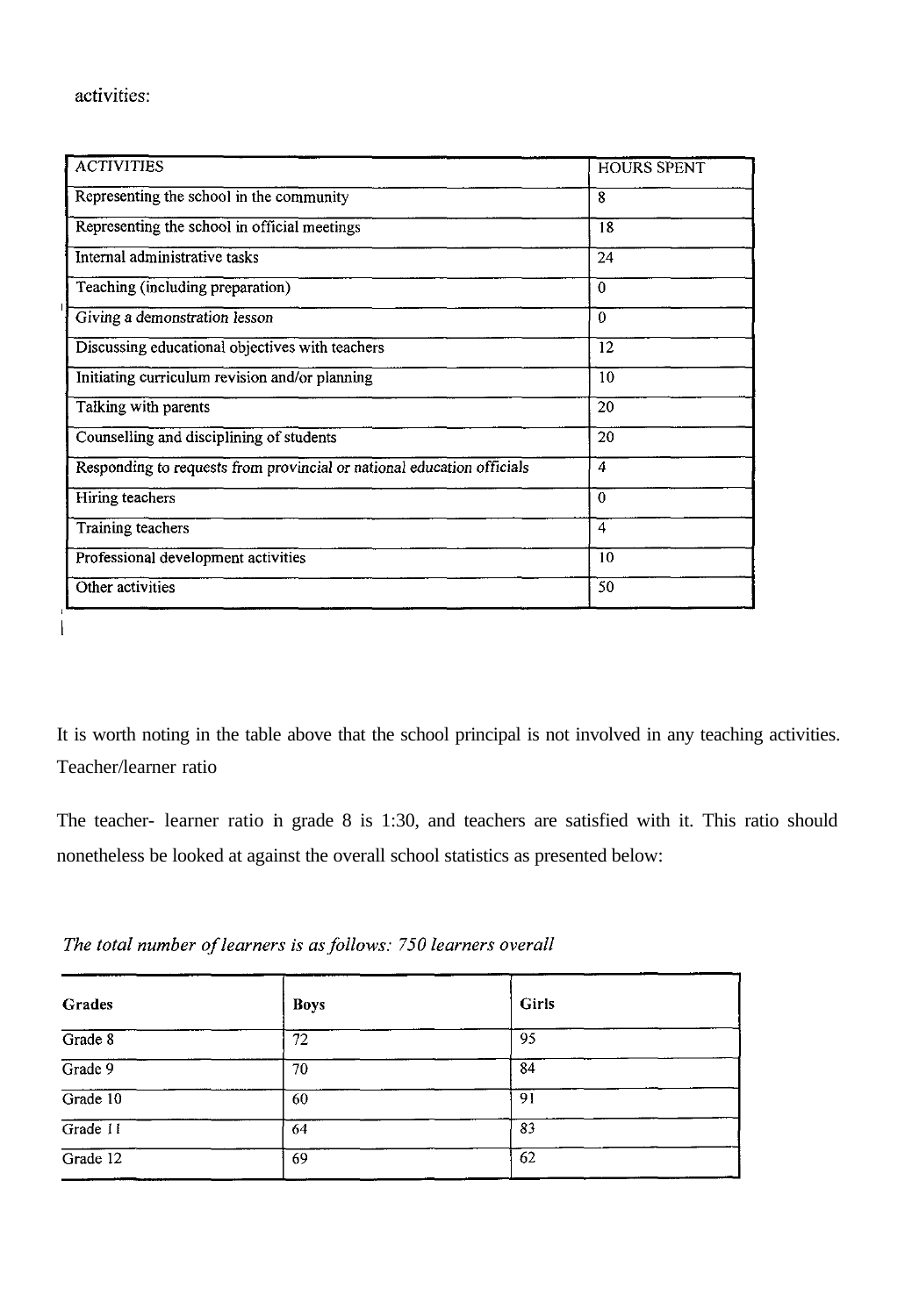The table above, when looked in relation to the number of teachers (38) at the school, provides a teacher-learner ratio of 1:20.

Teacher qualifications/development and attitudes

All mathematicsematics higher-grade teachers are assigned their entire teaching load in Mathematicsematics, with four of them teaching the subject for the junior secondary phase. Their attitude towards the subject, and methods of teaching that they follow is positive. Four other teachers are currently studying, with courses enrolled for ranging from postgraduate diplomas in education, and other education diplomas. There hasn't been any in-service teacher training institutions/NGO working at the school. The nearest tertiary institutions, which provide a kind of pre-service teacher training, are the University of the North, and the University of Pretoria. These institutions are roughly 30 and 250 kilometres respectively away from the school.

Teachers are sometimes involved in their own personal development by reading to enhance their subject teaching expertise, and often share these ideas with their peers. Teacher interaction is largely informal, though daily staff meetings, regular subject meetings, and occasional seminars also occur. These interactions are nonetheless restricted to the school.

Teachers can to a large extent also relate to their learners, and learners with problems are interviewed. Extra lessons are organised for learners experiencing problems :with mathematicsematics. The teachers' attitude towards parents, and academics is also positive. They have a moderately negative attitude towards Provincial education administration, and moderately positive towards educational policies in South Africa.

The principal on the other hand is discouraged somewhat by the debate around Outcomes Based Education. He further indicated that he is "very disenchanted by the ineptitude of the area; management letters go unanswered, meetings are chaotic, and management is by crisis". These aspects have made the principal's task less satisfying. There is however, "now more opportunity to use own initiative" and do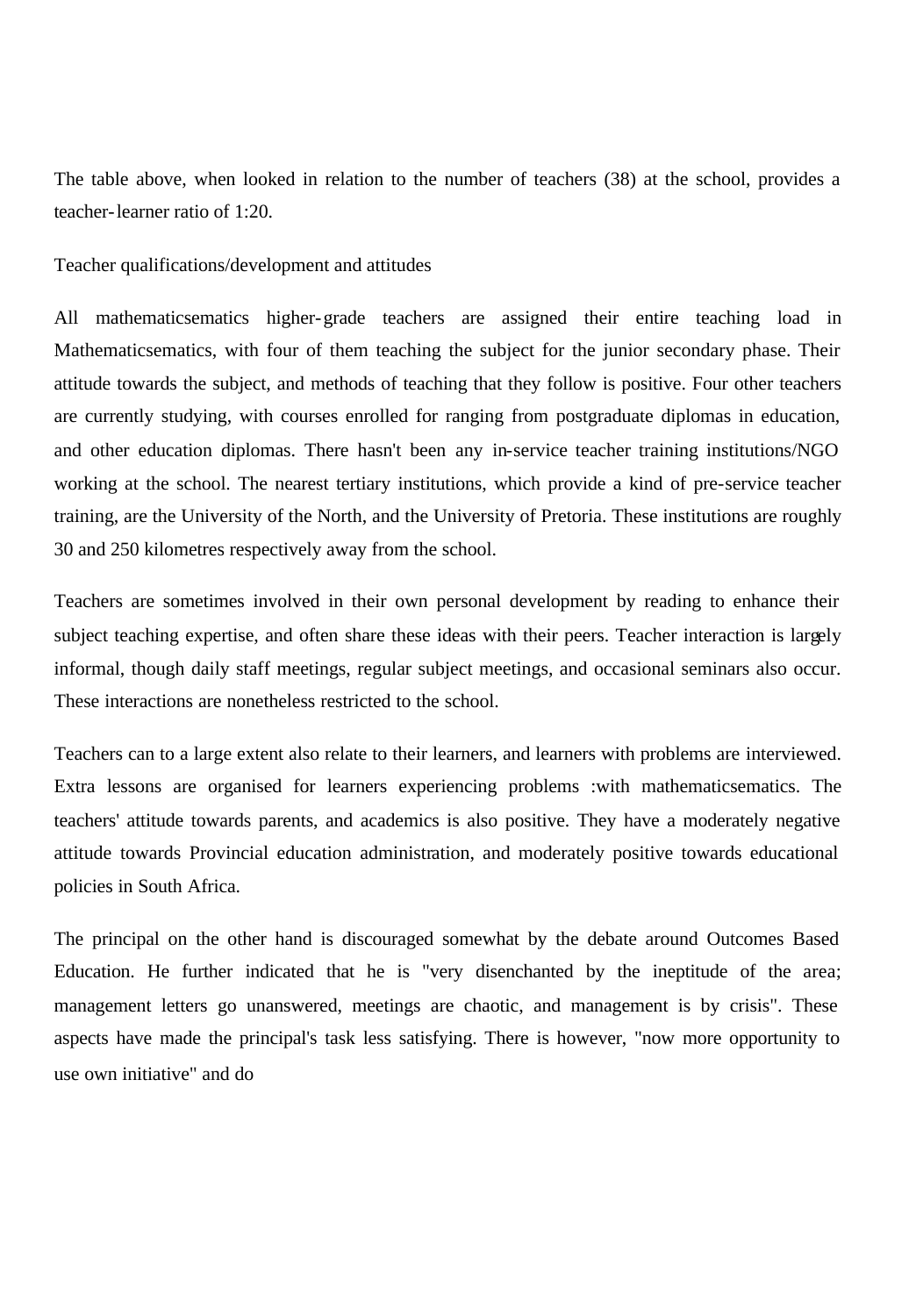things his own way. He always considers suggestions from staff on school management aspects. As a result, about 50% of the decisions made in 1998 were based on staff input.

In an attempt to enhance the teaching responsibilities of staff, the principal has initiated a variety of teacher support mechanisms. These include subject heads being given the responsibility to tutor their junior colleagues. All members of staff are given the opportunity to develop through extra responsibilities, and are encouraged to study further. The governing body subsidises transport and other costs to attend subject interest group meetings and seminars. Merit points are also awarded to learners in order to support and encourage them to perform better.

## Stability and change

Since 1994 there has been changes in the school's governance, school policy, and demography. The school has a new computer centre, and new subjects. The school's governing body now includes Learners' Representative Council members, and the structure is different. The code of conduct has been introduced, and corporal punishment abolished. The school has also introduced computer literacy and Read programmes for the community, and travel and tourism courses for the learners. Further courses in the hotel and catering field, and a thinking skills course are to be introduced soon.

Lack of proper provincial planning on matters such as trial exams, the overall crisis management, a very poor record of salary payments, and the freezing of staff appointments have had a very negative impact on the school. The willingness of the governing body to help has nonetheless made the situation bearable. The school has also experienced a change in students' composition. There are now black students who have been enrolling at the school since 1991, and the numbers have increased considerably. The learners are admitted strictly on merit, with all efforts directed towards school excellence. There hasn't on the other hand been any change in relation to the school's staff composition, except for the reduction in the number of teachers employed by the government.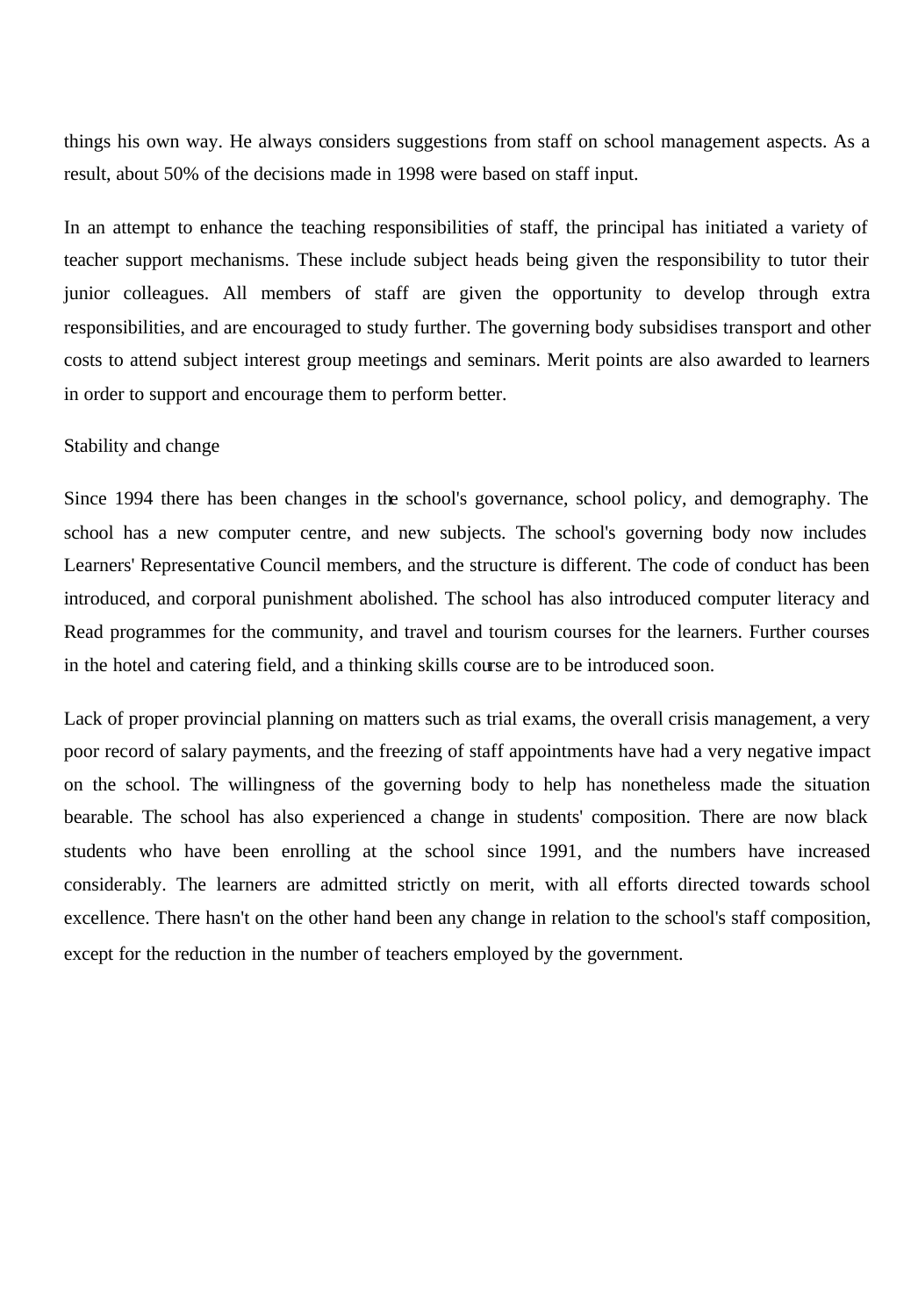### Community involvement

The local community is sometimes involved in the affairs of the school. Besides the governing body, there are occasional interactions between the civic groups and associations, and the school. There is an official school governing body, whose members are very positive and have contributed productively in the running of the school since its establishment. Most of the excellent facilities at the school are as a result of the governing body's efforts. The effectiveness of the school is due to extra staff employed and input by the governing body.

## Curriculum issues

The school follows the provincial department's curriculum with modifications. Non examinable subjects include computer literacy, the read programme, and will include thinking skills in the near future. These subjects are specific to and their curricular designed by the school. Teachers further modified subjects such as Mathematicss, Science, and English.

The teachers are already familiar with the principle of learning by experience rather than rote learning, related to curriculum 2005, which is encouraged and applied at the school. Curriculum 2005 itself has received little exposure at the school because of lack of materials.

The assessment practices common in the school include on-going assessment with regular tests during school periods, and four major assessments with reports each year. The principal's understanding of continuous assessment is "standardised subject tests administered at regular intervals, at least twice per term and more often in major subjects". Teachers are also to a large extent familiar with these understanding of continuous assessment.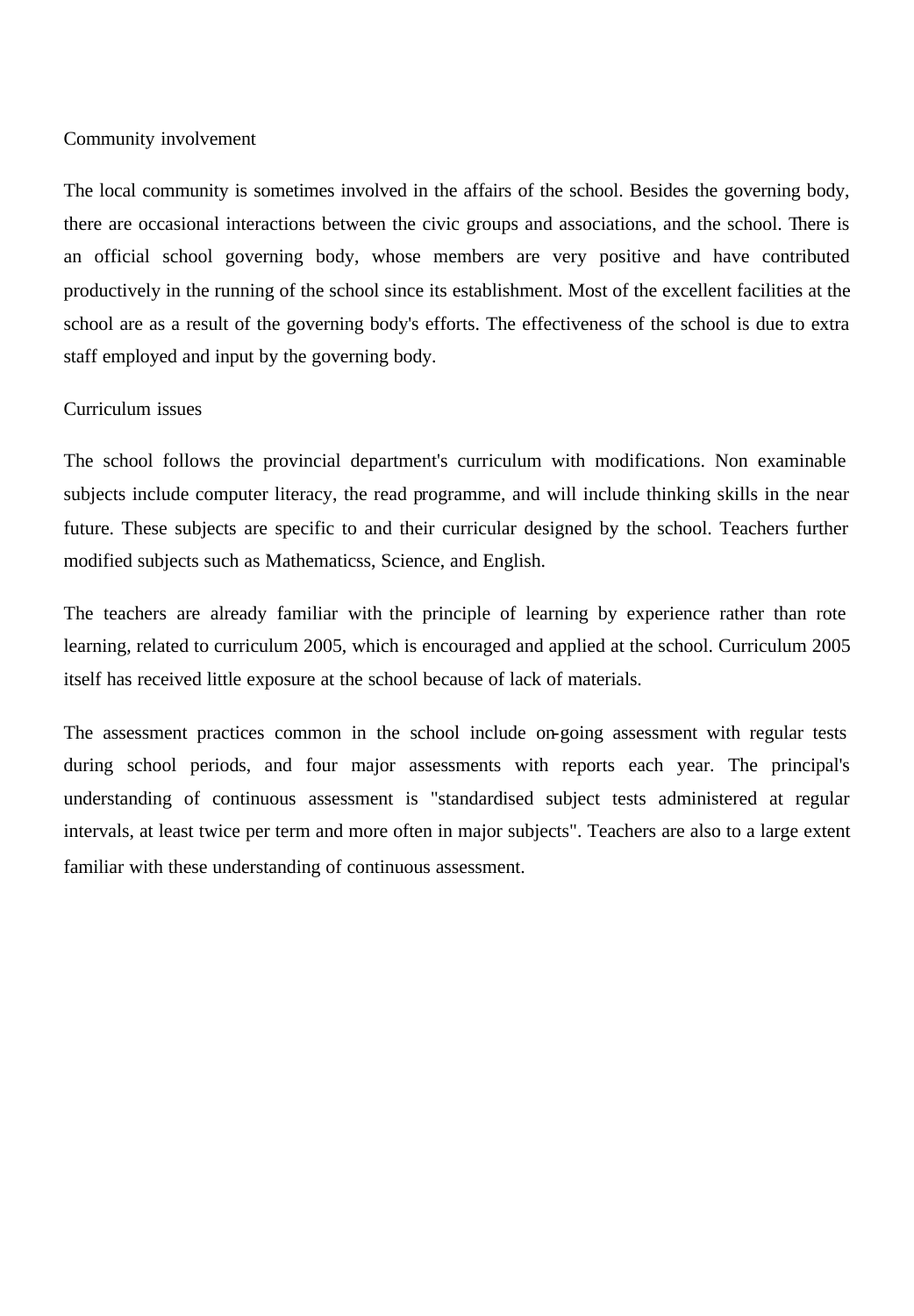### Lesson context

The classroom in which the lessons took place was well resourced with a cupboard, chalkboard, teachers' table, sufficient seating for all learners and space for the teacher to organise different activities. It had adequate lighting and ventilation, with a comfortable temperature and no external noise or distractions. Learners were seated alone at individual desks all facing the front of the classroom.

Both the teacher and pupils used a textbook and mathematics worksheets during the lessons, with each learner having a copy. All learners had the necessary writing equipment such as pens and paper. No other support material such as overhead projectors or charts was used in the lessons. Learners were nonetheless allowed to use calculators as soon as they have understood how to solve the problems manually. The mathematicss topic taught in both lessons was Ratios.

#### Teachers' instructional practices

Day one's lesson saw the teacher first asking pupils to take out specific mathematics textbooks and after about two minutes started teaching the whole class. After about fifteen minutes of teaching the whole class, she began to interact with pupils in a question and answer format for about ten minutes. In the last eight minutes of the lesson pupils were working individually on the tasks the teacher gave them. Day two's lesson also started with the teacher and pupils taking out their textbooks and exercise books and the teacher randomly checking and signing some of the books for about five minutes. She then started teaching the whole class, followed by the question and answer method that lasted for another ten minutes. Learners were then given tasks to complete individually for the last ten minutes of the lesson. Both lessons lasted for about thirty-five minutes each. Throughout both lessons the teacher wrote most of the tasks and activities on the chalkboard. Overall, it seems the teacher paced the lessons very effectively in terms of available time.

The language of learning and teaching was mainly English in relation to classroom activities, and teacher and learner interactions. About three-quarters of the learners participated actively in the lesson. They mainly participate by listening attentively to the teacher and asking questions where they do not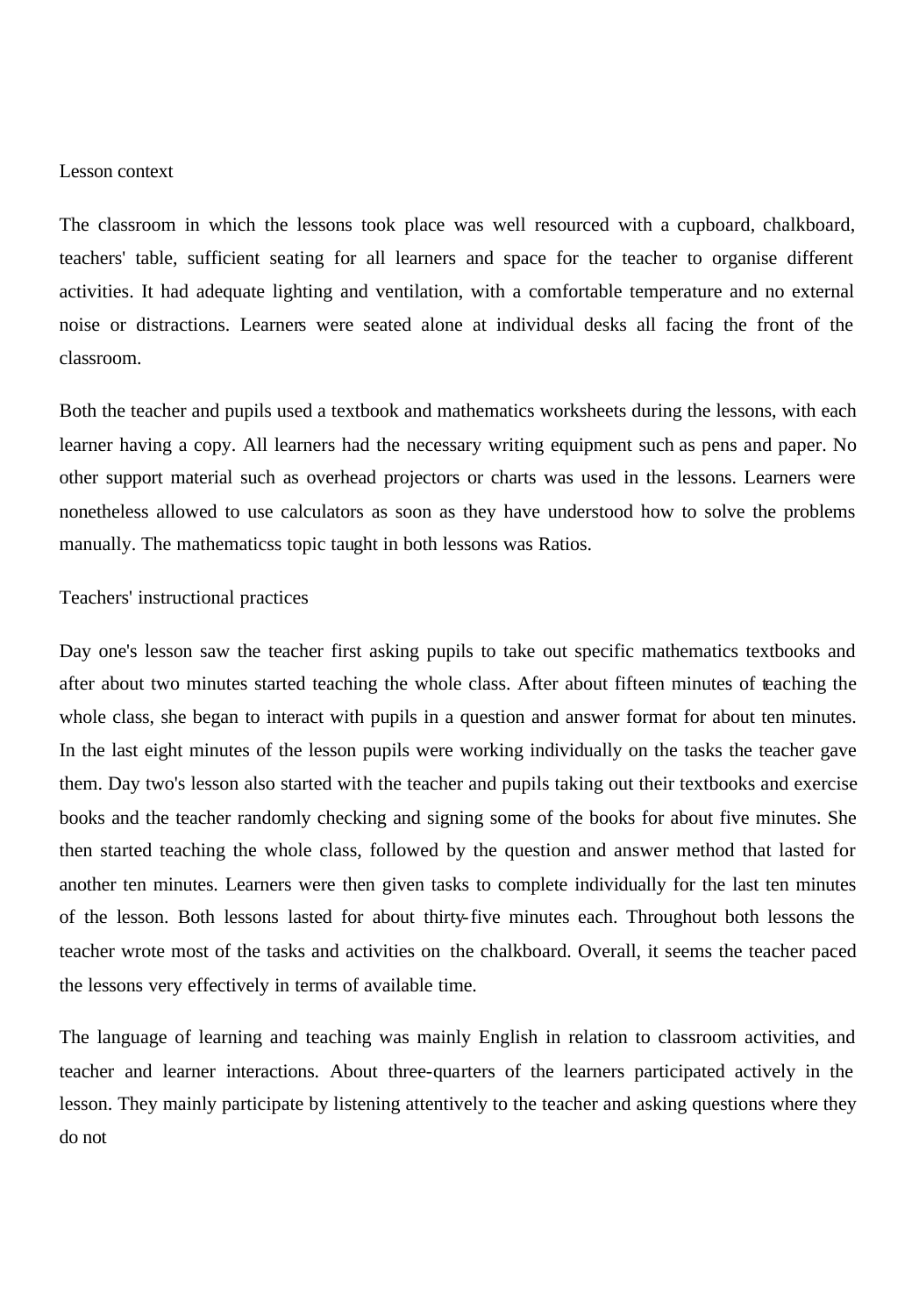understand. They correctly answer the teacher's questions and complete the tasks given. Some of the learners occasionally write their own notes.

In both lessons the teacher made the mathematicsematics concepts or processes to be learnt explicit but did not make the purpose for learning them clear. She nonetheless attempted reinforce certain concepts and how they are interlinked. For example, she drew a table with five columns representing integers, natural and whole numbers, rational and irrational numbers. She then gave learners a series of numbers and asked them to locate their specific category in what she referred to as "consolidating" the lesson. Learners were thus able to indicate the numbers that qualify either as whole numbers and the reasons thereof. What made the task even more challenging was that some of the numbers given did not belong to any of the five in the table and thus intended to trick learners.

The teacher provided learners with opportunities to express their current understandings of the mathematicss concepts or processes learnt. Apart from individually participating in the lesson throughout, learners were also asked to explain what they have gained from the lesson at the end. Most were able to properly capture the aspects of the lesson that they found most informative, with the teacher constantly using their expressions of their understandings as tools for consolidating their existing mathematicsematical understandings or for "sorting out" differences between their existing understandings and the new mathematicss concepts or processes.

The teacher deliberately introduced learners to appropriate and correct additional mathematicss language, which focussed on meaning rather than form. For example, she would explain that "all negative numbers are integers" in an attempt to capture the distinctive nature of some of the numbers. She very rarely engaged learners in surface articulation of mathematicss language related to the concepts or processes.

The teacher used representations to demonstrate how unfamiliar mathematicsematics concepts and processes work. She used a variety of representations to capture the relationships between them and the unfamiliar concepts and processes. For example, in the case of a table mentioned above, she later used circles to re-emphasise the same point, a copy of which was later pasted in front of the classroom for learned to constantly relate to.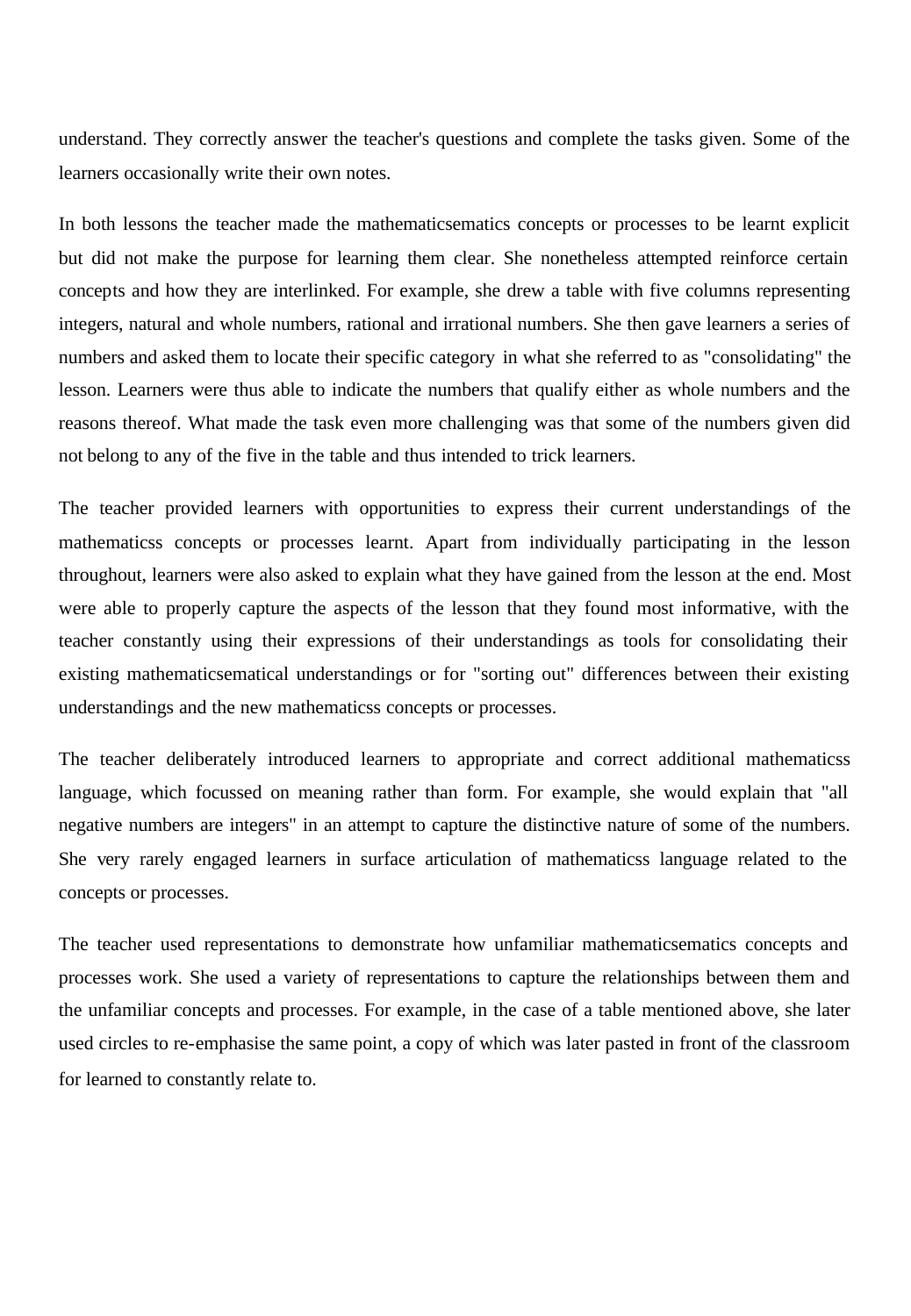Whilst learners interacted with the teacher throughout the lesson, she did not seem to be providing them with enough opportunities to practice using new mathematics concepts. Learner involvement was thus limited to responding to and asking questions, and working out solutions to the problems individually. They nonetheless seemed to be in touch and understanding the focus of the lesson as they would at times pick up mistakes in the teacher's presentation, which would be jointly reexamined and corrected if needs be. The teacher generally seemed to be receptive to learner interventions and never appeared uneasy.

The teacher provided learners with written mathematicsematical texts. She tested their comprehension of the texts and engaged with and interpreted the text either with the individual learners concerned or the entire class.

The teacher did not encourage learners to discuss new mathematicsematics concepts or processes with each other. Discussions taking place in both lessons were only between the teacher and learners.

The teacher assessed whether learners are learning and have learnt the mathematicsematics concepts or processes during the course of the lesson. She informed learners about what they have/have not achieved (i.e. whether their responses are correct or incorrect). She also used this information to identify learners' misconceptions and provide them with feedback about what they must understand and do to improve their learning. She further gave learners tasks, which she later told them are meant for grade nine, "just to see whether you can manage". She thus pushed their learning further whilst equally providing them with strategies to assist in solving the problems.

Much as both lessons observed at this school were generally teacher controlled and directed, they seemed effective and informative for the learners. The teacher was more open to learner interaction, always prepared to take learners on a step by step process of solving the problems, and always ready to explore other means of solving similar problems. Learners were also more focussed and prepared to stop the teacher at any time during the lesson for more individual attention.

Post-lesson teacher interview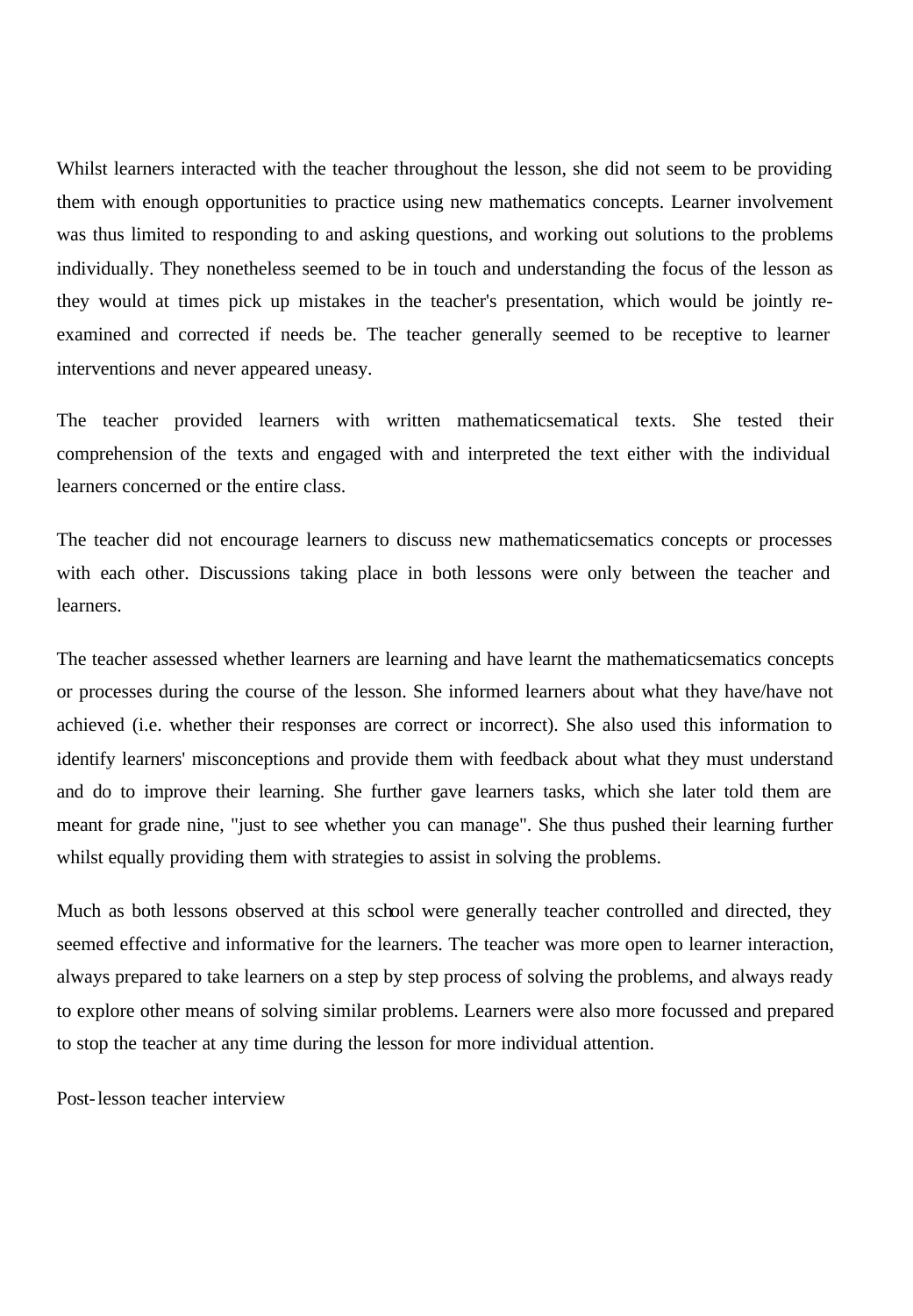During the interviews conducted with the teacher at the end of the lessons we were informed that only two pupils were absent on the first day and none on the second day. The teacher was able to indicate this without first checking.

The lessons were introductory lessons, with the teacher relying on her own lesson plan and learner textbooks in planning them. The curriculum documents used in planning the grade's programme are the departmental syllabus and teacher guides. The textbook used is New Mathematicss in Action, published in 1992.

The teacher further felt that most of her learners are average to high achievers, and are not difficult to teach. She also considers herself to be a mathematics subject specialist because she has twenty years mathematics teaching experience and enjoys the subject.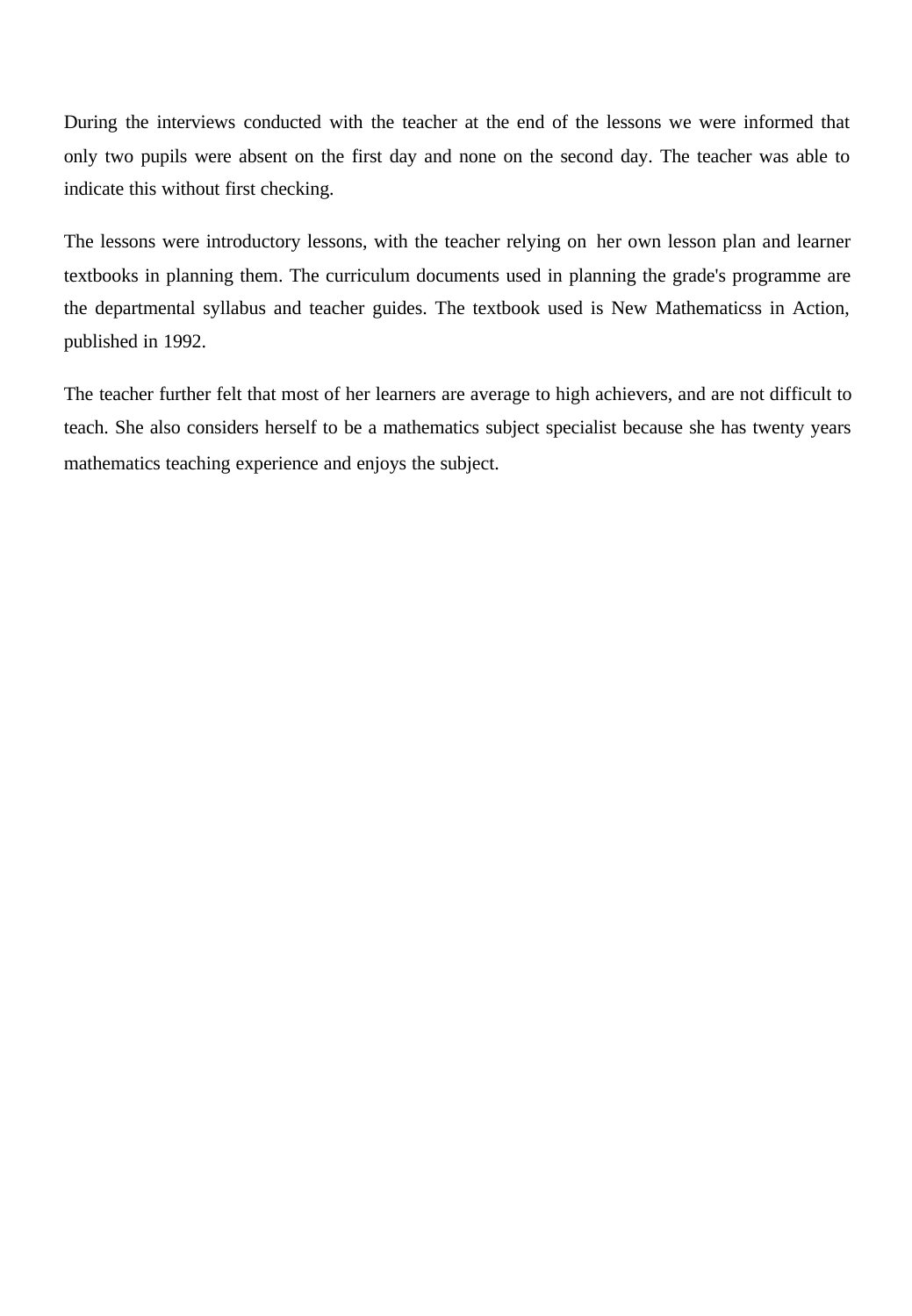#### School Two

Pietersburg Hoerskool [referred to in the report as School Two based on performance ranking] is situated in a city centre in the Northern Province. The medium of instruction is Afrikaans. The school is well resourced and the surrounding is also well taken care of It was visited over a two-day period, and on each day, a 30-minute lesson was observed. The class observed was a Grade 8C, with 36 and 38 pupils present respectively.

## School timetable

The school has a timetable, which is prepared at the beginning of the year in January, and is always adhered to. The principal, heads of departments, and teachers were responsible for designing it.

Learners are allocated into specific classes in alphabetic order, according to their academic achievement in the preceding grade. Afrikaans, English, Mathematicss, Physical Science, Geography, and History are allocated the most periods per week in the timetable. These are compulsory subjects, which dominate the morning periods. The timetable is adhered to and allowed to run its course for a full academic year.

The school week on the other hand comprises of 50 periods, running for about thirty-three minutes each. On average both teachers and learners attend ten periods a day. Teachers also do administrative work, marking of books and tests, and interviewing learners with problems during school hours. The school day officially runs from 07h30 to 13h30. There are thirty-eight teachers at the school, all of which arrive and depart on time. About two learners on average arrive late on a normal day, none of which depart before the school day officially ends.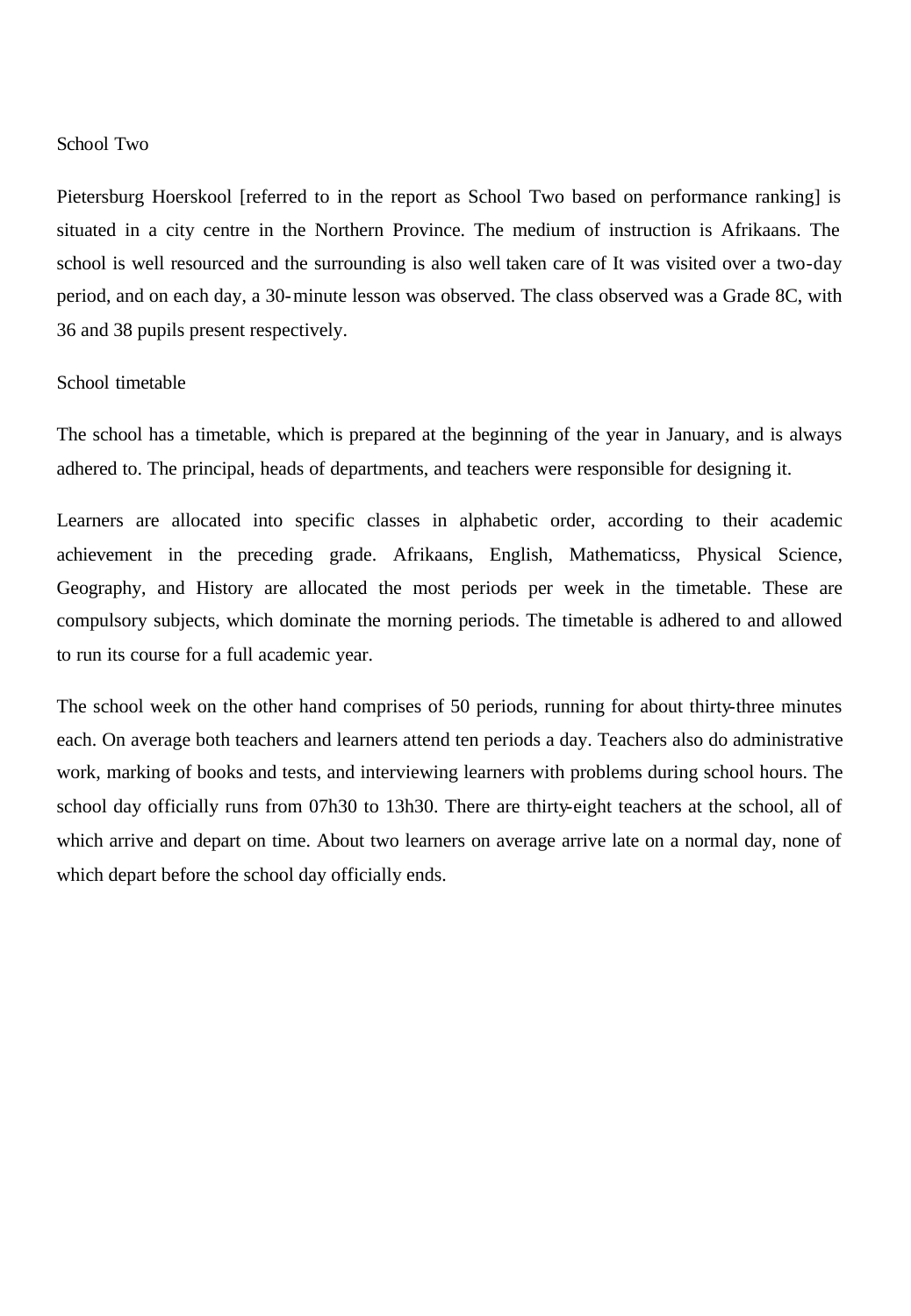### School discipline

The school experiences weekly minor problems of learners arriving late at school and absenteeism. Some few learners also skip classes, violate the dress code, cheat, and vandalise their classes. The school also experiences serious problems of theft, and intimidation or verbal abuse of other students on a daily basis. There is a minor problem on a daily basis of physical injury to other students, and intimidation or verbal abuse of teachers or staff. However, the school does not have any problems concerning physical injury to teachers or staff. There is a serious problem of tobacco use and possession on a daily basis, a minor problem of alcohol use and possession, and illegal drug use. The school doesn't have any problems with weapon use or possession, or inappropriate sexual behaviour.

|          | No. enrolled     | No. passed | No. repeats | No. Drop-out |
|----------|------------------|------------|-------------|--------------|
| Grade 8  | 232              | 230        |             |              |
| Grade 9  | 227              | 222        |             |              |
| Grade 10 | $\overline{189}$ | 183        |             |              |
| Grade 11 | 189              | 187        |             |              |
| Grade 12 | 186              | 185        |             | 0            |

Success/Drop-out/repetition rates (1997)

The overall pass rate at the school is more than 95%, with very few dropouts. At the time when the questionnaire was completed late in 1998, Grade 10-12 had the highest drop out rates.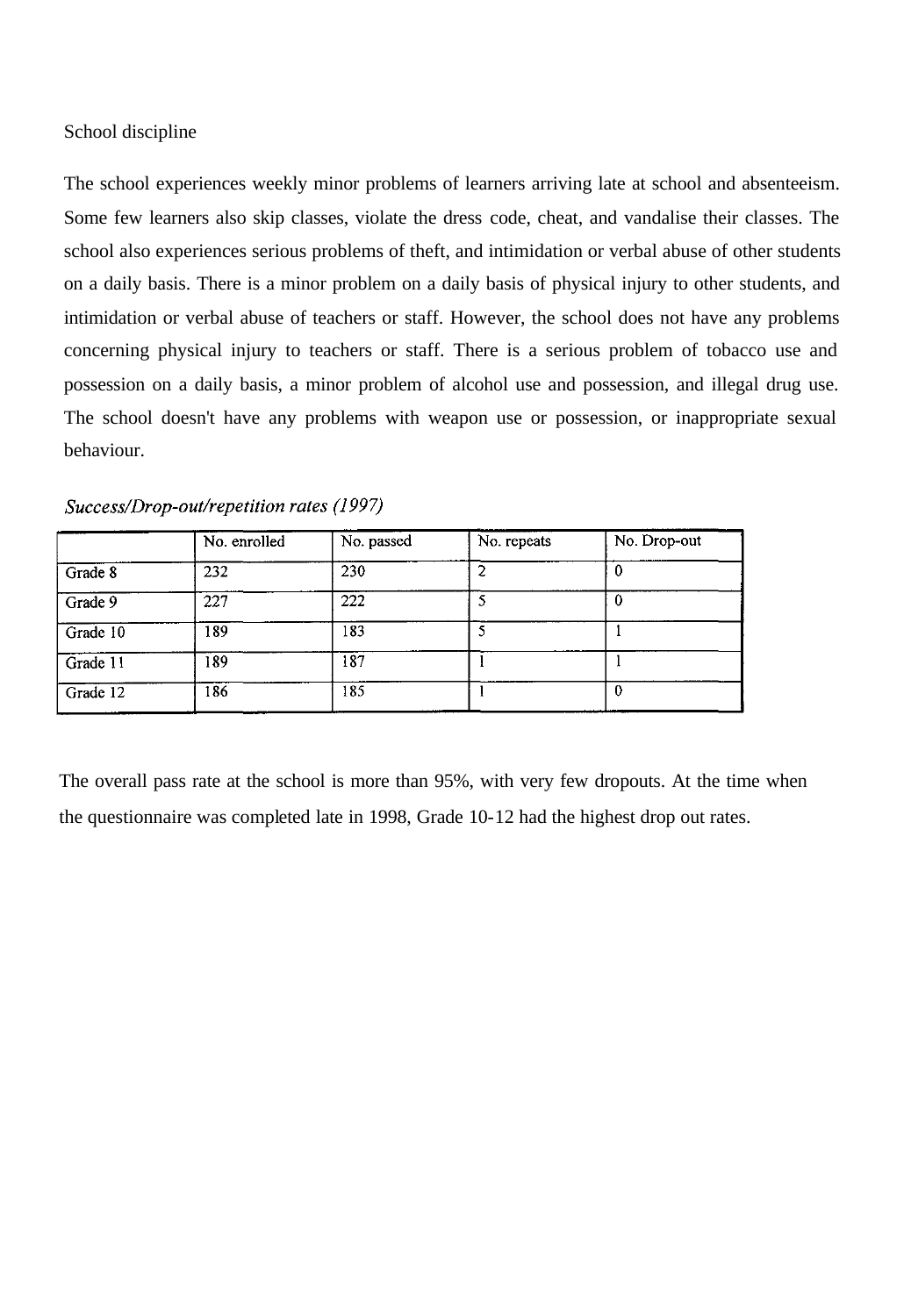Time on task and extracurricular activities

On average teachers spend about seven hours on lesson preparation, and twenty hours on the actual teaching. Learners spend more than seven hours in class. The variety of extracurricular activities available at the school include netball, rugby, cricket, tennis, swimming, golf, athletics, hockey, ring tennis, debates, acting, and singing. These activities usually take place on any day between Monday and Saturday, from 14h00-I7h00. The teachers plan and manage these activities. On average, 75% of learners take place in all extracurricular activities and thirty teachers are involved. These activities sometimes clash with the school timetable.

The principal on the other hand spends on average the following hours per month on the following activities:

| <b>ACTIVITIES</b>                                                      | <b>HOURS SPENT</b> |
|------------------------------------------------------------------------|--------------------|
| Representing the school in the community                               | 40                 |
| Representing the school in official meetings                           | 15                 |
| Internal administrative tasks                                          | 30                 |
| Teaching (including preparation)                                       | 0                  |
| Giving a demonstration lesson                                          | $\overline{2}$     |
| Discussing educational objectives with teachers                        | 4                  |
| Initiating curriculum revision and/or planning                         | 4                  |
| Talking with parents                                                   | 40                 |
| Counselling and disciplining of students                               | 10                 |
| Responding to requests from provincial or national education officials | 10                 |
| Hiring teachers                                                        | 10                 |
| Training teachers                                                      | 20                 |
| Professional development activities                                    | 20                 |

It is worth noting in the table above that the school principal is not involved in any teaching activities. Secondly, he seems to be spending a lot of time talking with parents and representing the school in the community. The above table should also be read taking into account that when the total number of hours is taken into account, using an eight hour day and forty hour week as a guide, the principal works an extra week per month.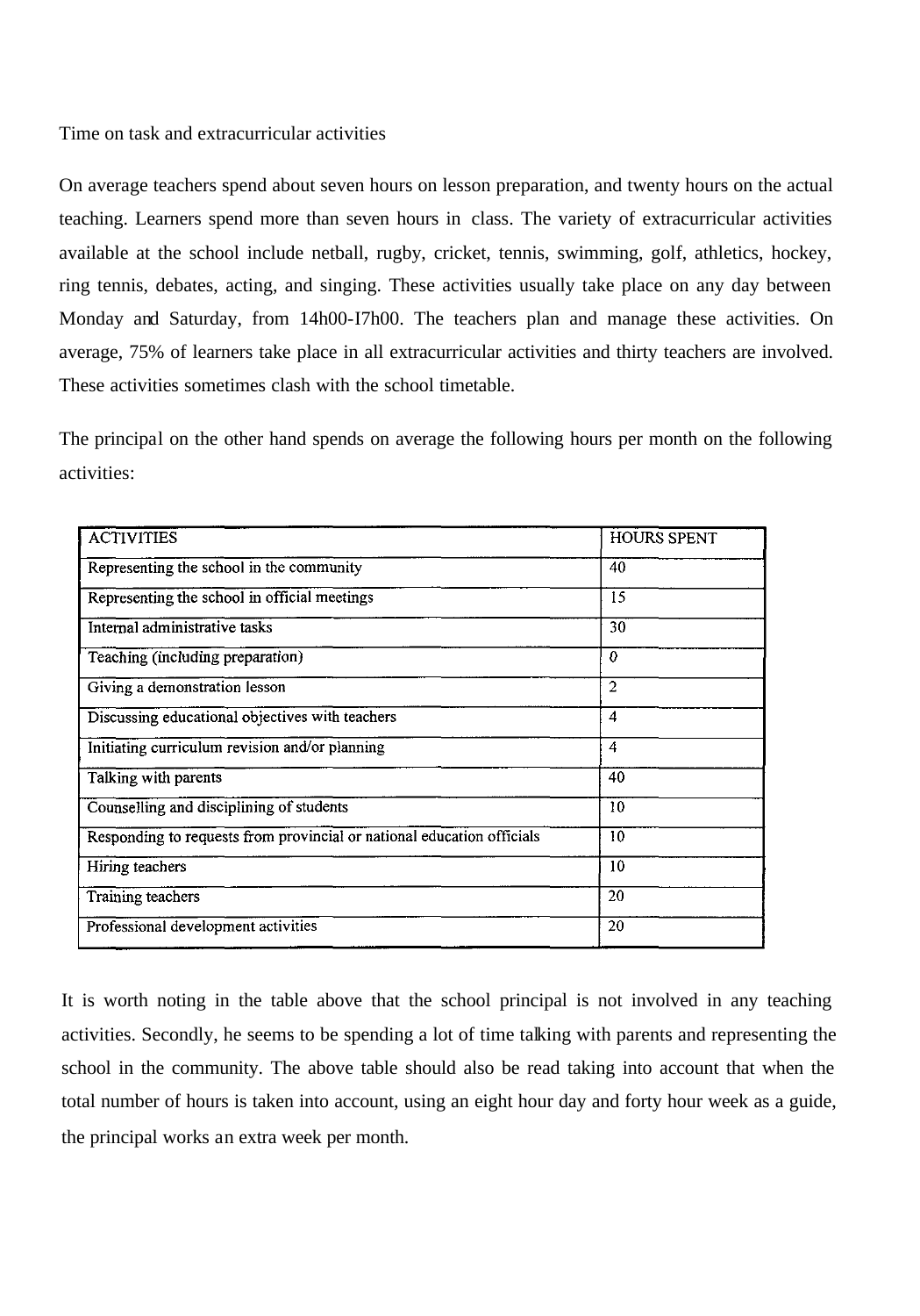## Teacher/learner ratio

The teacher learners' ratio in grade 8 is 1:30. The teachers are unhappy with the ratio because "there is little time for individual attention, too many books, tests, and exam papers to mark".

|          | <b>Boys</b> | Girls |  |
|----------|-------------|-------|--|
| Grade 8  | 115         | 146   |  |
| Grade 9  | 106         | 140   |  |
| Grade 10 | 92          | 133   |  |
| Grade 11 | 87          | 92    |  |
| Grade 12 | 83          | 103   |  |

The total number of learners is as follows: 1097 learners overall

The table above, when looked in relation to the number of teachers (38) at the school, provides an average teacher-learner ratio of 1:30 which confirms figures for grade 8.

# Teacher qualifications/development and attitudes

Five teachers at the school teach Mathematicsematics higher grade for the junior secondary phase, two of which have been assigned their entire teaching load to the subject. About 30% of the teachers have university level certification in Mathematicsematics, 26 have undergraduate degrees, 13 post-graduate degrees, and 4 are currently studying. There hasn't been any in-service teacher training institutions/NGO working at the school. The nearest tertiary institution which providing pre-service teacher training is the university of the North, and a few other teacher training colleges. These institutions are roughly 35 kilometres away from the school. Teachers are also regularly involved in personal development such as reading to enhance their subject teaching expertise, and always share these ideas with their peers. Teacher interaction is restricted to subjects, the school, and the region.

Teachers' overall attitude towards the subjects they teach, and methods of teaching that they follow is positive. They to a large extent relate very well to their learners, and this is due to their long teaching experiences. Their attitude towards parents is moderately positive, whilst it is positive towards academics. They have a negative attitude towards the Provincial education administration and recent educational policie s in the country.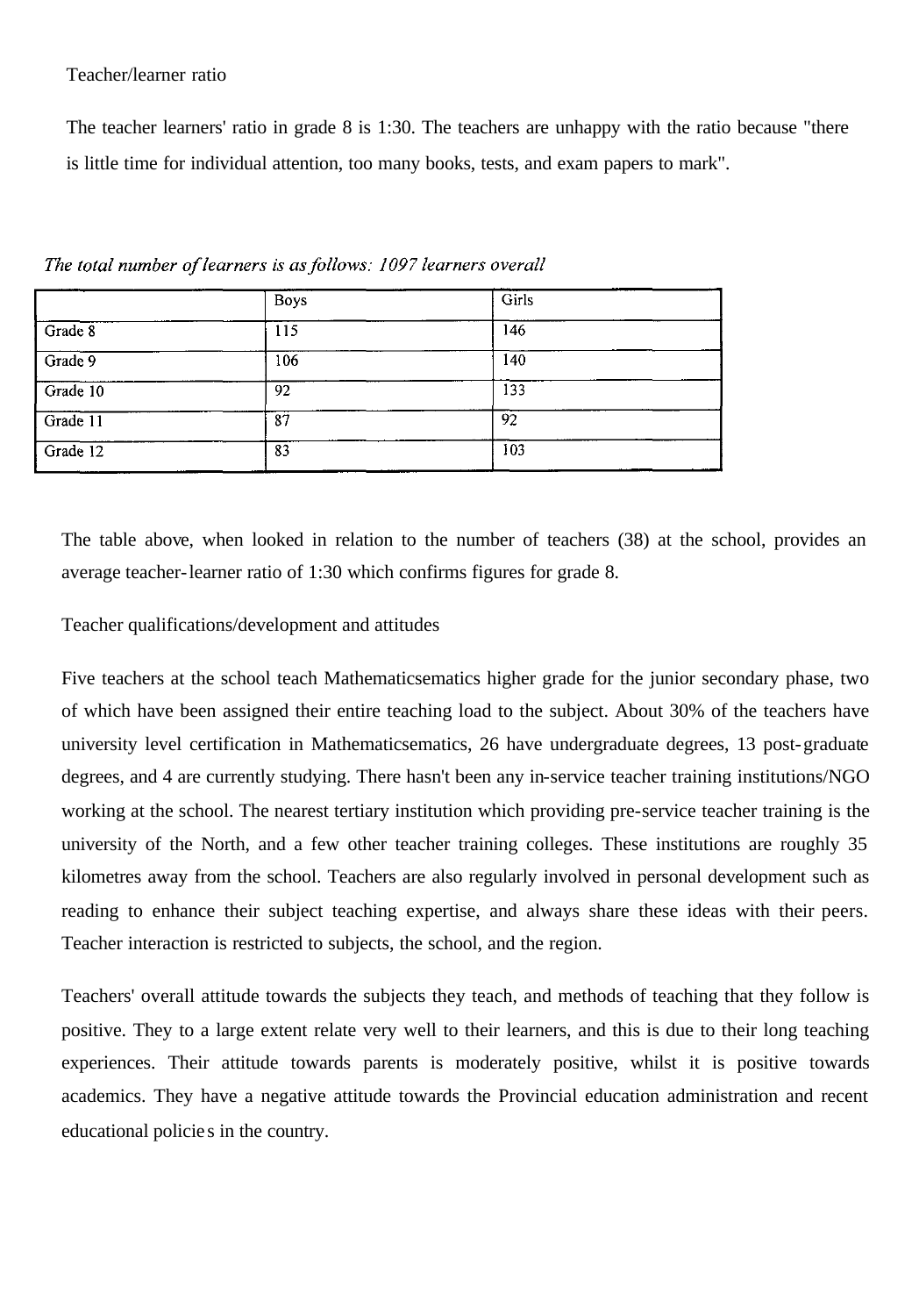The principal is also discouraged by the "inadequate administration of the education department". He is however; encouraged by the fact that he is free to use his own initiative. He can plan and implement his own management plans and systems. Having being the school principal for four years, he is now even more enthusiastic than before because of the new challenges he is faced with. He always considers suggestions from staff on school management aspects and always consults them on a frequent basis to get them involved. About 75% of the decisions made in 1998 were consequently based on staff input.

In an attempt to enhance the teaching responsibilities of staff and improve their involvement in the management of the school, the principal initiated various committees responsible for extra curricular activities, subject committees, and a discipline committee. A career development plan has also been initiated for the teaching staff in relation to their personal development. There is also an "open door" policy in order to support and encourage learners. He would also like to see himself continuing as the headmaster of the school in five years' time as he "enjoys his work a lot".

### Stability and change

Since 1994 there has been changes in the school's teaching methods, governance, school policy, staff, facilities and renovations to buildings. In relation to teaching methods, the school now uses cooperative teaching. There is more participation and inputs from parents in the governing body., The school policy had to adapt to the requirements of the new National Education Bill. These changes have to a certain extent influenced the functioning of the school in various ways. Firstly, the resulting "bigger classes are detrimental; the ratio of 1:35 overloads the teachers". The school has as a result had to use motivational speakers to encourage staff. Teachers that produce quality work are also rewarded with merit awards, which include merit certificates.

The school is also "very excited about curriculum 2005, and are already implementing basic principles of the new curriculum, such as continuous assessment". The teachers' attitude towards these changes is moderately positive.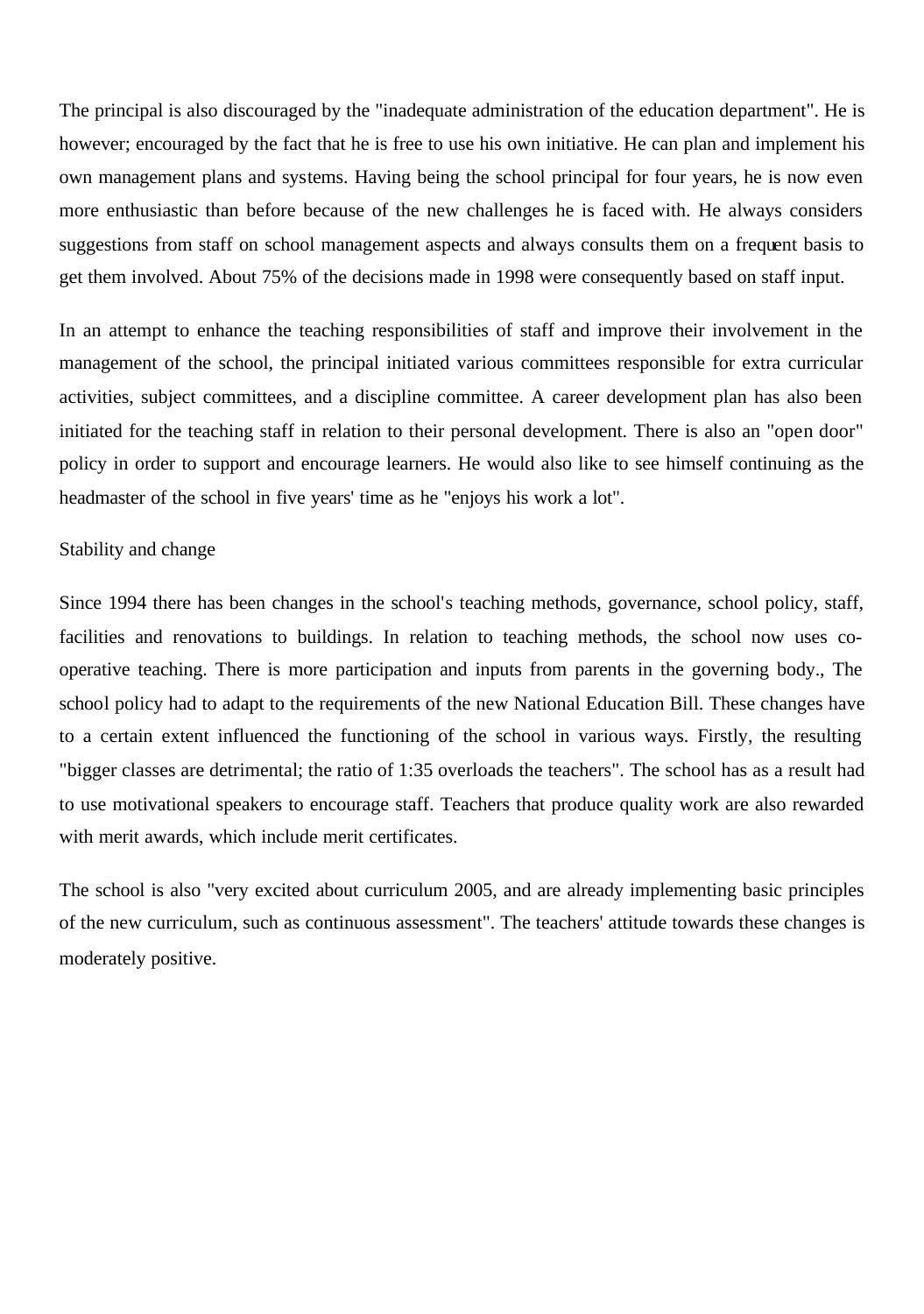The school has also experienced a change in students' composition. There are now black and coloured students registered at the school who have been accepted positively. The teachers have also adapted quite easily to this new situation. The school dealt with these changes by being proactive and training teachers and having discussions with them.

## Community involvement

The local community is sometimes involved in the affairs of the school. For example churches sometimes send their preachers, or youth workers to attend a church period during school hours. There is an official school governing body, and members are actively involved in all matters regarding school governance as stipulated by the Schools Act.

# Curriculum issues

The school follows the provincial department's curriculum. An entrepreneurial skills course has also been introduced in grade 8 and 9 to run parallel with business economics. Teachers were highly involved when the course was introduced.

Teachers at the school are already familiar with continuous assessment, active learner participation, and assignments to enhance the subject content from the Curriculum 2005 process. They often practice these principles in the classroom. Assessment practices common in the school include weekly assessments of the work done, weekly tests every Wednesday throughout the year, oral tests and exams, and assignments assessment. The principal's understanding of continuous assessment is "to mark and assess the progress of a said learner on a frequent basis". Teachers also share the same understanding continuous assessment.

#### Lesson context

The classroom in which the lesson took place was well resourced with a proper chalkboard, table for the teacher, sufficient seating per learner and space for the teacher to organise activities, and adequate lighting, ventilation, and a comfortable temperature. There were no outside distractions during the course of the lessons. The classroom in which the observations took place is nonetheless usually used for tests and examinations. Learners were all seating on their own tables facing the front of the classroom.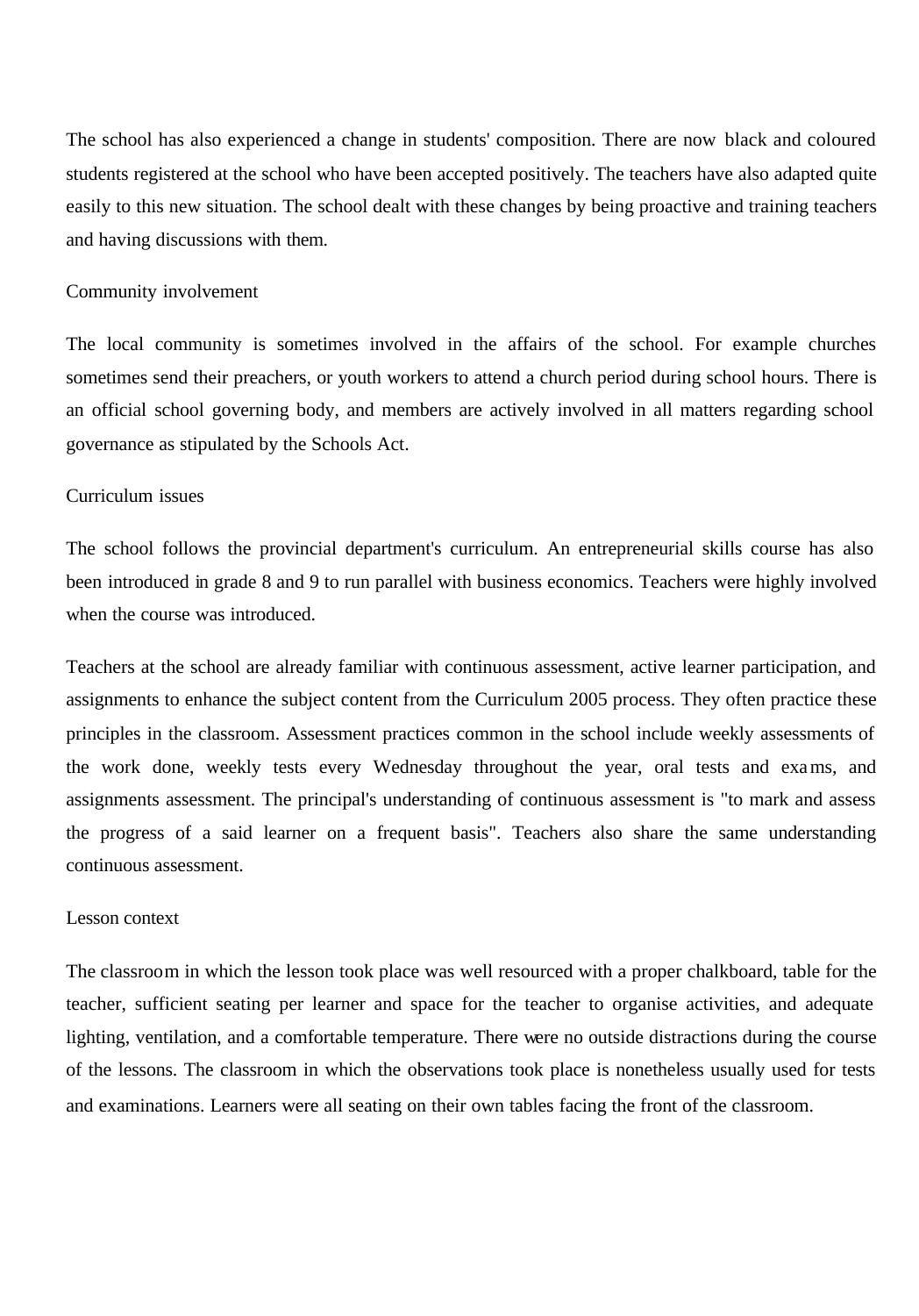In the first lesson the teacher used both a textbook and a mathematics worksheet, whilst on the second day only a worksheet was used. All learners had the learning materials used in the lessons. All learners had the necessary writing equipment such as pens and paper, with a few of them using calculators. The mathematics topic taught in both lessons was multiple equations..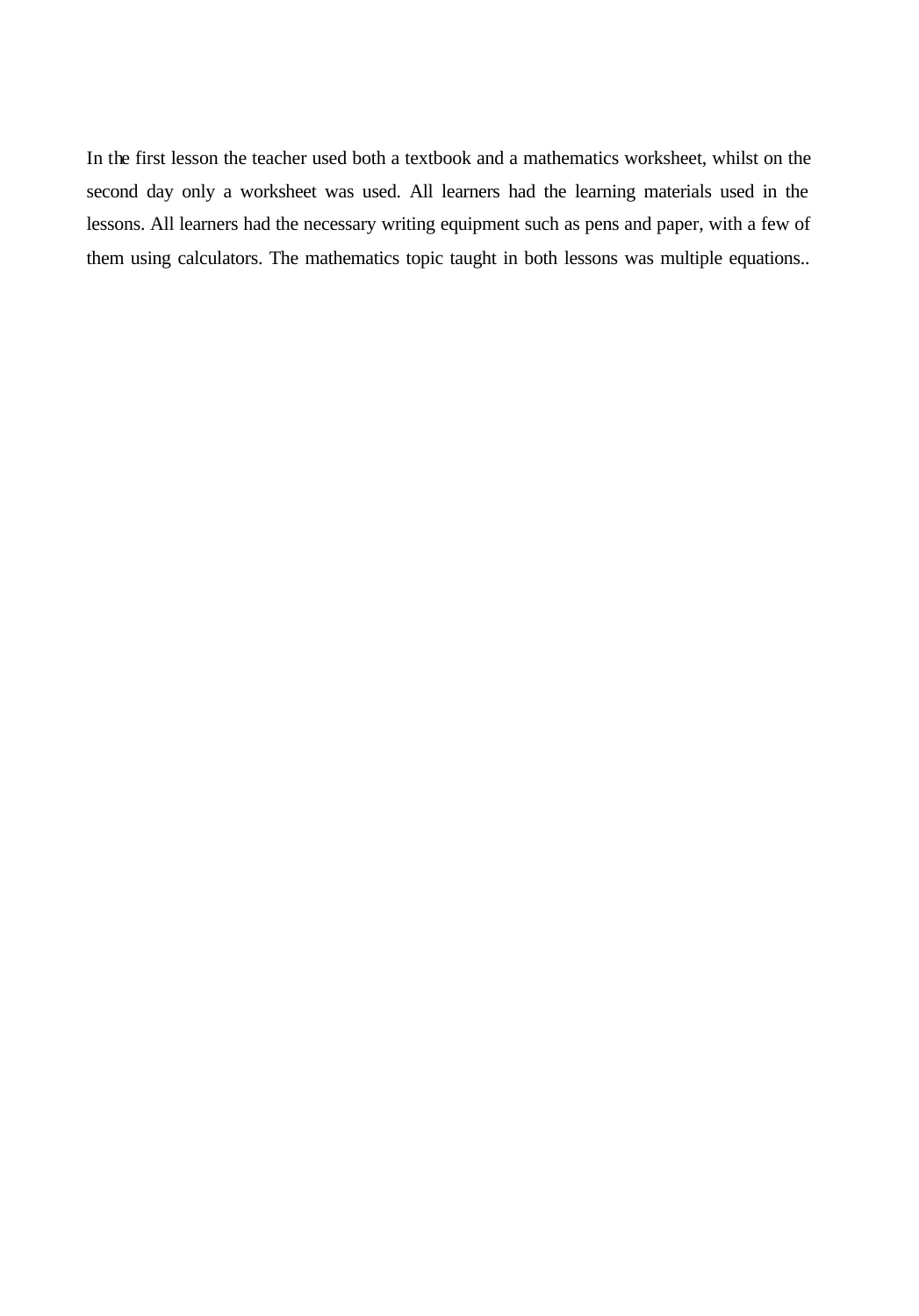#### Teachers' instructional practices

The sequence of activities and estimated number of minutes per activity was roughly the same for both lessons. For the first twenty minutes of the thirty-minute lessons the teacher would teach the whole class, and for the last ten minutes give pupils tasks to complete individually without assistance. She first explained the concept to be taught to the entire class, provided a few examples to substantiate her explanation, and finally gave pupils tasks to complete. The teacher would spend a minute or saw at the beginning of each lesson checking learners' homework. During the course of the lessons the teacher moves around, whilst mainly stationed in front of the class. She writes most of the tasks and activities on the chalkboard, with no other support material used. Overall, it seems the teacher paced the lessons very effectively in terms of available time.

As indicated earlier, the school is Afrikaans medium, and thus the language of teaching and learning was mainly Afrikaans. All the learners participated actively in the lesson, which mainly involved listening and responding to the teacher, completing tasks given, and calculating some of the sums individually with calculators.

In both lessons observed the teacher made the mathematicsematics concepts to be learnt explicit, but did not make the purpose/ reason for learning them clear. She used, especially on the second day, examples based on learners' everyday life. These included the rugby match, to explain the concepts to the pupils. She also provided learners with opportunities to express their current understandings of the mathematicss concepts to be learnt. She nonetheless did not use learner's expressions of understandings as tools for consolidating their existing mathematics understandings or for sorting out differences between their existing understandings and the new mathematics concepts or processes.

The teacher provided learners with opportunities to express their current understandings of the mathematicss concepts/processes to be learnt. She did not use learner's expressions of their understandings as tools for consolidating their existing mathematicsematical understandings or for sorting out differences between their existing understandings and the new mathematicss concepts or processes.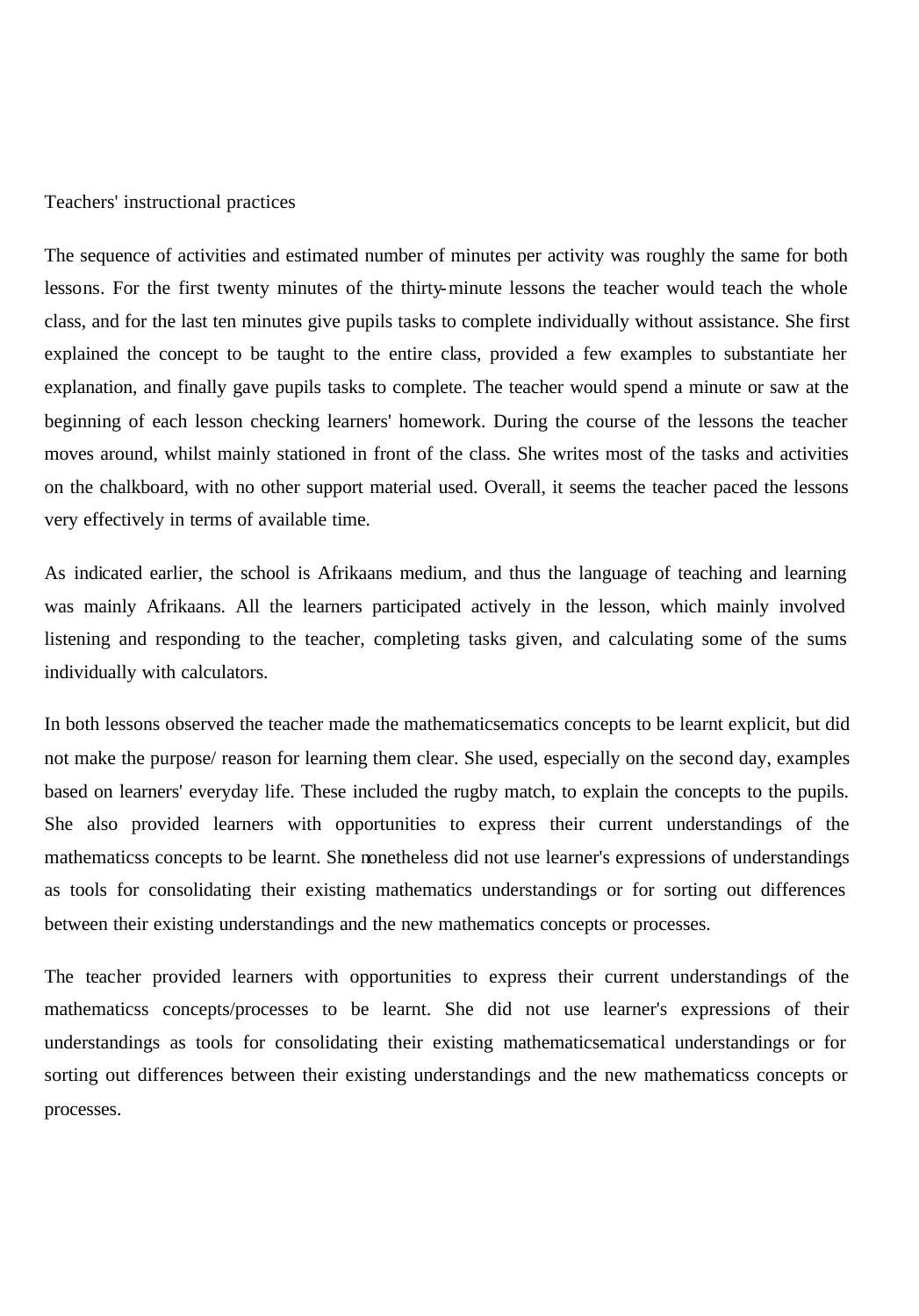The teacher used examples to demonstrate how new/unfamiliar mathematicsematics concepts and processes work. She focused learners' attention on the examples rather than on the relationships between the representations and the new concepts/processes.

The teacher provided learners with opportunities to practice using new mathematics concepts. She assisted learners to develop greater levels of independent competence by providing them with an accessible starting point and giving them opportunities to use new mathematicss concepts in terms of their incremental complexity. For example, she engaged learners in using increasingly complex examples that assisted them to develop their understanding and use of new concepts or processes in progressively difficult ways. Learners started first by solving easy exercises, and moved to more complex ones. All learners did the same exercises, and no additional work was given to those who mastered the concepts/ processes quickly. Some learners finished much earlier than others did.

In the first lesson the teacher provided learners with written mathematicsematical text. She tested their comprehension of the text but did not provide them with opportunities to engage with (interact) and interpret (make their own sense of) it. In the second lesson she provided them with written mathematicsematical texts and encouraged them to grapple with it independently of her. She did not assist learners to develop strategies they need to engage with and interpret the text themselves. Learners did the exercises alone, and later found solutions to the exercises jointly with the teacher.

She did not encourage learners to discuss new concepts or processes with each other. The structure of both lessons was such that the learners listened to the teacher, and spoke only when responding to her questions.

In the first lesson the teacher assessed whether learners have learnt the mathematicsematics concepts/processes during the lesson. She informed learners whether their responses were correct or not. However, the teacher did not use this information to identify learners' misconceptions and provide them with information/feedback about what they must understand and do to improve their learning. It was only the question of telling them whether their answer is right or wrong. If wrong, she moved onto the nest learner until one of them provides the correct answer. During the second lesson she again assessed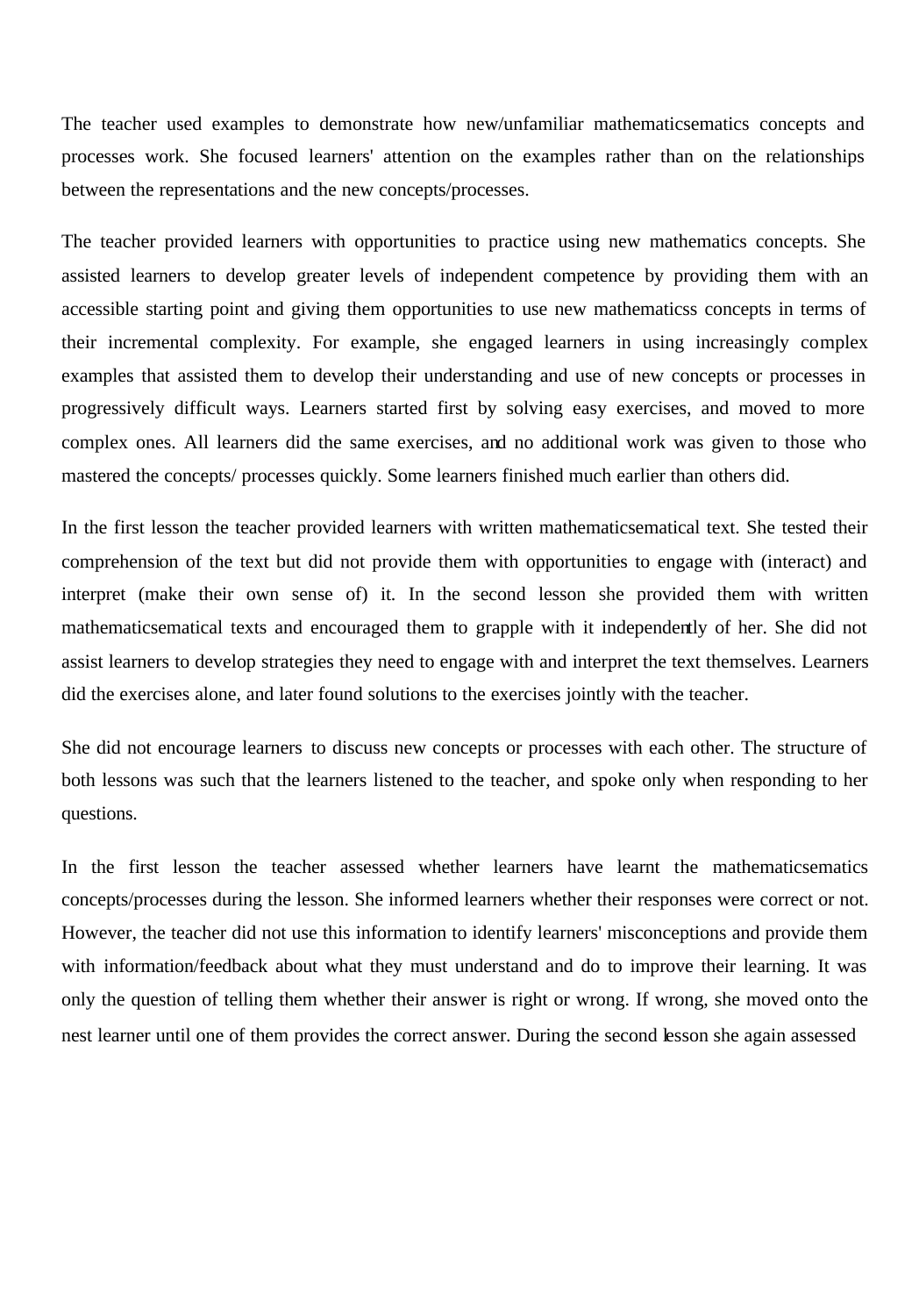whether learners have learnt the mathematicsematics concepts. She informed them whether their responses were correct or not. She used learners' incorrect answers to identify misconceptions and provided feedback to learners about they must understand and do to improve their learning. However, she does not use learners' own insights or correct answers to develop their learning further.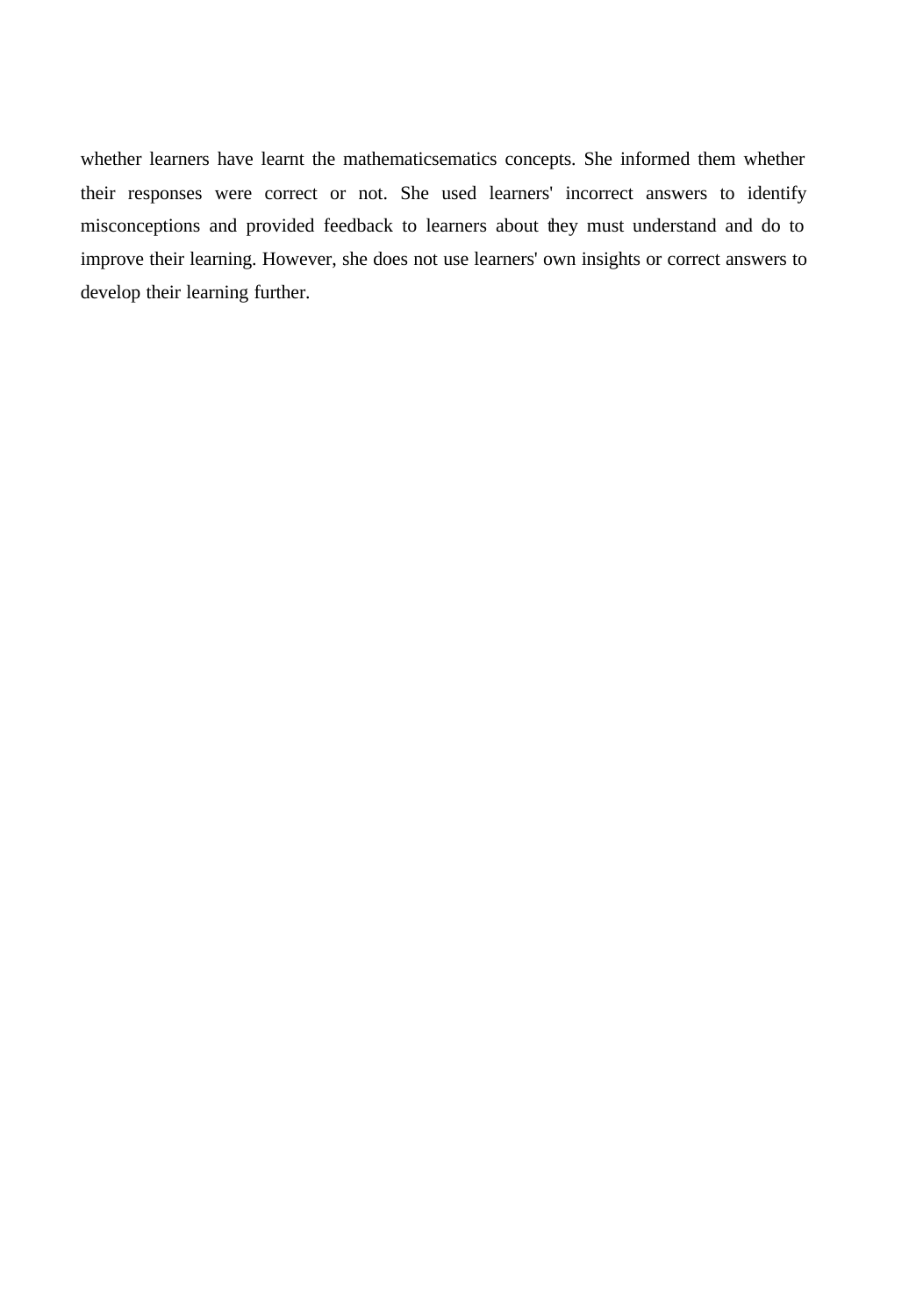Post-lesson teacher interview

During the interviews conducted the teacher was able to indicate that two learners were absent on the first day without checking, whilst on the second day she had to check first before realising that all learners were present.

The lessons observed were a revision of work previously taught, of which the teacher relied on both the textbooks and own lesson plan in preparing. The curriculum documents used in planning the grade's programme are mainly the department's teacher guides. The textbooks used for the lessons include Geniet Wiskunde (1992), Fokus op Wiskunde (1992), and Net Wiskunde (1992).

The teacher further felt that most of her learners are average to high achievers, with most of the bright learners always attempting to dominate the lessons. The teacher thus has to always ensure that she gives extra attention to pupils who experience difficulties understanding the lessons. She also considers herself to be a mathematics subject specialist because she "loves the subject".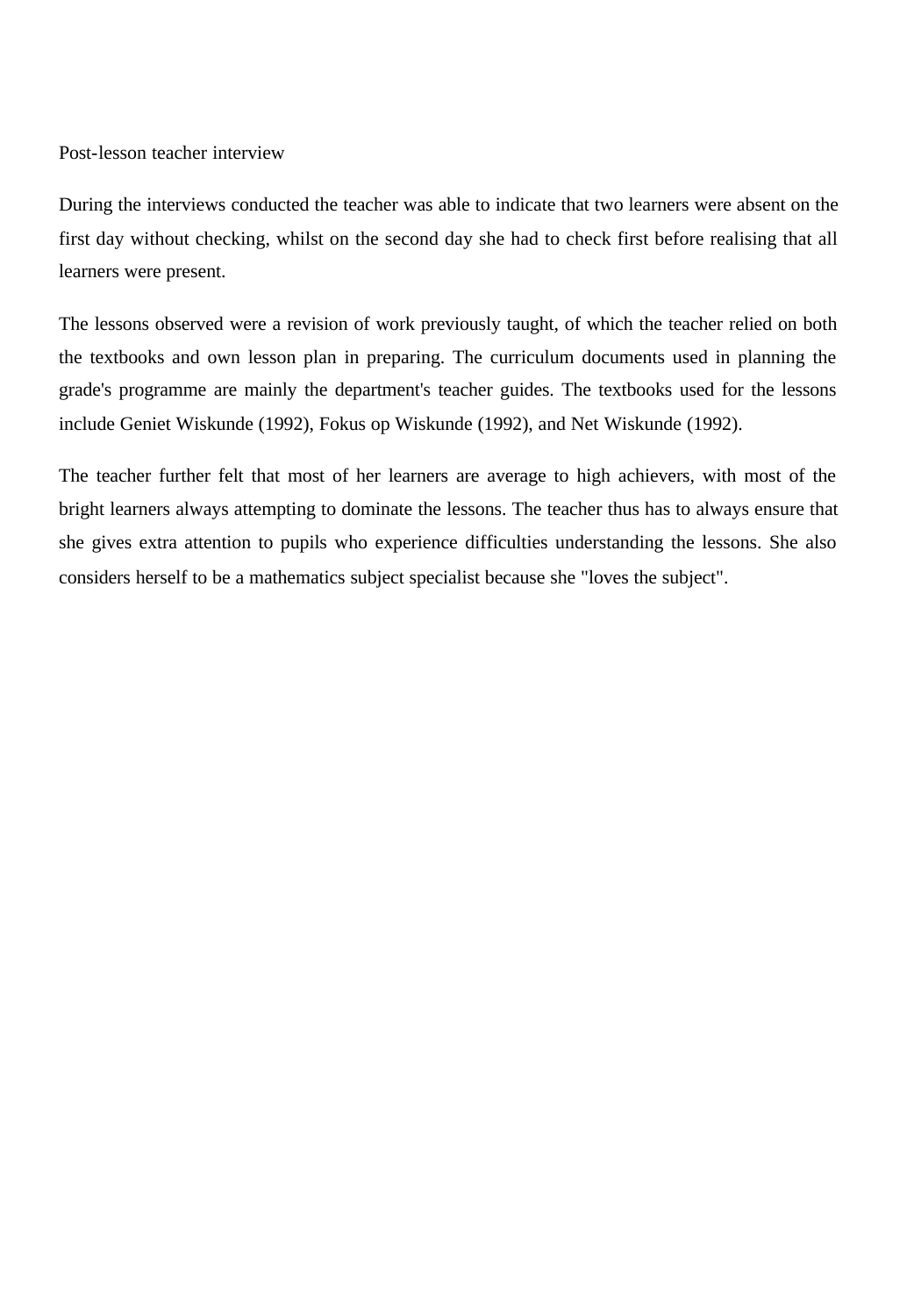#### School Three

Penryn College [referred to in the report as School Three, based on performance ranking] is a private school linked with St. Stithians College in Johannesburg. The link with St Stithians has meant that there is an exchange of pupils, teachers, resources and ideas between the two schools. It is situated on the Boschrand hills overlooking the Crocodile and Nel Rivers, between Nelspruit and White River in the Province of Mpumalanga. The medium of instruction is English. The school is well resourced and the surroundings are well kept. The school has four science laboratories, a computer centre, a media centre, a hall, and 20 classrooms, each with an overhead projector. It also has tennis, netball and basketball courts, a swimming pool, a soccer field, hockey and rugby, and Boarding Houses for the learners. As the mathematics teachers follow a team teaching approach, two separate teachers were observed teaching 45-minute lessons. The lessons observed in Grade 8 comprised of 25 pupils on the first day and 27 pupils the next day.

## School timetable

The school starts from pre-kindergarten to grade 12. It has a timetable, which is made available in January, and is always adhered to. The principal and his heads of departments are responsible for design it.

There is no strict criteria followed when allocating learners into specific classrooms, though English and Mathematicss are allocated the most periods per week. No subjects consistently dominate the morning periods, and the timetable is reviewed constantly throughout the year. This is done to accommodate the introduction of new subjects, appointments/resignation of staff, and to deal with obvious problems that might arise with the timetable in use.

The school week comprises of 40 periods that run for about of forty minutes each. On average, a teachers attend seven and half periods a day, whilst learners on the other hand attend eight periods. Teachers also mark learner exercise books and tests, prepare for the lessons, and organise school activities during school hours. The school day officially runs from 07h45 to 14h30. There are forty teachers at the school, all of which arrive and depart on normal time. About ten learners on average arrive late on a normal day, none of which depart before the school day is officially over.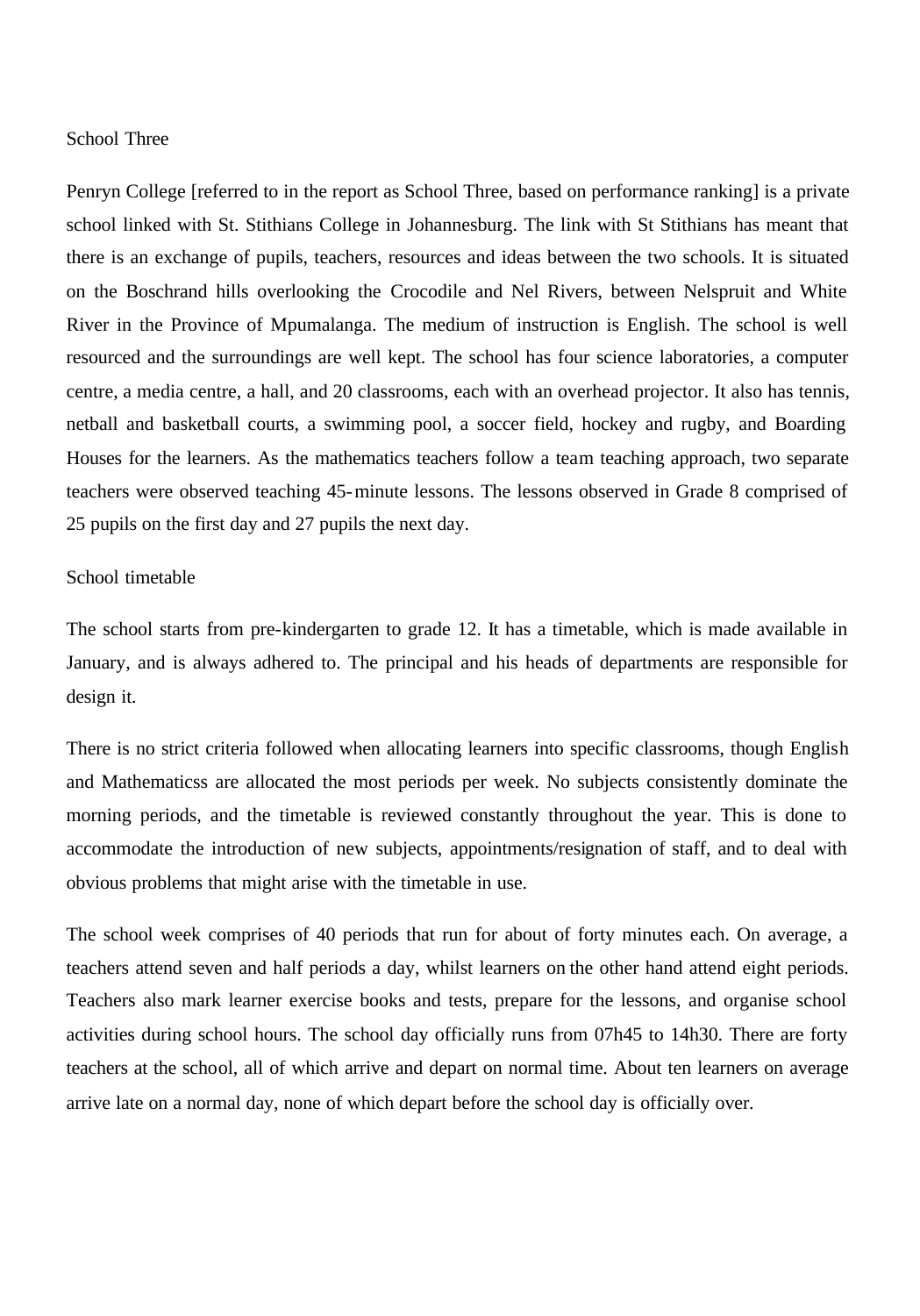### School discipline

The school does not have any problems related to learner and teacher late arrivals, absenteeism, skipping classes, violating dress code, classroom disturbance, cheating, profanity, and vandalism. Occasionally, maybe once a month, they have a minor problem of theft. They also do not have any problems with intimidation or verbal abuse of teachers and other students, physical injury to teachers and students. They also do not have students who use or are in possession of tobacco, alcohol, and illegal drug use, and weapon use or possession. There are also no cases of inappropriate sexual behaviours. These occur very rarely and as a result not considered problematic for the school.

|          | No. enrolled | No. passed | No. repeats | No. Drop-out |
|----------|--------------|------------|-------------|--------------|
| Grade 8  | 65           | 63         |             |              |
| Grade 9  | 50           | 49         |             |              |
| Grade 10 | 30           | 29         |             |              |
| Grade 11 | 13           | 13         |             |              |
| Grade 12 | N/A          | N/A        | N/A         | N/A          |

Success/Drop-out/repetition rates (1997)

The overall pass rate at the school up to grade 11 is over 95%, with figures for grade 12 not provided.

Time on task and extra curricular activities

On average teachers spend about seven hours on lesson preparation, and twenty hours on the actual teaching. Learners on the other hand spend more than seven hours in class. The variety of extra curricular activities at the school include soccer, netball, rugby, basketball, cricket, tennis, swimming, golf, athletics, hockey and cross-country. These activities usually take place on any day between Tuesday to Thursday, from 14h00-17h00. The principal, heads of departments, and teachers plan and manage these activities. All learners are encouraged to take part in the extracurricular activities available at the school, with 35 of the teachers involved. These activities sometimes clash with the school timetable.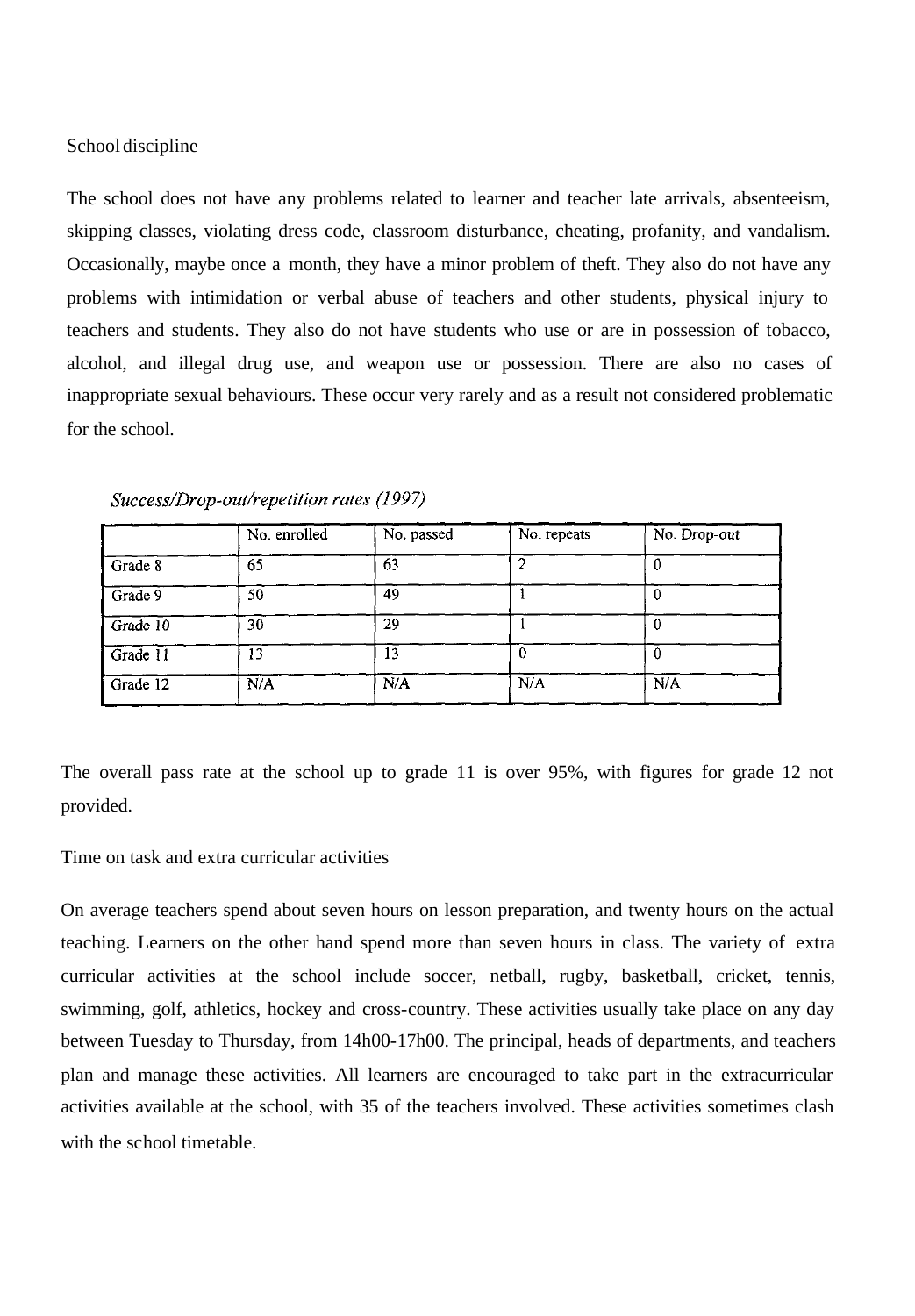The principal on the other hand spends on average the following hours per month on the following activities:

| <b>ACTIVITIES</b>                                                      | <b>HOURS SPENT</b> |
|------------------------------------------------------------------------|--------------------|
| Representing the school in the community                               | 10                 |
| Representing the school in official meetings                           | 10                 |
| Internal administrative tasks                                          | 10                 |
| Teaching (including preparation)                                       | 24                 |
| Giving a demonstration lesson                                          | $\Omega$           |
| Discussing educational objectives with teachers                        | 10                 |
| Initiating curriculum revision and/or planning                         | 10                 |
| Talking with parents                                                   | 24                 |
| Counselling and disciplining of students                               | 10                 |
| Responding to requests from provincial or national education officials | 5                  |
| Hiring teachers                                                        | $\overline{20}$    |
| Training teachers                                                      | 10                 |
| Professional development activities                                    | 10                 |
| Other activities                                                       | 10                 |

It is worth noting in the table above that the principal is also involved in teaching activities.

## Teacher/learner ratio

The teacher learners' ratio in grade 8 classes is 1:20, with the teachers satisfied about it because "there is more individual attention, and less discipline problems". A breakdown of learner numbers was not provided.

Teacher qualifications/development and attitudes

All mathematicsematics higher-grade teachers have been assigned their entire teaching load to the subject, with three of them responsible for the junior secondary phase. All the teachers also have university level certification in mathematicsematics.

Twenty of the teachers have matric plus a four-year diploma, ten have undergraduate degrees, and the last ten have post-graduate degrees. About two teachers are currently enrolled and studying with educational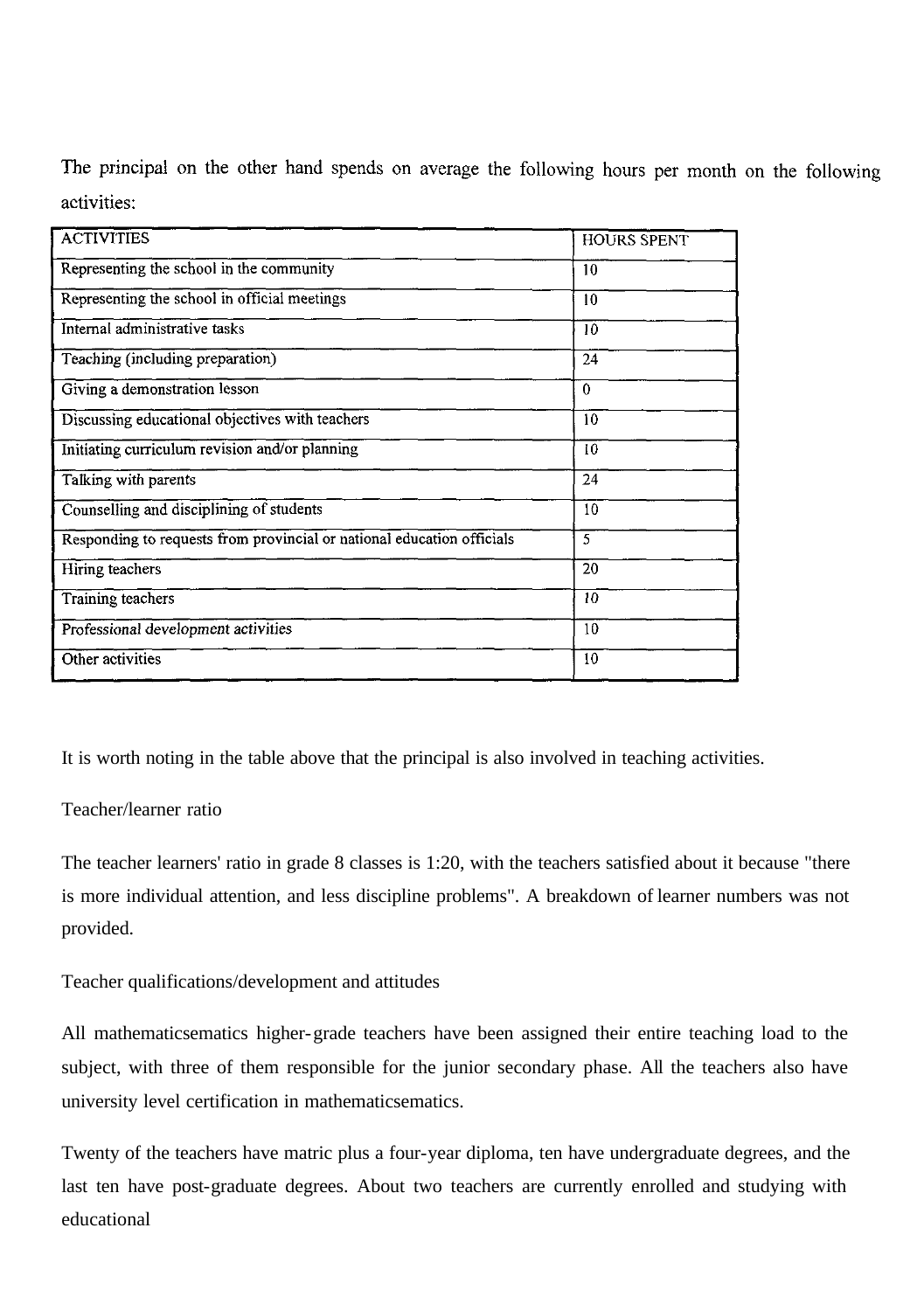institutions. Both are enrolled for B.A degrees. A few service providers have been working in the school. These, include Penreach, which came eight times in a year and provided teaching skills workshops. The nearest tertiary institutions, which provide a kind of pre-service teacher training, are the University of the North and surrounding colleges of education. These institutions are roughly 35km away from the school.

Teachers are often involved in personal development such as reading to enhance their subject teaching expertise, and often share these ideas with their peers. Teacher interactions are restricted to specific teachers, subjects, the school and the region.

Teachers' overall attitude towards the subject they teach, and methods of teaching that they follow is positive. They can to a large extent relate to their learners, and are totally involved in the life of the school. They provide opportunities for children to realise their potential. Their attitude towards parents, and academics is equally positive. They have a moderately positive attitude towards Provincial education administration, and educational policies in South Africa.

The lack of discipline, motivation, and professional ethic of teachers in state schools discourage the principal. These aspects have nonetheless encouraged him to adopt a more mature approach. Consequently, he always considers suggestions from staff on school management aspects, with about 75% of the decisions made in 1998 based on staff input.

In an attempt to enhance teaching responsibilities of staff, the principal initiated weekly meetings for the whole staff, there is goal setting and appraisal forms, a tutorial programme, class teachers, and counseling service available to learners in order to support and encourage them. His future plan is to remain as the head of the school.

#### Stability and change

Since 1994 there have been changes in the school's teaching methods. The school has also acquired a new building. They are now moving more towards outcomes based education and "independent education". There has also been a shift from being an all white school to a multiracial school.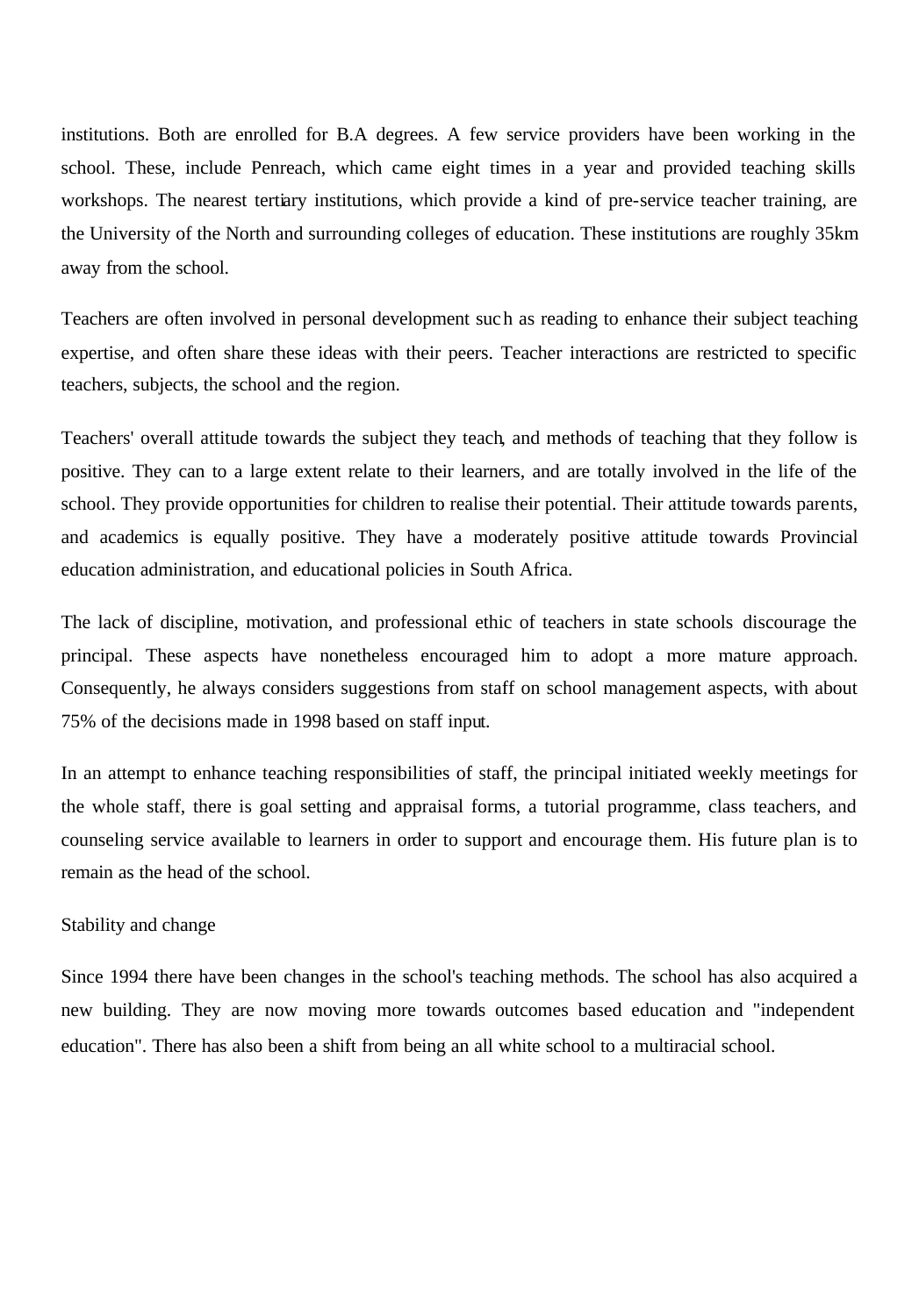The school has dealt with these changes successfully by continuing to offer quality education through qualified staff whose attitude towards the changes is very positive.

## Community involvement

The local community is often involved in the affairs of the school. There is an official school governing body, whose members are the final authority and ultimate employers of all staff and supporters of the educational mission of the school.

# Curriculum issues

The school follows the independent examinations' board curriculum together with the national core curriculum. Most of the teachers are also familiar with the principles of curriculum 2005 and assessment. These principles are often practiced in the classrooms.

The assessment practices common in the school include weekly assessment through individual tests, assignment and classwork. There are formal examinations twice a year. The principal's understanding of continuous assessment is "a multifaceted assessment of all aspects of educational endeavours, ensuring that the learners know before hand how the assessment process will work."

#### Lesson context

Both the classrooms in which the lessons were observed are well resourced with cupboards, usable chalkboards, tables for the teachers, sufficient desks for the learners and space for the teachers to organise different activities. The rooms have adequate lighting and ventilation and a comfortable temperature. There is no outside distraction whilst the lessons are taking place. Learners were seated alone facing the front of the classroom.

Both lessons seemed to rely on worksheets as no textbooks were used, with learners either sharing the worksheets per group or desk. All learners had the necessary writing equipment such as pens and paper, with a few using calculators. Teachers on the other hand used support material such as computers and overhead projectors. In the first lesson learners who did not understand the tasks were encouraged to use computers based in the classroom. The second teacher on the other hand prepared transparencies and used an overhead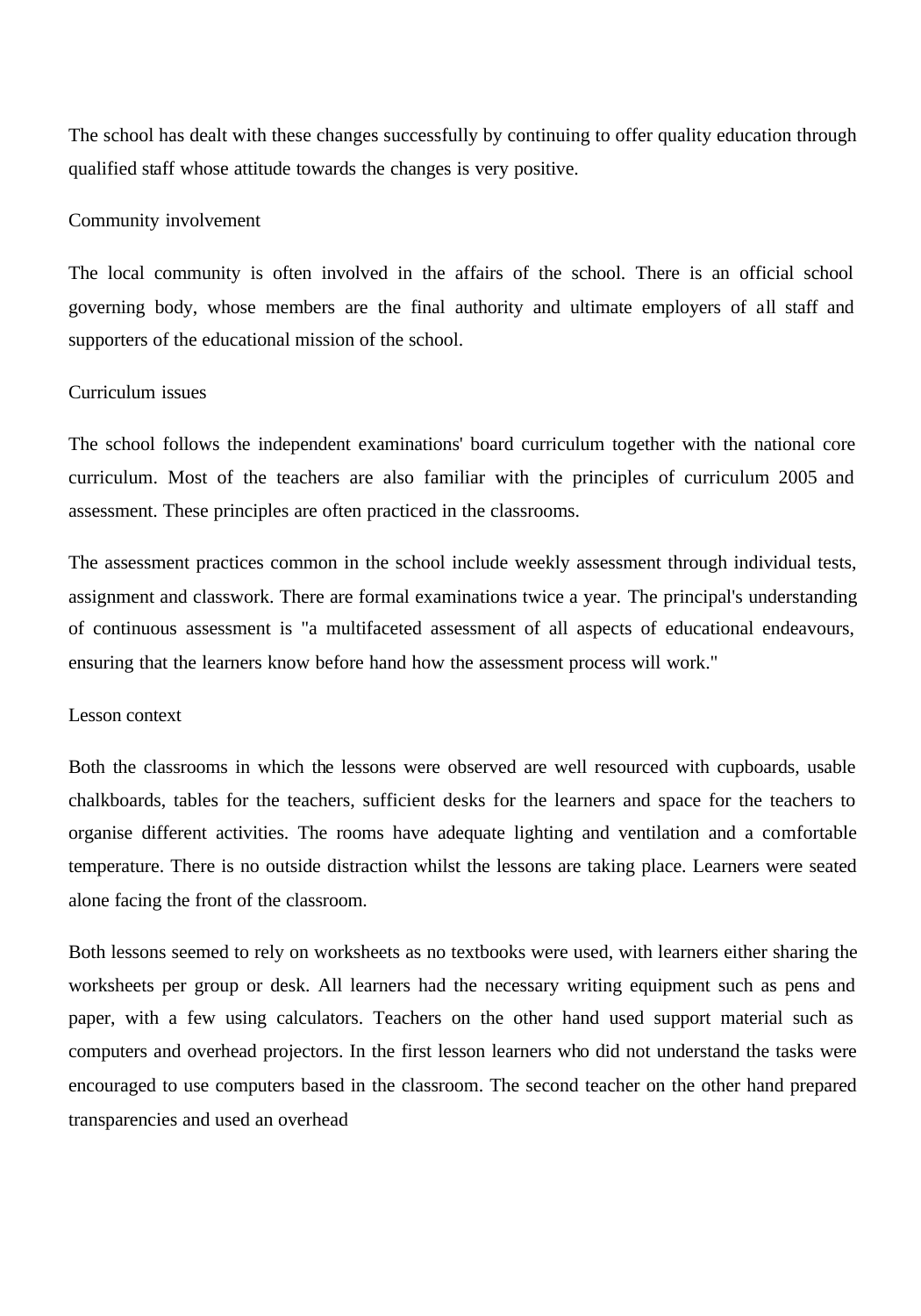projector throughout the lesson. The mathematicss topic taught in the first lesson was integers, whilst the second lesson dealt with calculating angels. The first teacher observed used computers to aid pupils who experience difficulties of understanding the lesson presented.

## Teachers' instructional practices

In the first lesson the teacher started by giving pupils work to complete on their own for about ten minutes. This was followed by a teacher-led discussion of the task with the entire class for another ten minutes. He then started teaching the whole class for another ten minutes before organising learners into different groups tasked to work together for the last fifteen minutes. In the course of the lesson the teacher moved around the class a lot attending to specific groups of pupils and individual learners. The only disturbance in the lesson, which lasted for less than a minute, was when the teacher's two-year old son unexpectedly walked into the classroom. Overall, the teacher paced the lesson very effectively in terms of available time. The second lesson mainly involved pupils working on specific tasks individually with the teacher correcting and assisting them individually. She also seemed to be pacing her interactions effectively as by the end of the lesson almost all learners had been covered.

The language of teaching and learning was mainly English in relation to classroom activities, and teacher and learner interactions. All learners participated actively in the lessons, which was mainly through asking and responding to questions, completing activities, and reviewing own work. Peer discussion also took place occasionally.

In the first lesson observed the teacher made the mathematicsematics concepts and processes to be learnt explicit and the purpose for learning them clear. However, the teacher's explanations tended to be slightly below learners' level as the level of their understanding seemed higher. For example, his attempts to elaborate on a pie chart seemed to bore learners, who were obviously familiar with it. The teacher also did not create a "web of understanding' by assisting learners to link related mathematicss concepts and processes to the new concepts and processes.

The teacher provided learners with opportunities to express their current understandings of the mathematicss concepts or processes to be learned. He used learners' expressions of their understandings as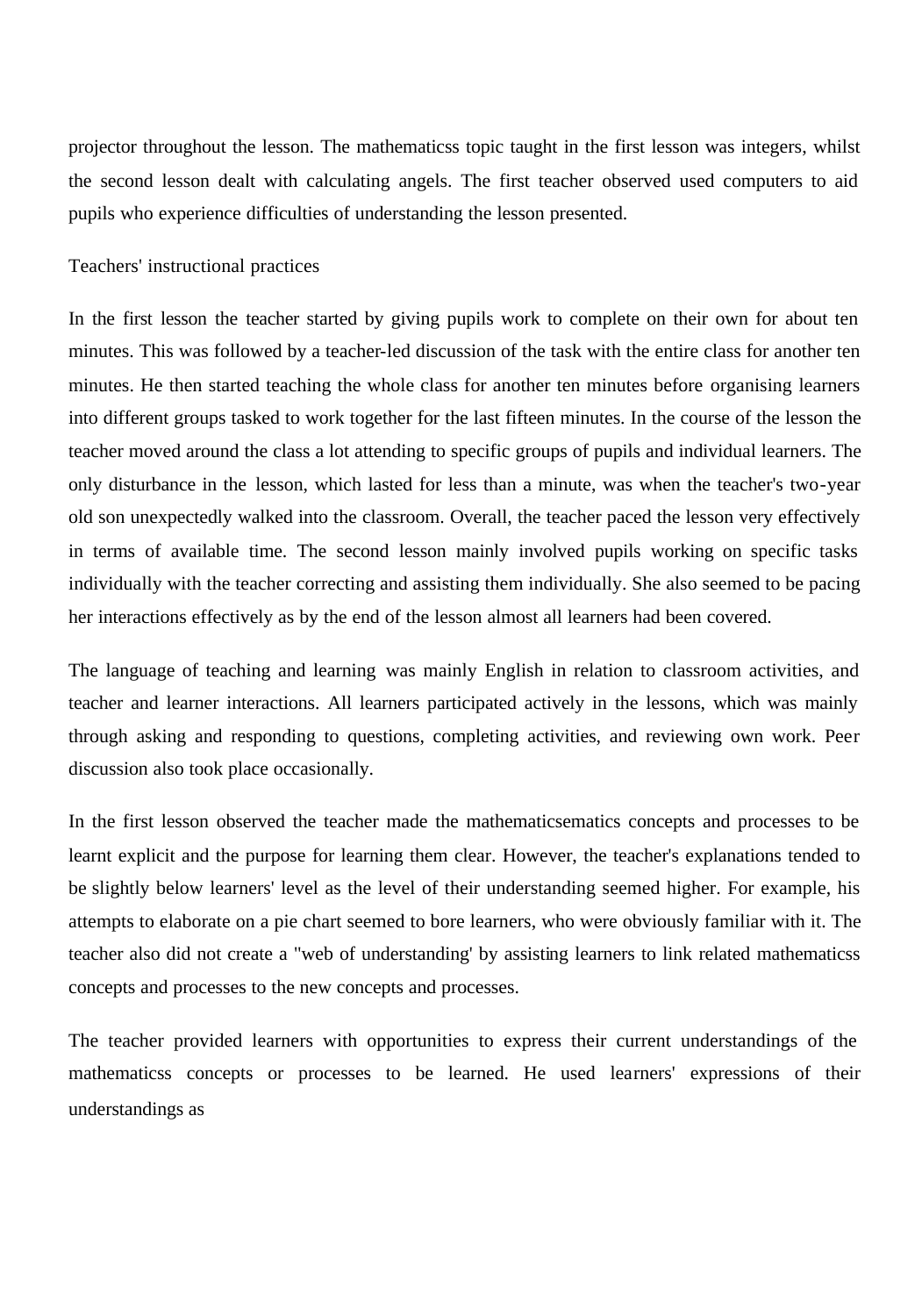tools for consolidating their existing mathematics understandings of the concepts, sorted out differences between their current understandings and the new mathematicss concepts or processes; and built on and moved beyond their existing understandings of the mathematicss concepts or processes. For example, he gave them a wrong answer and made a mistake purposefully to check if learners could identify and correct it, which they did. He also openly admitted when he had made genuine mistakes which learners also picked up. The teacher further explored various ways of solving the problems which learners found useful, as he would explain that "my reasons are not always your reasons".

The teacher deliberately introduced learners to appropriate and correct new/additional mathematicss language and focused on meaning rather than form. He provided learners with opportunities to practice using new mathematicss language to formalise their thinking and understanding the concepts or processes. For example, he would ask individual learners to explain why they think what they do and used those aspects of their explanations that are useful to provide them with the mathematicss language they need to formalise their thinking and understanding of the concepts or processes. Learners have the freedom to verbalise their opinion, and to support this with facts.

The teacher used multiple forms of mathematicsematical imagery, abstractions, representations, and examples from learners' real life experiences to demonstrate how new/unfamiliar mathematicsematics concepts or processes work. He emphasised conceptual understanding by focusing learners' attention on the relationships between the new mathematicsematics concepts or processes and the representations. He also illustrated how the new mathematicsematics concepts or processes become explanatory rules or can be generalised and applied to solve problems that are similar in mathematicsematically content and structure.

The teacher provided learners with opportunities to practicing using new Mathematics concepts or processes in a variety of ways that emphasise conceptual understanding. He also assisted learners to develop greater levels of independent competence by providing them with an accessible starting point and with opportunities to practice using mathematicss concepts or processes in terms of incremental complexity. He provided learners who demonstrated competence with opportunities to complete additional activities using new mathematicss concepts or processes in a variety of other applications. For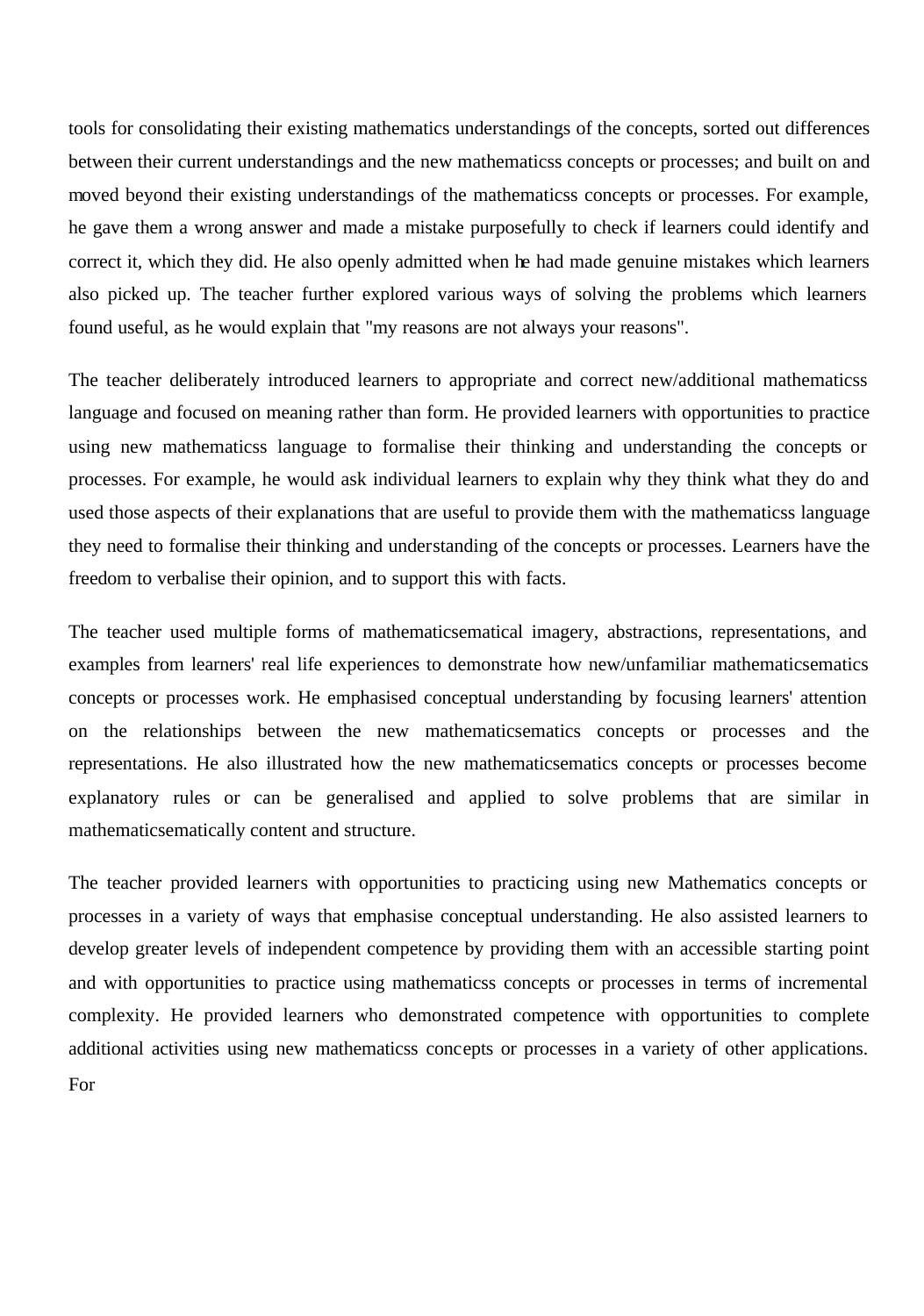example, learners who are struggling to understand are given a chance to practice on the computer, and the teacher gives others more complex exercises to practice with, while giving the ones who are practicing on the computers extra attention.

The teacher provided learners with opportunities to engage, interact with, and make sense of the texts themselves. He encouraged learners to "grapple with" the texts independently of him. He further assisted learners to develop the strategies they need in order to grapple with the texts themselves. For example, he encouraged them to make sense of the text by using their prior knowledge of mathematicss and language; and using their own words to summarise what they have read, or restate what they see as key ideas and tasks.

The teacher provided learners with opportunities to check and correct one another's answers without any discussion. Thus no formal learner-learners interactions took place in relation to the lesson.

The teacher assessed whether learners are learning and have learnt the mathematicsematics concepts or processes during the course of the lesson. During the lesson he used learners' own insights, correct or incorrect answers to inform them about what they have achieved, identify misconceptions, inform them about what they must understand and do to improve their learning, and developed their learning and understandings further. For instance, he gave them more complex exercises and identified ways of solving them.

Post-lesson teacher interview

Both teachers were able to indicate the number of pupils absent without first checking, of which it turned out that only two learners were absent in one of the lessons.

The first lesson was a continuation of a previous lesson, whose objective was to consolidate theorems concerning adjacent angels. In preparing for the lesson the teacher relied on his own lesson plan, and further indicated that he uses "a whole range of textbooks". Both teachers further indicated that though their learners are generally mixed in terms of ability, most of them are high achievers and they encounter no problems with them. In the second lesson the teacher was mainly preparing learners for an upcoming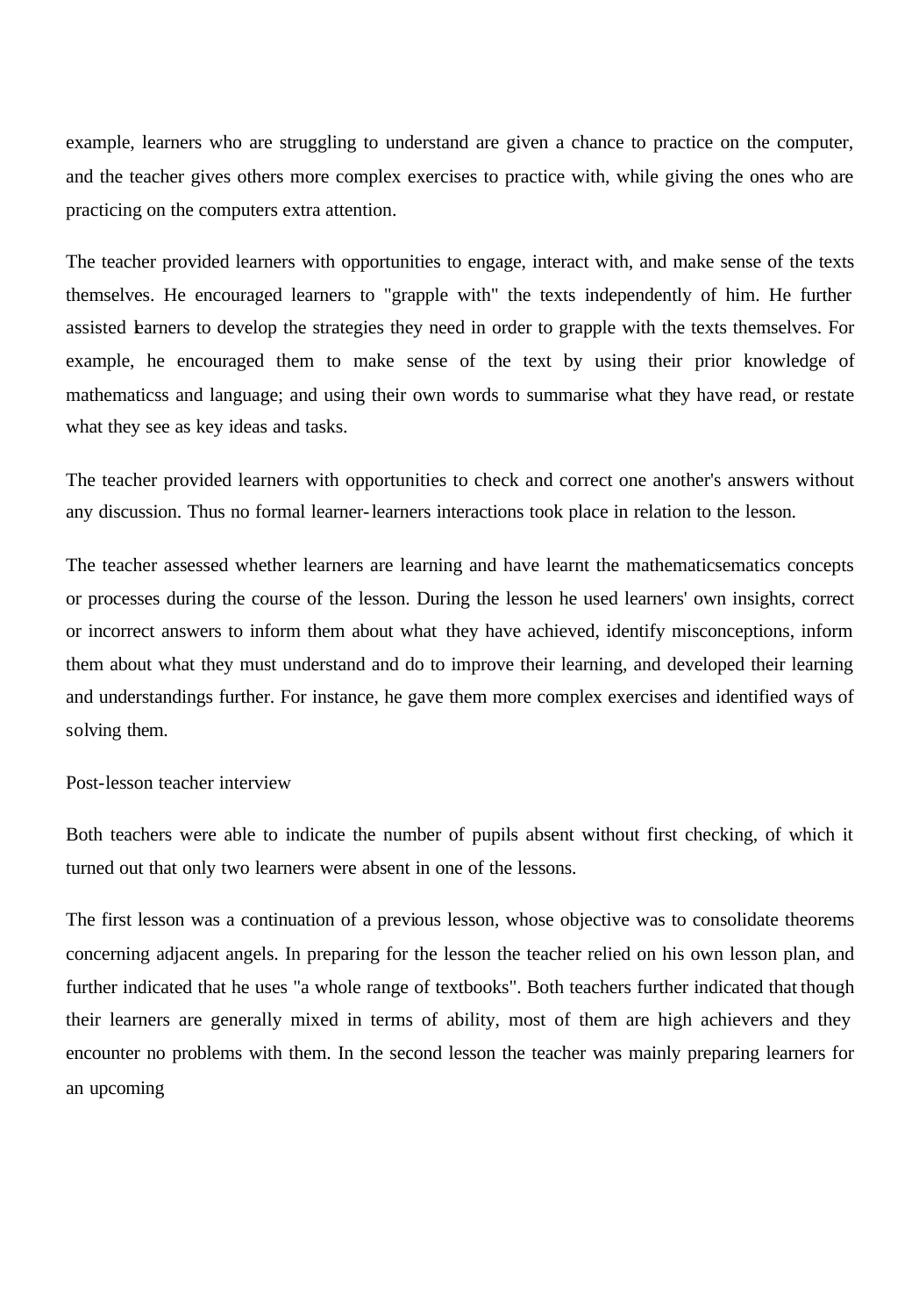test by making sure that their reasoning and the answers they provide corresponds. She indicated that the textbooks used for the lessons include Classroom Mathematicss (1995), Just Mathematicss (1995), and Understanding Mathematicss (1992). The curriculum documents for the grade's programme are derived from the school's own statement of mathematics content, which is based on the department's national syllabus.

Both teachers considered themselves to be the mathematics subject specialist based on their experience, qualifications, and success with the learners, and their "love of the subject".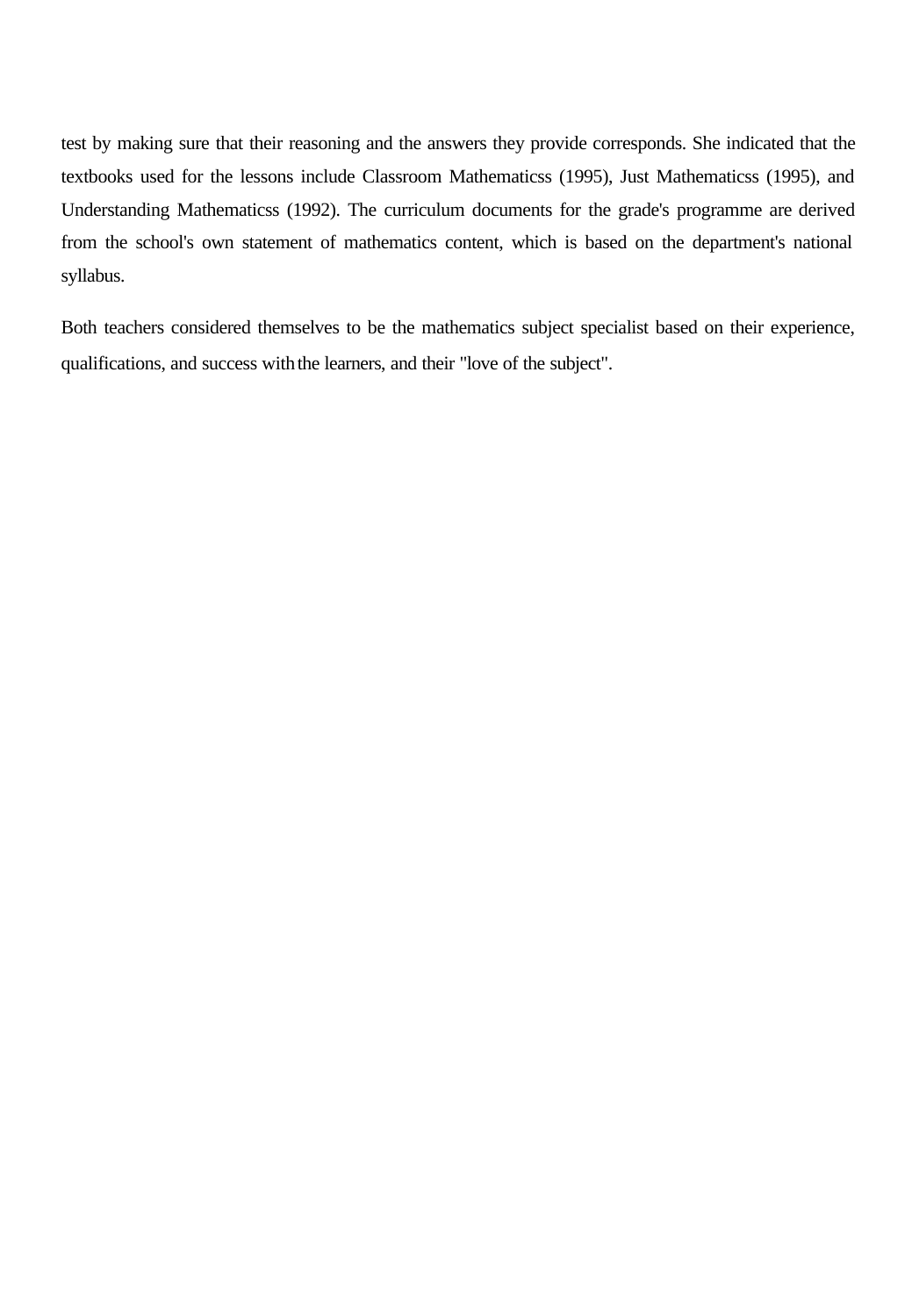#### School Five

Mbilwi Secondary [referred to in the report as School Five based on performance ranking] is situated in the outskirts of Thohoyandou, in the former Venda homeland in the Northern Province. The medium of instruction is English, although the majority of learners are Venda speaking. The school is one of the poorly resourced schools included in the study. The fibreglass building has deteriorated to an extent that it has holes all over, the pit-toilets that learners use are crumbling, and the school simply lacks the basic resources. The school was also visited over a two-day period, and on each day a 30-minute lesson was observed. The number of learners in a class was 50 on both days.

#### School time-table

The school has a timetable, which is made available in January, and is always adhered to. A special committee of teachers is responsible for designing it.

Learners are allocated into specific classes according to their performance in the previous year examinations. English, Mathematicss, Physical Science, and Biology are allocated the most periods per week in the timetable. All these subjects, except for English, also dominate the morning periods. Clashes occasionally arise in the timetable, which would then be reviewed during the year. This normally arises out of changes in class groupings. At times the school is forced to combine some of the classes for various reasons such as space.

The school week comprises of 50 periods, running for about thirty-two minutes each. On average, both teachers and learners attend ten periods a day. The school day officially runs from 07h30 to 15h30. There are sixteen teachers at the school, two of which would on average arrive after the official starting time on a normal day. On the other hand, about eight learners arrive late on a normal day. Only one teacher and six learners would on average depart before the school day officially ends.

#### School discipline

The school has serious problems with late coming, which occurs on a daily basis. Other minimal problems include absenteeism, skipping class hours, classroom disturbance, vandalism and theft. Violating the dress code also occurs rarely and is considered a minor problem. Intimidation or verbal abuse of other students occurs maybe once a month, and is considered a minor problem. Equally rare is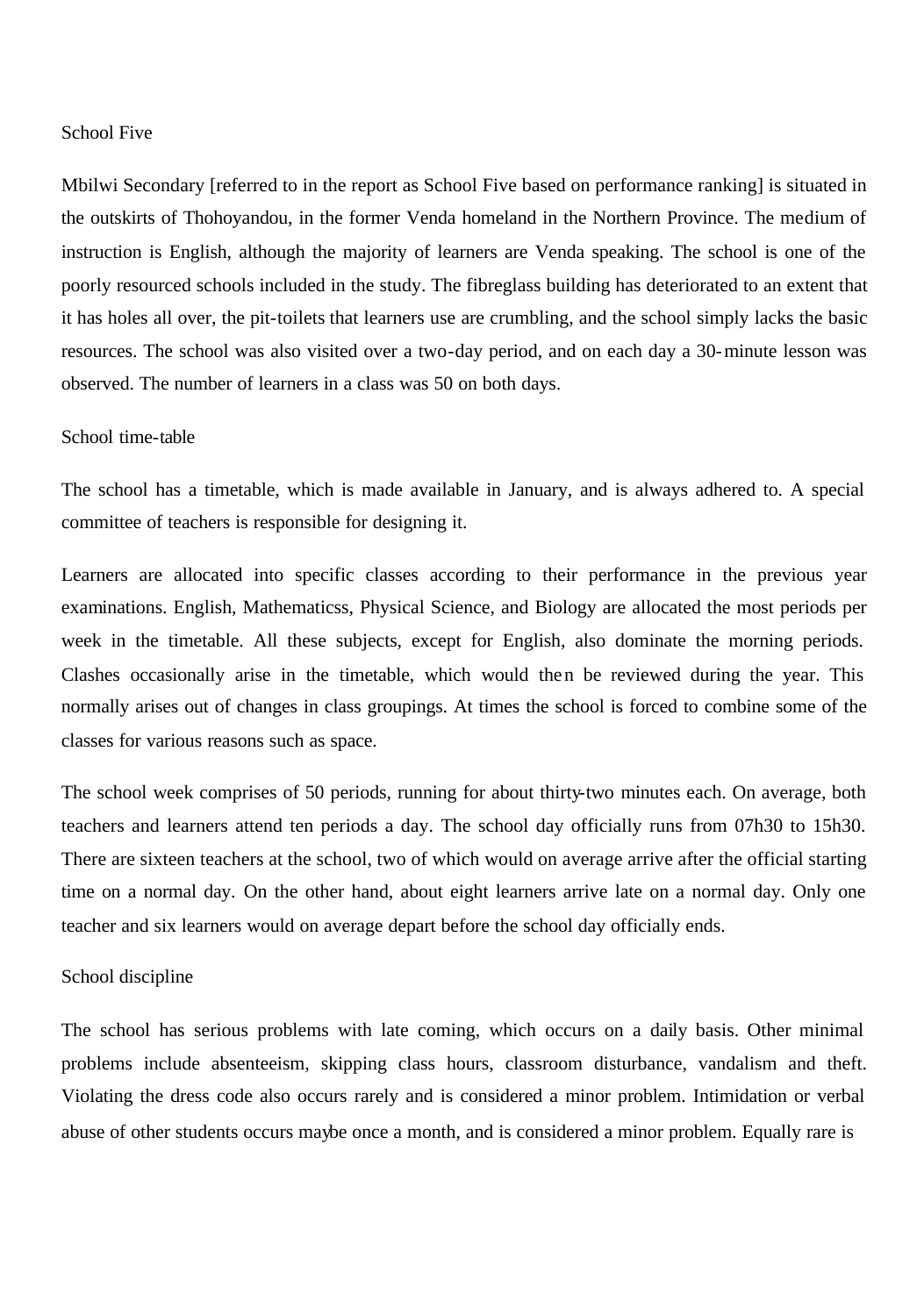physical injury to other students and teachers, and intimidation or verbal abuse of teachers or staff. The use of tobacco, alcohol, illegal drugs, and weapons equally occurs very rarely at the school. Cases of inappropriate sexual behaviour are also very rare.

|          | No. enrolled | No. passed | No. repeats | No. Drop-out |
|----------|--------------|------------|-------------|--------------|
| Grade 8  | 153          | 116        | 37          |              |
| Grade 9  | 135          | 127        | 8           |              |
| Grade 10 | 160          | 116        | 44          |              |
| Grade 11 | 128          | 92         | 36          |              |
| Grade 12 | 56           | 56         | $\Omega$    | 0            |

Success/Drop-out/repetition rates (1997)

Whilst the pass rate in grade twelve is 100%, the rest of the other grades with the exception of grade nine experience a higher failure rate.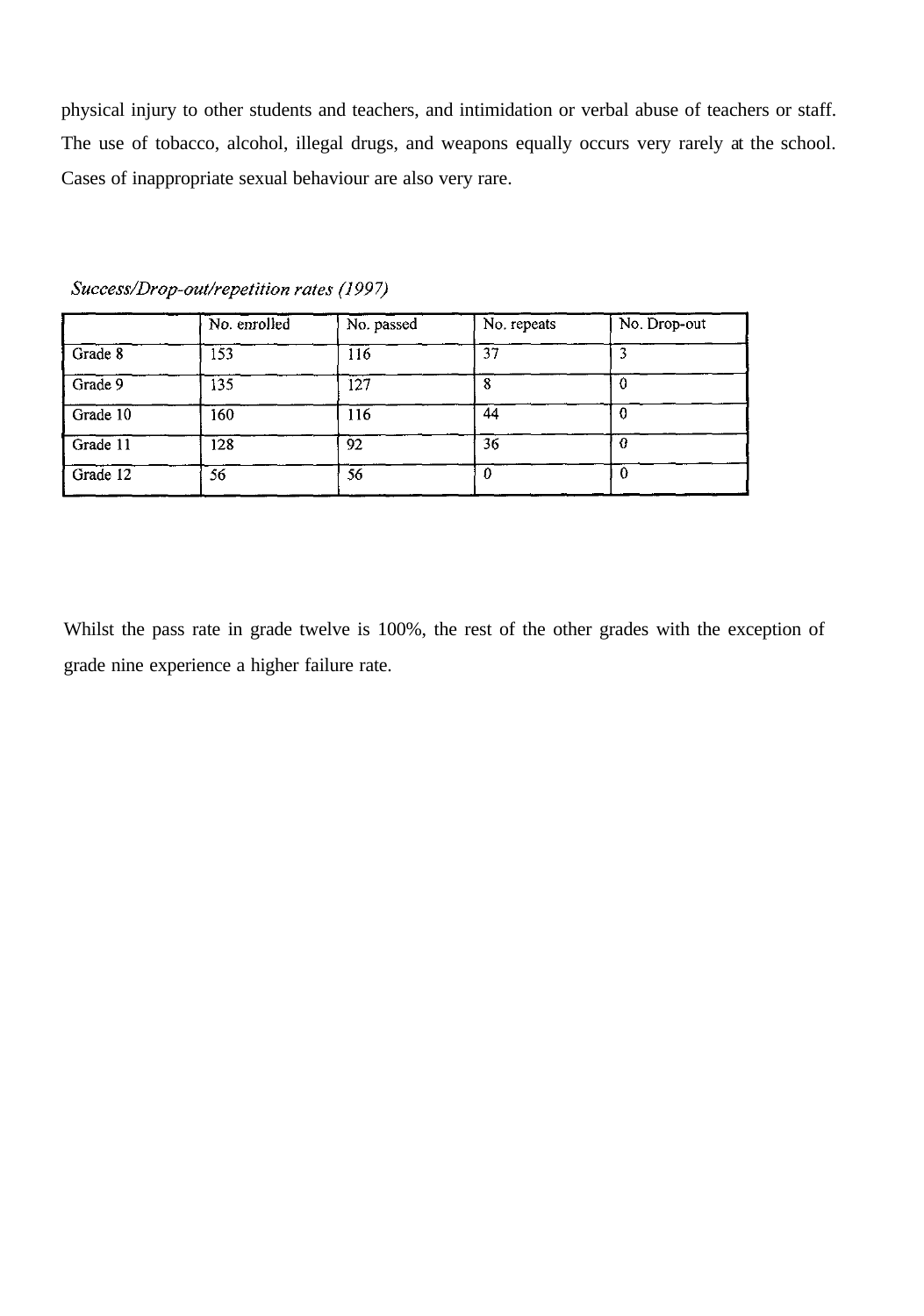Time on task and extracurricular activities

Teachers at the school spend between five and six hours on actual teaching, whilst learners also spend between five and six hours in class. The extracurricular activities available are only soccer and netball. These activities usually take place on Wednesday, from 14h00-17h00. The teachers and learners plan and manage them. An average of 50% of learners takes place in the available activities. The activities sometimes clash with the school timetable.

The principal on the other hand spends on average the following hours per month on the following activities:

| <b>ACTIVITIES</b>                                                      | <b>HOURS SPENT</b> |
|------------------------------------------------------------------------|--------------------|
| Representing the school in the community                               | ł                  |
| Representing the school in official meetings                           | 3                  |
| Internal administrative tasks                                          | 10                 |
| Teaching (including preparation)                                       | $\theta$           |
| Giving a demonstration lesson                                          | $\theta$           |
| Discussing educational objectives with teachers                        | $\overline{4}$     |
| Initiating curriculum revision and/or planning                         | 3                  |
| Talking with parents                                                   | 5                  |
| Counselling and disciplining of students                               | 9                  |
| Responding to requests from provincial or national education officials | 6                  |
| Hiring teachers                                                        | $\theta$           |
| Training teachers                                                      | $\theta$           |
| Professional development activities                                    |                    |
| Other activities                                                       | $\overline{2}$     |

Two points are worth noting in relation to the principal's activities. Firstly, he is not involved in any teaching activities. Secondly, the total number of hours that he works amounts to a week's job

## . Teacher/learner ratio

The teacher/learner ratio in grade 8 classes is 1:60. The teachers are moderately satisfied about the ratio. There is little time for individual attention, too many books, tests, and exam papers to mark.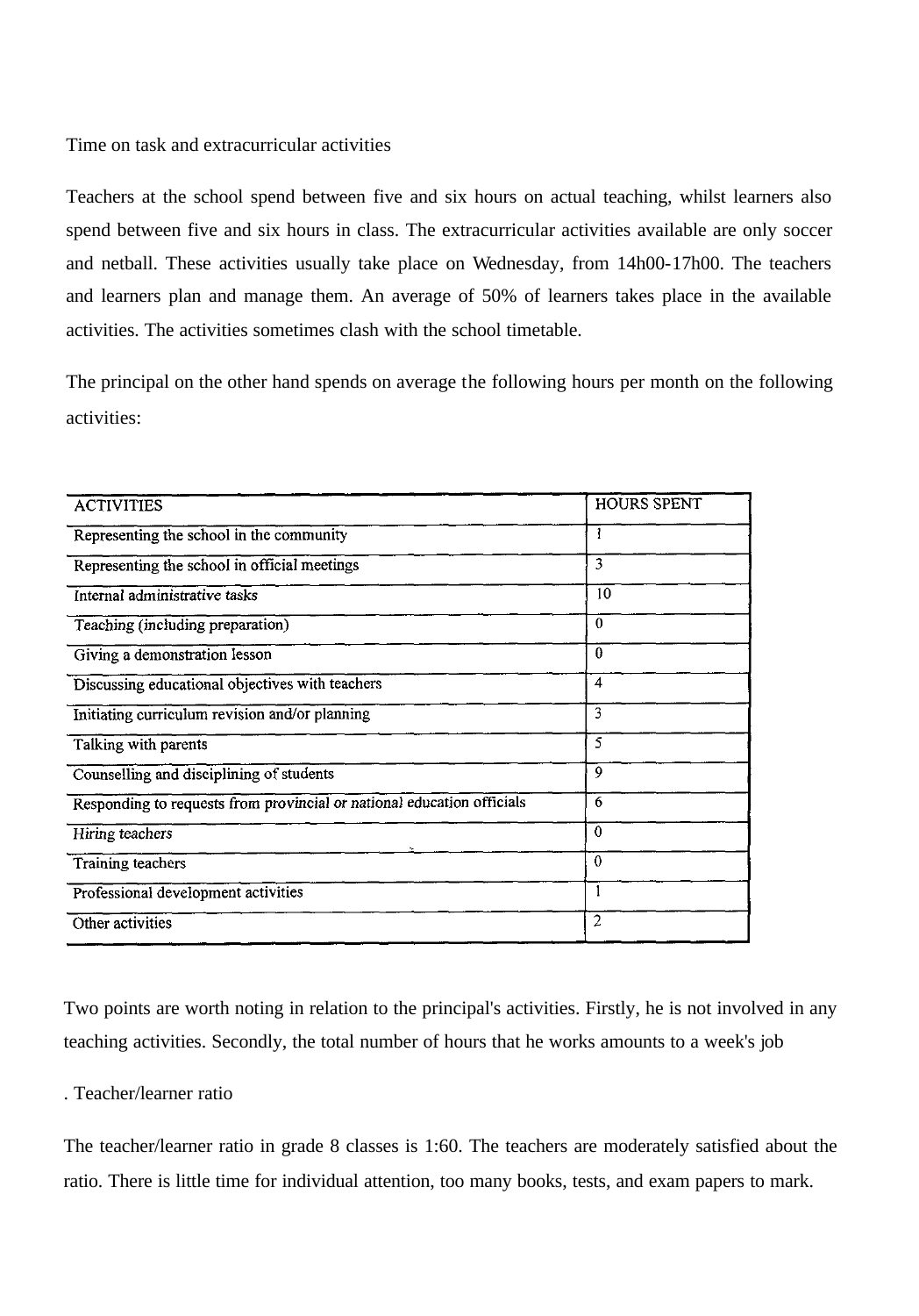Teacher qualifications/development and attitudes

All mathematicsematics higher-grade teachers are assigned their entire teaching load to the subject, with two of them responsible for mathematicsematics higher grade in the junior secondary phase. None of Grade 8 teachers have university level certification in mathematicsematics, though they are at ease with the subject as they at least have matric mathematicsematics.

There has been some in-service teacher training institutions/NGOs working at the school. However, an indication of the type of training, and the type was not provided. The nearest tertiary institutions, which provide pre-service teacher training, include the University of the Venda, and Giyani College. These institutions are roughly 10 and 60 kilometres away from the school.

Teachers are sometimes also involved in personal development such as reading to enhance their subject teaching expertise, and always share these ideas with their peers. Teacher interaction is usually informal during breaks and when they have to help each other with schoolwork or any other matter. It is restricted to specific teachers, and the school.

Teachers' overall attitude towards the subjects they teach, and methods of teaching that they follow is positive. Teachers can to a large extent relate to their learners. Their attitude towards parents and academics positive. They have a moderately positive attitude towards Provincial education administration, and educational policies in South Africa.

The principal is moderately discouraged. This is because though most of the initiatives are well intended, they are nonetheless poorly planned and executed. "Nothing seems to function in time and as initially proposed". Irrespective, the principal is still positive, and the contributing factor is that he has managed to improve on the performance of the school. He always considers suggestions from staff on school management aspects and most of the decisions are made jointly with them. Consequently, about 75% of the decisions made in 1998 were based on staff input.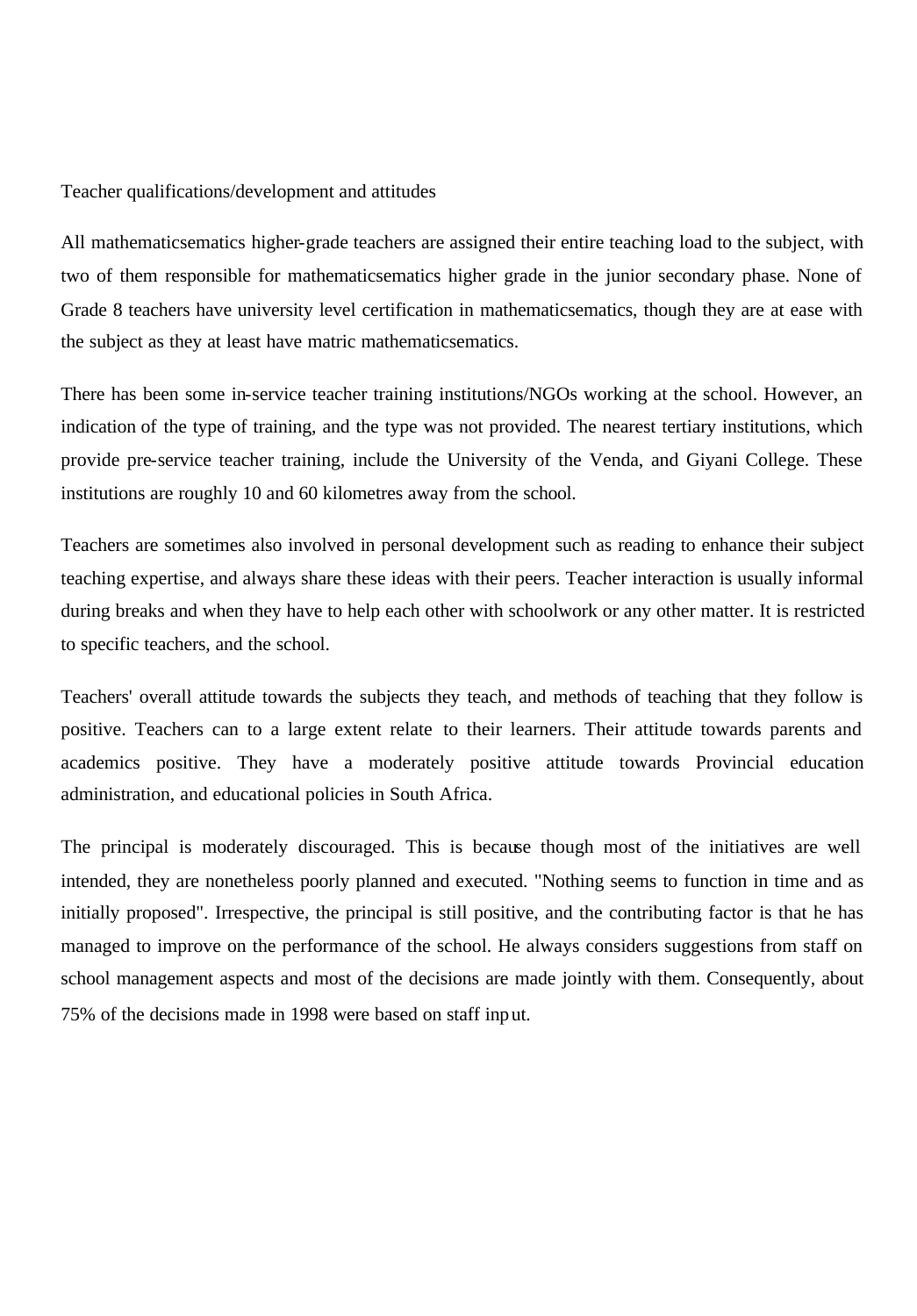In an attempt to enhance the teaching responsibilities of staff, the principal bought cassettes dealing with Mathematicss, Science, and Biology to be used for revision purposes. Teachers are allowed to help each other, and form groups according to the subjects they teach. They can also bring anybody from outside to help them in their subjects.

Learners are encouraged to buy study aids and to attend extra lessons like the Saturday school and winter school for support and encouragement. The principal's aim and ambition is to do a Masters degree in educational management.

## Stability and change

Since 1994 there have been changes in the school's teaching methods and governance. The school has a functional and supportive school governance instead of the school committee. They strive to give learners extra work and make sure that they finish the syllabi in time for all standards. The new changes in education have nonetheless resulted in a decline of commitment. This is due to lack of organisation and the fact that learners are not ready to take responsibility for their own education. They misunderstand the freedom, and some of the policies of education. "They seem to think that it means they can do as they please. The same goes for most parents, they do not want to be involved in the education of their children". The teachers' attitude towards these changes is moderately positive.

The school has experienced no changes in student and staff composition, and feels that it dealt with the rest of the other changes successfully.

#### Community involvement

The local community is sometimes involved in the affairs of the school. There is an official school governing body, which helps in formulating the policy of the school concerning admission of students, hiring of teachers and the general affairs of the school like determining the school fees to be paid. Curriculum issues

The school follows the provincial department's curriculum without any modifications. Teachers are not familiar with any of the principles of curriculum 2005, with the common assessment practices including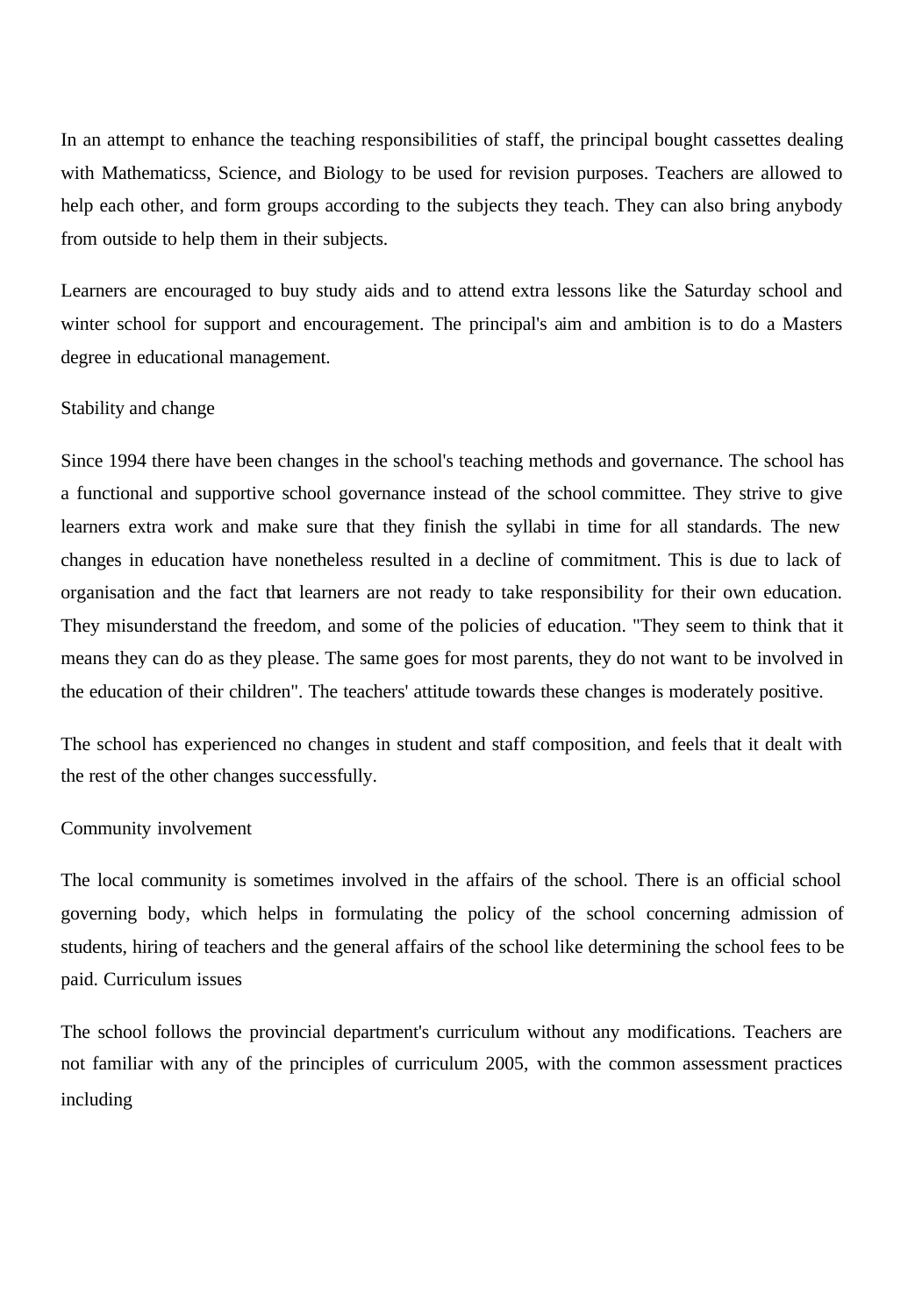monthly tests, quarterly tests, weekly tests and class work. Homework is always given at the end of each lesson.

The principal's understanding of continuous assessment is "the use of weekly and monthly test marks in the final assessment of the student". The school uses 50% of the end of the year marks and 50% from the year's performance to get the final mark.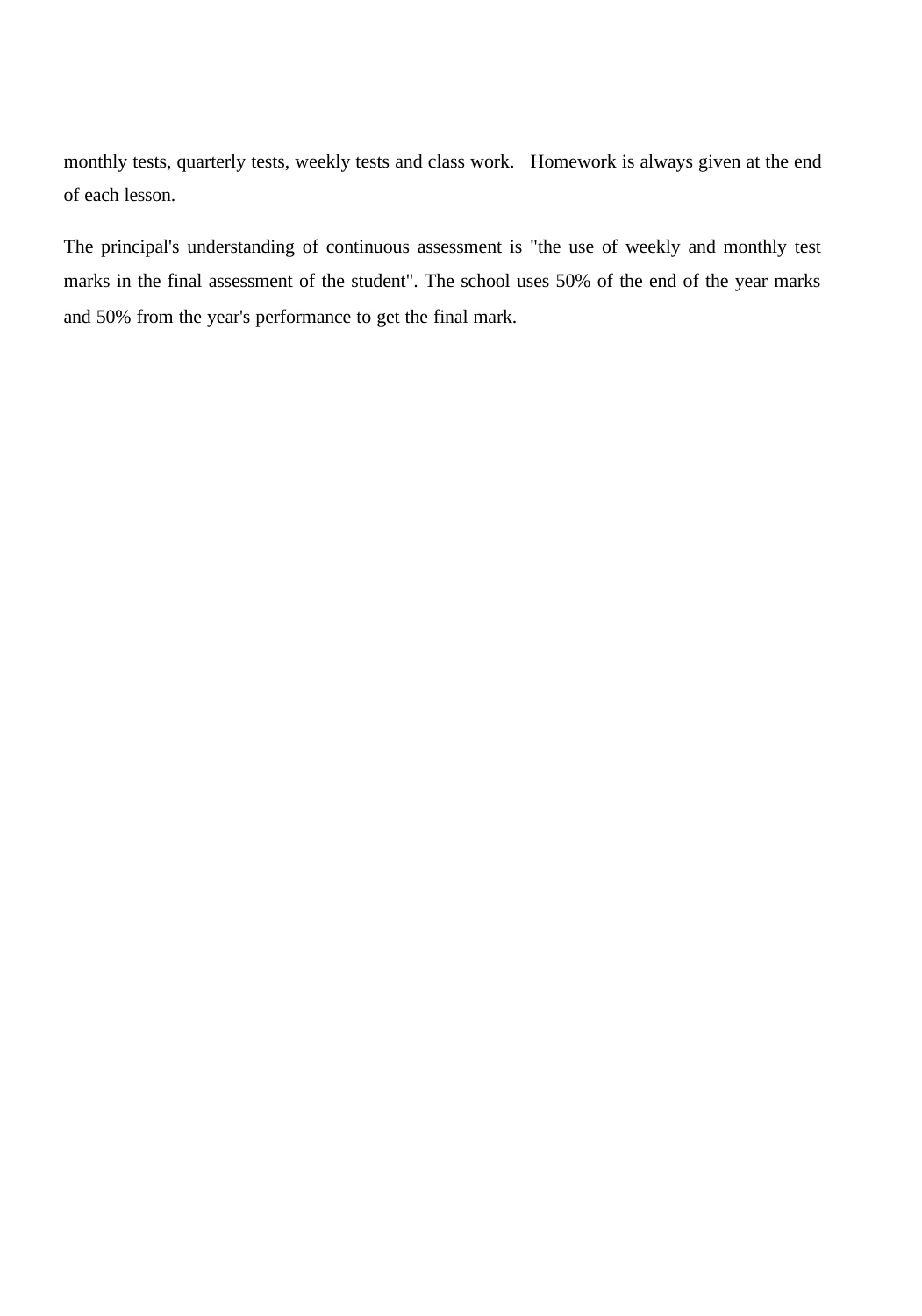#### Lesson context

The classroom in which the lessons took place was the worst we saw in all the schools visited during the study. The classroom is very old with various parts of the walls crumbling inside. It has no cupboards, no teachers' table, and no sufficient space for the teacher to can organise different activities. With about 50 pupils crammed inside, there is no space to move around as even the teacher has far less than a metre's allowance to move around in front of the class . When the school was visited earlier in the year the classroom had no proper chalkboard, though new chalkboards were installed later in the year. It is very stuffy and extremely hot, with temperatures in the area in mid-summer constantly above 35 degrees. Learners were seated in pairs at two-seater tables all facing the front of the classroom. There are nonetheless no significant distractions outside apart from the old ladies selling food at the gate.

Both the teacher and learners closely follow the textbook as the lesson is largely based on it, with each desk having one copy. All learners have the necessary writing equipment such as pens and paper, with a few learners using calculators. Since the teacher encouraged the use of calculators and a variety of answers were checked using it, this meant that only few learners could take advantage of such an opportunity. The mathematicss topic taught relates to the area of the sector.

## Teachers' instructional practices

On the first day the teacher started with checking the homework given the previous day, which lasted for about six minutes, before teaching the whole class for another twenty minutes. In the last ten minutes learners were working alone on the tasks the teacher gave them. On the second day he again started by checking and correcting homework given the previous day for about nine minutes before teaching the whole class for another fifteen minutes. Whilst checking the homework some form interaction between the teacher and learners took place as they provide answers and attempt to justify their responses. In the last four minutes learners were again given tasks to complete on the ir own. Throughout the lessons the teacher was mainly stationed in front of the class, with his movements limited to the front only due lack of space. Even his attempts to check the learners' work were futile, as he cannot get to those located in the middle or back of the classroom. Overall, the teacher paced the lesson very effectively in terms of available time.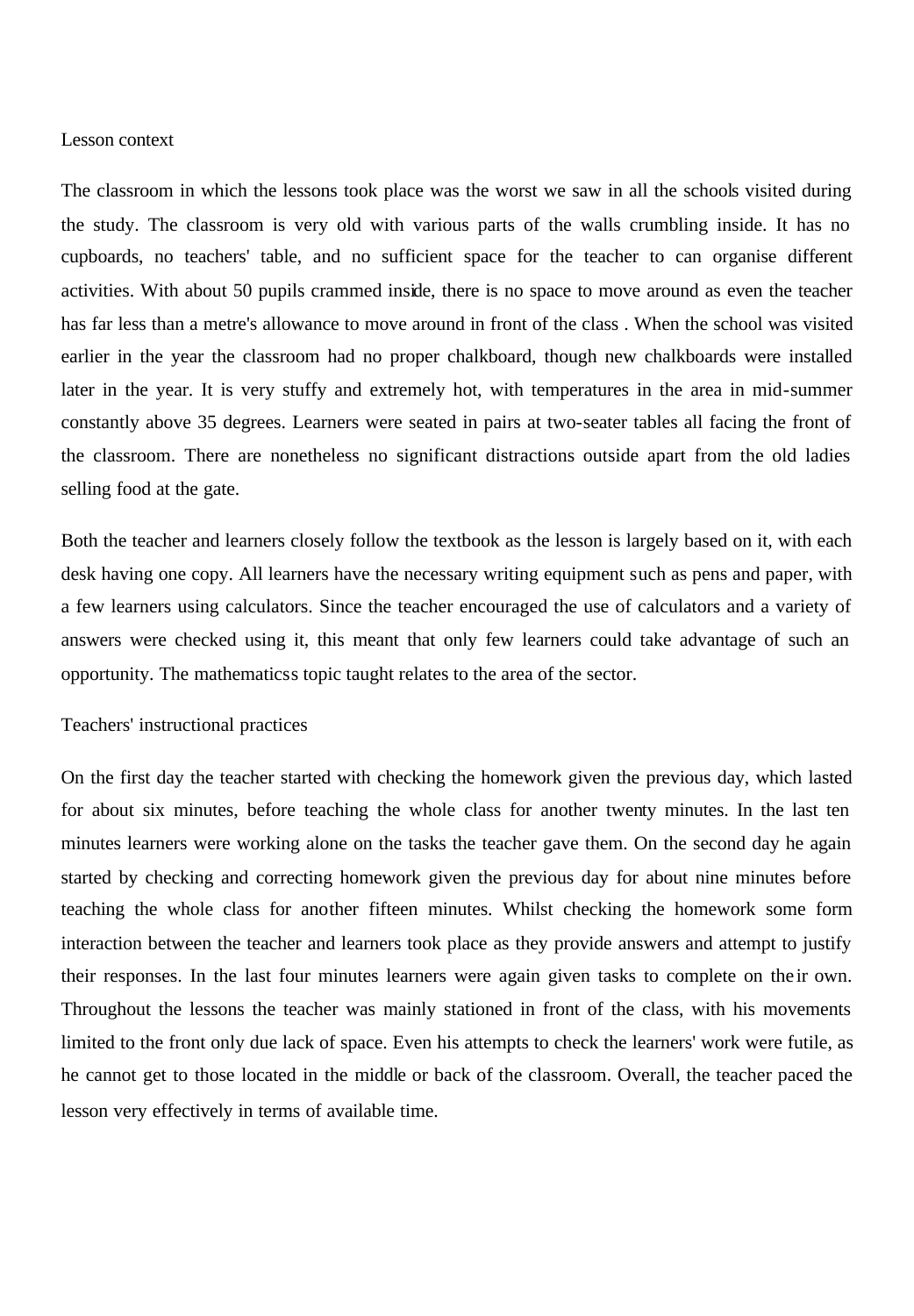Whilst the teacher instructed learners mainly in English, activities were written in mathematics terminology with learners completing them in the same way. Teacher and learner interactions were also mainly in English, whilst learner-learner interactions interchanged with vernacular. About three-quarters of the learners participated actively in the lesson mainly by memorising and repeating mathematics terms and responding to the teacher's questions. Some of the learners occasionally copied down the teacher's notes, read their textbooks, used calculators, and reviewed their own work.

The teacher made the mathematicsematics concepts/ processes to be learnt explicit and made the purpose for learning them clear. In the first lesson he referred to the area of the sector as "the shaded part" in order to enhance learners' understanding by using everyday language. Before introducing learners to the new topic, he first reminded them about the previous lesson, which looked at the length of the arc, and identified the similarities and differences between the two. In the second lesson he again made the mathematicsematics concepts to be learnt explicit, but did not make the purpose/ reason for learning them clear. For example, he not only talked about the perimeter of a figure, but further explained that "it is concerned with the outside of the figure and not the inside". He linked what the learners already knew (yesterday's work) with the new work to be learnt.

In both lessons learners were also provided with opportunities to express their current understandings of the mathematicss concepts/processes to be learned. Learners expressed their understandings both individually and in chorus as the whole class. The teacher used learners' expressions of their understandings as tools for consolidating their existing mathematics understandings and for sorting out the differences between their current understandings and the new mathematics concepts and processes. To a very limited extent the teacher also uses learners' expressions of their understandings as tools for building on and moving beyond their existing understandings. The one example in this regard was after calculating the area of the "shaded part" in a circle, learners were then asked to calculate the area of the remainder of the circle, what the teacher referred to as "the bigger part".

The teacher deliberately introduced learners to appropriate and correct additional language and focused on meaning rather than form. He constantly ensures that he does not get stuck to the mathematicsematical terminology and translates it into everyday English (e.g. area of sector/shaded part, perimeter/outside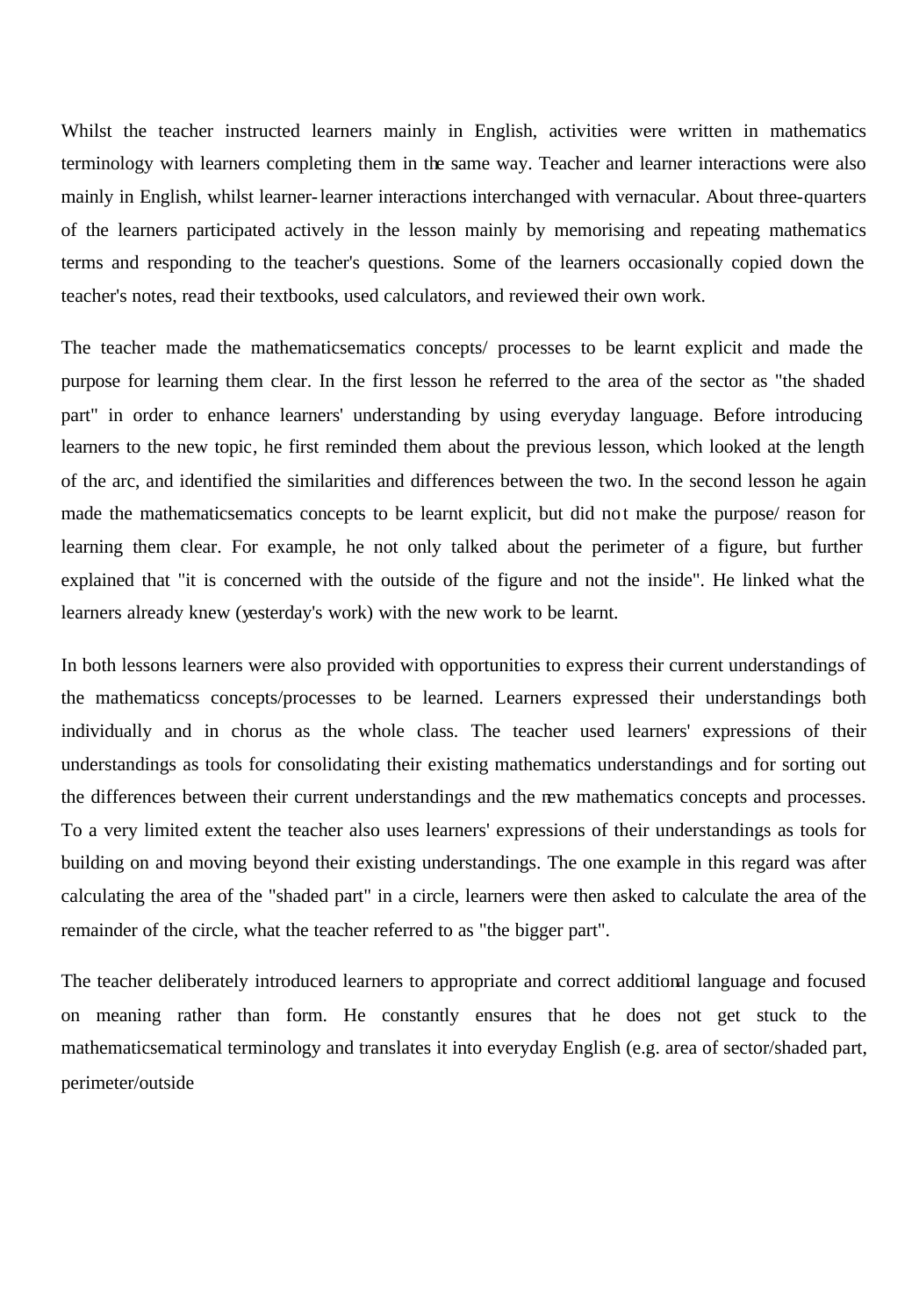etc.). Equally, he ensures that learners are familiar with the differences in meaning between the new concepts and existing knowledge. For example, when introducing the area of the sector, he made sure that learners do not confuse it with the length of the are. He engaged learners in surface articulation of mathematicss language related to the concepts to a limited extent but did not provide them with the opportunity to practise using the new mathematicss language to formalise their thinking and understanding of the concepts.

He used mathematiesematical representations (diagrams) and examples to demonstrate how unfamiliar mathematicsematics concepts and processes work. He emphasised procedural understanding (how to do) rather than conceptual understanding.

On the first day, the teacher provided learners with opportunities to practice using new mathematicss concepts and processes. He assisted learners to develop greater levels of independent competence by providing them with an accessible starting point, which was mainly by linking the new lesson with the previous one. He did not provide learners with opportunities to develop greater levels of independent competence by giving them opportunities to use new mathematicss concepts or processes in terms of incremental complexity. All learners did the same exercises, and no additional work was given to those who mastered the concepts/ processes quickly. In fact, some learners finished long before the others. On the second day pupils solved exercises in a chorus with the help of the teacher.

In both lessons the teacher provided learners with written mathematicsematical text. He tested their comprehension of the text by interacting with the whole class in solving the mathematiesematical problems posed. Thus learners would individually or in chorus provide solutions to the problem, which the teacher would write on the chalkboard. Learner engagement with the text is teacher directed, as he would identify gaps in the process for learners to solve. He nonetheless does not provide learners with strategies they need to engage with the text representations.

The teacher did not encourage learners to discuss new concepts or processes with each other. The structure of both lessons was such that the learners listened to the teacher, and spoke only when asking or responding to his questions. Each learner corrected his/her work.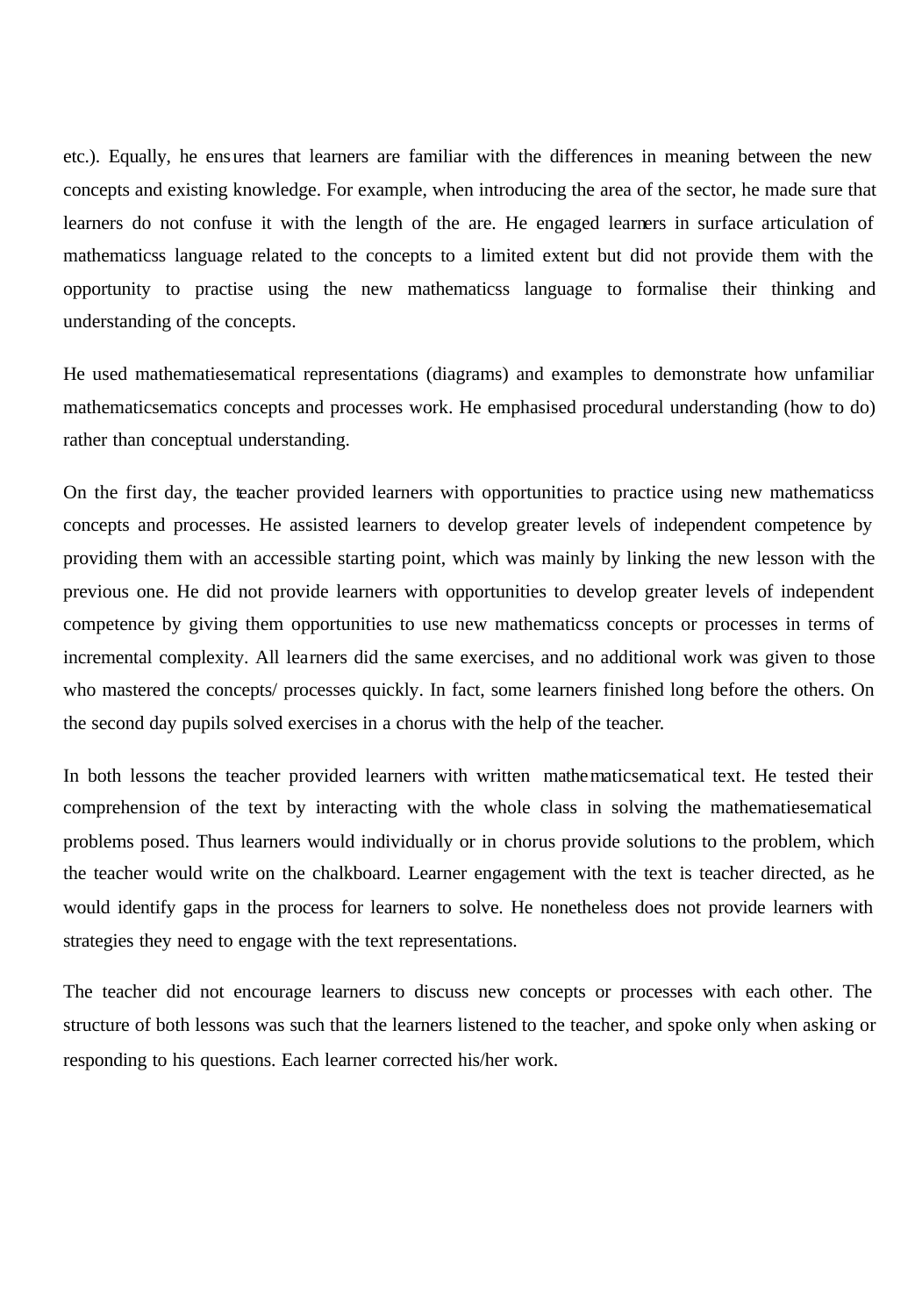In the first lesson the teacher assessed whether learners had learnt the mathematicsematics concepts/processes during the lesson. He informed learners whether their responses were correct or not. However, to some degree the teacher did not use this information to identify learners' misconceptions and provide them with feedback about what they must understand and do to improve their learning.

Overall, the two lessons observed seemed to have enhanced learners' understanding of the sections taught. Learner responses and interactions with the teacher were informed and generally in line with the lesson. At one point during the second lesson one of the learners was able to pick up and correct a mistake the teacher was making in calculating the area of a figure. The teacher had started with calculating the perimeter of the figure, when he referred to the answer as centimetre squared (cm2 instead of cm), which should only apply when referring to the area of the figure.

Post-lesson teacher interview

During the interview on the first day the teacher could not provide the number of learners absent without checking, whilst he could indicate without checking on the second day. Nonetheless on both days all learners were present.

The purpose of the first lesson was for learners to be able to determine the area, whilst the second lesson focussed on calculating the perimeter. Both lessons were a continuation of a previous lesson. In planning the lessons the teacher indicated that he relied both on "learner textbooks and experience". The curriculum documents used for planning the grade's programme on the other hand include the revised departmental guides of 1996. The main textbook used is the Macmillan Project in Secondary mathematicsematics (1985).

The teacher felt that most of his learners are average achievers who pose no difficulties for him. He also was not sure whether to regard himself as a mathematics subject specialist since "it is difficult to judge oneself'. He further indicated that as a result of the school's history of success, "parents tend to enrol their children at the school expecting miracles".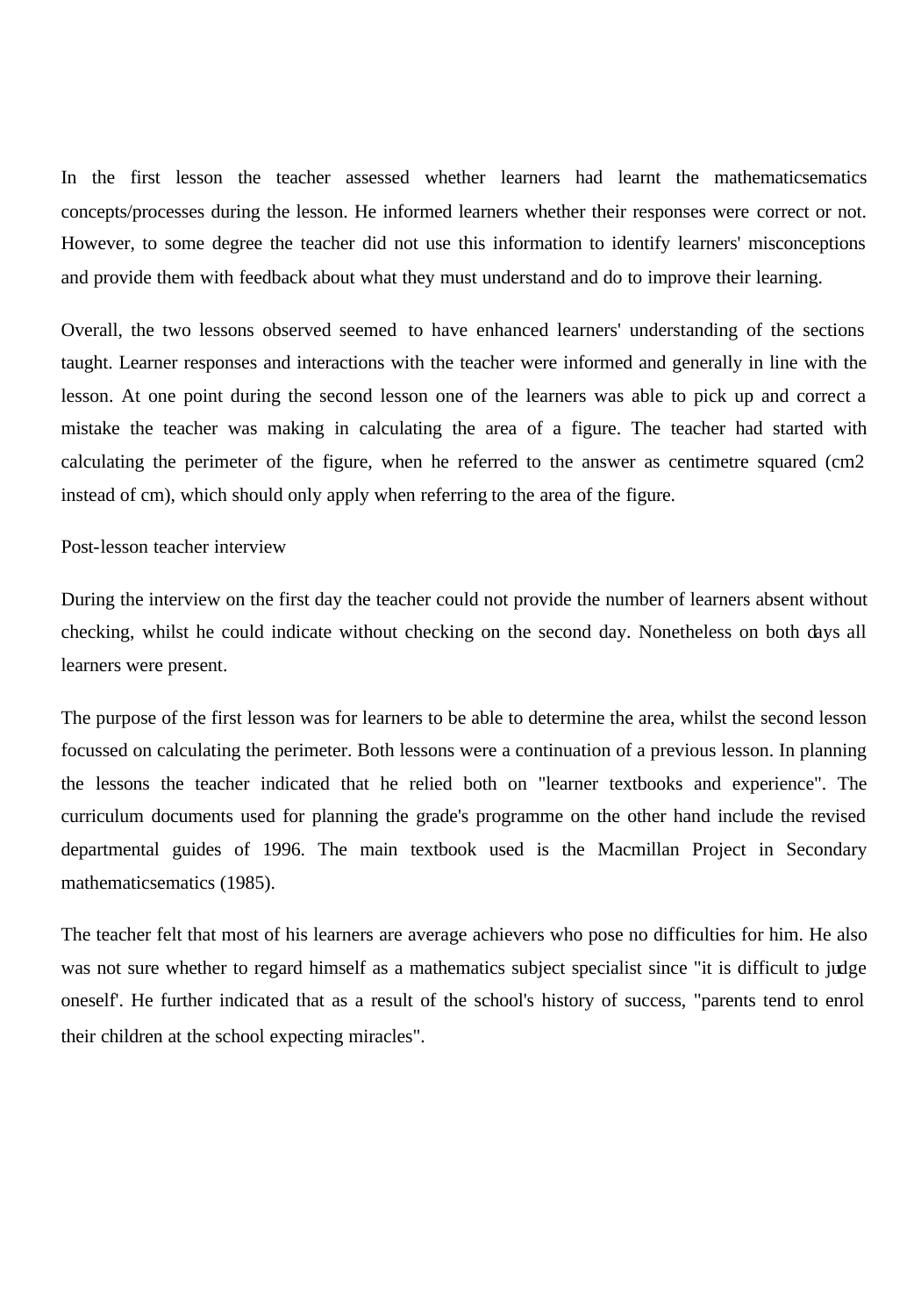## School Seven

Khanyisa High School [referred to in the report as School Seven based on performance ranking] is a private school with a rural character, which is situated in the outskirts of town, approximately 3km from Giyane in the Northern Province. The school is located in a natural setting with beautiful trees and plants, sports fields, a swimming pool, computer centre, media centre, and library, with each class having an overhead projector. The school was visited over a two-day period with thirty-minute lessons observed per day. The class observed had about 28 learners present during the first day and 29 the following day. The school has a primary school section that serves as a feeder school for the secondary school, and the medium of instruction is English.

### School time-table

The school starts from kindergarten to grade 12. It has a timetable, which is made available in January, and is always adhered to. It is solely designed by the principal.

There are two streams in each grade where learners are allocated according to English ability. There is usually one strong English class, and one weaker English class. English and mathematicss are allocated the most periods per week in the timetable. This is to help develop learners' English proficiency, and "to help them overcome many of the shortcomings of learners with regard to poor Mathematicss grounding". English, Afrikaans, Xitsonga, and Mathematicss dominate the morning periods.

There are no clashes in the timetable, which is occasionally reviewed during the year. This is usually as a result of staff movements. Many of the teachers teach across a variety of subjects.

The school week comprises of 50 periods, which run for about thirty minutes each. On average a teacher attends eight periods a day, with learners attending ten periods. Teachers also use the school hours to mark books and tests, prepare and research the lessons. The school day runs from 07h15 to 15h30. There are thirteen teachers at the school, and on average no teacher arrives after the official starting time on a normal day. On the other hand, about 28 learners arrive late on a normal day. None of the teachers or learners departs before the school day officially ends.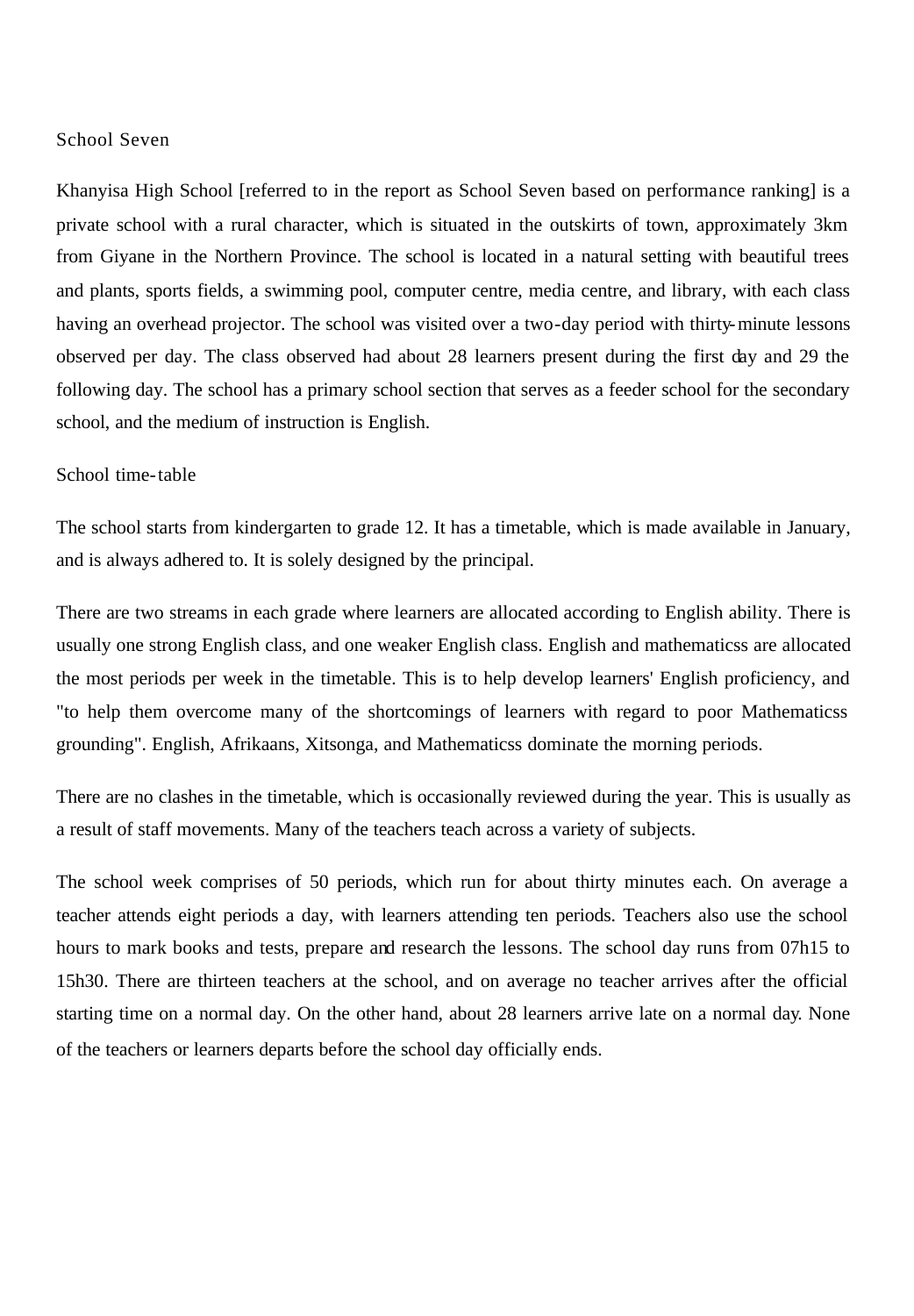## School discipline

The school has a serious problem with learners arriving late at school. This is, according to the principal, due to the bus/transport bringing them to school. There is also a monthly minor problem of absenteeism and theft. Skipping the dress code occurs weekly and is considered a minor problem. The school doesn't have any problems with classroom disturbance, cheating, profanity, and vandalism. Intimidation or verbal abuse of other students' is also limited and considered a minor problem. There are no cases of physical injury to other students and staff, intimidation or verbal abuse of teachers, or inappropriate sexual behaviour. There is a minor problem of alcohol use/possession that occurs rarely. The use or possession of tobacco, illegal drugs, and weapons occurs rarely, and is not considered as a problem.

| Success/Drop-out/repetition rates (1997) |  |  |
|------------------------------------------|--|--|
|------------------------------------------|--|--|

|            | No. enrolled | No. passed | No. repeats | No. Drop-out |
|------------|--------------|------------|-------------|--------------|
| Grade 8    | 60           | 58         |             |              |
| Grade 9    | 60           | 56         |             |              |
| Grade 10   | 55           | 54         |             |              |
| Grade $11$ | 42           | 42         |             |              |
| Grade 12   | 40           | 40         | 0           |              |

The dropout rate at the school is  $0\%$ , with a grade twelve pass rate of  $100\%$ . The pass rate in the other grades is also above 95%.

## Time on task and extracurricular activities

On average teachers spend between five and six hours on lesson preparation, and seven hours per week on the actual teaching. Learners spend between five and six hours in class. The variety of extra curricular activities at the school includes soccer, netball, basketball, cricket, swimming, athletics, drama, newspaper, and choir. These activities usually take place on Monday, Tuesday, Thursday, and weekends, between 14h00-17h00. They are planned and managed by the principal, heads of departments, and teachers. All learners take part in the activities, with 13 teachers involved. They never clash with the school timetable.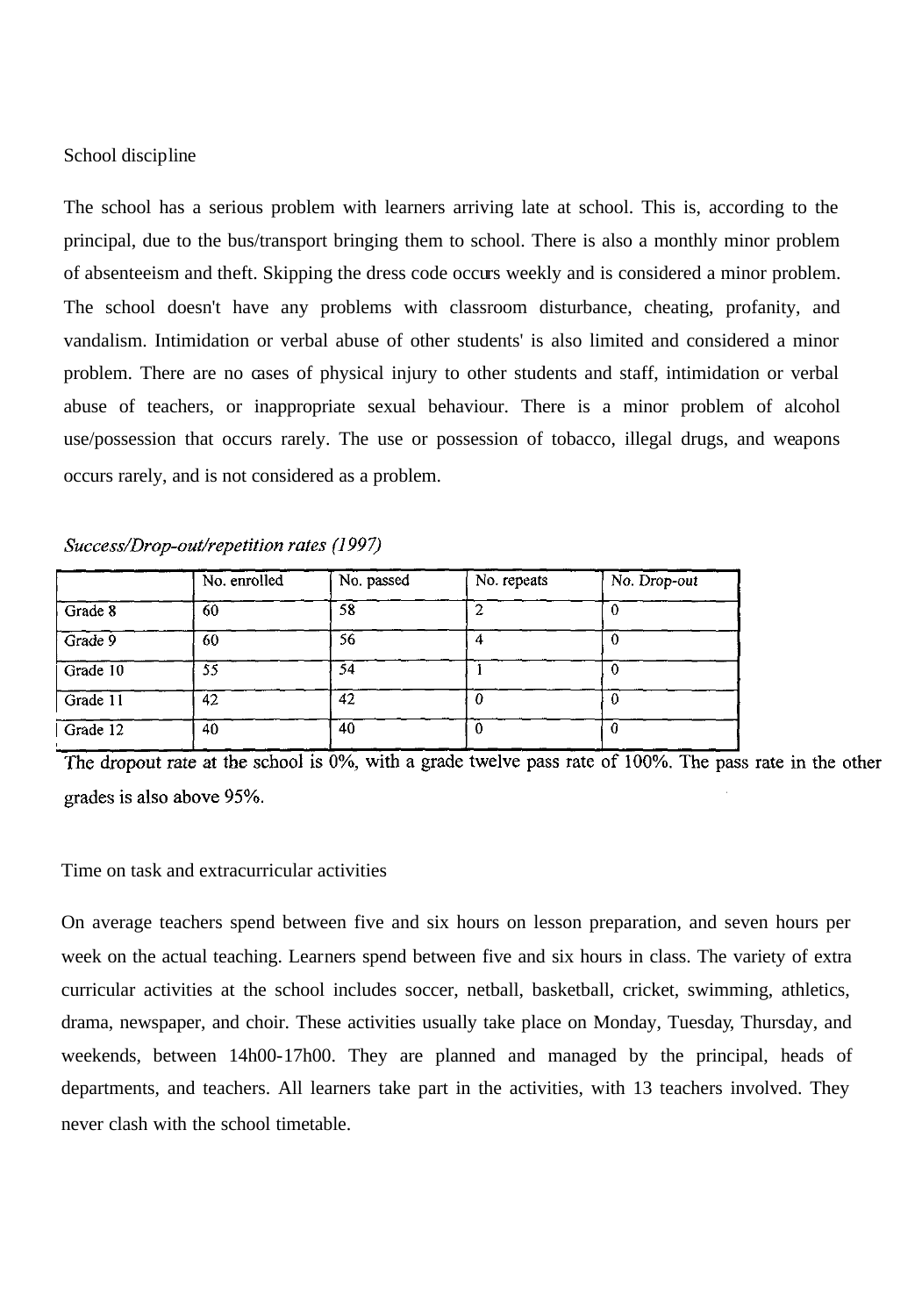| <b>ACTIVITIES</b>                                                      | <b>HOURS SPENT</b> |
|------------------------------------------------------------------------|--------------------|
| Representing the school in the community                               |                    |
| Representing the school in official meetings                           | 2                  |
| Internal administrative tasks                                          | 4                  |
| Teaching (including preparation)                                       | 50                 |
| Giving a demonstration lesson                                          | $\bf{0}$           |
| Discussing educational objectives with teachers                        | 4                  |
| Initiating curriculum revision and/or planning                         | 4                  |
| Talking with parents                                                   | 4                  |
| Counselling and disciplining of students                               | 4                  |
| Responding to requests from provincial or national education officials | 2                  |
| Hiring teachers                                                        | 5                  |
| Training teachers                                                      | $\overline{2}$     |
| Professional development activities                                    | $\overline{2}$     |
| Other activities                                                       | 20                 |

The principal also spends on average the following hours per month on the following activities:

It is worth noting in the table above that the teacher spends most of his time in teaching related activities.

# Teacher/learner ratio

The teacher/learner ratio in grade 8 classes is 1:30, with teachers moderately satisfied about it. According to the principal, the bigger the class, the greater the range of ability in the class. The vast range is difficult to deal with, and makes it difficult for the teacher to be as effective as they could be with smaller groups.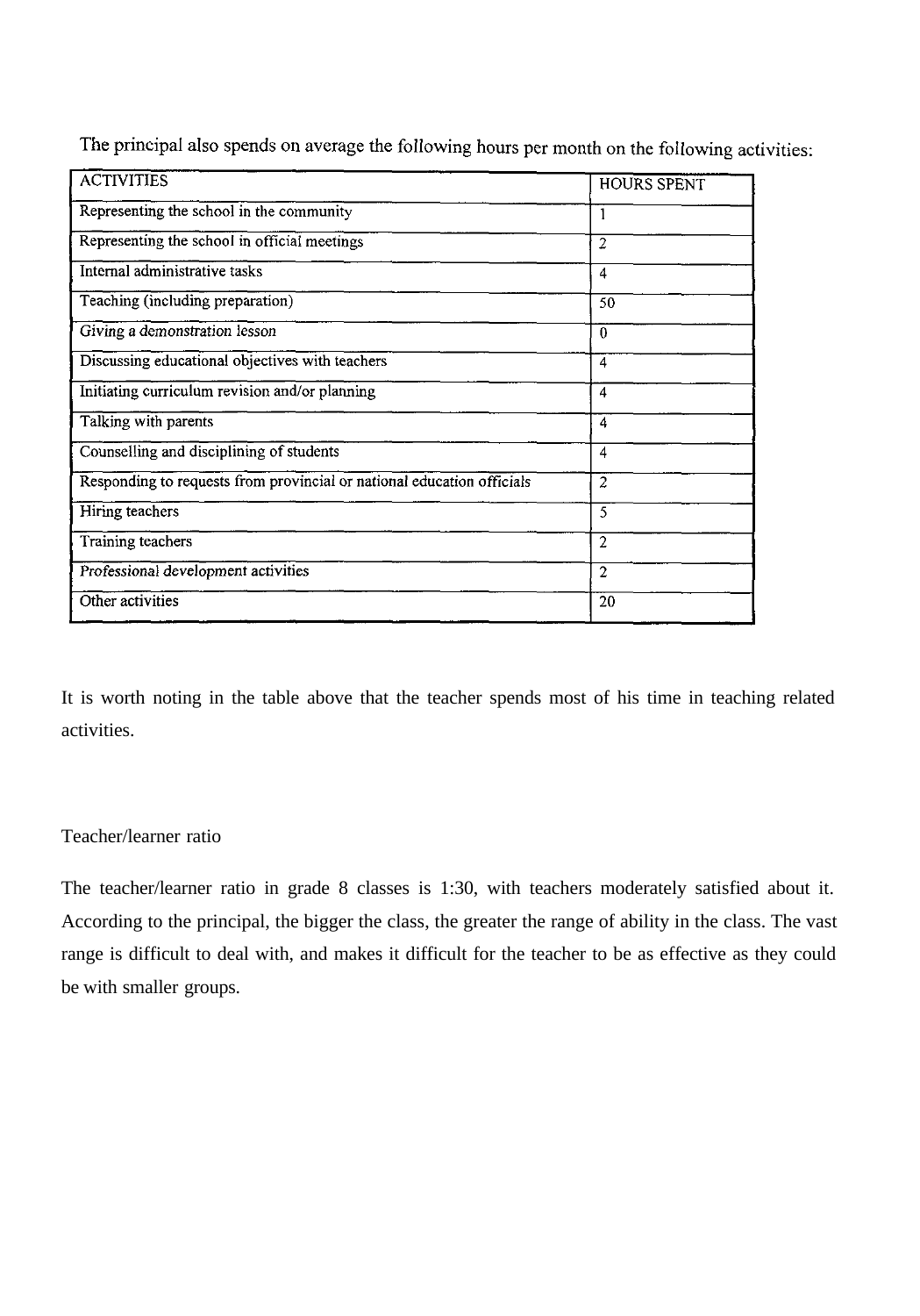|          | <b>BOYS</b> | <b>GIRLS</b> |  |
|----------|-------------|--------------|--|
| Grade 8  | 24          | 35           |  |
| Grade 9  | 28          | 34           |  |
| Grade 10 | 21          | 38           |  |
| Grade 11 | 28          | 29           |  |
| Grade 12 | 25          | 18           |  |

# The total number of learners is as follows: 251 learners overall

# Teacher qualifications/development and attitudes

Roughly about 25% of mathematicsematics Higher-Grade teachers are assigned their entire teaching load in mathematicsematics, with the rest assigned at least half but not their entire teaching load in mathematicsematics. Two teachers are responsible for mathematics in the junior secondary phase. None of Grade 8 teachers have university level certification in mathematicsematics, nor are any of the teachers currently studying. One teacher in the school not qualified.

A few service providers have been working in the school. Two scholars conducted courses on cooperative learning, and curriculum development and evaluation respectively. The nearest tertiary institution that provides pre-service teacher training is Giyani College of education, which is roughly 3km away from the school. Teachers are always involved in personal development such as reading to enhance their subject teaching expertise, and always share these ideas with their peers. Teacher interactions are both formal and informal. Subject meetings and staff meetings structure time for interaction. A lot of informal interaction also takes place. This interaction is restricted to the school, though there is also a lot of interaction between teachers at this school and those from other schools.

The teachers' overall attitude towards the subjects they teach and methods of teaching that they follow is positive. They can to a large extent relate to their learners, with the general teaching methodology at the school being learner-centred.

Their attitude towards parents and academics is moderately positive. They have a moderately negative attitude towards the provincial education administration, and a moderately positive attitude towards educational policies in South Africa.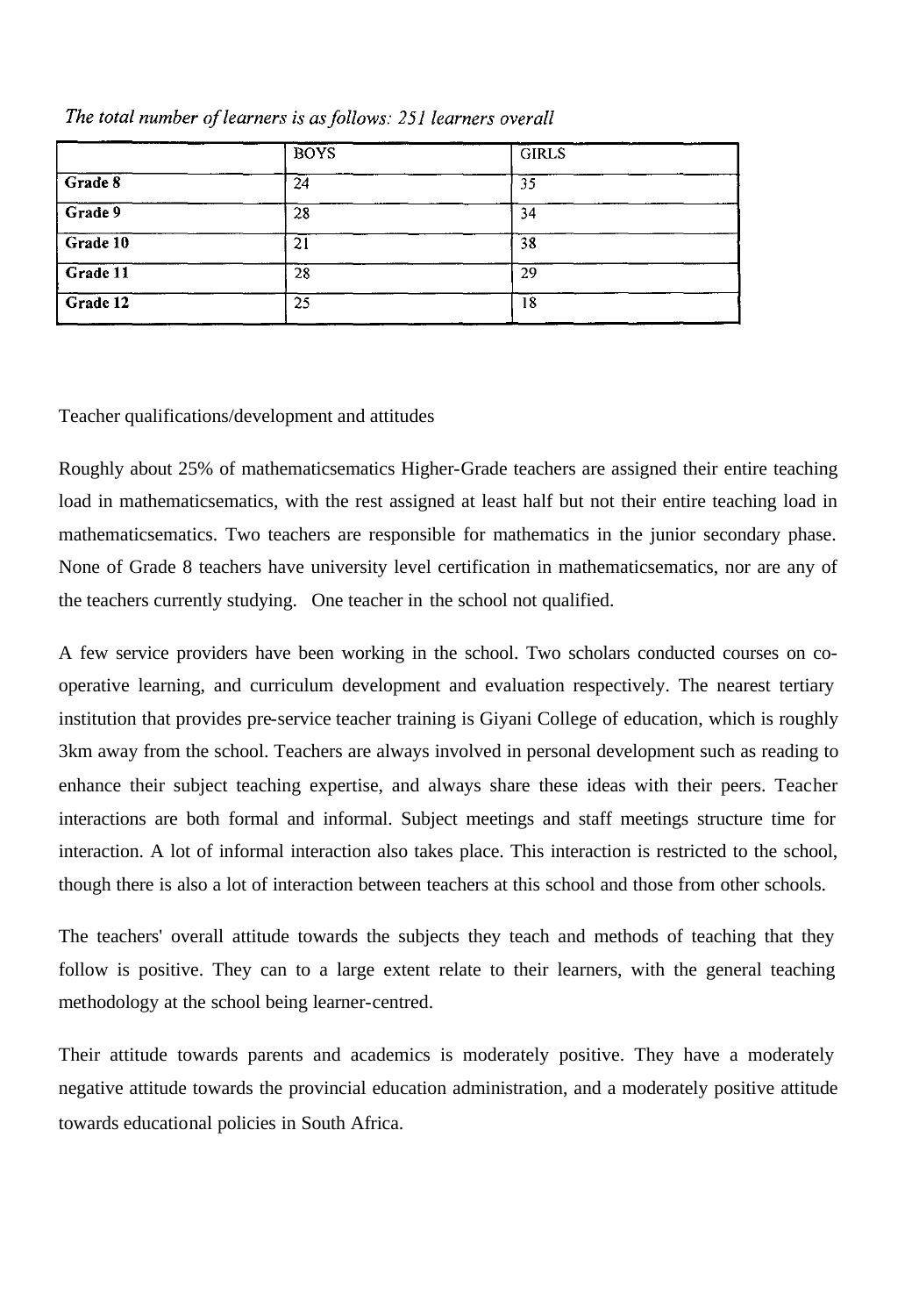The school principal is largely discouraged because new systems are being introduced which require vast financial resources and retraining of teachers, the finances of which do not seem forthcoming. He nonetheless remains positive because the situation in the public sector does not affect them the way it affects public schools. He values their school's autonomy. The principal further indicated that he always considers suggestions from staff on school management aspects. According to him if he does not consider their views, he wouldn't be doing his job. About 75% of the decisions made in 1998 were thus based on staff input.

In an attempt to enhance teaching responsibilities of staff, subject areas have subject heads that direct subject policy. A staff file with policy and procedures is given to each teacher and updated annually and meetings are held regularly. A head of department for academic affairs and another head for pastoral affairs support staff. With regards to their personal development on the other hand, they are encouraged to attend independent examination board, departmental, and various other workshops and conferences. The conference/workshop fees, travelling and accommodation are budgeted for.

Learners are also encouraged to participate in competitions and Olympiads. The school has a comprehensive award system where learners who excel are recognised per term and annually. There is also a mentor system to support and guide learners.

The principal's future plan is to remain being the head of the school.

# Stability and change

Since 1994 there have been changes in the school's teaching methods, governance, and school policy. The school has also acquired new staff, facilities, and playgrounds. The teaching methods had to also change because of increased class sizes. Courses have been conducted on co-operative learning. The structure of the council and that of top management in the school has changed. The school is continuing with the development of the school building and facilities. However, the biggest change the school was faced with is the reduction in government subsidies. This resulted in reduction of staff, increased class sizes, and the increase in school fees.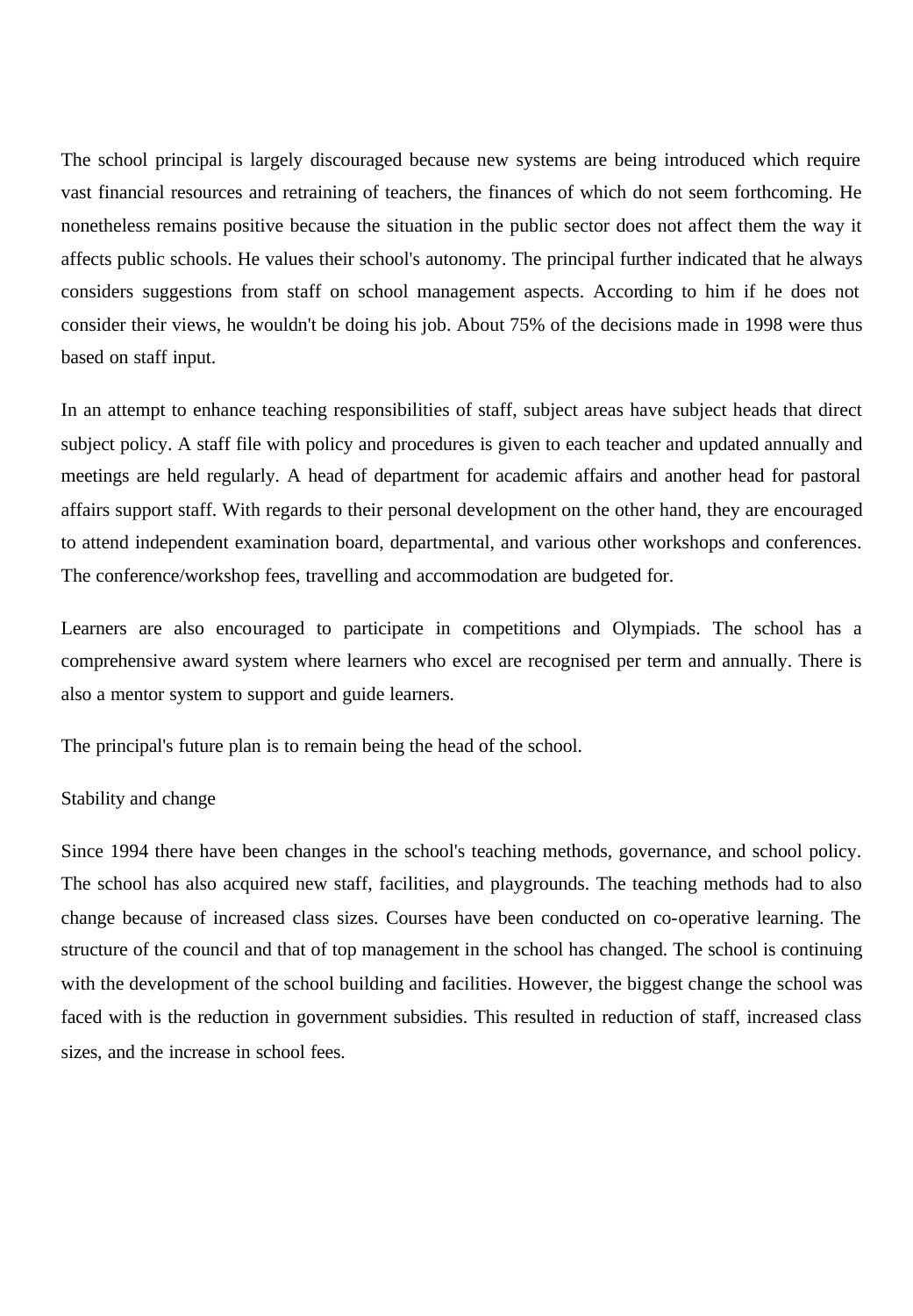According to the principal, curriculum 2005 will be easy to implement because the school has the resources and the skills. The biggest challenge would be to keep the school financially viable. The teachers' attitude towards the changes has been moderately negative. The school had to also take in learners with a very poor grounding. They now also have a larger number of black teachers.

The school has dealt with these changes successfully by implementing academic support programmes in English and Mathematicsematics.

## Community involvement

The local community is sometimes involved in the affairs of the school. There are structures intended to include communities, but there is a problem of apathy amongst parents and community members. They expect the school to do everything. There is an official school governing body, which is the policymaking body of the school. It directs the development/direction of the school and includes members from staff, management, parents, community members and outsiders.

## Curriculum issues

The school follows the National core curriculum, in some cases an integrated approach is practiced. In grade 8 a core and integrated studies programme is followed. The core include languages, and mathematicsematics, The integrated curriculum include environmental studies, technology, life skills, general science and arts education. Teachers were highly involved in the modification of the curriculum.

Teachers are also familiar with principles such as co-operative learning, continuous assessment, team teaching, and integration/theme teaching, based on curriculum 2005. These principles are often practiced in the classrooms.

The assessment practices common in the school are conventional testing/exams, orals, presentation, projects, and homework assignments. The principal's understanding of continuous assessment is "assessment which is done on an ongoing basis, and which includes a variety of methods of assessment as well as a variety of aspects which are assessed". The teachers are also said to share a similar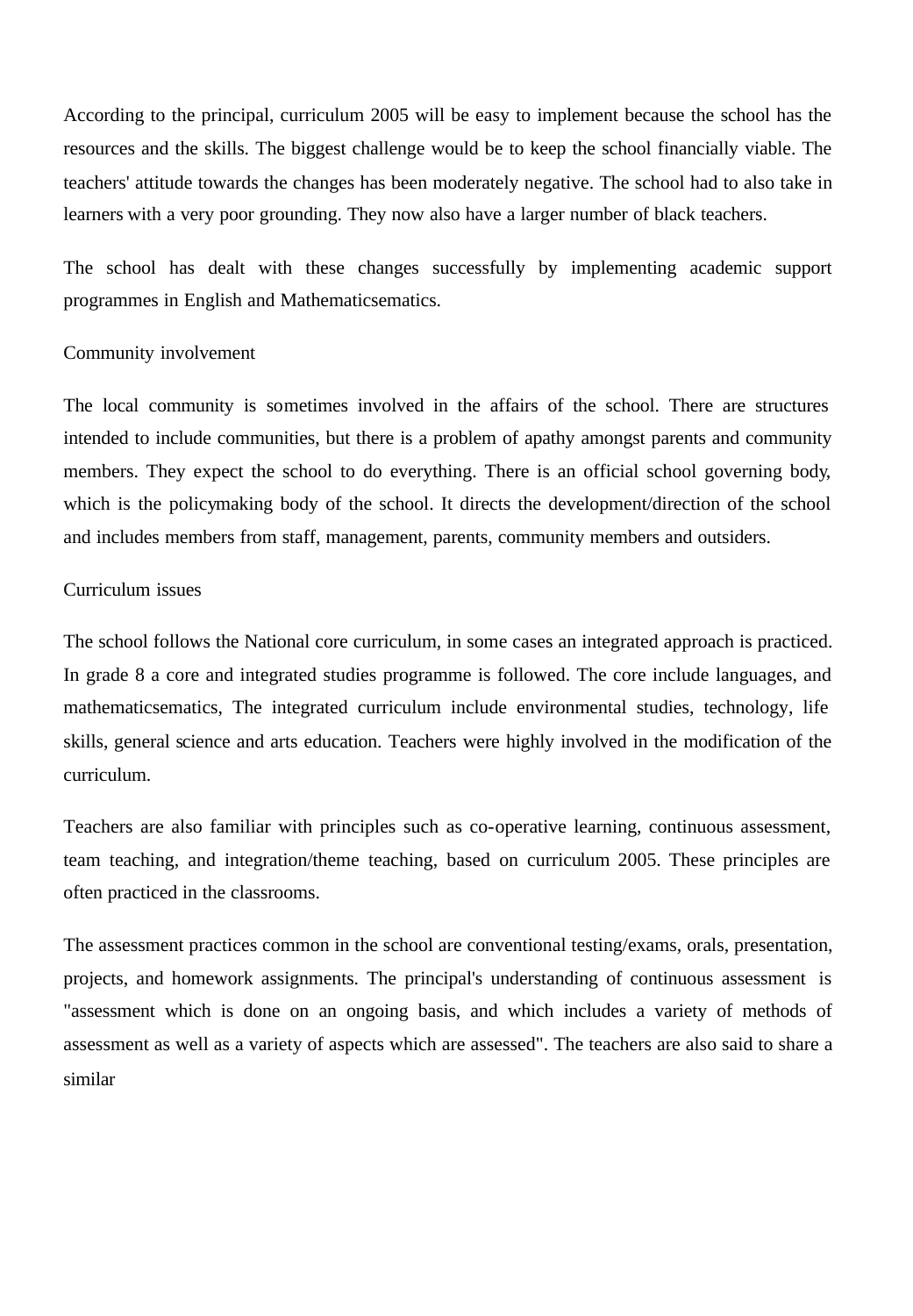understanding of continuous assessment. This form of assessment has been part of the school methodology since the school started.

#### Lesson context

The classroom in which the lessons took place was well resourced with cupboards, usable chalkboards, teacher's table, sufficient seating per learner and space for the teacher to organise different activities, adequate lighting and ventilation, with a comfortable temperature and no outside distractions. Learners were seated in desks grouped together and facing each other.

In both lessons the teacher only used worksheets, with each desk having a copy. Whilst all learners had the necessary writing equipment such as pens and paper, no other support material was used as learners were strongly reprimanded for even attempting to use calculators. The mathematics topic taught in the first lesson was exponents whilst the second lesson looked at square roots.

## Teachers' instructional practices

In both lessons the teacher started by having a whole class discussion for about ten minutes. She then moved on to teach the class briefly for about five minutes in order to both introduce and explain the topic. Learners were then given tasks to solve individually for about five minutes before discussing them ingroups for another fifteen minutes. It seems the teacher paced both lessons very effectively overall.

The language of teaching and learning in- both lessons was English. Thus activities were written and completed in English, teacher-learner and learner-learner interactions were also in English. All learners participated actively in the lessons, which was mainly through responding to the teacher's questions, completing tasks in their exercise books, and reviewing their own work. Most of the learners also observed the teacher's demonstrations, asked questions, and held discussions with their peers.

During the lesson the teacher made the mathematicsematics concepts or processes to be learnt explicit and the purpose for learning them clear. However, she did not create a "web of understanding" by assisting learners to link related mathematicss concepts and processes.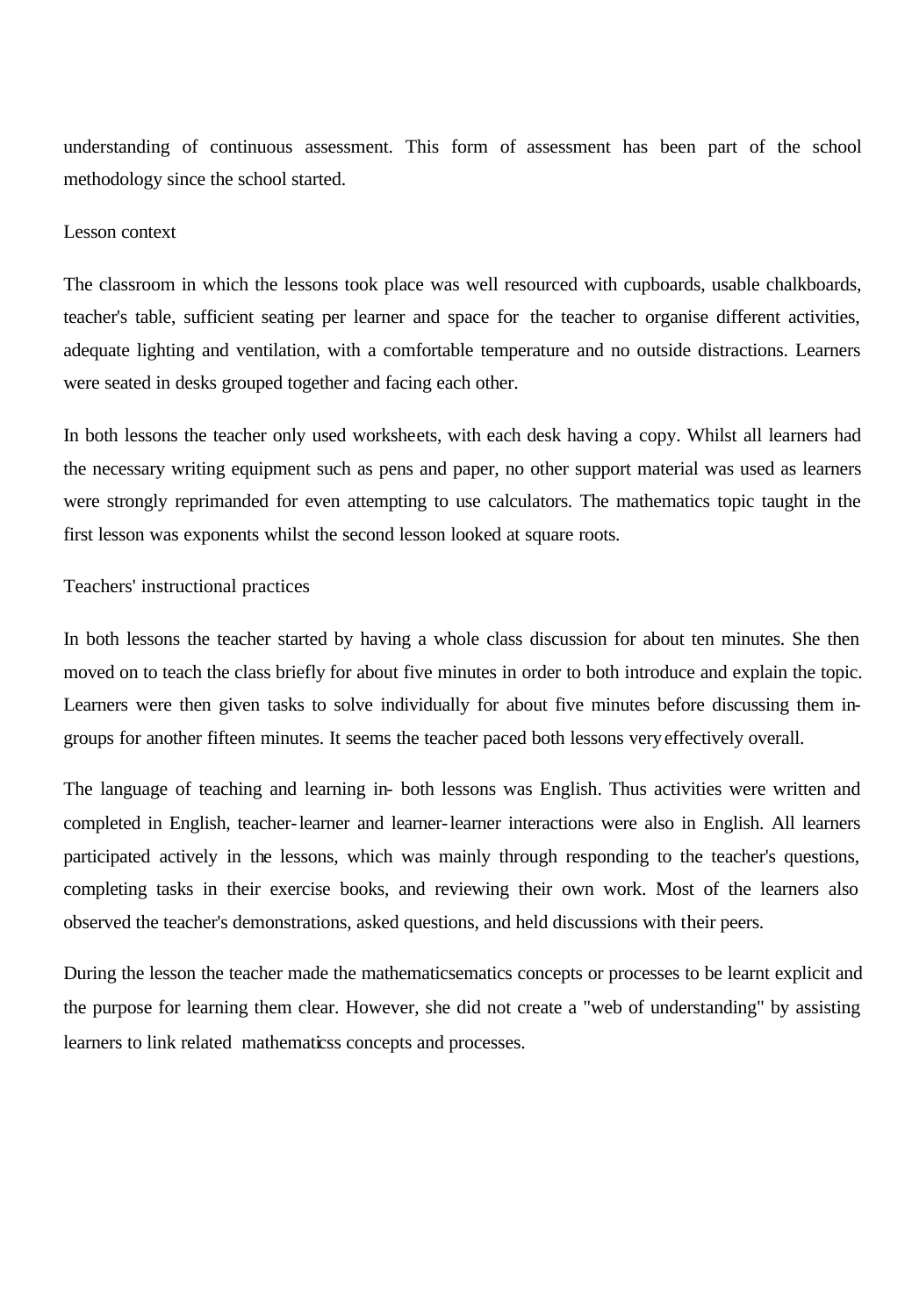The teacher provided learners with opportunities to express their current understandings of the mathematicss concepts or processes to be learnt. She used learners' expressions of their understandings as tools for consolidating their existing mathematics understandings and for sorting out differences between their current understandings and the new mathematicss concepts or processes. However, she did not use learners' expressions of their understandings as tools for building on and moving beyond their existing understandings.

The teacher deliberately introduced learners to appropriate and correct additional mathematicss language and focused on meaning rather than form. The teacher engaged learners in surface articulation of mathematicss language related to the concepts or processes, but did not provide learners with opportunities to practice using new mathematicss language to formalise their thinking and understanding of the concepts or processes.

The teacher used multiple forms of mathematicsematical representations and examples from learners' real life experiences to demonstrate how unfamiliar mathematicsematics concepts or processes work. She illustrated how the new mathematicsematics concepts or processes become explanatory rule s or can be generalised and applied to solve problems that are similar in mathematicsematical content and structure.

The teacher provided learners with opportunities to practice using new Mathematicss concepts or processes. She assisted learners to develop greater levels of independent competence by providing them with an accessible starting point and with opportunities to practice using new mathematicss concepts or processes in terms of incremental complexity. For example, she engaged learners in using increasingly complex examples that assisted them to develop their understanding and use of new concepts or processes in progressively difficult ways. She however, did not provide learners who demonstrate competence / mastery with opportunities to complete additional activities using new Mathematicss concepts or processes in a variety of other applications.

The teacher provided learners with opportunities to engage, interact with, and make sense of the texts and representations. She encouraged learners to grapple with the texts and representations independently of her. She assisted learners to develop the strategies they need in order to do this themselves. For example,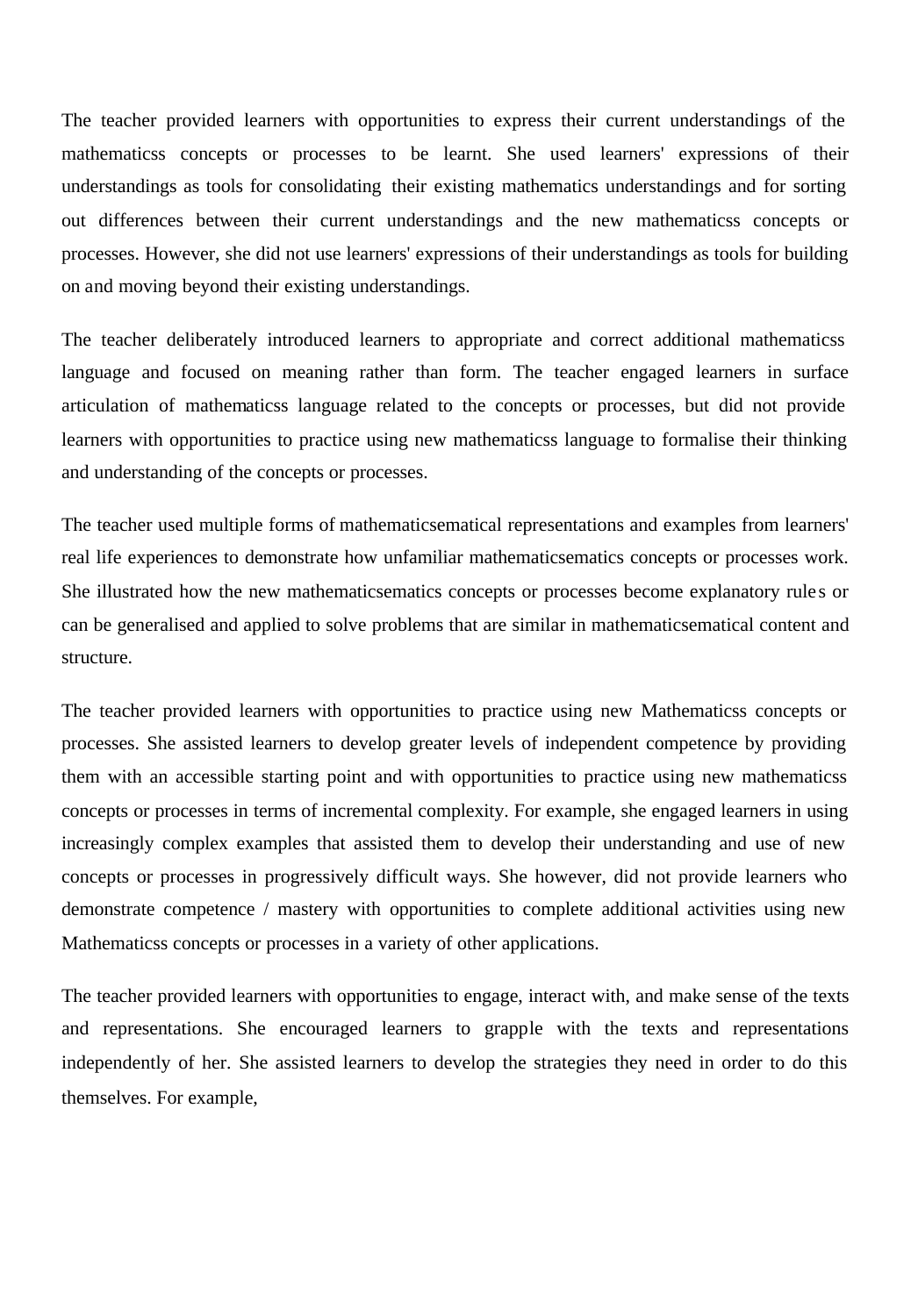she encouraged them to make sense of the text by responding to texts and representations as they read them, using the learners' own words to summarise what they have read, and restating what she sees as key ideas and tasks.

The teacher did not encourage learners to discuss new mathematicsematics concepts or processes with each other. Thus no learner-learner discussions took place in the lessons observed.

The teacher assessed whether learners are learning and have learned the mathematicsematics concepts or processes during the course of the lesson. She informed learners about what they have/have not achieved (i.e. whether their responses are correct or incorrect). She also used learners' incorrect answers to identify misconceptions and inform/provide feedback to learners about what they must understand and do to improve their learning. However, the teacher did not use learners' own insights or correct answers to develop their learning further.

## Post-lesson teacher interview

During the interview the teacher was able to indicate the number of pupils absent without checking, with only one pupil absent on the first day.

The first lesson was an introductory lesson, continued on the second day, with the objective of showing learners the best way of finding the square root. The teacher relied on her own lesson plan and learner textbooks in planning the lessons, and uses the school's own statement of mathematics content in planning the grade's programme. The textbooks used include Understanding Mathematicss (1996), Mathematicss in Action (1991), and Just Mathematicss (1986).

The teacher further felt that most of her learners are high achievers and do not pose any problems for her. Although she does not consider herself to be a mathematics subject specialist since she was "employed to teach accountancy", she nonetheless finds teaching mathematics "a challenge which she is enjoying". She also indicated that she was not too happy with the lessons we observed as the same learners were getting stuck, especially with divisions.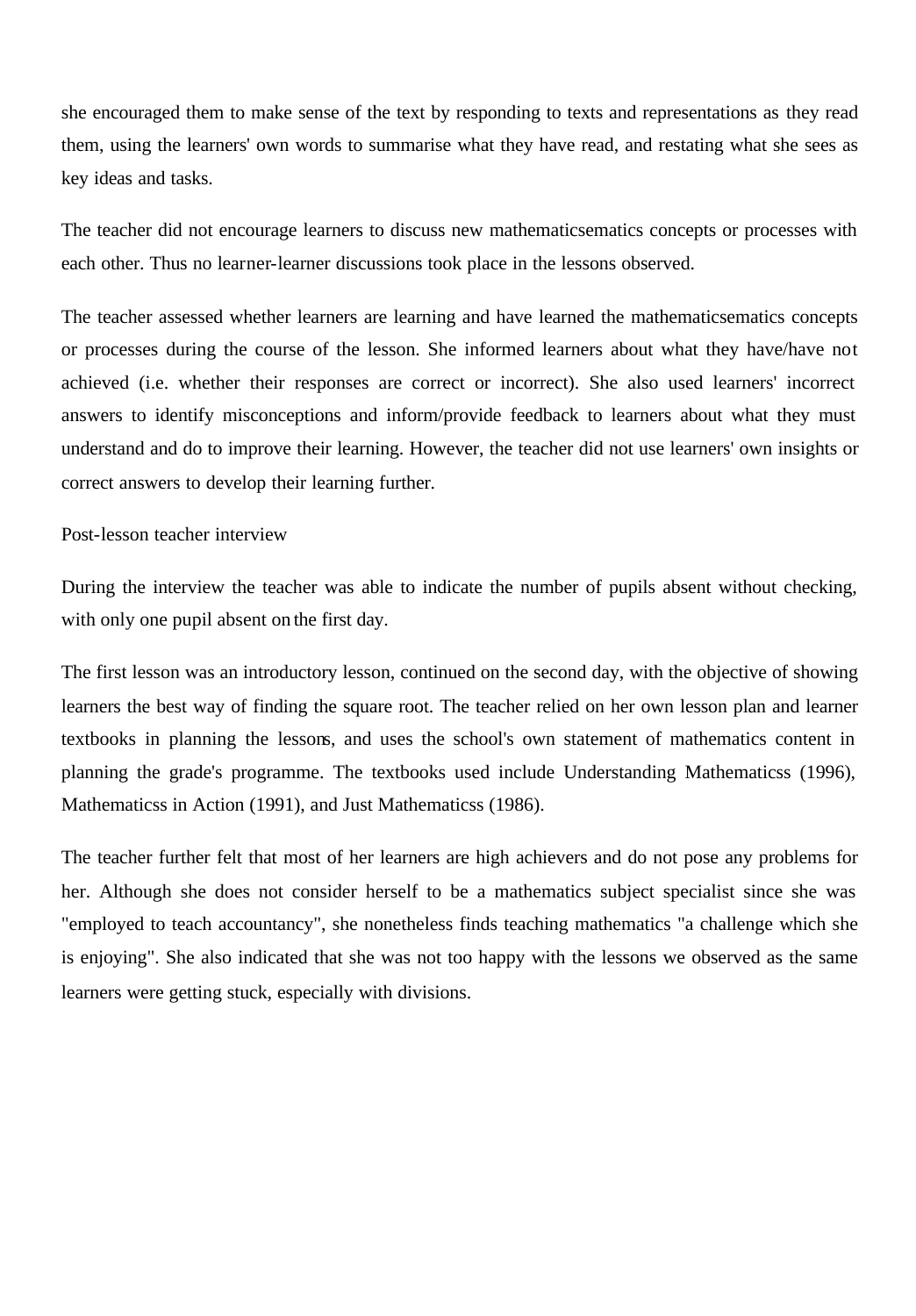# School Twelve

Suikerland Secondary [referred to in the report as School Twelve based on performance ranking] is situated in a farm in Mpumalanga. Much as the school achieved position twelve in the overall ranking of the schools, it achieved position four within the province. The medium of instruction is English, and the school still looks relatively new and the surrounding is also well taken care of. The school was visited over a two-day period. On the first day a 35-minute class was observed, and on the second day a 30minute lesson was observed. The class observed was a Grade 8, with 33 and 37 pupils present respectively.

# School time-table

The school has a timetable, which is made available in January, and is always adhered to. The principal, heads of departments, and teachers, were responsible for designing it.

mathematicss, accounting, and practical subjects are allocated the most periods per week. This is due to "learners needing a lot of practice in these subjects". mathematicsematics is dominating the morning periods, as the "summer period is unbearably hot and mornings are conducive for attentive participation". The timetable is reviewed throughout the year due to test results that prompt, based on learner performance in the respective subjects, allocation of more periods to subjects that were not passed.

The school week comprises of 50 periods, which run for about thirty minutes each. On average, teachers attend eight periods a day, and learners attend about ten periods per day. Teachers further use the working hours to mark tests and classwork, and prepare for the lessons. The school day runs from 07h30 to 13h30. There are twelve teachers at the school, with about two of them arriving after the official starting time on a normal day. About forty learners on the other hand arrive late on a normal day. Whilst none of the teachers departs before the school day officially ends, about fifteen learners on average depart before the school day officially ends.

#### School discipline

Whilst the school has a minor problem of late coming, there is on the other hand a serious problem of absenteeism which occurs weekly. Other problems that occur daily, and considered serious, include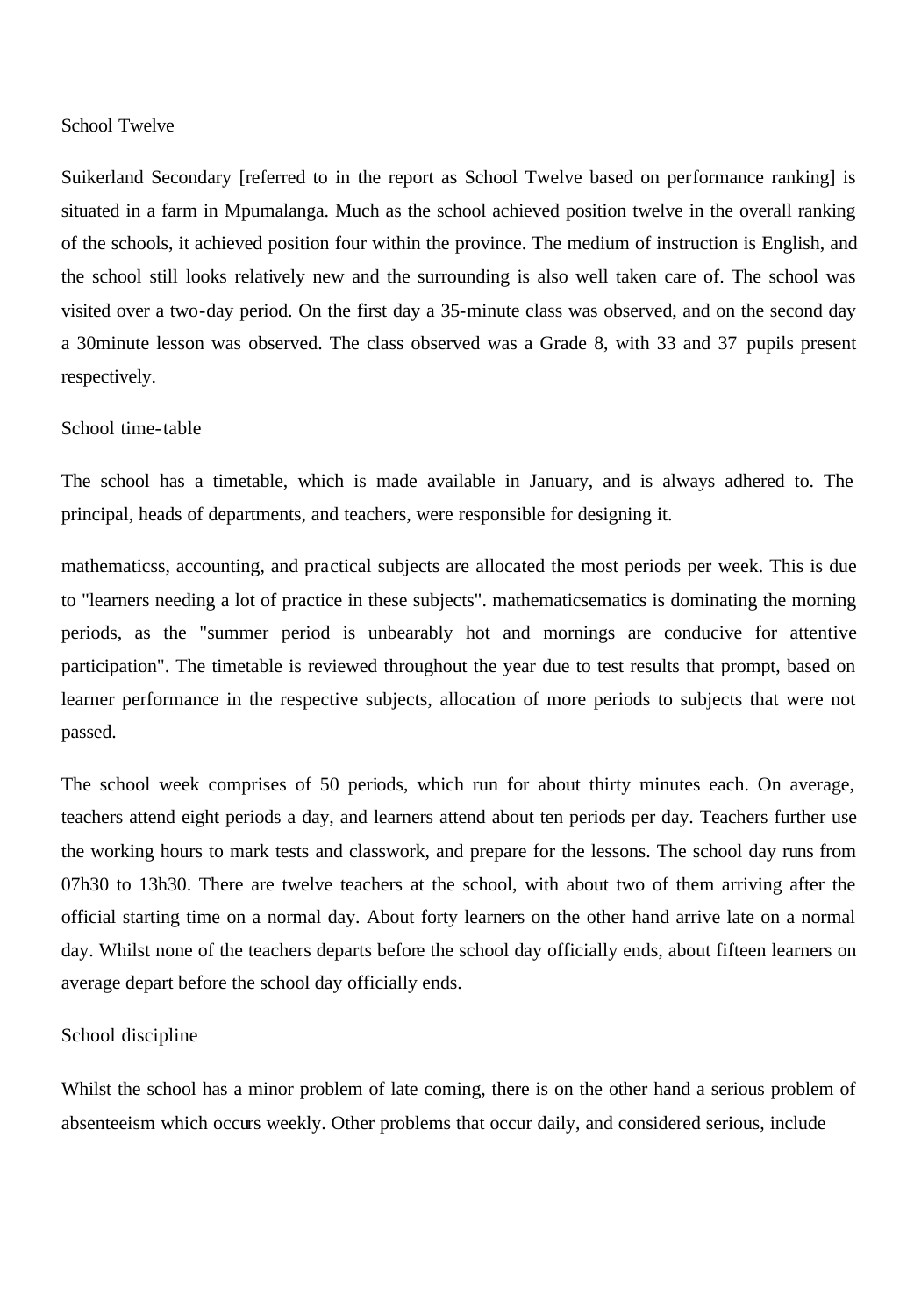skipping classes and violating the dress code, cheating, theft, and intimidation or verbal abuse of other students, and alcohol use/possession. Class disturbances, tobacco use/possession, profanity and vandalism occur rarely and are considered a minor problem. The are no problems with physical injury to other students and teachers, intimidation, or verbal abuse of staff, illegal drug use, weapon use/possession, and inappropriate sexual behaviour.

|                 | No. enrolled | No. passed | No. repeats | No. Drop-out |
|-----------------|--------------|------------|-------------|--------------|
| Grade 8         | 98           | 34         | 34          | 30           |
| $\sqrt{Grade9}$ | 78           | 49         | 19          | 10           |
| Grade 10        | 53           | 33         | 12          |              |
| Grade 11        | 71           | 36         | 20          | 15           |
| Grade 12        | 36           | 33         |             |              |

Success/Drop-out/repetition rates (1997)

The pass rate from grade 8 to eleven is very low, which is not more than 50% on average. Grade twelve on the other hand experienced a pass rate of more than 90%. The dropout rate also differs significantly between the other grades and grade 12, with grade 8 having the highest dropout rate.

Time on task and extracurricular activities

On average teachers spend between three and four hours on lesson preparation, and five to six hours on the actual teaching per week. Learners spend between five and six hours in class. The only extra curricular activities available are netball and soccer. These activities usually take place on Wednesday and Thursday, between 08h00-11h00. They are planned and managed by teachers. About 75% of learners take part in all extracurricular activities and six teachers are involved. These activities sometimes clash with the school timetable.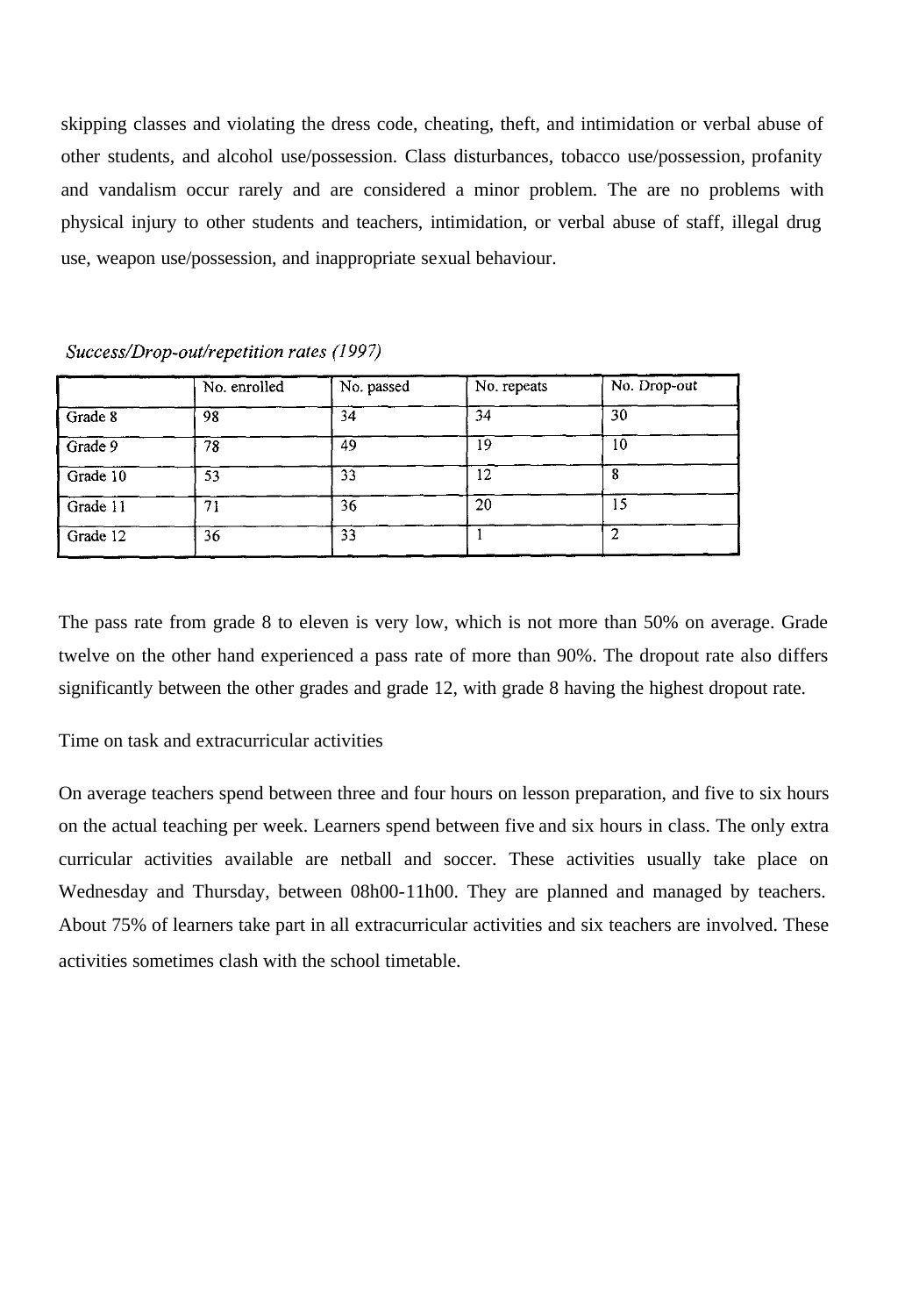The principal on the other hand spends on average the following hours per month on the following activities:

| <b>ACTIVITIES</b>                                                      |                |
|------------------------------------------------------------------------|----------------|
| Representing the school in the community                               | 1              |
| Representing the school in official meetings                           | 6              |
| Internal administrative tasks                                          | 2              |
| Teaching (including preparation)                                       | 64             |
| Giving a demonstration lesson                                          | $\overline{2}$ |
| Discussing educational objectives with teachers                        | 3              |
| Initiating curriculum revision and/or planning                         | 1              |
| Talking with parents                                                   | $\overline{2}$ |
| Counselling and disciplining of students                               | 10             |
| Responding to requests from provincial or national education officials | 4              |
| Hiring teachers                                                        | 3              |
| Training teachers                                                      | $\overline{2}$ |
| Professional development activities                                    | 2              |
| Other activities                                                       | 2              |

It is worth noting in the table above that the principal spends most of his time in teaching related. activities.

# Teacher/learner ratio

The teacher/learner ratio in grade 8 is 1:30 and the teachers are unsatisfied with it. This is because the "ratio affects learning and teaching in that the nature of the curriculum requires that practicals be done everyday in subjects such as farm mechanics, practical agriculture, and typing, which is difficult with such a number of learners".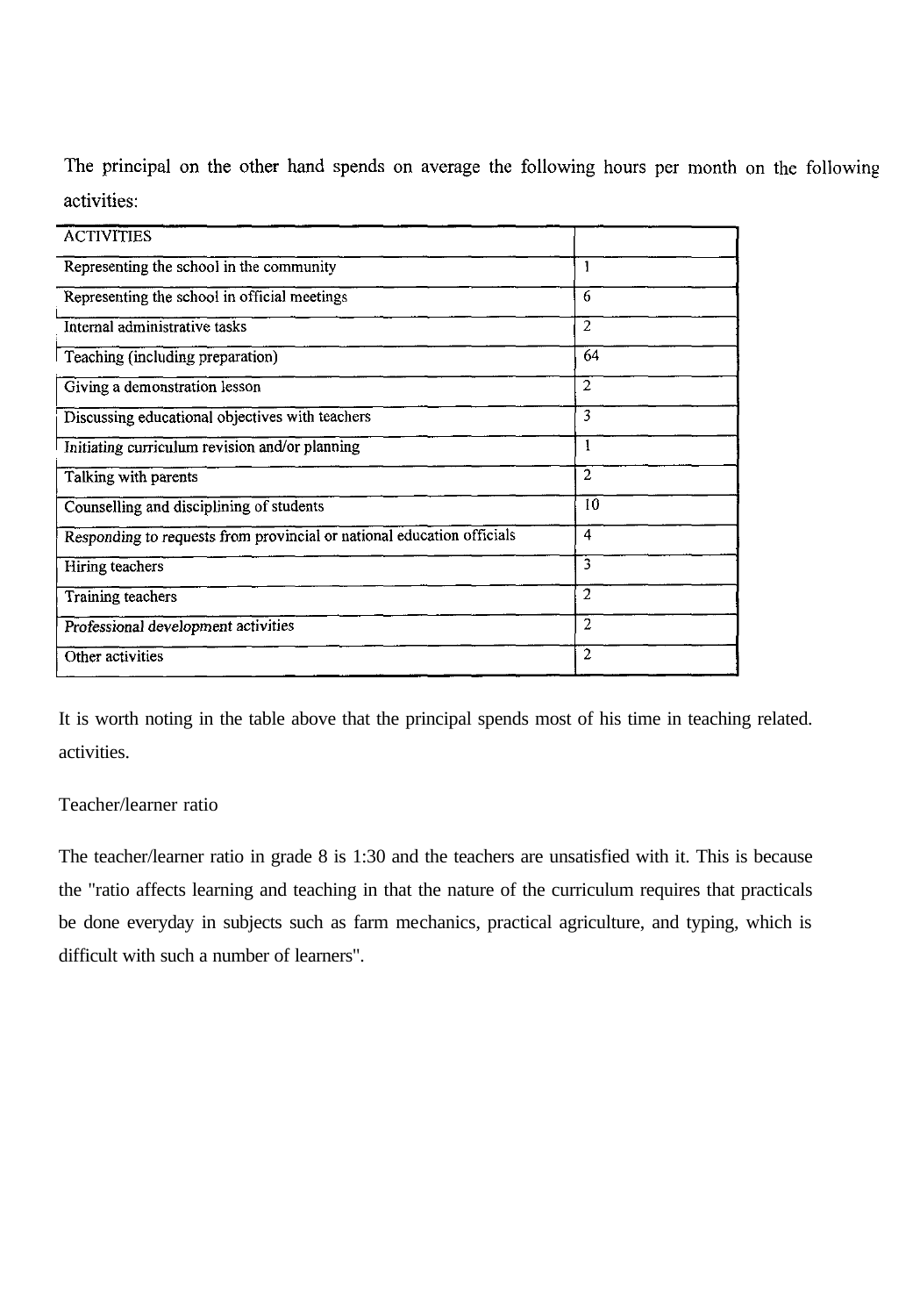|          | <b>Boys</b> | Girls |  |
|----------|-------------|-------|--|
| Grade 8  | 45          | 30    |  |
| Grade 9  | 40          | 32    |  |
| Grade 10 | 34          | 47    |  |
| Grade 11 | 34          | 34    |  |
| Grade 12 | 34          | 29    |  |

The total number of learners is as follows: 359 learners overall

The table above, when looked at in relation to the number of teachers (12), confirms the learner/teacher ratio of 1:30 for the school.

# Teacher qualifications/development and attitudes

Most of the mathematicsematics higher-grade teachers at the school are assigned their entire teaching load in mathematicsematics, two of which are responsible for the junior secondary phase. More than half of grade 8 teachers have university level certification in mathematicsematics, seven have matric plus a 3year diploma, three have undergraduate degrees, and two have postgraduate degrees. About five teachers are currently studying with educational institutions. Courses enrolled for include B.Ed and Further Education Diploma. There hasn't been any in-service teacher training institutions/NGO working at the school and there are no unqualified teachers. There is also no tertiary institution providing pre-service teacher training within a 50-kilometre radius.

Teachers are often involved in personal development such as reading to enhance their subject teaching expertise, and always share these ideas with their peers. Teacher interaction is both unstructured and informal. Formal interaction takes place in staff meetings, whilst informal discussions often "take place at dinner parties". These interactions are restricted to the subjects.

Teachers' overall attitude towards the subjects they teach, and methods of teaching that they follow is moderately positive. The general perception is nonetheless that mathematicsematics is difficult. Teachers can to a large extent relate to their learners, "but learners are lazy to work on their own". The teachers' attitude towards parents, and academics is moderately positive. They have a moderately negative attitude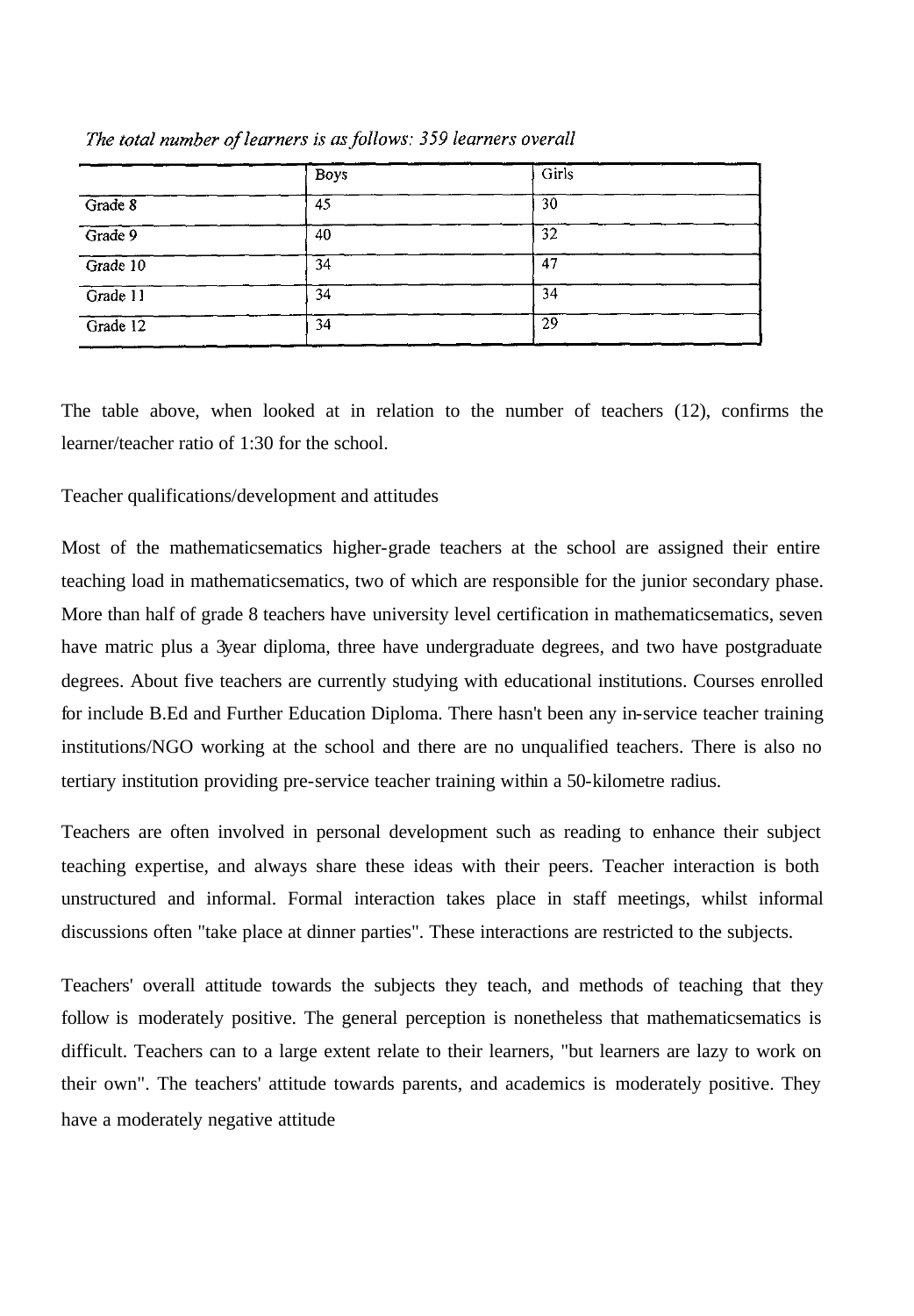towards the provincial education administration, and moderately positive towards educational policies in South Africa.

The principal on the other hand is enthusiastic, especially with the establishment of AMESA, a mathematicsematics body promoting the love of the subject and encouraging participation in the activities of the organisation. His attitude has thus considerably changed. He has now realised that most students have the potential to do well in mathematicsematics if they have basics. He often considers suggestions from staff on school management aspects. He weighs every suggestion and considers its worth. About 50% of the decisions made in 1998 were thus based on staff input.

In an attempt to enhance teaching responsibilities of staff, a continuous assessment of learners' work has been initiated. Teachers are also encouraged to attend mathematicsematics courses, symposia and workshops. Learners are provided with relevant teaching aids, and are encouraged to work in-groups. The principal's future plan is to complete his B.Ed-Accounting, and join the corporate world.

# Stability and change

Since 1994 there has been changes in the school's governance and policy. It has changed from being a farm school to a public school. This has necessitated the change in the school policy. These changes have increased commitment and involvement of parents. The new school policy has provisions for additional educational changes, which have positively influenced teachers.

Other changes include the fact that "learners have come to accept themselves as students and not farm labourers". The teachers are now also recognised for their achievements. These challenges have been dealt with successfully, and the transition bore good results.

## Community involvement

The local community is often involved in the affairs of the school. However, their involvement is not constant because of the different areas that students come from. There is an official school governing body that plays the managerial functions with regard to finances, cultural activities, and fundraising projects.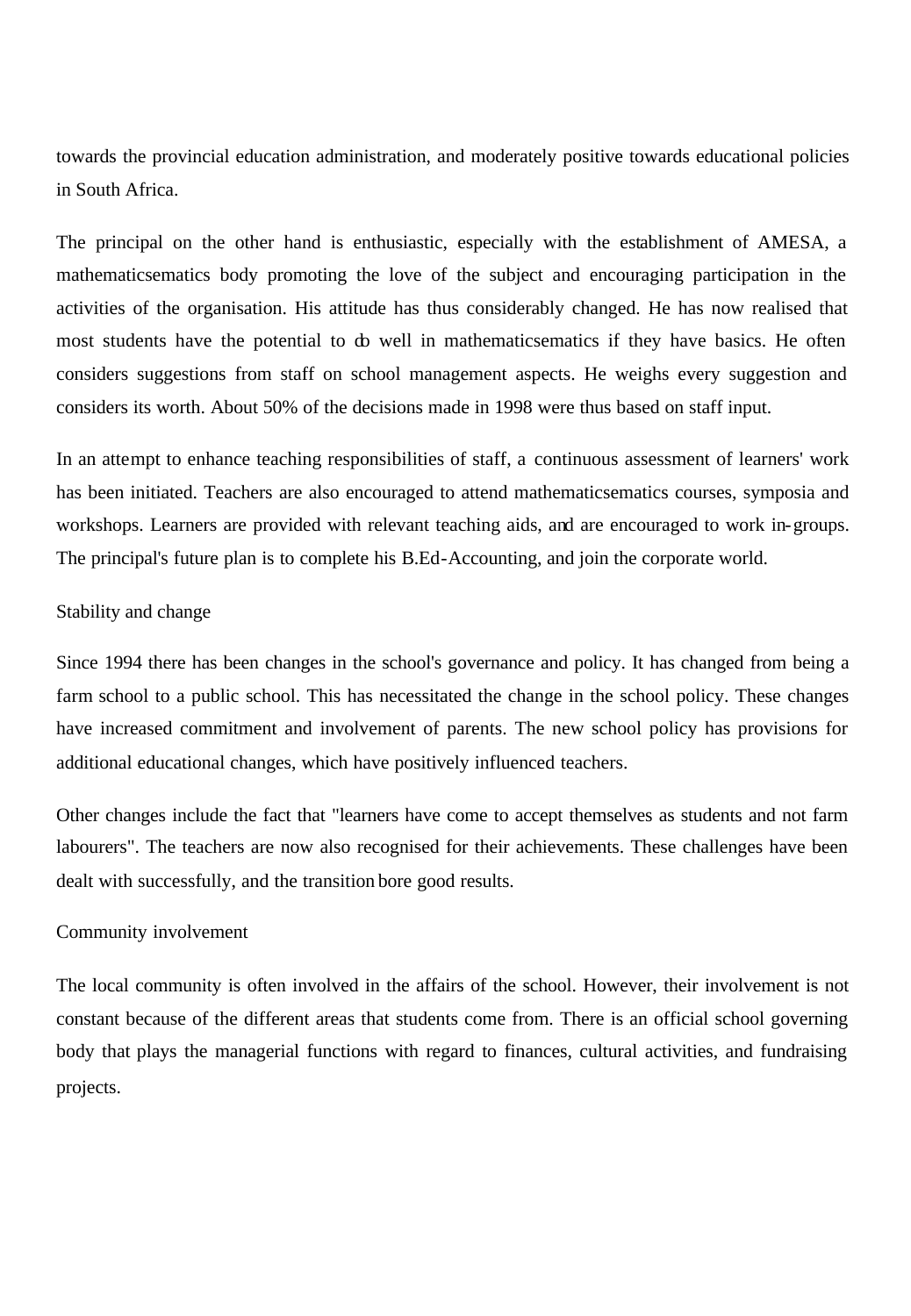# Curriculum issues

The school follows the provincial department's curriculum. Teachers are already familiar with the principle of self-discovery, which emanates from curriculum 2005. Learners work in-groups or individually on a given topic or assignment. Worksheets are also provided.

Assessment practices common in the school are the monthly and class tests. The principal's understanding of continuous assessment is "continuous assessment by tests and exams not only at the end of the year like in the past. Assessment is done in classwork and projects". Teachers are to a large extent familiar with continuous assessment. The practice has been in operation for three years and has proved to be a success.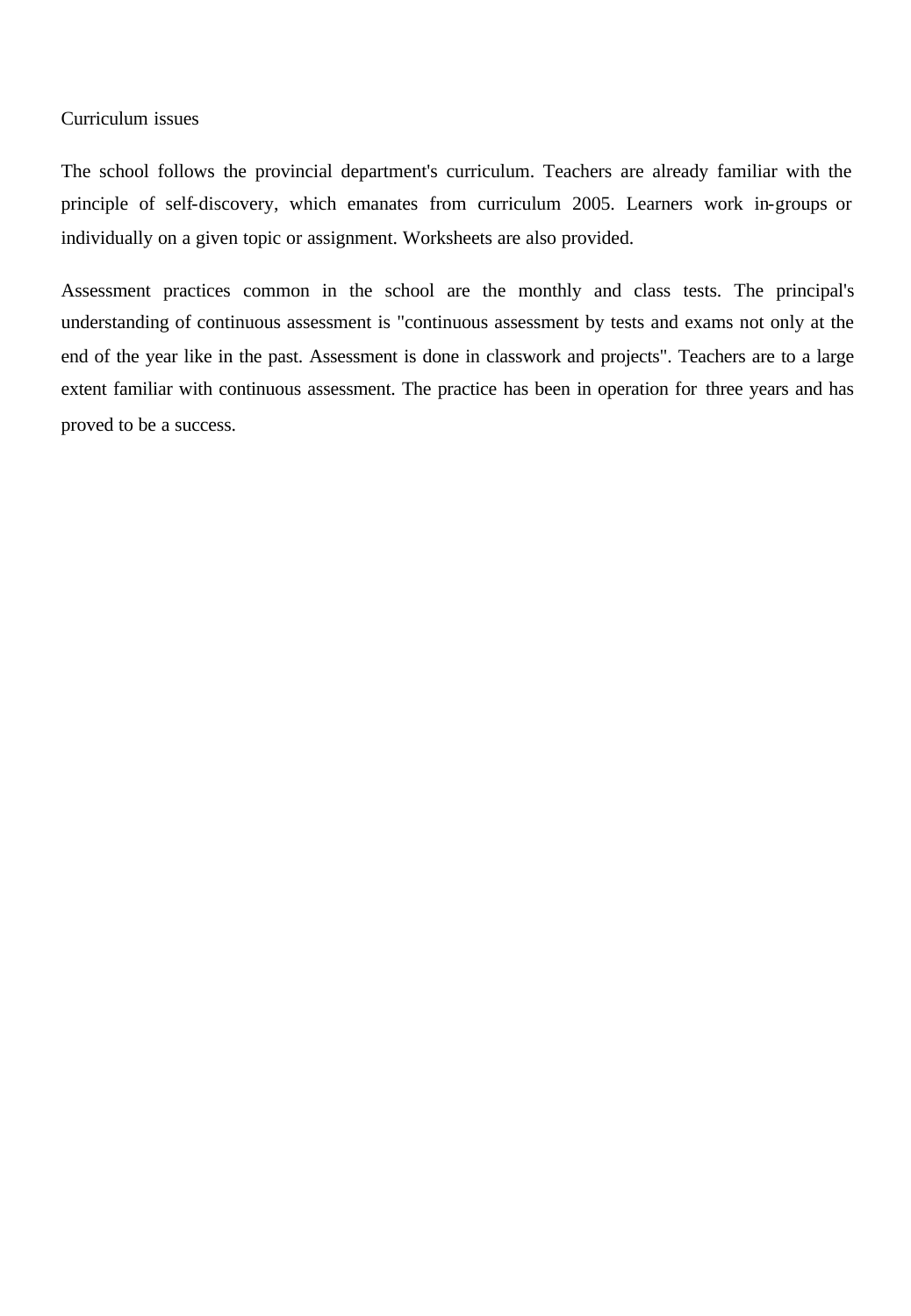## Lesson context

The classroom in which the lessons took place had a cupboard, proper chalkboard, a table for the teacher, sufficient seating for the learners and space for the teacher to organise different activities. There is adequate lighting but not a comfortable temperature due to the heat in the area. It was well taken of, with charts and posters all around the walls. On both days the lessons were observed in an environment characterised by outside distractions as learners from other classes were hanging outside. The principal attributed the noise to spring day activities of the preceding Friday. Learners in the observed classroom were nonetheless seated at two-seater tables all facing the front of the classroom.

The teacher used mathematics textbooks on the first day and worksheets the following day, with most of the learners sharing a copy per table. Most learners had the necessary writing materials such as pen and paper and no other support material was used. The few learners who did not have pens were borrowed by the teacher. The mathematics topic taught in the first lesson was fractional equations and on the second day the teacher did a revision of parallel groups

## Teachers' instructional practices

In the first lesson the teacher started by teaching the whole class for about twenty-five minutes before giving learners tasks to complete individually for about five minutes at the end of the lesson. Whilst solving the problems learners are allowed to assist their peers with whom they share tables as the teacher moves around to check their progress. In the second lesson she gave learners tasks to discuss in-groups as she moved around to assist and check the groups' progress for about fifteen minutes. This was followed by a whole class discussion between the teacher and representatives of the various groups that lasted for about ten minutes. Learners were then given classwork to complete individually for the last twelve minutes. Throughout both lessons the teacher wrote the activities on the chalkboard, with the overall pace of the lessons effective in terms of the available time.

Whilst the teacher instructs and interacts with learners in English, they in turn use vernacular when interacting amongst each other. When outside the classroom the teacher also interacts with them in vernacular. The language of teaching and learning in relation to the written and completed activities was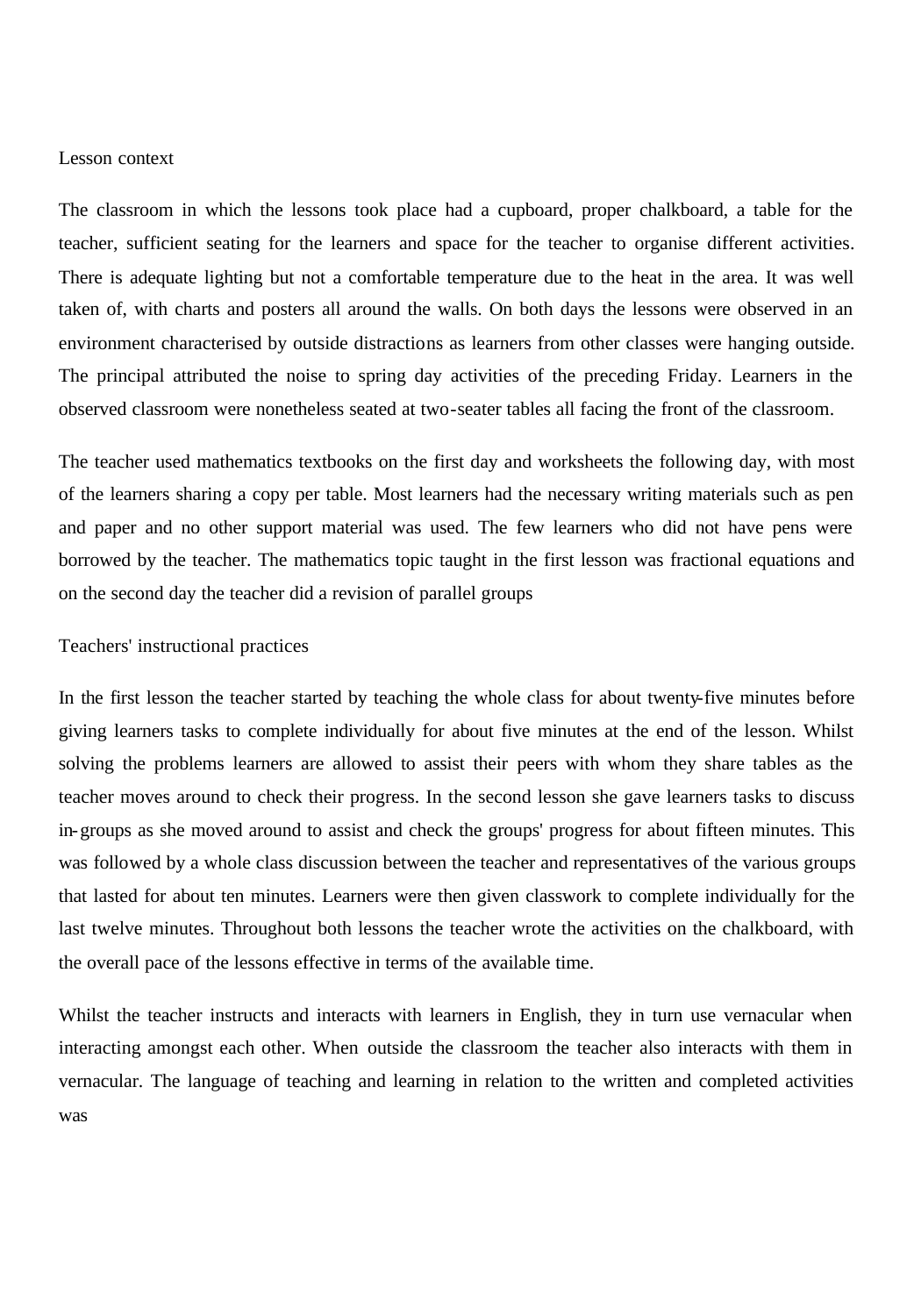the mathematics terminology. All learners participated actively in the lessons by responding to the teacher's questions, completing the given tasks, and having discussions with peers.

In both lessons the teacher made the mathematicsematics concepts to be learned explicit. She nonetheless did not make the reason for learning the concepts clear in the first lesson, and also failed to create a 'web of understanding' by assisting learners to link familiar mathematicss concepts and processes to the new concepts and processes. The second lesson was different from the first one in that, though it was a revision lesson, learners were given tasks to complete in-groups. The teacher also attempted to a limited extent to make the purpose for learning specific concepts clear.

The teacher provided learners with opportunities to express their current understandings of the mathematicss concepts/processes to be learnt. She encouraged learners at various stage during the lesson to "talk in chorus", and also provided them with opportunities to express their current understandings by allowing them to solve problems independently without her input. She also used learner's expressions of their understandings as tools for consolidating their existing mathematics understandings but failed to sort out differences between their existing understandings and the new mathematicss concepts or processes.

The teacher deliberately introduced learners to appropriate and correct additional language but focused on form rather than meaning. She engaged learners in surface articulation of mathematicss language related to the concepts and involved them through verbally repeating new mathematicss terminology.

In the first lesson, the teacher used multiple forms of mathematicsematical imagery and representations to demonstrate how unfamiliar mathematicsematics concepts and processes work. She emphasised procedural understanding by focusing learners' attention on the rules and steps essential to master the new processes. The teacher did not demonstrate how the new mathematicss concepts or processes become explanatory rules or can be generalised and applied to solve problems that are similar in mathematicsematical content and structure. During the second lesson, the teacher focused learners attention on the mathematicsematical representations rather than on the relationship between the representations and the new mathematicss concepts or processes.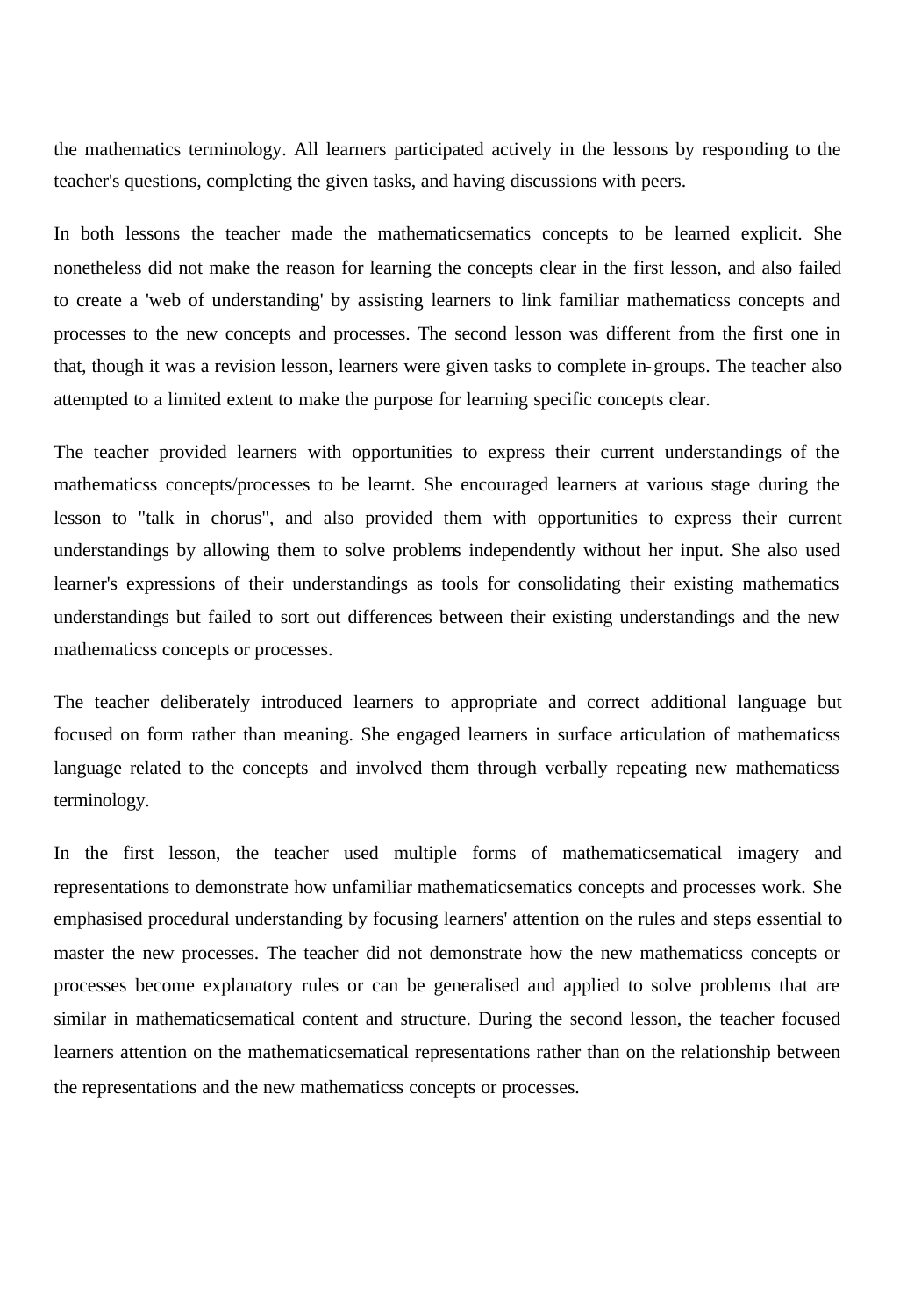Teacher provided learners with opportunities to practice using new mathematicss concepts and processes. She also provided learners with opportunities to develop greater levels of independent competence by giving them opportunities to use the new mathematicss processes in terms of incremental complexity. For example she engaged learners in using increasingly complex examples that assisted them to develop their understanding and use of new concepts or processes in progressively difficult ways. Learners started first by solving easy exercises, and moved to more complex ones. All learners did the same exercises, and no additional work was given to those who mastered the concepts/ processes quickly. Some learners finished much earlier than others did.

In the first lesson the teacher provided learners with written mathematicsematical text and provided them with opportunities to engage with and make sense of it themselves. She encouraged them to grapple with the texts independently of her. However, the teacher did not assist learners to develop strategies the need to engage with and interpret texts themselves. She would simply encourage other learners to solve the problem posed when their peers fail. During the second lesson, she provided them with opportunities to engage, interact with, and make sense of the text. The teacher assisted learners within groups to develop strategies they need in order to do this by using their prior knowledge of mathematicss and language, encouraging them to collaborate with each other in sorting out their understanding of the texts, using their own words to summarise what they have read, and restating what they see as key ideas and tasks.

During the first lesson the teacher encouraged learners to discuss the mathematicsematics processes with each other by encouraging them to help one another. For example when doing multiplication, she encouraged them to discuss and confirm each other's answer before responding. During the second lesson she encouraged learners to discuss the mathematicss concepts and processes by structuring the discussion and tasks so that the learners can benefit from each other's thinking. She asked learners to discuss their answers in-groups and for the group leaders to report back.

The teacher assessed whether learners have learnt the mathematicsematics processes during the lesson. She informed learners whether their responses were correct or not. The teacher did not use this information to identify learners' misconceptions and provide them with feedback about what they must understand and do to improve their learning. She was just telling them whether their answers are right or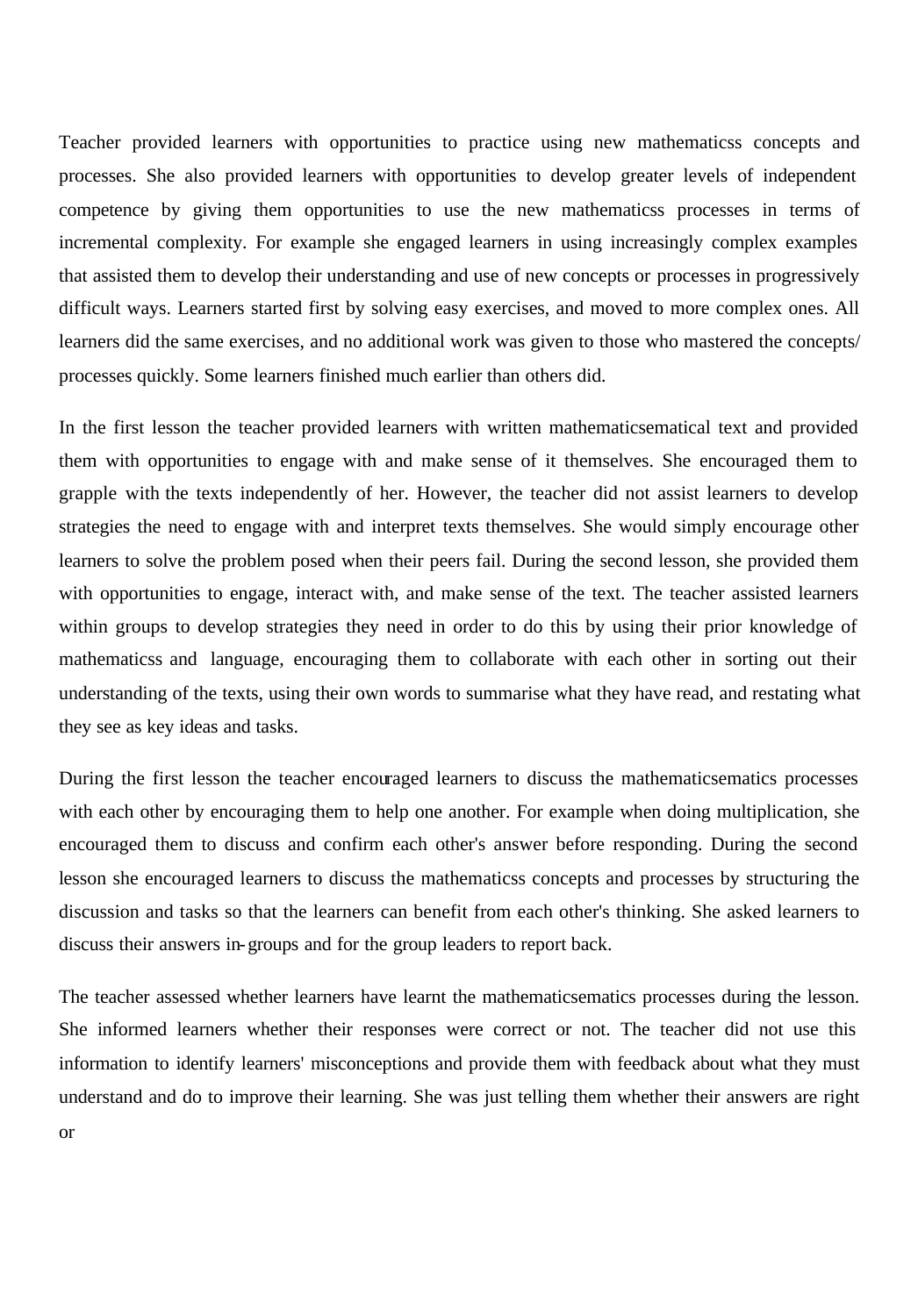wrong. If wrong she moved onto the next leaner until one of them provides the correct answer. During the second lesson she again assessed whether they learnt the mathematicsematics concepts and informed them whether their responses were correct or not. She used learners incorrect answers to identify misconceptions and provided feedback to learners about what they must understand and do to improve their learning. However, she does not use learners' own insights or correct answers to develop their learning further.

Overall, the lesson observed at this school differed greatly both in terms of teaching and learning practices and status of the lesson. The first lesson was an introductory and the second one a revision lesson. In the first lesson the teacher seemed a bit nervous and controlled the entire exercise with learners only expected to respond to her questions, which tended to be leading questions. In the second lesson, which was a revision lesson, she was more relaxed and gave pupils tasks to complete in-groups. Both lessons did not seem to be challenging enough, as the examples given were generally basic.

Post-lesson teacher interview

Whilst all learners were present of both days, the teacher could only indicate this without checking on the second day.

The first was an introductory lesson of quadrilaterals, and the second a continuation of solving equations. The teacher used both her own lesson plans and learner textbooks in planning the lessons. The curriculum document used in planning the grade's programme on the other hand is the departmental syllabus. The textbook used during the lessons was Classroom mathematicsematics (1995).

The teacher further indicated that most of the learners are high achievers and do not pose any problems for her. When grouping them, she ensures that each group has at least one intelligent learner. She also considers herself to be a mathematics subject specialist because of her "love of mathematics and training". She indicated that she used to get the best results in Mathematics whilst studying.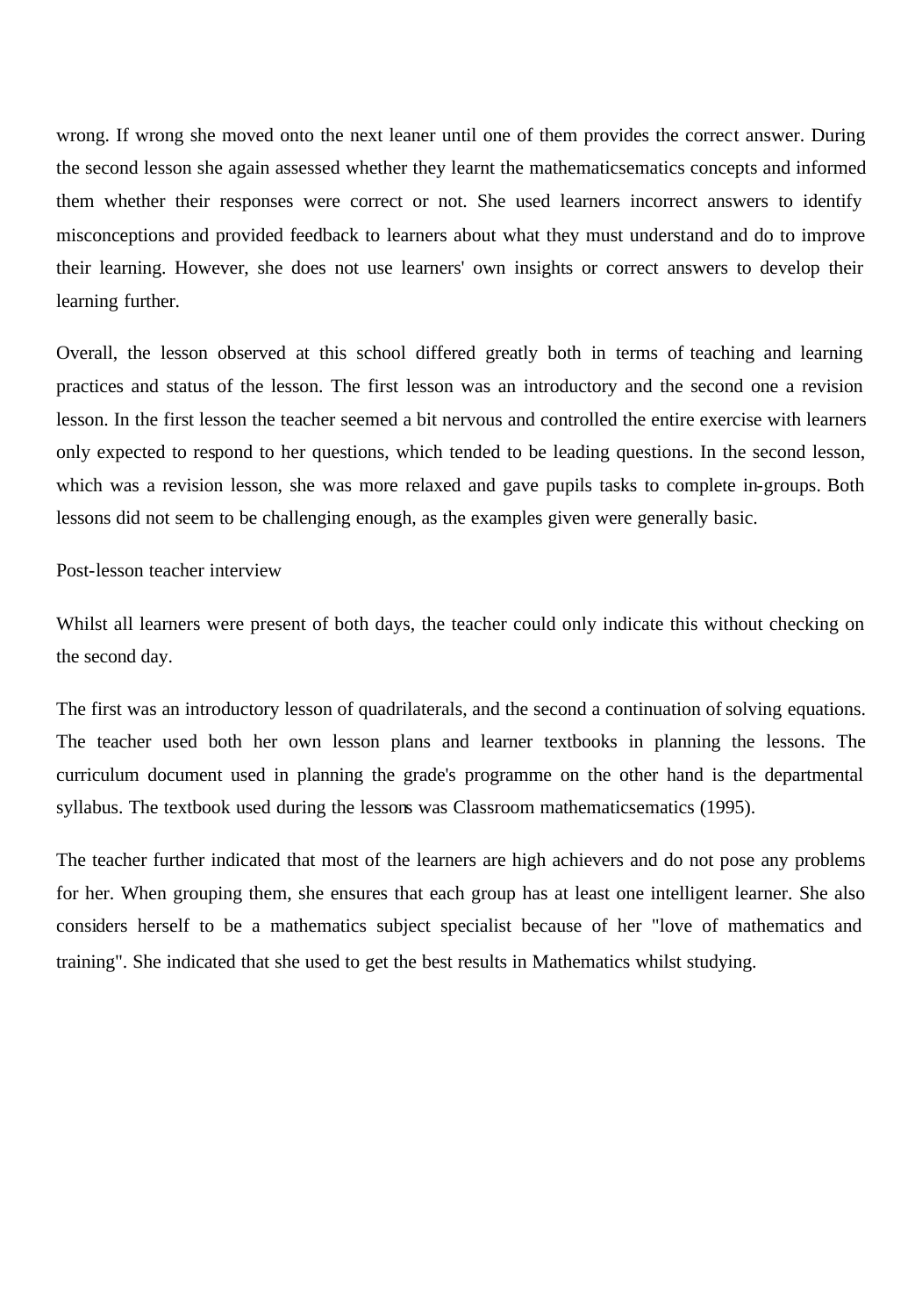### B. Three least achieving schools School Fourteen

Nitric High School (referred to in the report as School Fourteen based on performance ranking) is a rural public school. It is situated close to the Mozambican boarder in the Province of Mpumalanga. The learners' home language is SiSwati, with the medium of instruction at the school being English. The school is very poorly resourced and built on a small piece of land, thus making expansion impossible. It also has a very small playground area for learners. There are no sporting facilities and the only obvious resource available in the classes was a chalkboard. It was visited over a two-day period, with a 60 minute lesson observed on the first day and a 30-minute lesson on the second day. The class observed had 38 learners.

# School timetable

The school has timetable, which is made available in January, and is always adhered to. It is designed by the heads of departments.

Whilst learners in grade 8 are allocated classes "according to their wishes", in grade 10 their performance is taken into consideration. All the subjects have an equal number of periods. Mathematicsematic s dominates the morning periods, as the school believes that learners comprehend easily in the morning. There are no clashes in the timetable, which is reviewed throughout the year. This is usually prompted by teacher transfers, appointments, or resignations.

The school week comprises of 50 periods that run for about thirty-five minutes each. On average both teachers and learners attend eight periods a day. Teachers also use the school hours to mark learner scripts, plan lessons, and other related schoolwork. The school day officially runs from 07h15 to 14h00. There are twenty-six teachers at the school, with about twenty-four of them arriving after the official starting time on a normal day. About 500 learners on the other hand arrive late on a normal day. Only one teacher tends to depart before the school day officially ends, with about ten learners on average doing the same.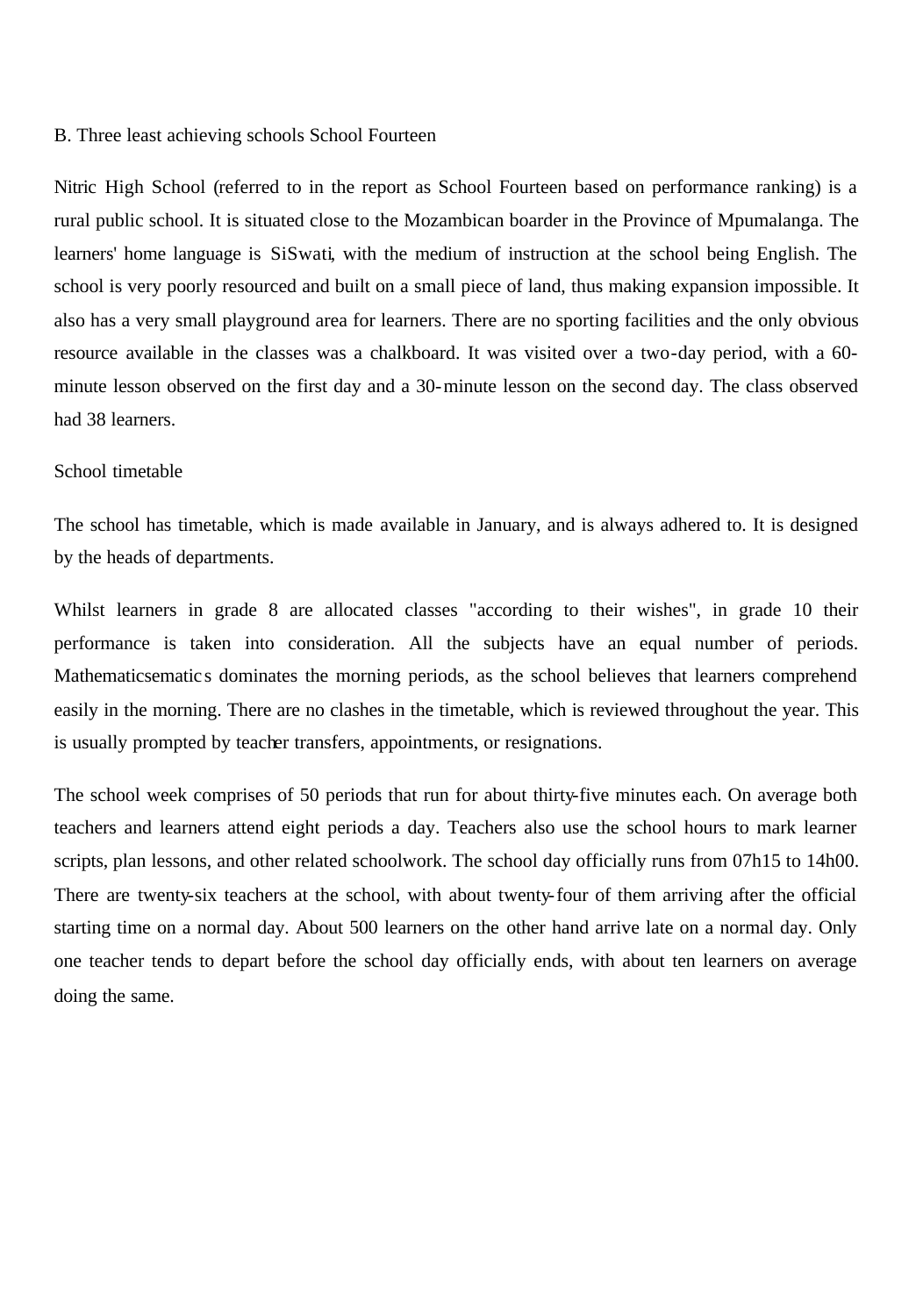# School discipline

The school has serious problems related to late coming, absenteeism, skipping classes, tobacco possession/use, and violating the dress code. Class disturbances and cheating rarely occurs, and is not considered problems. Vandalism, theft, intimidation, physical injury, or verbal abuse of other students occur rarely and are considered to be minor problems. The school doesn't have any problems with physical injury to staff, alcohol use/possession, illegal drug use/possession, weapon use/possession and inappropriate sexual behaviour.

|                        | No. enrolled | No. passed | No. repeats | No. Drop-out |
|------------------------|--------------|------------|-------------|--------------|
| Grade 8                | 224          | 163        | 54          |              |
| Grade 9                | 186          | 142        | 39          |              |
| $\overline{G}$ rade 10 | 189          | 125        | 44          | 20           |
| Grade 11               | 139          | 78         | 47          | 14           |
| Grade 12               | 93           | 64         | 13          | 16           |

#### Success/Drop-out/repetition rates (1997)

The pass rate at the school is fairly constant across grades, though much lower in grade 11. Grades 10 to 12 also have the highest dropout rates. This is, according to the school principal, due to the selection mechanism in grade 10 that results in those who do not meet the requirement being transferred to other schools.

Time on task and extracurricular activities

On average teachers spend between one and two hours on lesson preparation, and five to six hours on the actual teaching per week. Learners spend between three to four hours in class. The varie ty of extra curricular activities available at the school includes netball, soccer, boxing, volleyball, and athletics. These activities usually take place on Wednesday from 14h00-17h00. They are planned and managed by teachers. An average of 25% of learners take part in the activities and seven teachers are involved. These activities sometimes clash with the school timetable.

The principal on the other hand spends on average the following hours per month on the following activities: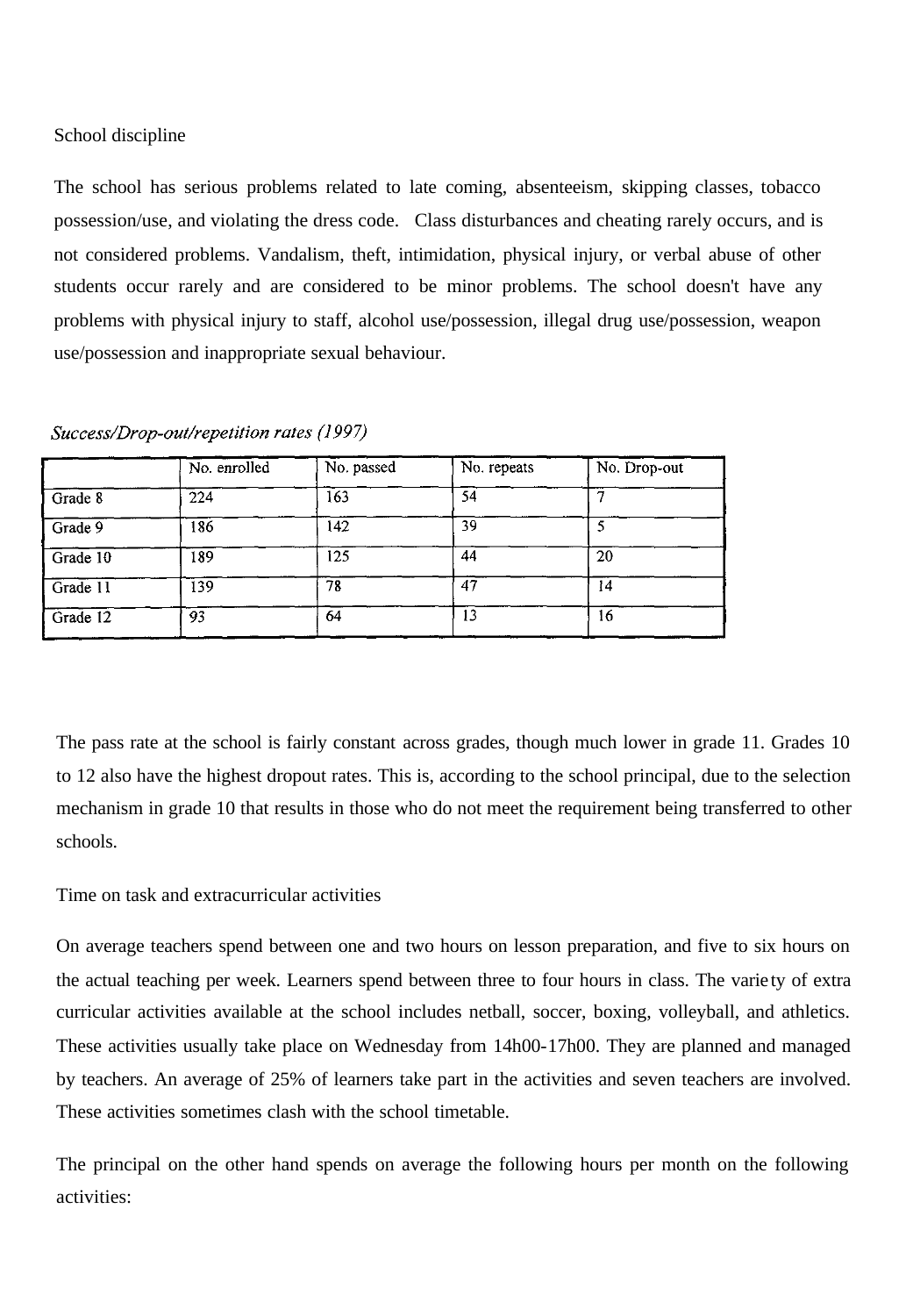| <b>ACTIVITIES</b>                                                      |                  |
|------------------------------------------------------------------------|------------------|
| Representing the school in the community                               | 4                |
| Representing the school in official meetings                           | 8                |
| Internal administrative tasks                                          | 20               |
| Teaching (including preparation)                                       | 50               |
| Giving a demonstration lesson                                          | $\overline{2}$   |
| Discussing educational objectives with teachers                        | 10               |
| Initiating curriculum revision and/or planning                         | 20               |
| Talking with parents                                                   | 10               |
| Counselling and disciplining of students                               | 8                |
| Responding to requests from provincial or national education officials | 20               |
| Hiring teachers                                                        | $\bf{0}$         |
| Training teachers                                                      | $\boldsymbol{0}$ |
| Professional development activities                                    | 8                |
| Other activities                                                       | $\theta$         |

It is worth noting in the table above that the principal spends most of his time in teaching related activities.

# Teacher/learner ratio

The teacher/learner ratio in grade 8 classes is 1:50 and the teachers are moderately unsatisfied with it. The ratio "affects learning and teaching since it is difficult to attend to each and every learner".

The total number of learners is as follows: 860 learners overall

|            | <b>BOYS</b> | <b>GIRLS</b> |  |
|------------|-------------|--------------|--|
| Grade 8    | 107         | 103          |  |
| $Grade$ 9  | 96          | 111          |  |
| Grade 10   | 92          | 96           |  |
| Grade $11$ | 89          | 76           |  |
| Grade 12   | 45          | 45           |  |

The above table, when looked at in relation to the number of teachers (26), provides a teacher/learner ratio of 1:34 which is below the estimate provided for grade 8 above.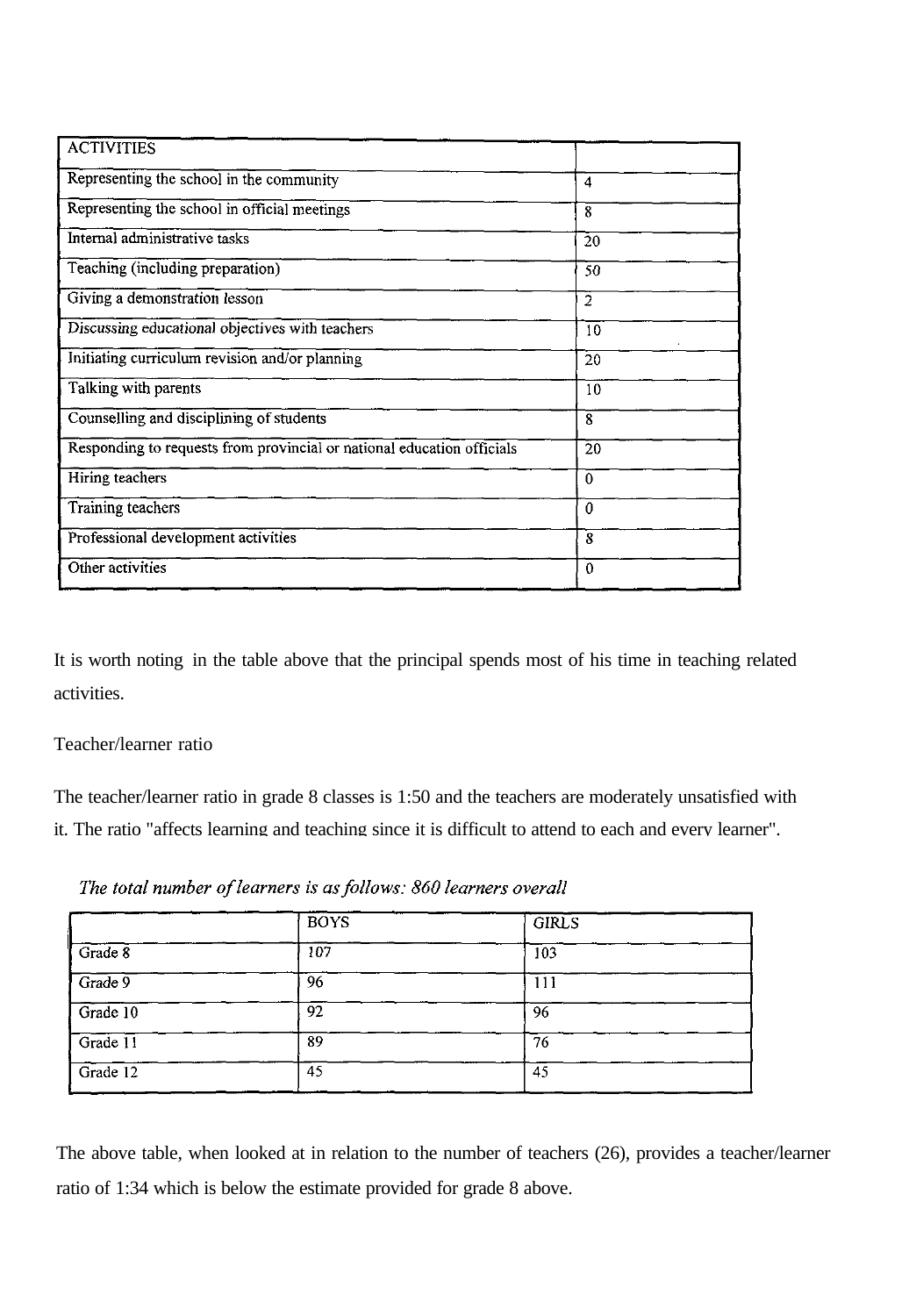Teacher qualifications/development and attitudes

About 20% of mathematicsematics higher-grade teachers are assigned their entire teaching load in mathematicsematics, five of which are responsible for the junior secondary phase. 33% of these teachers have university level certification in mathematicsematics. In relation to other teachers at the school one teacher has matric plus a two-year diploma, ten have matric plus three-year diplomas, eight have undergraduate degrees, and three have postgraduate degrees. Five teachers are currently studying with educational institutions with courses ranging from higher education Diplomas, BA, Diploma in school management, and Senior Primary teachers diploma. There hasn't been any in-service teacher training institutions/NGO working at the school, with the nearest pre-service teacher training institution being more than hundred kilometres away.

Teachers are always involved in personal development such as reading to enhance their subject teaching expertise, and always share these ideas with their peers. Teacher interaction is mainly informal and restricted to the region.

Teachers' overall attitude towards the subject they teach, and methods of teaching that they follow is positive. Teachers can also relate to their learners and assist them with their learning by organising afternoon, weekend, and holiday classes. The teachers' attitude towards parents is moderately positive, and positive towards academics. They have a positive attitude towards provincial education administration, and moderately positive towards educational policies in South Africa.

The principal is encouraged because "opportunities that were previously denied are now available, and is up to educators to instill the spirit of dedication to their learners". He is thus motivated and inspired to take the school to the top. He always considers suggestions from staff on school management aspects. About 75% of the decisions made in 1998 were thus based on staff input.

In an attempt to enhance teaching responsibilities of staff the principal and heads of departments try their best to motivate teachers and provide professional guidance where necessary. Staff development programmes have also been initiated to help teachers where they fall short. Learners are also advised to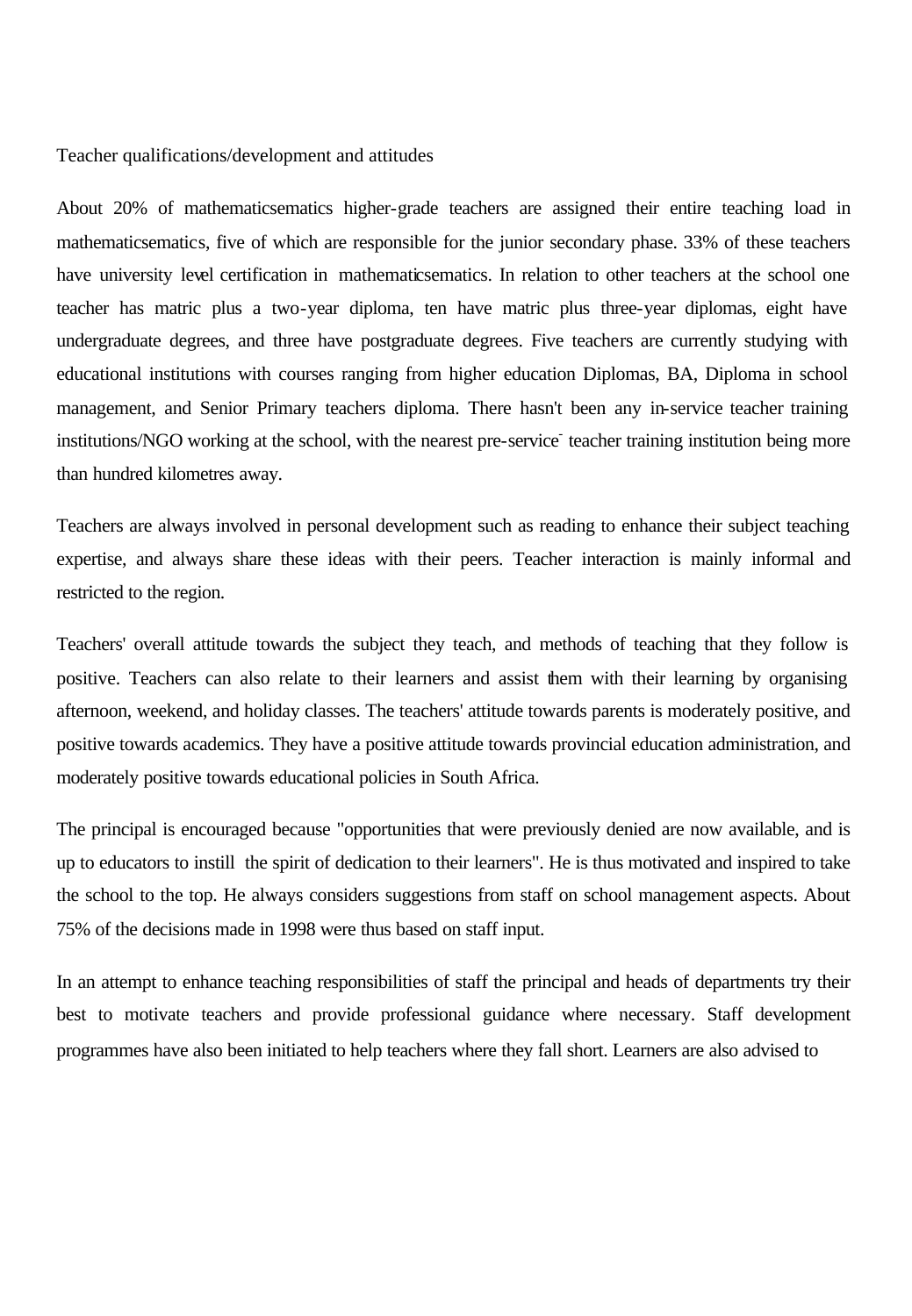study effectively, to form study groups, and ask teachers for assistance if they have problems. The principal's future plan is to become a district head or director in education.

## Stability and change

Since 1994 there have been changes in the school's teaching methods, governance and facilities. Group and teamwork is encouraged among learners, and parents are also more involved in the education of their children. Some teachers were nonetheless discouraged by the abolishment of corporal punishment as no alternatives were provided.

The school has dealt with these changes successfully, as the pass rate in science and other subjects in matric has improved significantly. Teachers are encouraged to work together to stay on top.

## Community involvement

The local community is often involved in the affairs of the school. There is an official school governing body, and it has contributed significantly in creating the positive image of the school by restoring discipline and the culture of learning and teaching.

# Curriculum issues

The school follows the provincial department's curriculum. Teachers are already familiar with principles such as "active learning, critical thinking, reasoning, reflection and action, integration of knowledge, learning, relevance, and real life, innovation and creativity, based on curriculum 2005". These principles are often practised in the classrooms.

Assessment practices common in the school are homework, classwork, projects and assignments, as well as oral work. These are done weekly and monthly. The principal further regards continuous assessment as a "means that learners are assessed persistently from day one up to the last day of the school year". Teachers also share a similar understanding of continuous assessment as they have attended a workshop on the topic.

## Lesson context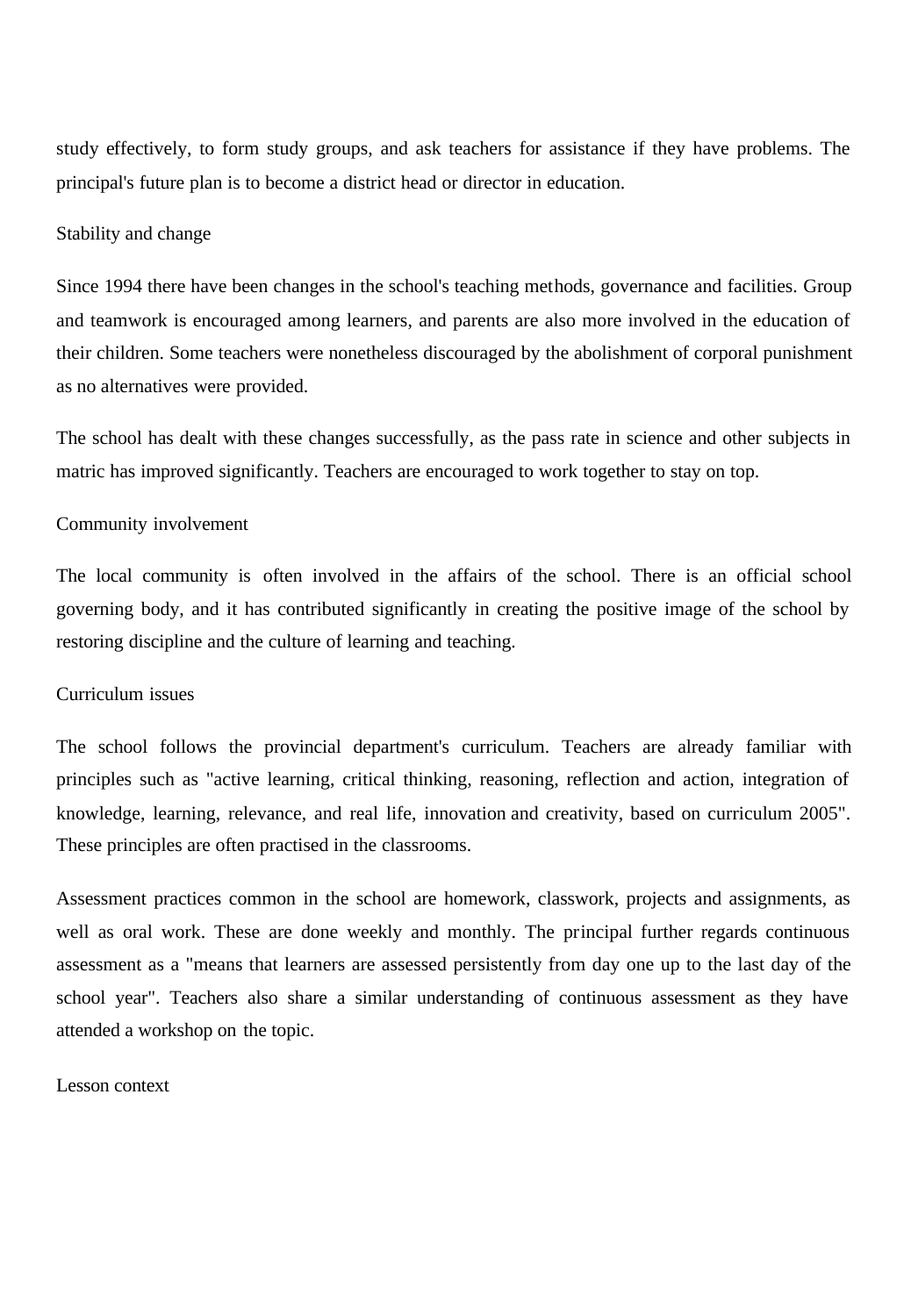The classroom in which the lessons took place only had a usable chalkboard, with no cupboards, no teacher's table, not enough seating for the learners nor space for the teacher to organise different activities, no adequate lighting nor ventilation, and uncomfortable temperature and a lot of noise outside. Learners were seated in-groups at desks grouped together, with no space for the teacher to can move around sufficiently.

The teacher used both the textbook and worksheets during the lessons, with each group of learners having a copy. All learners had the necessary writing material such as pens and paper, with no other support material used. The mathematics topic taught in both lessons was quadrilaterals.

### Teachers' instructional practices

In both lessons the teacher started with teaching the whole class for about fifteen minutes. This was followed by a whole class discussion as he interacted with learners in a question and answer format for another fifteen minutes. Towards the end of the first lesson learners were then given tasks to complete in-groups whilst on the second day they worked individually. Most of the activities were written on the chalkboard, with the lesson seemingly paced a bit too fast for some of the learners.

The language of teaching and learning in relation to written and completed activities is English, with the teacher instructing and interacting with learners in the same language. Learners on the other hand seemed to be more at ease interacting in vernacular, though they would immediately switch to English or keep quite when the teacher approaches. Most of the learners participate actively in the lessons by copying down the teacher's notes, memorising the mathematics terms, and completing tasks in their exercise books. They occasionally ask and respond to the teacher's questions and write their own notes.

In both lessons the teacher made the mathematicsematics concepts or processes to be learnt explicit but did not make the purpose for learning them clear. For example, at the beginning of the first lesson he introduced the topic "Quadrilaterals", but did not explain why they are studying the concept.

In both lessons the teacher provided learners with opportunities to express their current understandings of the mathematicss concepts or processes to be learnt. During the first lesson he did not use learners'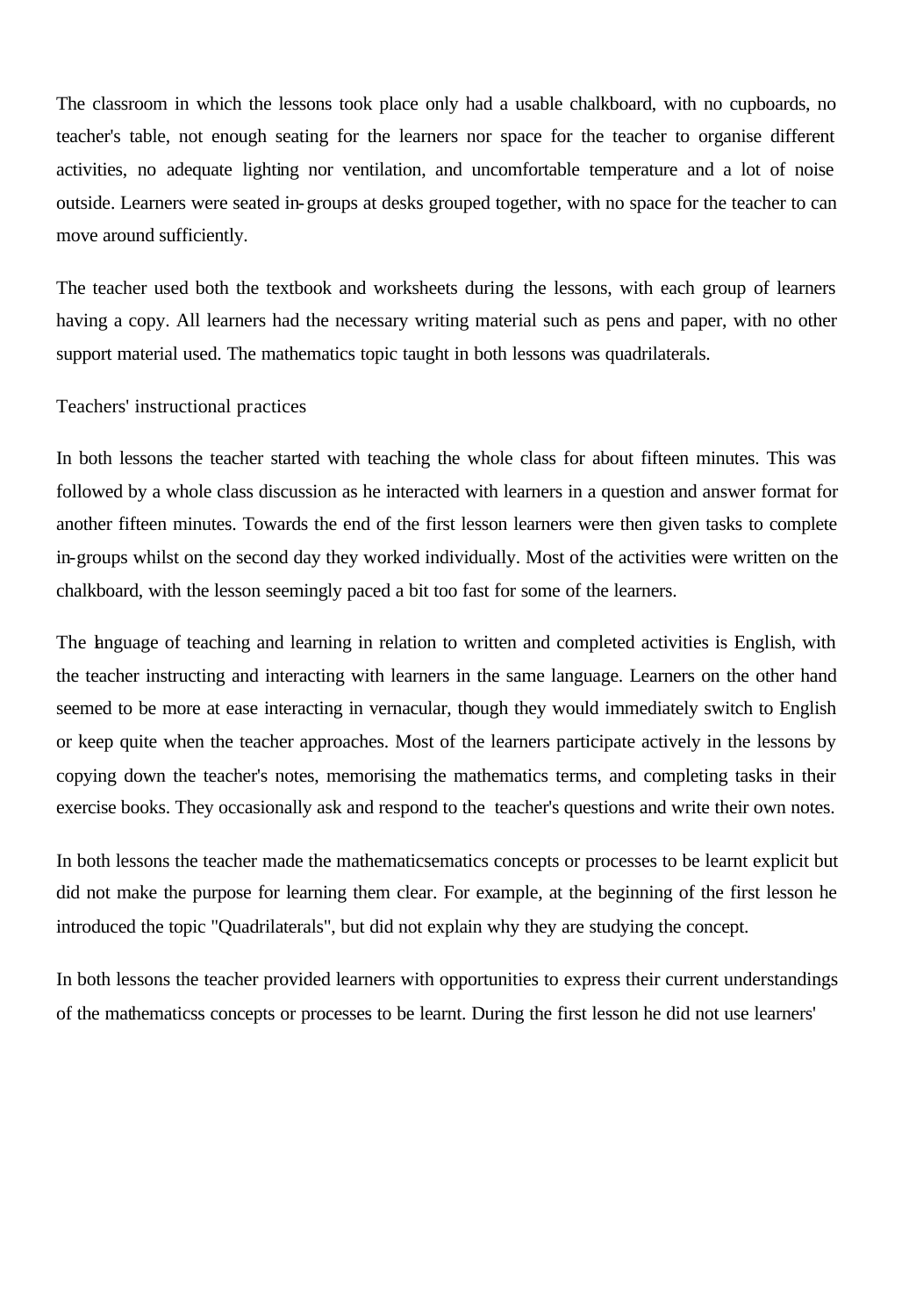expressions of their understandings as tools for consolidating their existing mathematicsematical understandings or for "sorting out" differences between their existing understandings and the new mathematicss concepts or processes. For example he did not give learners opportunities to say what they understood about the concepts, instead he did most of the talking. However, during the second lesson he used learners' expressions as tools for consolidating their existing mathematicsematical understandings of the concepts. He built on and moved beyond their existing understanding of quadrilaterals to calculating the sum of angles of quadrilaterals.

The teacher deliberately introduced learners to appropriate and correct additional mathematicss language but focused on form rather than meaning. He engaged learners in surface articulation of mathematicss language related to the concepts or processes. For example, through involving learners in verbally repeating new mathematicss terminology or in labelling.

The teacher used representations to demonstrate how new/unfamiliar mathematicsematics concepts or processes work such as pictures and diagrams. During the first lesson he focused learners' attention on the mathematicsematical representations rather than on the relationships between the representations and the new mathematicss concepts or processes. However, during the second lesson he emphasised conceptual understanding by focusing learners' attention on the relationship between the new concept (i.e. sum of angles of a quadrilateral) and the previous day's work. He also illustrated how the new mathematicsematical concepts become explanatory rules or can be generalised and applied to solve problems that are similar in mathematicsematical content and structure.

The teacher provided learners with opportunities to practice using new mathematicsematics concepts or processes. He provided learners with an appropriate and accessible starting point. He however, did not provide learners with opportunities to develop greater levels of independent competence by giving them opportunities to use new mathematicss concepts or processes in terms of incremental complexity.

In the first lesson he teacher provided learners with written mathematicsematical texts and representations. He tested their comprehension of the text but did not provide them with opportunities to engage with (interact with) and interpret (make their own sense of) it. During the second lesson he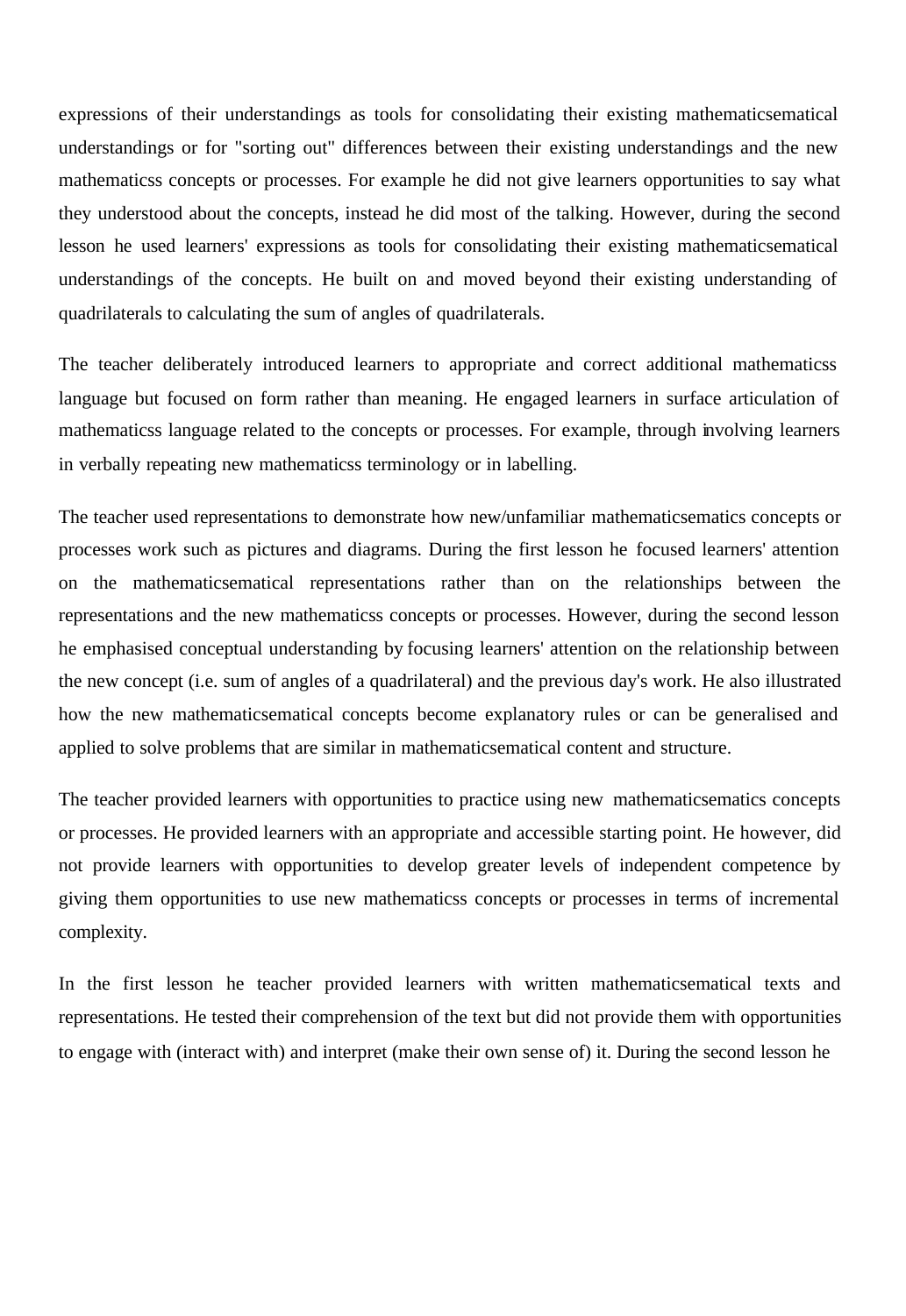encouraged learners to grapple with the representations independently of him. However, the teacher did not assist learners to develop strategies they need to engage with and interpret representations themselves. The teacher did not encourage learners to discuss new mathematicsematics concepts or processes with each other. For example, when learners were given classwork to do individually, the teacher corrected it alone on the board with very little input from the learners.

In both lessons the teacher assessed whether learners are learning and have learnt the mathematicsematics concepts or processes during the course of the lesson. He informed learners about what they have/have not achieved (i.e. whether their responses are correct or incorrect). However, in the first lesson he did not use this information to identify learners' misconceptions and provide them with information / feedback about what they must understand and do to improve their learning. During the second lesson the teacher used learners incorrect answers to identify misconceptions and informed learners about what they must understand and do to improve their learning, for instance the rules that apply to quadrilaterals (e.g. knowing that vertically opposite angles are equal).

#### Post-lesson teacher interview

During the interview the teacher could not tell how many learners were absent without first checking, though only one learner was absent on the first day.

The first lesson was an introductory lesson, continued on the second day, aimed at teaching learners about quadrilaterals. In planning the lesson the teacher relied on his own lesson plan, and used the departmental syllabus in planning the grade's programme. The textbook used for the lessons is Classroom Mathematicss (1994).

The teacher further indicated that he was not happy with the general working condition at the school with some of the teachers lacking commitment. Learners' understanding of English is also a problem, with the lack of motivation from the community's side. Various other problems experienced by the teacher include the lack of preparedness for the lessons by most learners and late coming. The learners in the classroom observed are of mixed ability, with grouping not prescribed as "they prefer to seat with their friends". The teacher considers himself to be a mathematics subject specialist because of his qualifications and twenty-year experience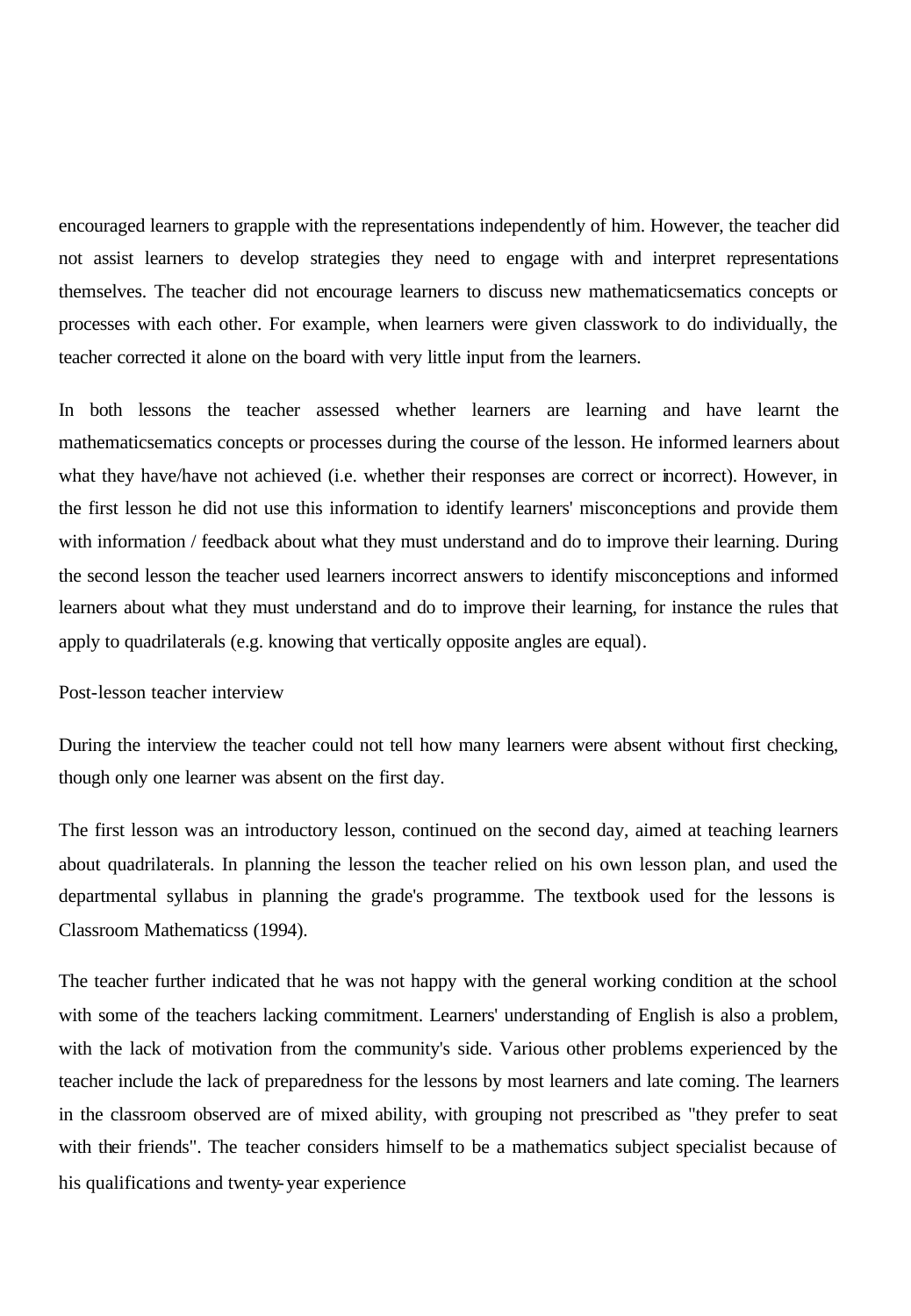# School Nineteen

Bhekiswako Secondary [referred to in the report as school Nineteen based on performance ranking] is situated in a semi urban area in Mpumalanga. The Medium of instruction is English, but vernacular is mainly used, as most of the learners are Siswati speaking. Most of the windows are broken and learners have tampered with electricity as well (plugs are not working). The school was visited over a two-day period, and on each day, 20-minute and 25-minute lessons respectively were observed. Number of learners present was 58 and 60 respectively.

## School time-table

The school has a timetable, which is made available in January, and is always adhered to. A special committee of teachers is responsible for designing it.

The allocation of learners into specific classrooms is determined through an aptitude test that looks at whether they belong to science or commercial subjects. mathematicss, accounting, and English are allocated the most periods per week because they are regarded as essential subjects. No subjects nonetheless dominate the morning periods.

The school week comprises of 50 periods that run for thirty minutes each. Teachers also tend to use official school hours to study for their private studies during periods for which they have no class to teach. The school day officially runs from 07h30 to 13h30. There are thirty-six teachers at the school, and on average ten teachers arrive after the official starting time on a normal day. On the other hand, about 500 learners arrive late on a normal day. None of the teachers or learners departs before the school day officially ends.

## School discipline

The school has a daily problem of late coming and violation of the dress code. These are considered to be serious. Skipping classes, absenteeism, intimidation or verbal abuse, physical injury, and cheating occur rarely and are considered minor problems. Although classroom disturbance, profanity, vandalism, and theft occur rarely, they are nonetheless considered serious. Intimidation or verbal abuse of teachers and staff, physical injury to teachers/staff and tobacco possession/use are minor problems that occur rarely.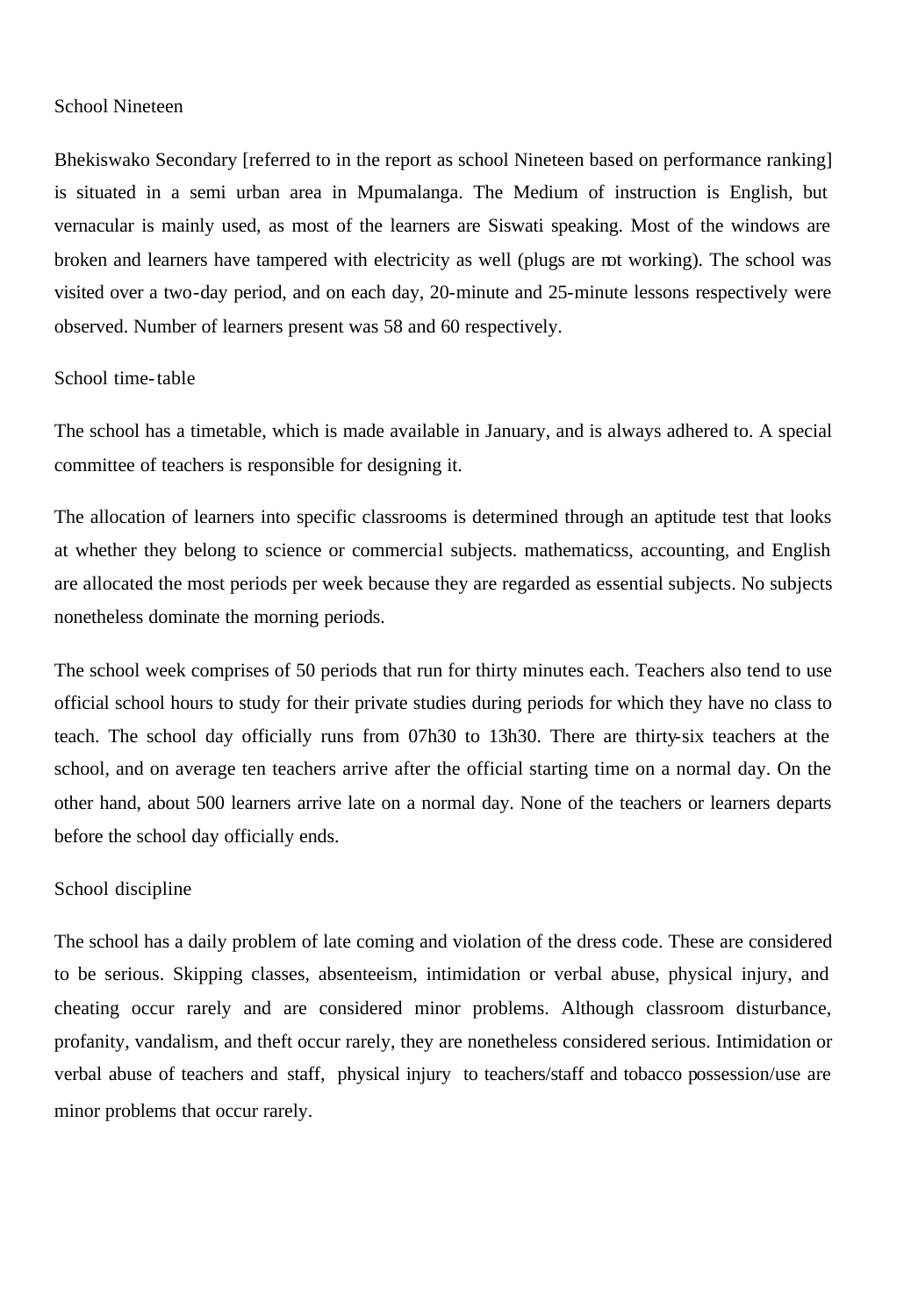|          | No. enrolled | No. passed | No. repeats | No. Drop-out |
|----------|--------------|------------|-------------|--------------|
| Grade 8  | 362          | 202        | 149         |              |
| Grade 9  | 238          | 102        | 116         | 26           |
| Grade 10 | 210          | 109        | 87          | 14           |
| Grade 11 | 287          | 129        | 112         | 46           |
| Grade 12 | 212          | 105        | 91          | 16           |

# Success/Drop-out/repetition rates (1997)

The overall pass rate at the school is generally below 50%, with grade 11 experiencing the highest dropout rate.

# Time on task and extracurricular activities

On average teachers spend between one and two hours on lesson preparation, and five to six hours on the actual teaching per week. Learners also spend between five and six hours in class. Extracurricular activities available at the school include netball, soccer, volleyball and chess. These activities usually take place on Wednesdays from 14h00-17h00. They are planned and managed by teachers. An average of 25% of learners takes place in the activities, with five teachers involved. These activities never clash with the school timetable.

The principal on the other hand spends on average the following hours per month on the following activities:

| <b>ACTIVITIES</b>                                                      |                |  |
|------------------------------------------------------------------------|----------------|--|
| Representing the school in the community                               | 6              |  |
| Representing the school in official meetings                           | 10             |  |
| Internal administrative tasks                                          | 60             |  |
| Teaching (including preparation)                                       | $\bf{0}$       |  |
| Giving a demonstration lesson                                          | $\Omega$       |  |
| Discussing educational objectives with teachers                        | 10             |  |
| Initiating curriculum revision and/or planning                         | 10             |  |
| Talking with parents                                                   | 20             |  |
| Counselling and disciplining of students                               | 30             |  |
| Responding to requests from provincial or national education officials | $\overline{4}$ |  |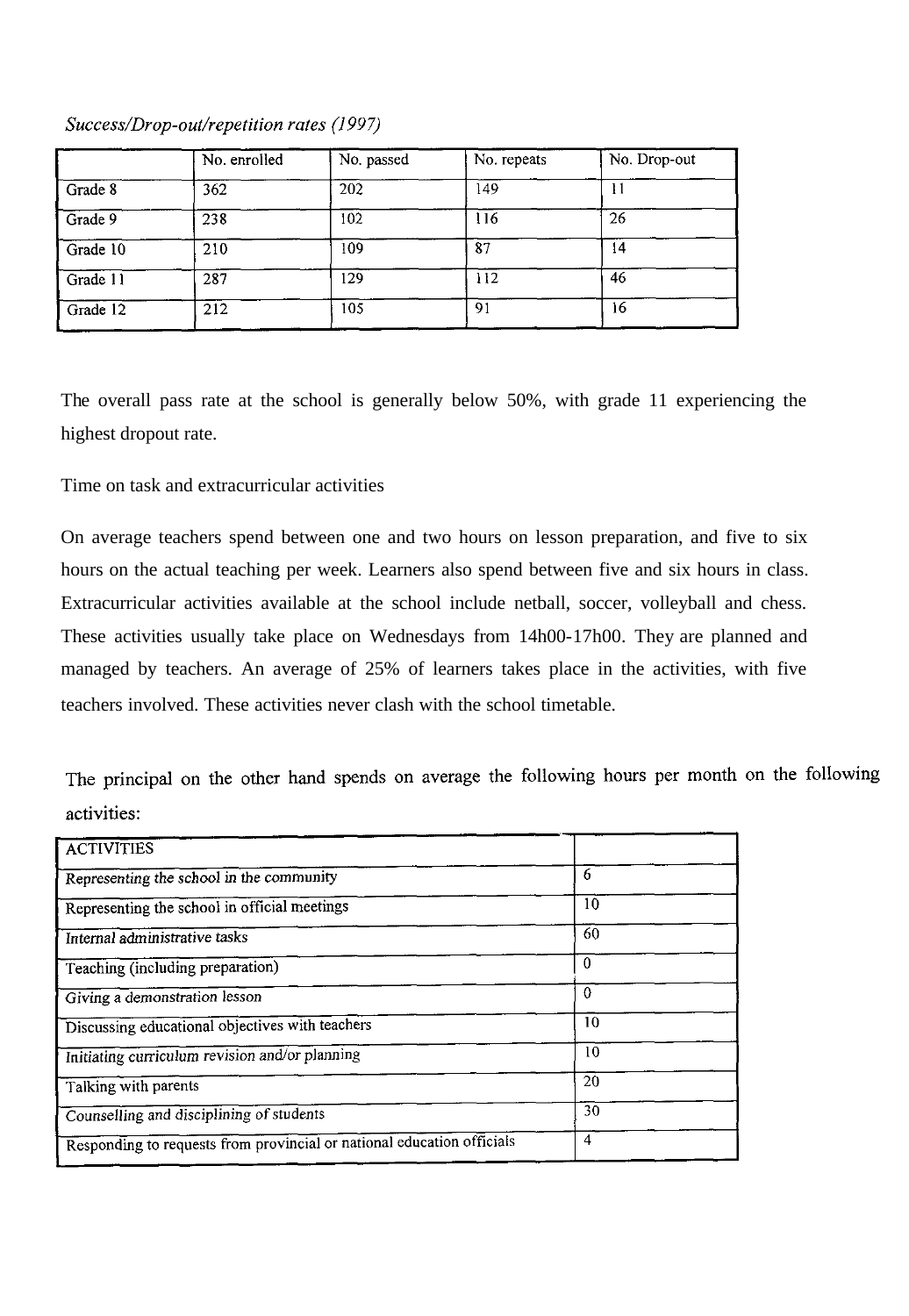| <b>Hiring teachers</b>              |  |
|-------------------------------------|--|
| Training teachers                   |  |
| Professional development activities |  |
| Other activities (sport)            |  |

It is worth noting in the table above that the principal is not involved in any teaching related activities.

# Teacher/learner ratio

 $\overline{1}$ 

The teacher/learner ratio in grade 8 classes is 1:70 and the teachers are unsatisfied with it. The "overcrowded classes are unteachable, and not enough tests can be conducted because of the large numbers".

| The total number of learners is as follows: 1321 learners overall |             |       |  |
|-------------------------------------------------------------------|-------------|-------|--|
|                                                                   | <b>Boys</b> | Girls |  |
| Grade 8                                                           | 137         | 181   |  |
| Grade 9                                                           | 122         | 156   |  |
| Grade 10                                                          | 114         | 136   |  |
| Grade 11                                                          | 127         | 136   |  |
| Grade 12                                                          | 91          | 121   |  |

The table above, when looked in relation to the number of teachers (36) at the school, provides a teacher/learner ratio of 1:37. This is far below the estimate provided for grade 8 above.

Teacher qualifications/development and attitudes

All mathematicsematics higher-grade teachers have been assigned their entire teaching load in Mathematicsematics, with three of them responsible for the junior secondary phase. None of the grade 8 teachers have university level certification in Mathematicsematics. In relation to other teachers, seven of them have matric plus a two-year diploma, three have matric plus a three-year diploma, and twelve have undergraduate degrees. About seventeen teachers are currently studying,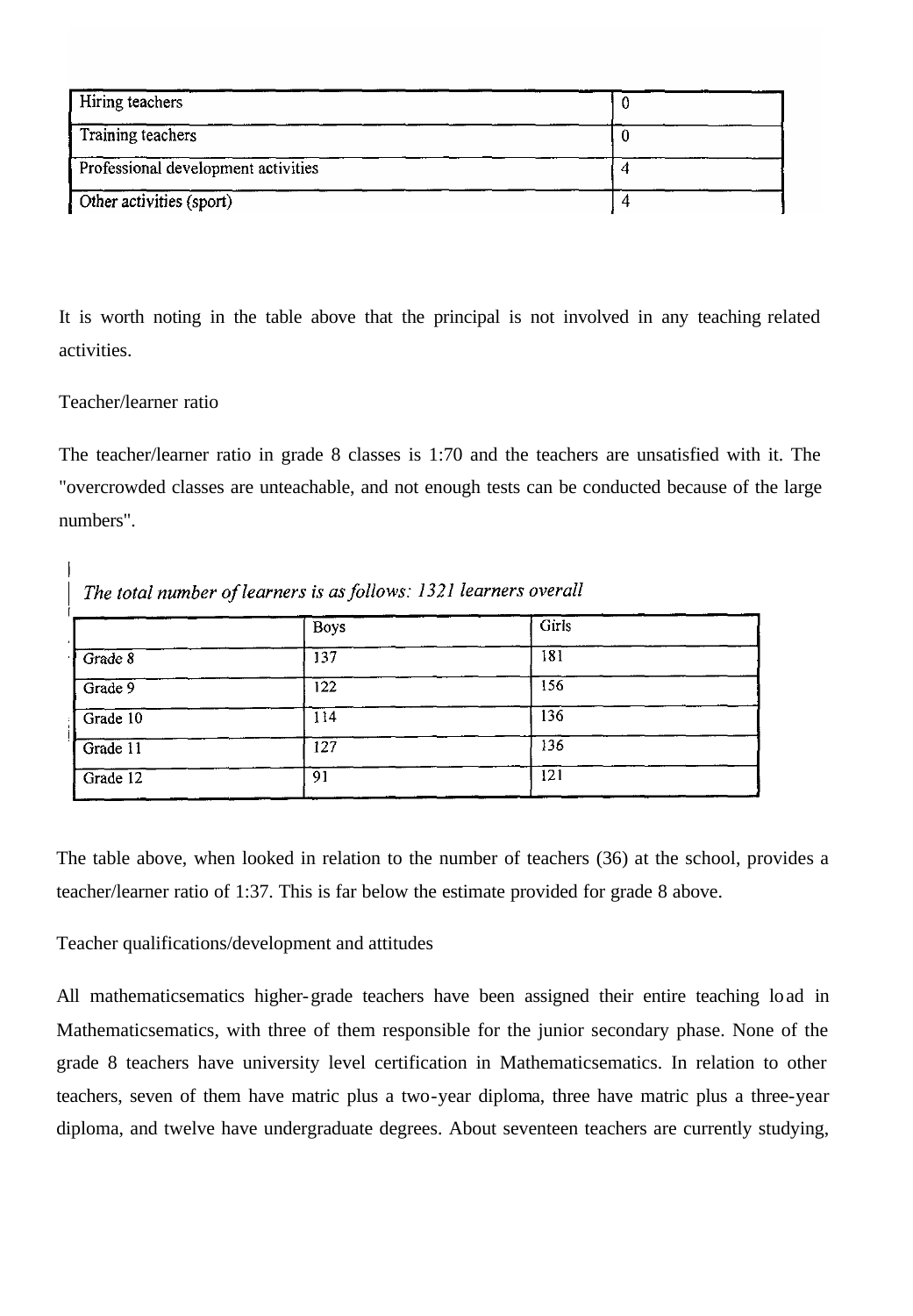been any in-service teacher training institutions/NGO working at the school. The only pre-service teacher training institution is about thirty kilometres away from the school.

Teachers are sometimes involved in personal development such as reading to enhance their subject teaching expertise, and never share these ideas with their peers. There is no teacher interaction.

Teachers' overall attitude towards the subjects they teach, and methods of teaching that they follow is moderately positive. They can to a less extent relate to their learners. Their attitude towards parents, academics, the provincial education administration, and educational policies in South Africa is moderately positive.

The principal always considers suggestions from staff on school management aspects and expects differing opinions. About 75% of the decisions made in 1998 were based on staff input.

In an attempt to enhance teaching responsibilities of staff, teachers are encouraged to develop themselves and put a little extra effort in whatever they do concerning teaching. They are also encouraged to study further with tertiary institutions to improve their qualifications. Afternoon and morning studies have been organised, and learners are encouraged to attend. The principal's future plan is to improve his qualifications and help the community improve the area they stay in socially, politically and economically.

#### Stability and change

Since 1994 there have been changes in the school's governance. The school governing body was established in 1995, and since then much has been achieved. For example, a photocopying machine was bought and payment of school fees improved. These changes have nonetheless had a negative impact on the teachers. Their commitment and that of the learners has decreased, they are demotivated and lazy to work. Learners are also undisciplined because of the abolishment of corporal punishment.

The school has dealt with the changes by discussing these issues in staff meetings, though this has not been successful. "It is difficult to instill the culture of learning and teaching".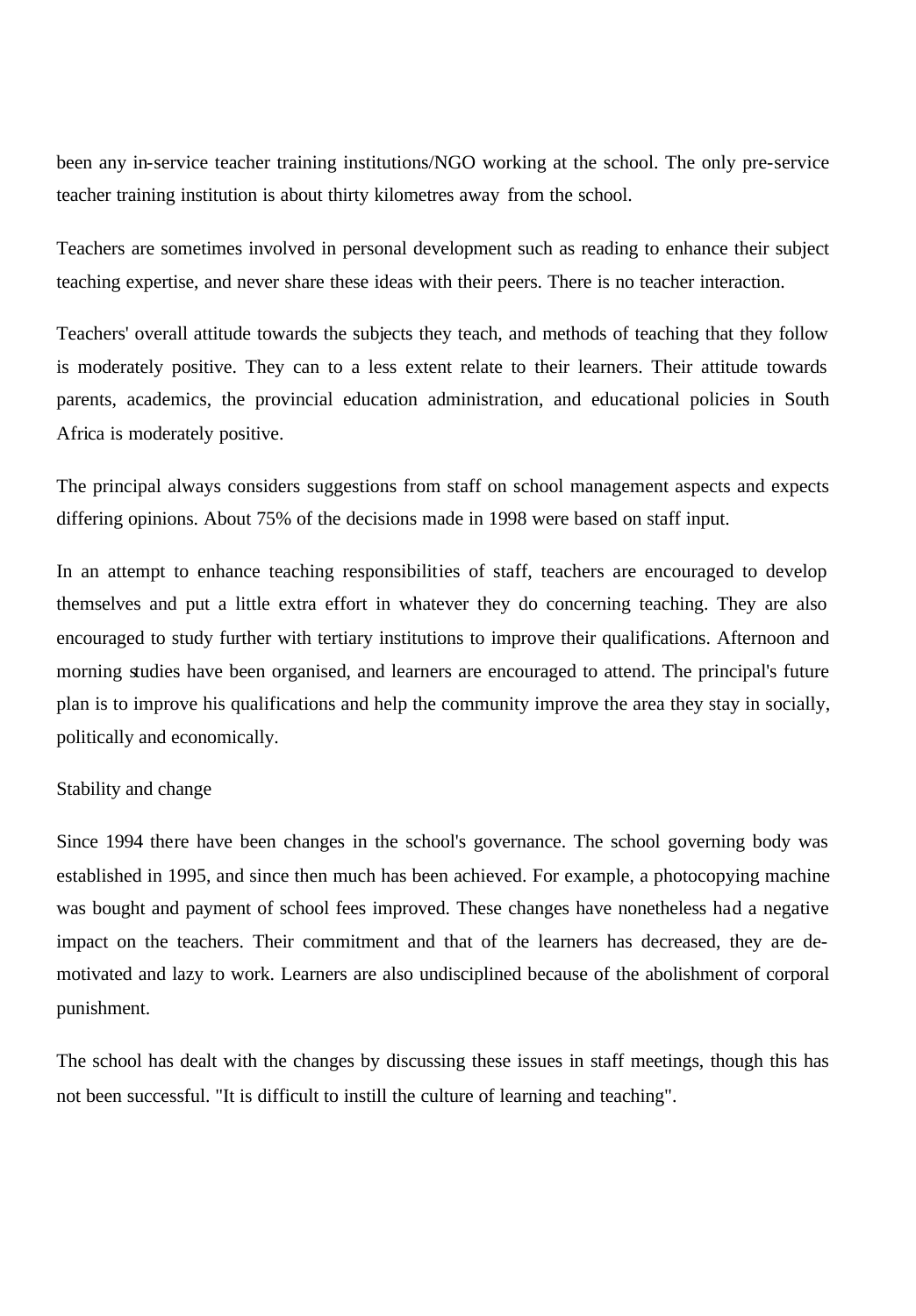#### Community involvement

The local community is never involved in the affairs of the school. There is an official school governing body. Its role is to make recommendations on employment of teachers, handling disciplinary matters, fundraising exercises, and decides on admission policy and procedures.

### Curriculum issues

The school follows the provincial department's curriculum. No training has been received concerning curriculum 2005 and thus teachers are not familiar with any principles entailed in the document.

The assessment practices common in the school include daily classwork, monthly assignment, quarterly tests, and yearly projects. The principal's understanding of continuous assessment is "to evaluate learners on continuous bases, learners should not pass or fail exams in December while they attend classes from January to December". Teachers are also said to be familiar with continuous assessment.

#### Lesson context

The classroom in which both lessons took place was not properly resourced, lacking cupboards and teacher table, with no sufficient space for the teacher to organise different activities. There is nonetheless a usable chalkboard and sufficient seating space for the learners, though the desks stretch right up to the chalkboard. The electricity in the classrooms is not functioning anymore, and thus the only ventilation is through the windows. On the first day of our observations there was a lot of noise and distractions out side the classroom. Most learners from the other classrooms were hanging outside with nothing to do as teachers were also basking in the sun. There was also a sense of indiscipline as most of the learners outside kept on deliberately disturbing the class. At one point during the lesson one of the learners came in late and later started fiddling with his cellphone. Learners were seated in-groups of two and three on the two-seater desks, all facing the front of the classroom.

Both the teacher and learners did not use any learning material apart from the teacher's notes. There were no textbooks nor worksheets referred to during the lessons. There was equally no support material used. On the other hand, some of the learners did not have pens to complete the tasks given and had to borrow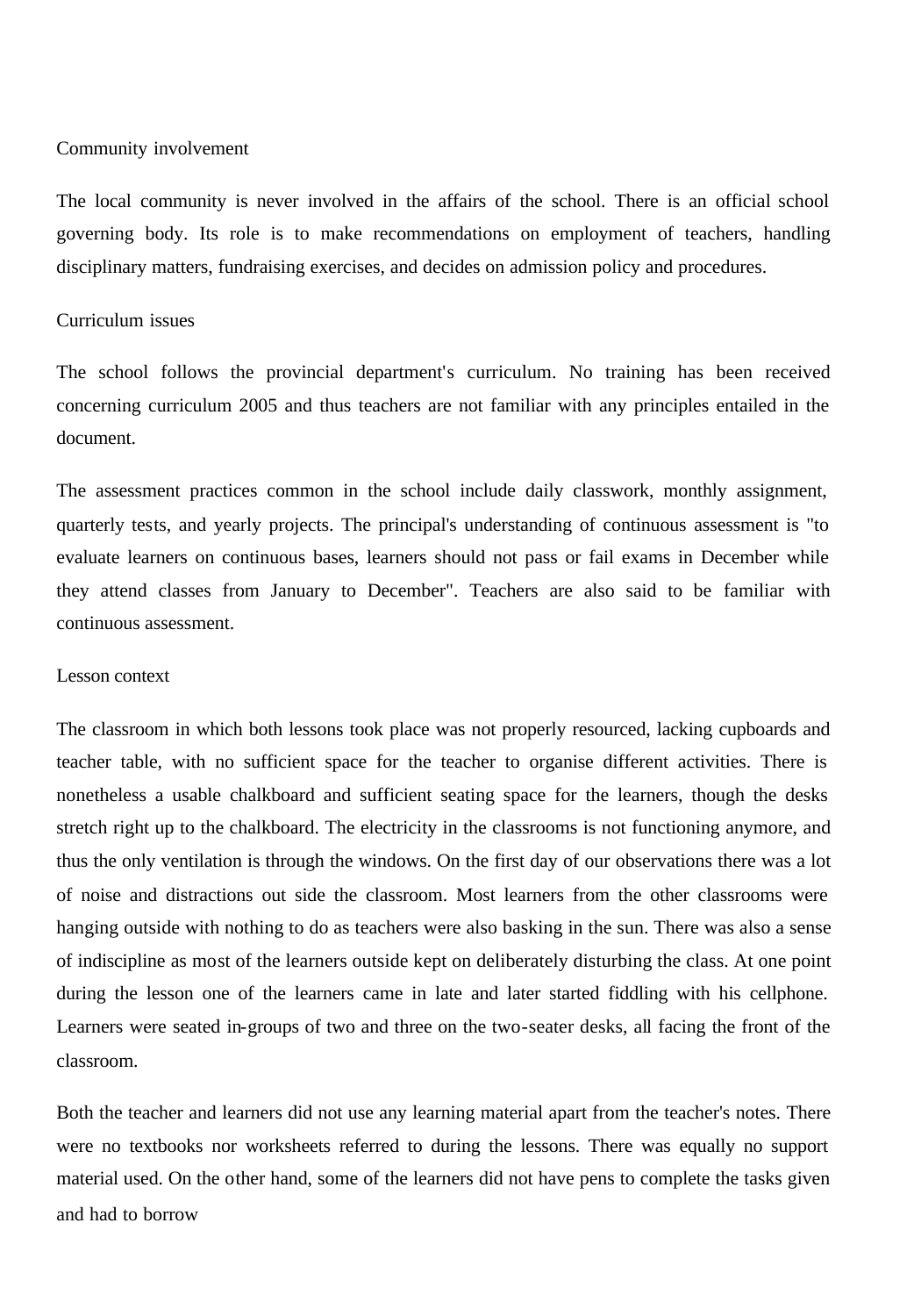from their peers in the classroom and those outside. The mathematics topic taught on the first day related to the drawing of number lines whilst on the second day linear equations were introduced.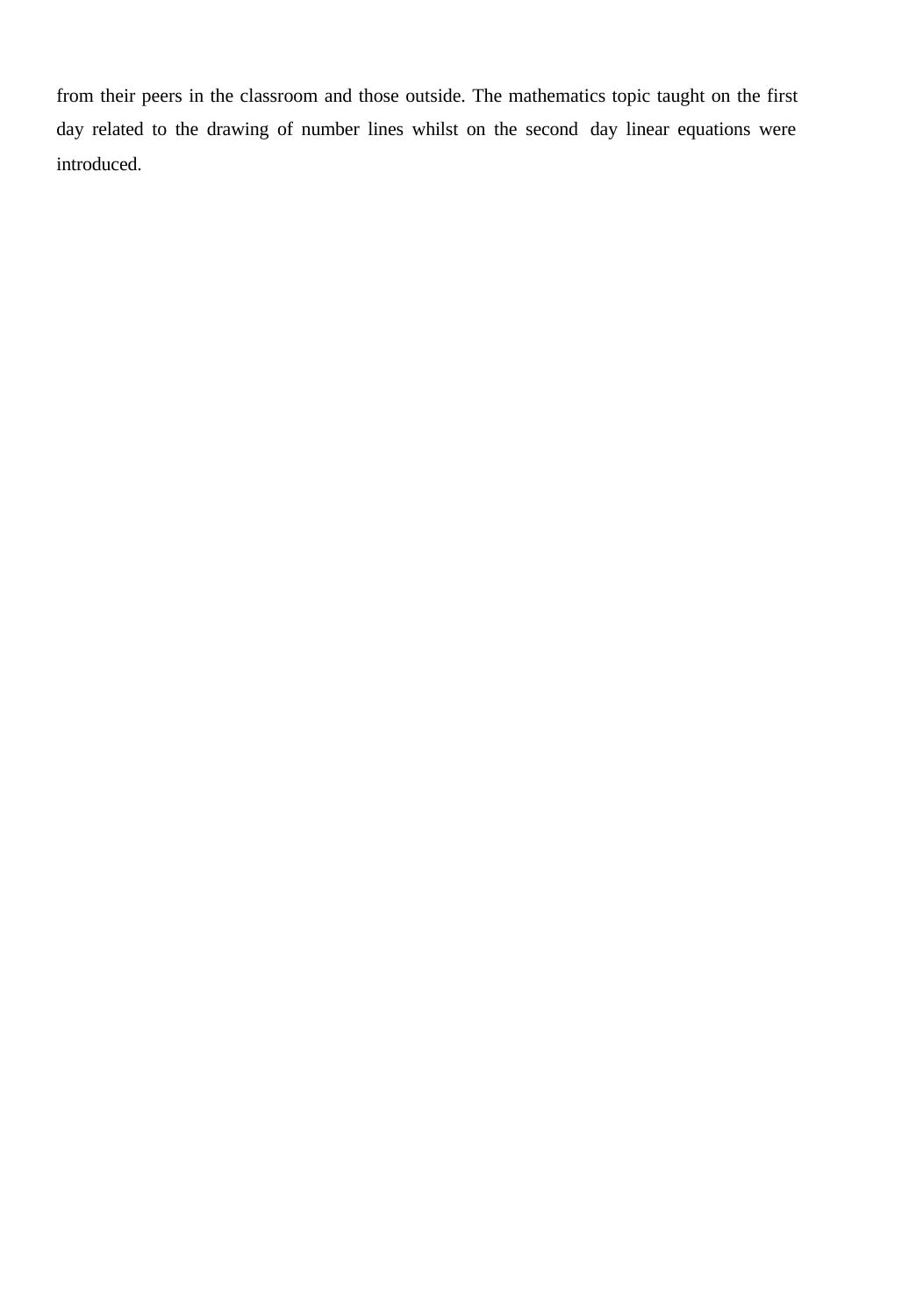### Teachers' instructional practices

In both lessons the teacher started with teaching the whole class for about ten minutes and later gave them tasks to complete individually for the remainder of the lessons. Throughout the lessons the teacher constantly wrote on the chalkboard. There were various kinds of disruptions during the lessons on both days with the common ones being either learner late-coming or early departure. Though there was not enough space for the teacher to can move around, he nonetheless seemed not to have any intentions of doing that. Overall, the lessons were paced very ineffectively.

The teacher uses mathematics terminology to write activities on the chalkboard, which learners complete in the same way. Instruction during the lesson is predominantly in vernacular with mathematics terminology, with teacher-learner and learner-learner interaction mainly in vernacular. About half of the learners participate in the lesson, which is mainly through repeating mathematics terms, responding to the teachers questions, and completing tasks.

On the first day the teacher did not make the mathematicsematical concepts or processes to be learnt explicit. He just came and asked learners to give him different sets of numbers such as even numbers, odd numbers, whole numbers and so on. The teacher then gave learners some examples of integers and represented them on a number line throughout the lesson. He also seemed unsure about the mathematics terminology he was using as he would repeatedly refer to the terms as the "so called". On the second day, he made the mathematicsematics concepts to be learnt explicit, but neither made the reason for learning them clear, nor how they relate with the previous lesson.

The teacher does not provide learners with opportunities to express their current understandings of the mathematicss concepts or processes to be learnt. On the first day he asked learners to mention a set of numbers they already knew. Integers, which seemed to be the essence of the day's lesson, were on the other hand not mentioned. On both days of our visit not even a single learner spoke as they mainly responded to his questions in chorus, or silently walked to the chalkboard to write their responses when the teacher asks them to.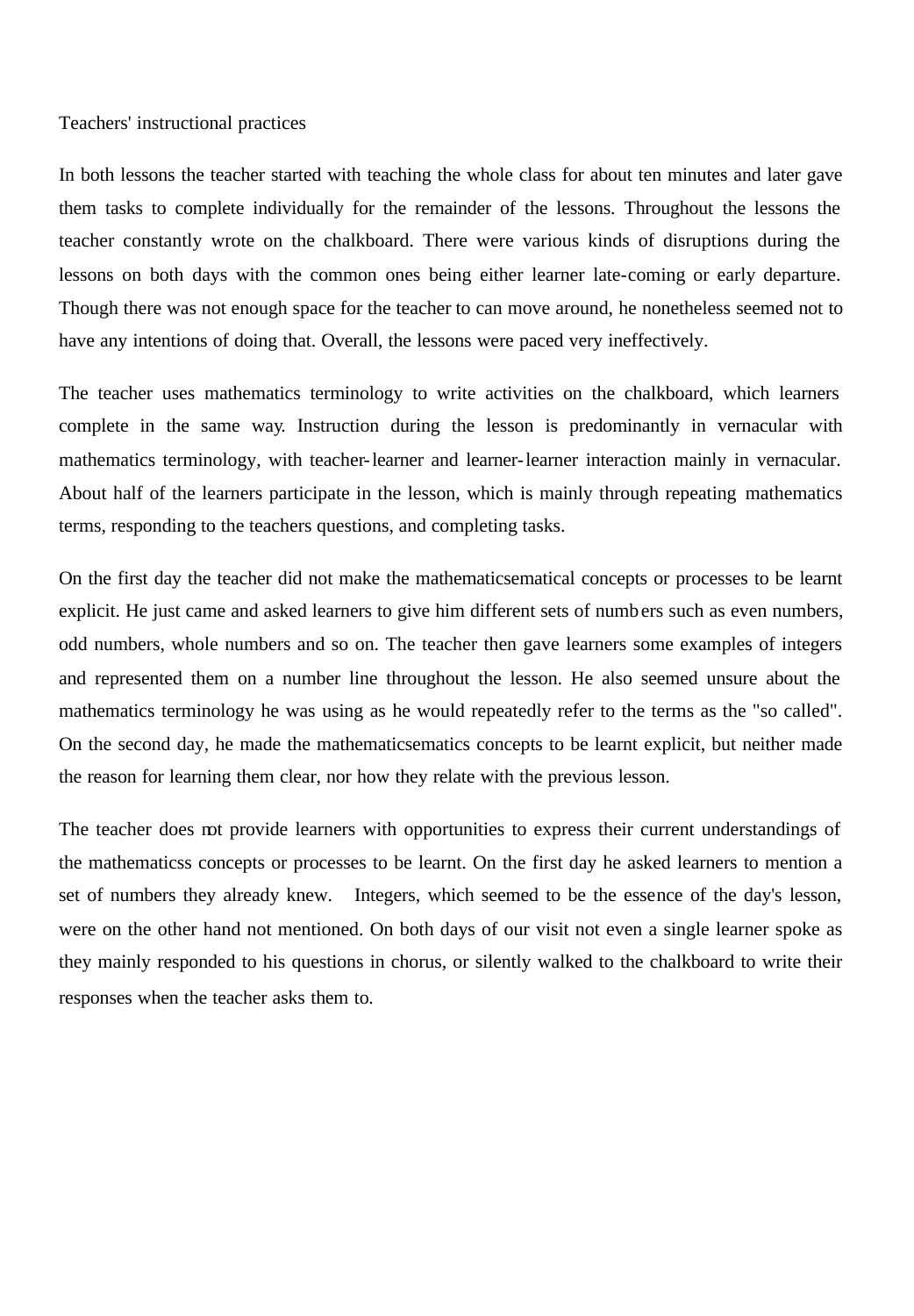The teacher occasionally mentioned the mathematics terminology related to the lesson, but it cannot be said that he deliberately introduced learners to appropriate and correct additional language. The limited mathematics terminology that was used the focused on form rather than meaning. For instance, on the second day he provided learners with the concept 'linear expressions', but did not define it or say why is it referred to as a linear equation.

The teacher used a number-line to demonstrate the addition of integers. However, he emphasised procedural understanding (how to do) rather than conceptual understanding.

The kinds of opportunities that he provided learners to practice using new mathematicss processes were also very limited. Firstly, he did not provide them with an appropriate starting point, apart from giving them a sum to work out. Secondly, learner participation in both lessons was limited either to chorusing, or silently writing an answer on the chalkboard. The teacher further gave learners exercises that are pitched at a very low level for the learners (e.g. x-2=2). Learners were also asked to decide the colour of the chalks the teacher must use during the lesson.

The teacher provided learners with written mathematicsematical texts, and told them what they mean. This he further elaborated in the learners' home language. He does not provide learners with opportunities to engage with or interpret the text themselves.

The teacher did not encourage learners to discuss new concepts or processes with each other. He asked some learners to do corrections on the board, but they also did not involve other learners. They did the exercises alone on the board, with the rest of the learners not even listening or looking. In fact, some of the learners were still busy with the same exercises that were being corrected.

The teacher assessed whether learners have learnt the mathematicsematical concepts during the course of the lesson but mismanaged the assessment. For example, on the first day he incorrectly assessed some of the concepts. On the second day he ignored a group of learners who were under an impression that an answer provided by their peer is wrong. Though the teacher was right in accepting the answer as correct, he none the less made no attempt to explain it to the learners who thought it was wrong and simply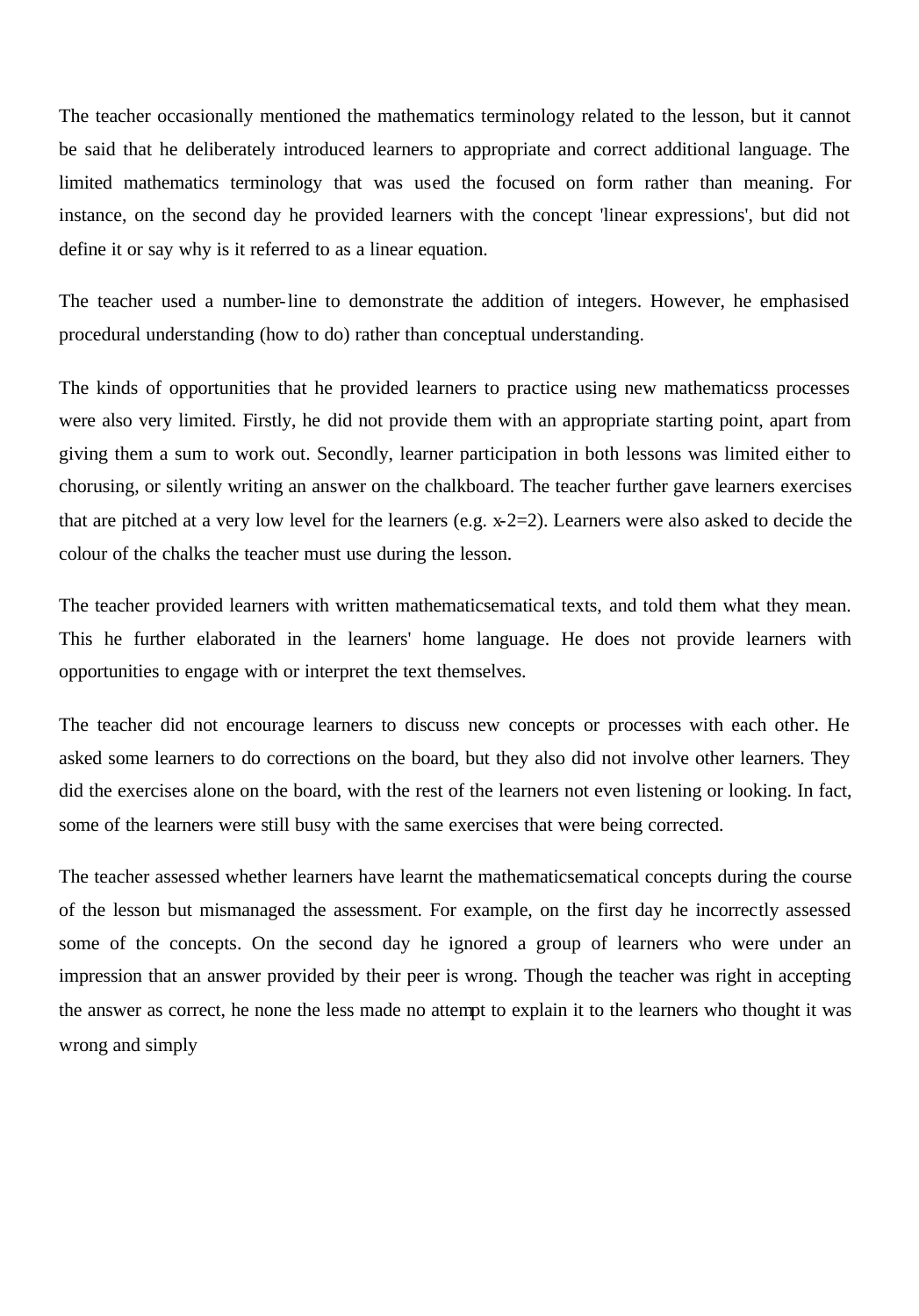continued with the lesson. The exercises he gave them were also very simple and not suitable for Grade 8. During the second lesson, he failed to recognise emerging understandings and abilities.

Both lessons observed at this school were overall pitched at a level much lower than grade eight. However, learners were generally passive and seemed lost as the teacher simply moved on without checking whether they are with him or not. The teacher also seemed very nervous and unsure of the content he was teaching and thus allowed no other inputs apart from his. Learners simply had to write their responses to the questions posed and the teacher's role would be to check whether such answers comply with his lesson plan.

#### Post-lesson teacher interview

On both days of our visits the teacher could not indicate which or how many of the learners were absent. Both lessons observed were revision lessons, with the teacher using learner textbooks to plan them and relying on the department's syllabus for the grade's programme.

The teacher attributed the disturbances at the school to " a memorial service to be held for a pupil from the nearby school". He also felt that most of his learners were average achievers, who are problematic by coming late and being absent from school most of the time. He does not consider himself to be a mathematics subject specialist as he "still has a lot to learn".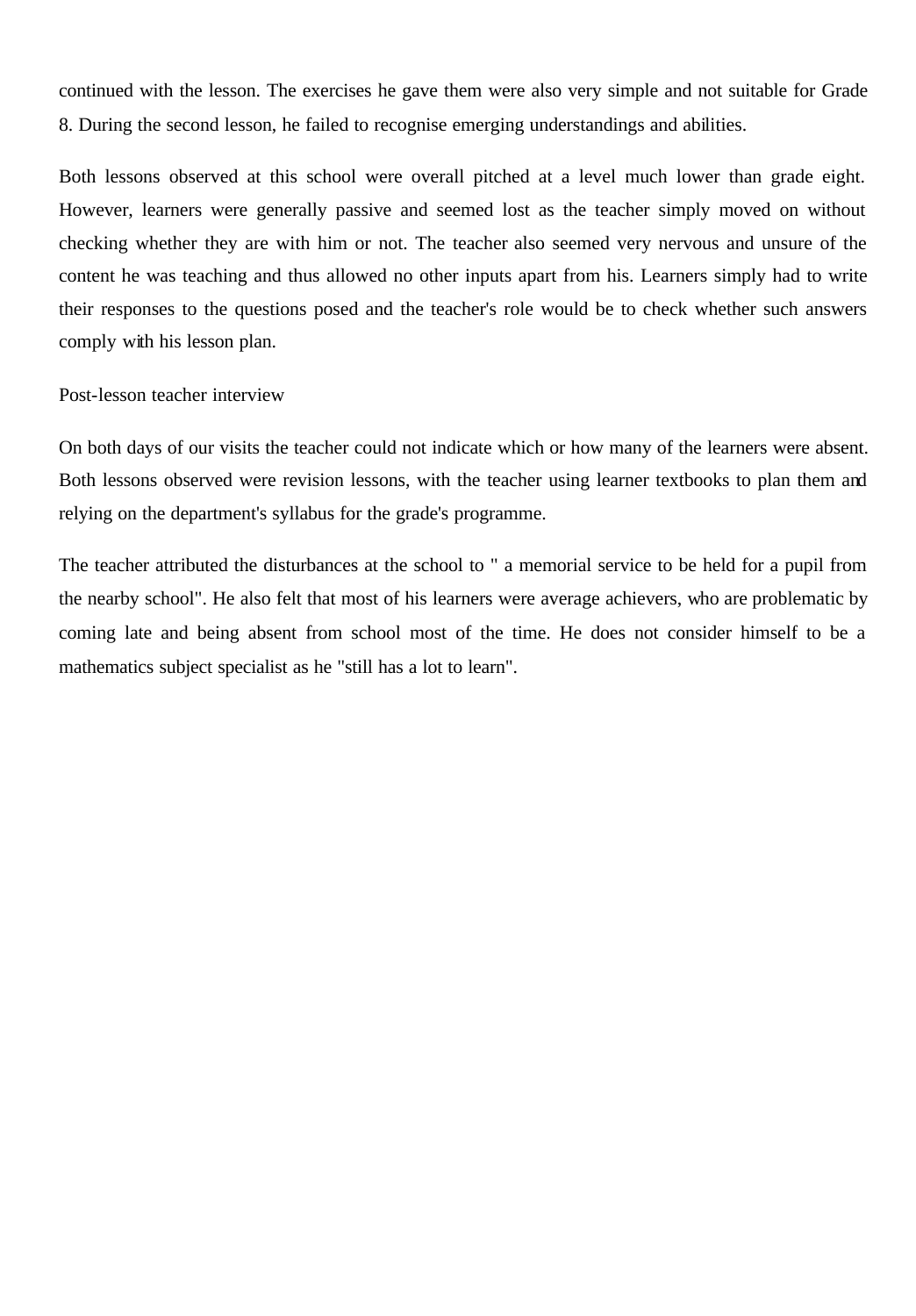## School Twenty

Appel Farm school [referred to in the report as School Twenty based on performance ranking] is a farm school in the Northern Province. The school is very old and lacks basic resources such as desks. The medium of instruction is English, but vernacular is mostly used in the lessons, as most of the learners are Sepedi speaking. Only one lesson was observed for 35 minutes, and 23 pupils were present.

### School timetable

The grades at this school range from 1 to 9. It has a timetable, which is made available in January and always adhered to. The principal, heads of departments, and teachers are responsible for designing it.

The school has no criteria for allocating learners into specific classrooms. English, science and mathematicsematics are allocated an equal number of periods in the timetable. mathematicsematics is dominating the morning periods, as the school believes that learners comprehend easily in the morning. There are no clashes in the timetable, which is reviewed throughout the year. This is done to accommodate new teachers and those who resign.

The school week comprises of 50 periods that run for thirty minutes each. On average teachers attend eight periods a day, whilst learners attend about ten periods. Teachers also use official school hours to correct learners' exercises and tests, prepare teaching aids, and check the library for more learning materials. The school day officially runs from 07h30 to 15h30. There are nine teachers at the school, none of which arrive after the official starting time on a normal day. On the other hand, about six learners arrive late on a normal day. None of the teachers or learners departs before the school day officially ends.

#### School discipline

The school doesn't have any discipline problems. This is largely due to the fact that it is a farm school, which caters for learners staying in farms with a very poor background. The female principal, who took over from her husband, is mainly in charge of everything. Learners are also very obedient of their teachers. The school also ends in grade 9, which means that most of the learners are still fairly young.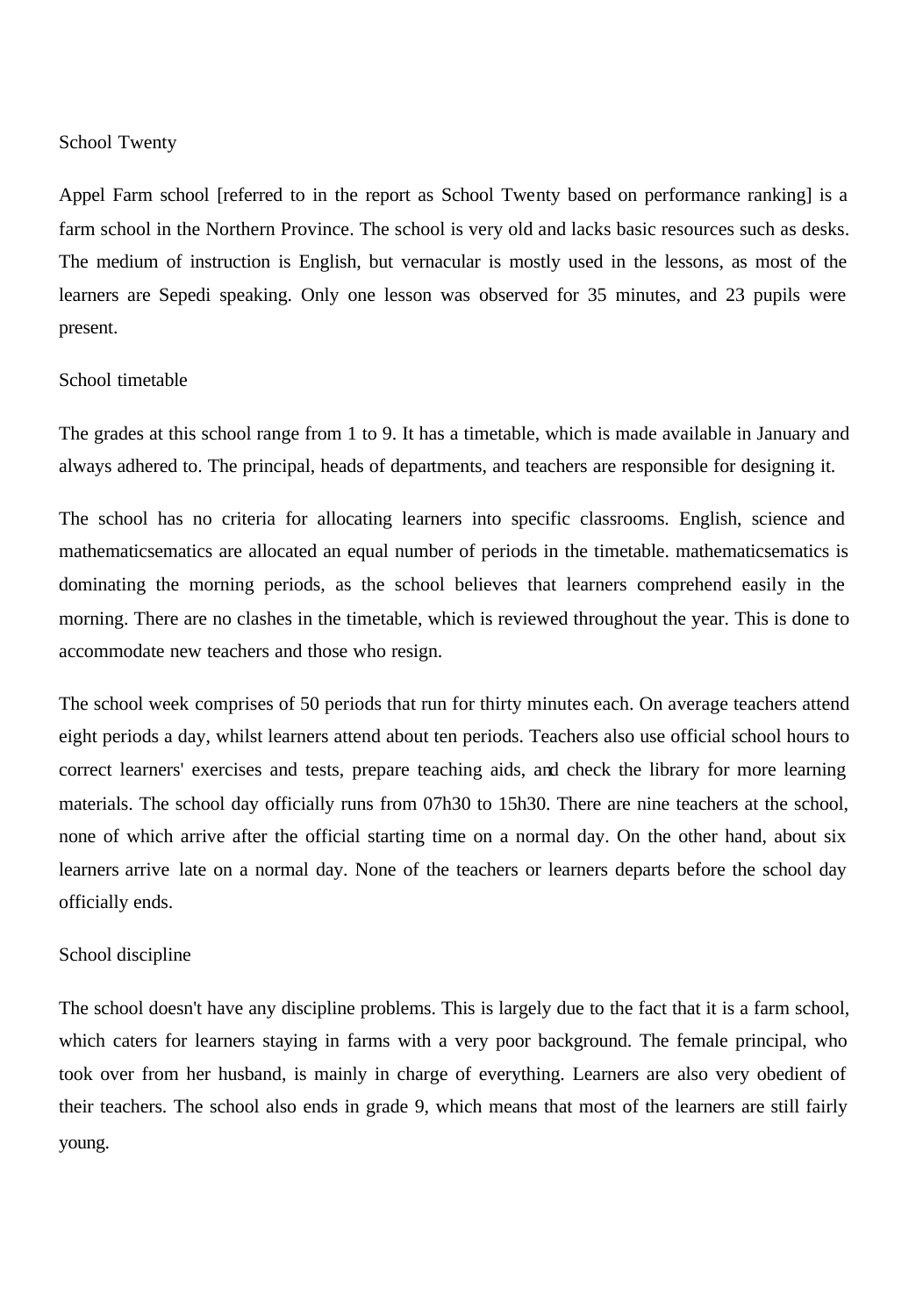|                 | No. enrolled | No. passed | No. repeats | No. Drop-out |  |
|-----------------|--------------|------------|-------------|--------------|--|
| Grade 8         | 21           | 18         |             |              |  |
| Grade 9         | 33           | 31         | 2           |              |  |
| Grade 10        | N/A          | N/A        | N/A         | N/A          |  |
| Grade 11<br>N/A |              | N/A        | N/A         | N/A          |  |
| Grade 12        | N/A          | N/A        | N/A         | N/A          |  |

Success/Drop-out/repetition rates (1997)

The pass rate for the grades given is more than 95%.

Time on task and extracurricular activities

On average teachers spend between one and two hours on lesson preparation, and five to six hours on the actual teaching per week. Learners spend between five and six hours in class. The extra curricular activities available include netball, soccer, cricket, tennis, volleyball, athletics, chess, and gymnastics. These activities usually take place on Monday from 14h00-17h00. They are planned and managed by the principal and teachers. On average, about 75% of the learners take part in the activities and nine teachers are involved. They never clash with the school timetable.

The principal on the other hand spends on average the following hours per month on the following activities:

| <b>ACTIVITIES</b>                                                      |                |
|------------------------------------------------------------------------|----------------|
| Representing the school in the community                               |                |
| Representing the school in official meetings                           | 4              |
| Internal administrative tasks                                          | $\overline{2}$ |
| Teaching (including preparation)                                       | 7              |
| Giving a demonstration lesson                                          | 30 min.        |
| Discussing educational objectives with teachers                        | 2              |
| Initiating curriculum revision and/or planning                         | $\overline{2}$ |
| Talking with parents                                                   | 3              |
| Counselling and disciplining of students                               | $10$ min.      |
| Responding to requests from provincial or national education officials |                |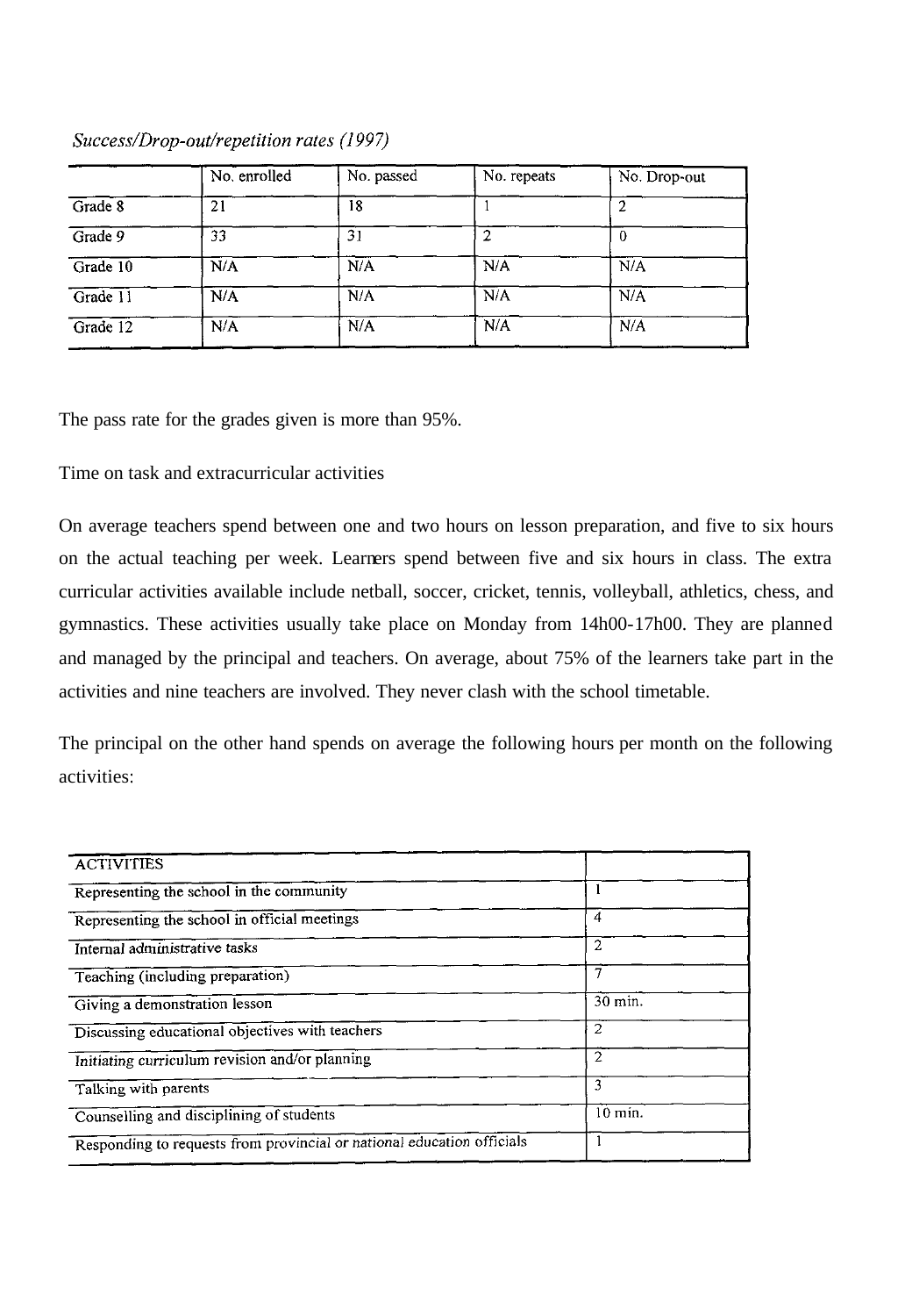| Hiring teachers                     |  |
|-------------------------------------|--|
| Training teachers                   |  |
| Professional development activities |  |
| Other activities                    |  |

It is worth noting in the table above that activities undertaken by the principal in a month, which include teaching, amount to half a weeks' work.

# Teacher/learner ratio

The teacher/learner ratio in grade 8 classes is 1:25 and the teachers are satisfied about the ratio. Individual problems are easily solved and classes are manageable, and not overcrowded.

The total number of learners is as follows: 47 learners for the two grades provided

|          | <b>BOYS</b> | <b>GIRLS</b> |  |
|----------|-------------|--------------|--|
| Grade 8  | 10          | 17           |  |
| Grade 9  | 10          | 10           |  |
| Grade 10 | N/A         | N/A          |  |
| Grade 11 | N/A         | N/A          |  |
| Grade 12 | N/A         | N/A          |  |

Teacher qualifications/development and attitudes

75% of mathematicsematics higher-grade teachers are assigned their entire teaching load in the subject, with one teacher responsible for the junior secondary phase. None of the Grade 8 teachers have university level certification in mathematicsematics. In relation to the rest of the other teachers, one has matric plus a two-year diploma, and eight have matric plus three-year diplomas. Three teachers are currently studying, with courses including a secondary education certificate, higher education Diploma, and a BA degree. There hasn't been any in-service teacher training institutions/NGO working at the school. Teachers are also "at ease with mathematicsematics as they are qualified, and enjoy the subject". The nearest tertiary institution that provides pre-service teacher training is the University of the North, which is about thirty kilometres from the school.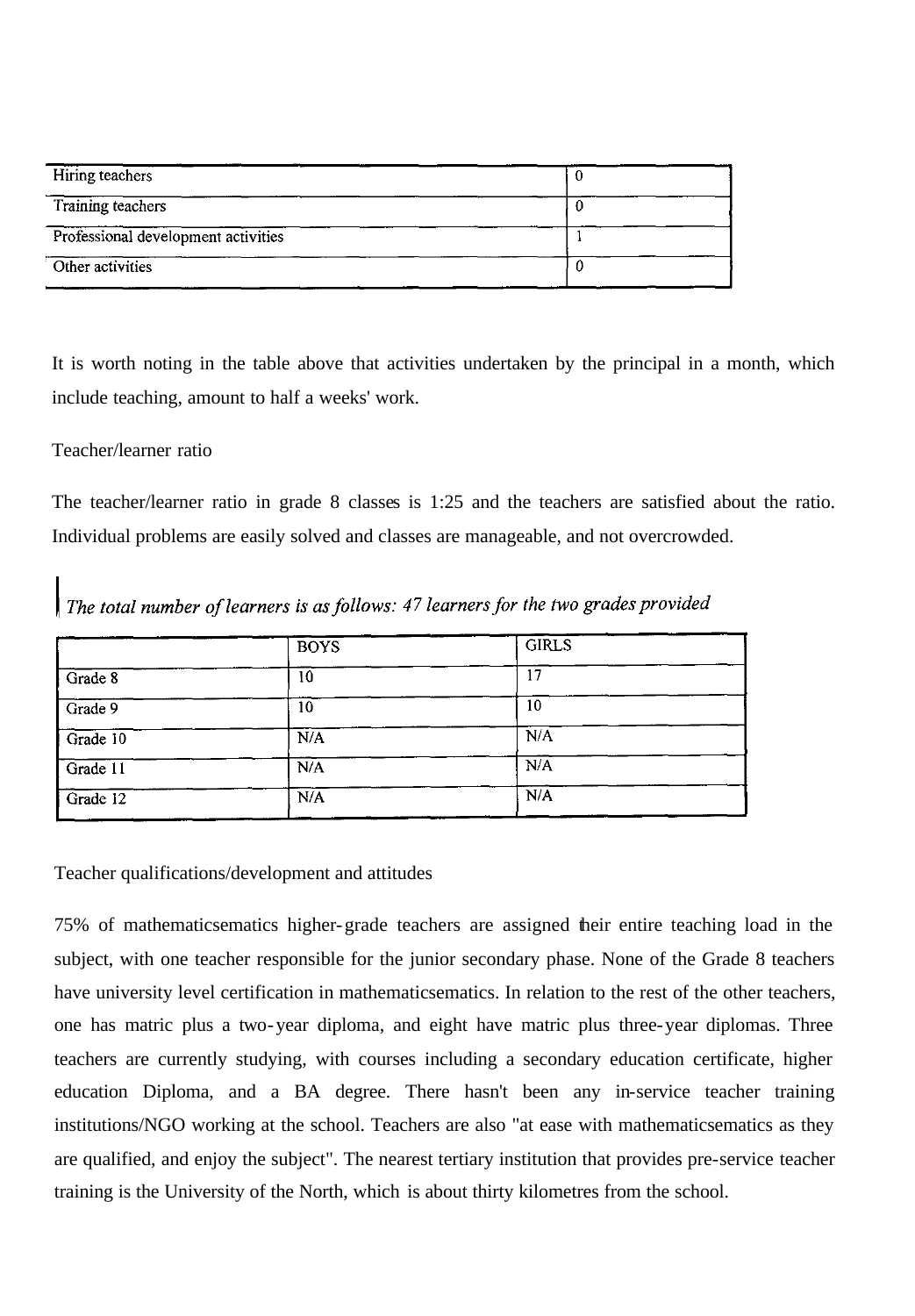Teachers are also involved in personal development such as reading to enhance their subject teaching expertise, and often share these ideas with their peers. Teacher interaction is formal and restricted to specific teachers.

Teachers' overall attitude towards the subject they teach, and methods of teaching that they follow is positive. Teachers can to a large extent relate to their learners as they have developed confidence and learners can rely on them with their personal problems. The teachers' attitude towards parents and academics is positive. They have a moderately positive attitude towards provincial education administration, and educational policies in South Africa.

The principal is motivated because the new education initiatives are "child centred. Learners are given enough time to think, explore, investigate and come to their conclusions". Her attitude is nonetheless gradually changing. She feels that the present provincial management is poor because of lack of funds. In the past they used to get funds from the department and were also provided with teaching aids. She often considers suggestions from staff on school management aspects. About 75% of the decisions made in 1998 were thus based on staff input.

In an attempt to enhance teaching responsibilities of staff, teachers are grouped according to the subjects they teach and conduct meetings and attend courses. Teachers are also encouraged to further their studies and improve on their qualifications. Learners on the other hand are advised to study hard. The principal's future plan is to complete her degree in school management. She also wants to try to establish self help projects with parents and friends.

## Stability and change

Since 1994 there have been changes in the school's teaching methods, governance, school policy and staff. The school now has subject meetings to help each other where they encounter problems. The principal has attended meetings on school governance. All members of staff come together to discuss the policies to suit the school environment.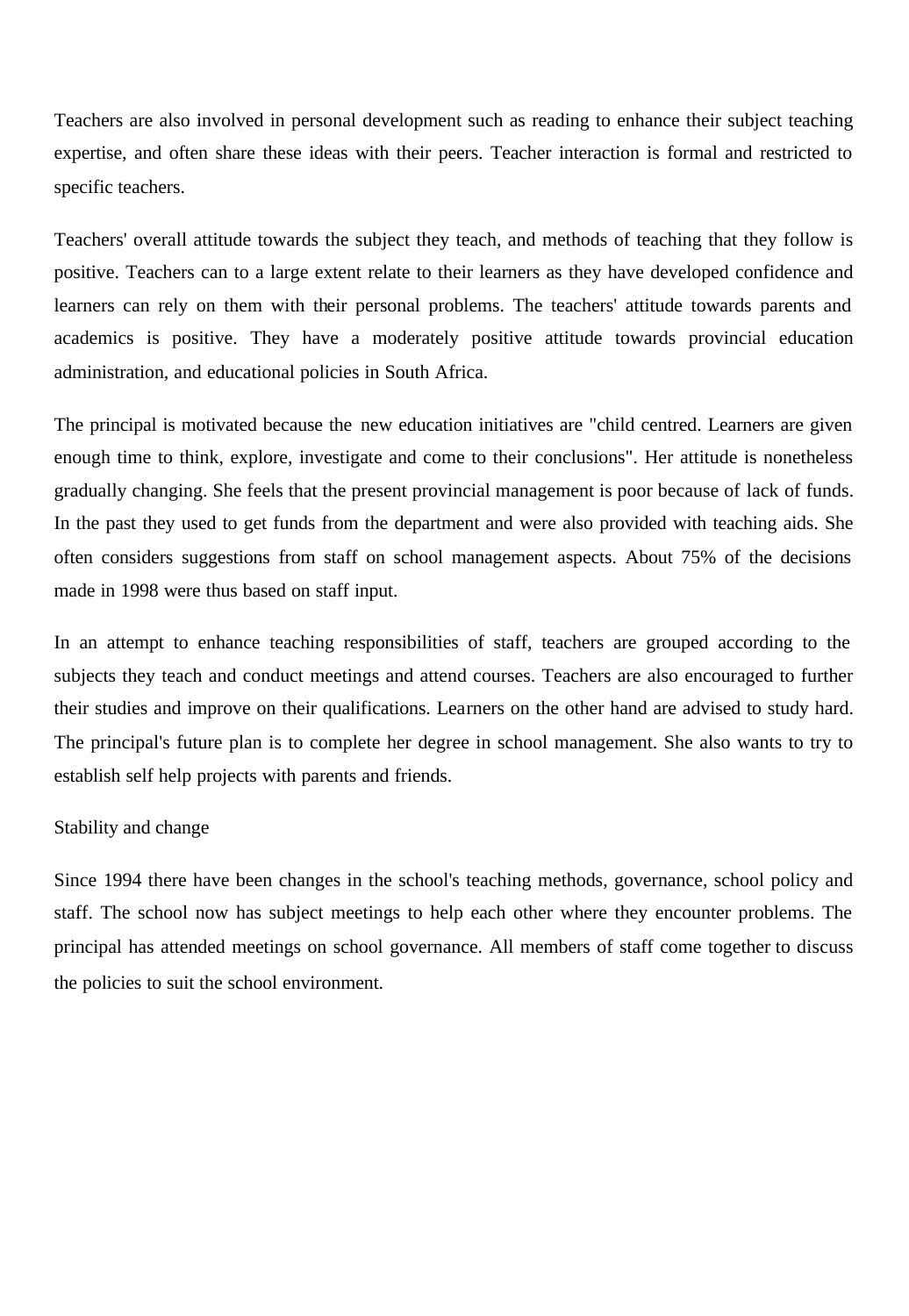These changes have influenced the functioning of the school positively and teachers are more committed to their work. Learners have participated in mathematicss Olympiads and English competitions and won. Some of the changes include the fact that more learners are now attending church. They are encouraged to be proud of their culture, and religious issues are also discussed. The school feels that it dealt with these changes successfully.

### Community involvement

The local community is often involved in the affairs of the school. A parent/teachers association has been established, and its aim is to teach parents how to be involved in their children's education, as most of them are illiterate. There is also an official school governing body whose role is to solve problems, help conduct interviews of new teachers, help with the policy making for the school, and attend sports meetings.

### Curriculum issues

The school follows the provincial department's curriculum with no modifications. The teachers are already familiar with some of the principles of outcome based education entailed in curriculum 2005. About eight teachers have attended courses conducted by the department's officials on curriculum 2005. They teach learners language skills, listening, speaking, reading and writing. These principles are always practiced in the classroom.

Assessment practices common in the school include homework, classwork, and tests. According to the principal, continuous assessment means "learners are assessed every time they participate, including breaks". The teachers also share a similar understanding of continuous assessment. They keep files and profiles, and learners' work is controlled and they are given feedback.

### Lesson context

Whilst the classroom in which the lesson was observed is very old with no ceiling, it nonetheless has basic resources such as a cupboard, a usable chalkboard, a table for the teacher, sufficient seating for the learners and adequate space for the teacher to organise different activities, adequate lighting, and a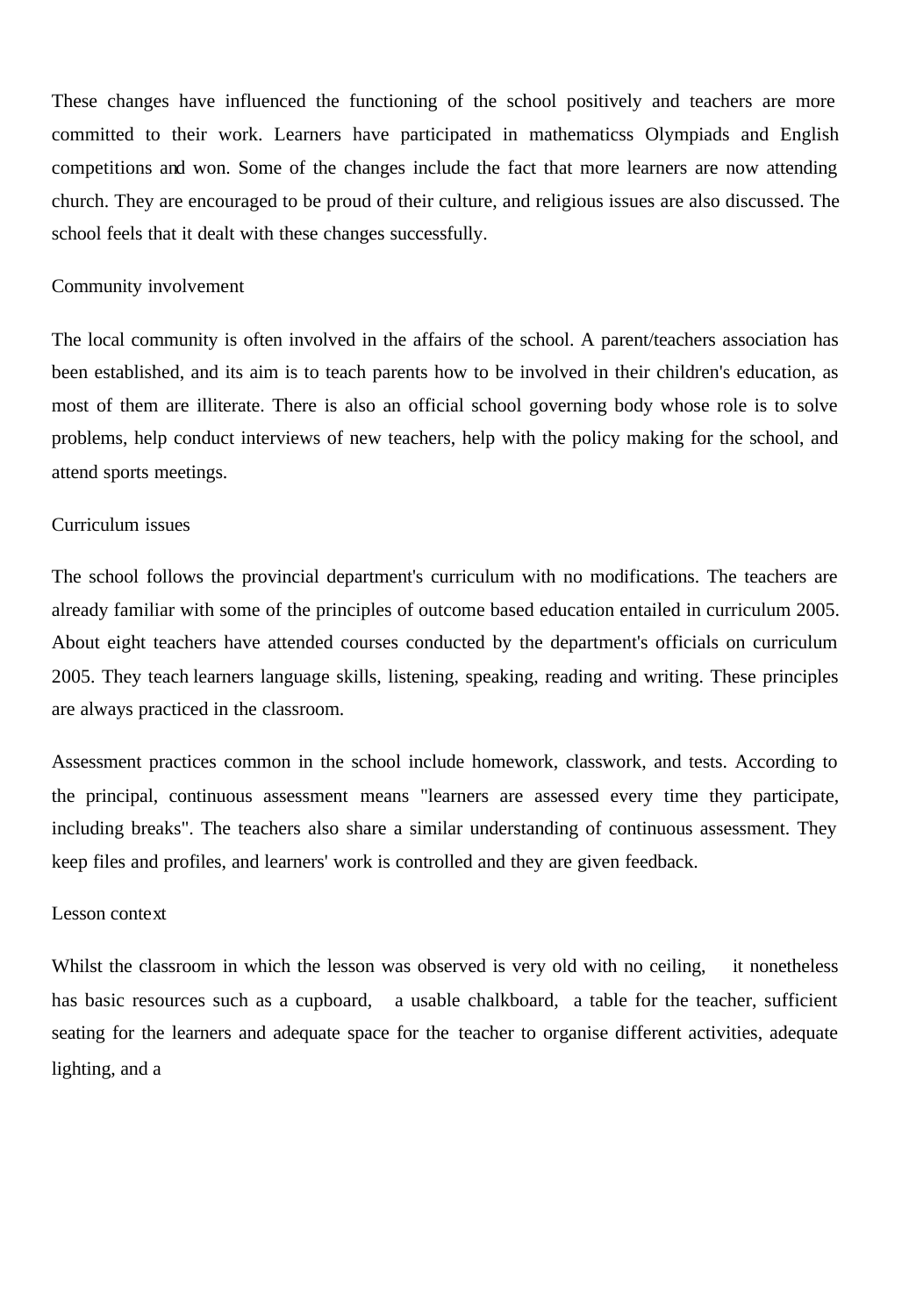comfortable temperature. There was no noise or any form of outside distraction during the lesson. Learners were seated in pairs at two-seater desks all facing the front of the classroom

Both the teacher and learners did not use any form of learning material during the lesson. The teacher simply taught the lesson and learners listened attentively without referring to any form of material. No other support material was used in the lesson, though the teacher indicated during the interview that the school has an overhead projector. Whilst most learners had pens and paper, some had to borrow pens from their peers when given tasks to write. The mathematics topic taught was not clear as the teacher did not indicate it, though we could deduce from the direction that it took that he was teaching exponents.

#### Teachers' instructional practices

The teacher started by teaching the whole class for about twelve minutes before giving learners tasks to complete individually for another twelve minutes. When teaching the whole class he was mainly stationed in front and only started to move around when learners were completing their tasks to check on them. During this time the school principal was also doing the same. Towards the end of the lesson individual learners would then be called to the front to write their answers on the chalkboard. Overall, the lesson was paced ineffectively in terms of available time.

The teacher wrote most of the activities on the chalkboard in English, which learners completed using mathematics numbers only. Instruction was mainly in vernacular with mathematics terminology. Teacher-learner interaction on the other hand was mainly in English and to some extent in vernacular. The teacher had to repeatedly resort to vernacular especially when explaining the mathematics terminology. Learners interacted mainly in vernacular. Learners participated in the lesson only through repeating and memorising mathematics terms, and responding to the teacher's questions. Overall, learners were very quietly looking at their teacher and seemingly lost as to what he was saying.

The teacher did not deliberately make the processes and concepts to be learnt explicit. He only made such concepts and processes explicit during the course of the lesson and not at the beginning. He used a number of confusing examples based on learners' everyday lives in an attempt to explain the concepts. For example, he said a calf always walks in front of its mother to explain the relationship between a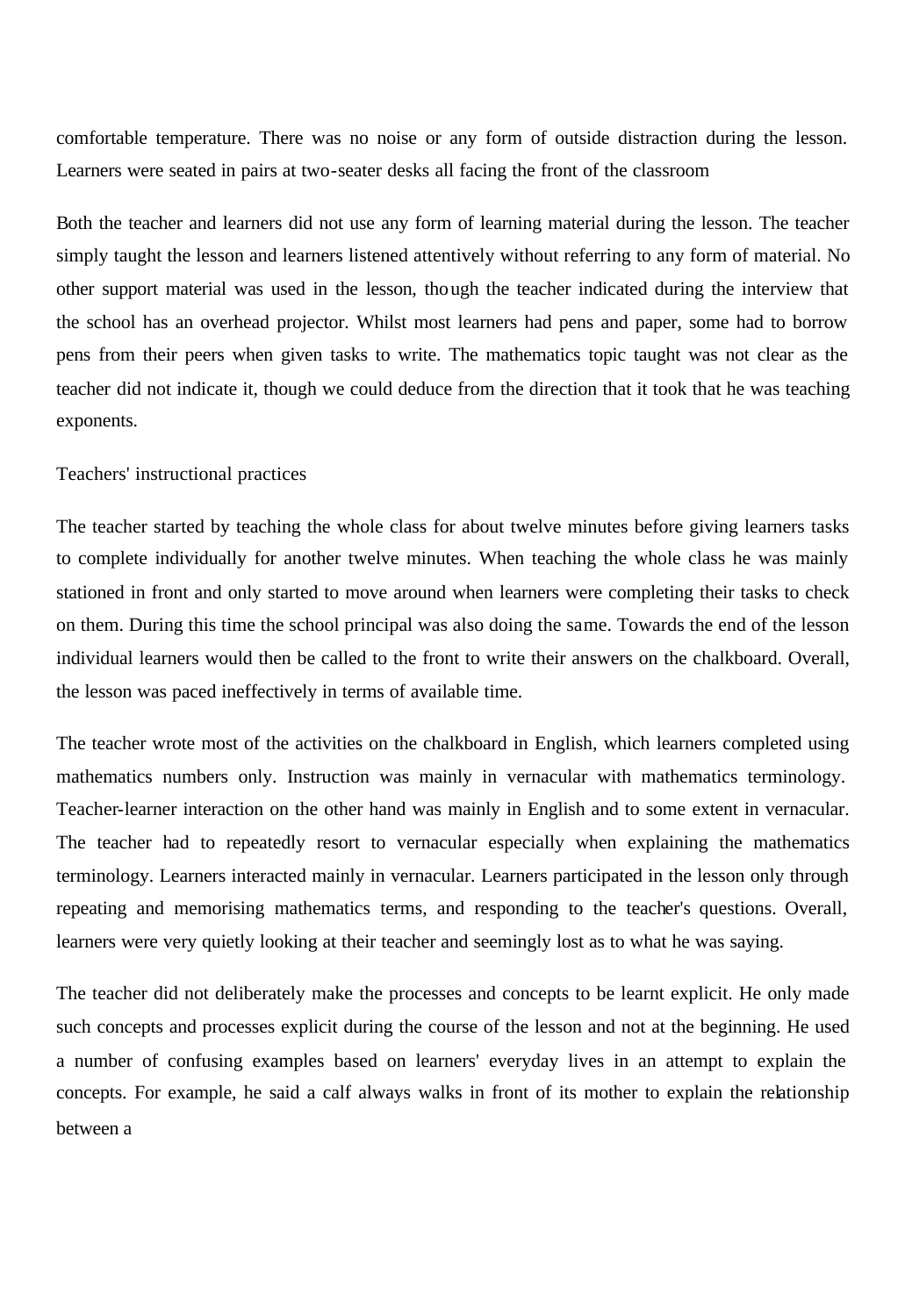positive/negative sign and the accompanying number. He also told learners that they ascend when coming to school and descend when going back home whilst they do both as the area is mountainous.

The teacher provided learners with opportunities to express their current understandings of the mathematicss processes learnt. Such opportunities were only in the form of writing own answers on the chalkboard, which most of the learners struggled with. He did not use learners' expressions of their understandings as tools for consolidating their existing mathematicsematical understandings or for sorting out differences between their existing understandings and the new mathematicss concepts or processes. For example, he would simply correct the parts in the learners' responses that were wrong and then give credit to such a learner, with the whole class clapping hands for him/her.

The teacher deliberately introduced learners to appropriate and correct additional language but focused on form rather than meaning. He engaged learners in surface articulation of mathematicss language related to the concepts and involved them through verbally repeating new mathematicss terminology. He used examples based on the learners' everyday life to emphasise the meaning of the mathematicsematical concepts and processes. For instance, he used an example of going up hill and down hill (characteristic of the area the pupils are coming from), to explain the concepts descending order and ascending order. He nonetheless also misled learners by counting descending numbers as - 4,5,3,2, which no one corrected

The teacher used representations to demonstrate how new/unfamiliar mathematics concepts or processes work. He nonetheless emphasised procedural rather than conceptual understanding. The various examples and demonstrations used during the lesson did not seem to be enhancing learners' understanding they seemed to generally be lost. Their attempts at chorusing were also not uniform and clear, as they did not know what to say. Thus the teacher would articulate the responses more forcefully in an attempt to overshadow learners' confused chorus.

The teacher provided learners with opportunities to practice using new mathematicss processes. This was mainly through providing written responses to the teacher's questions on the chalkboard. The only accessible starting point provided to learners is a preceding example. He also did not provide learners with opportunities to develop greater levels of independent competency by giving them opportunities to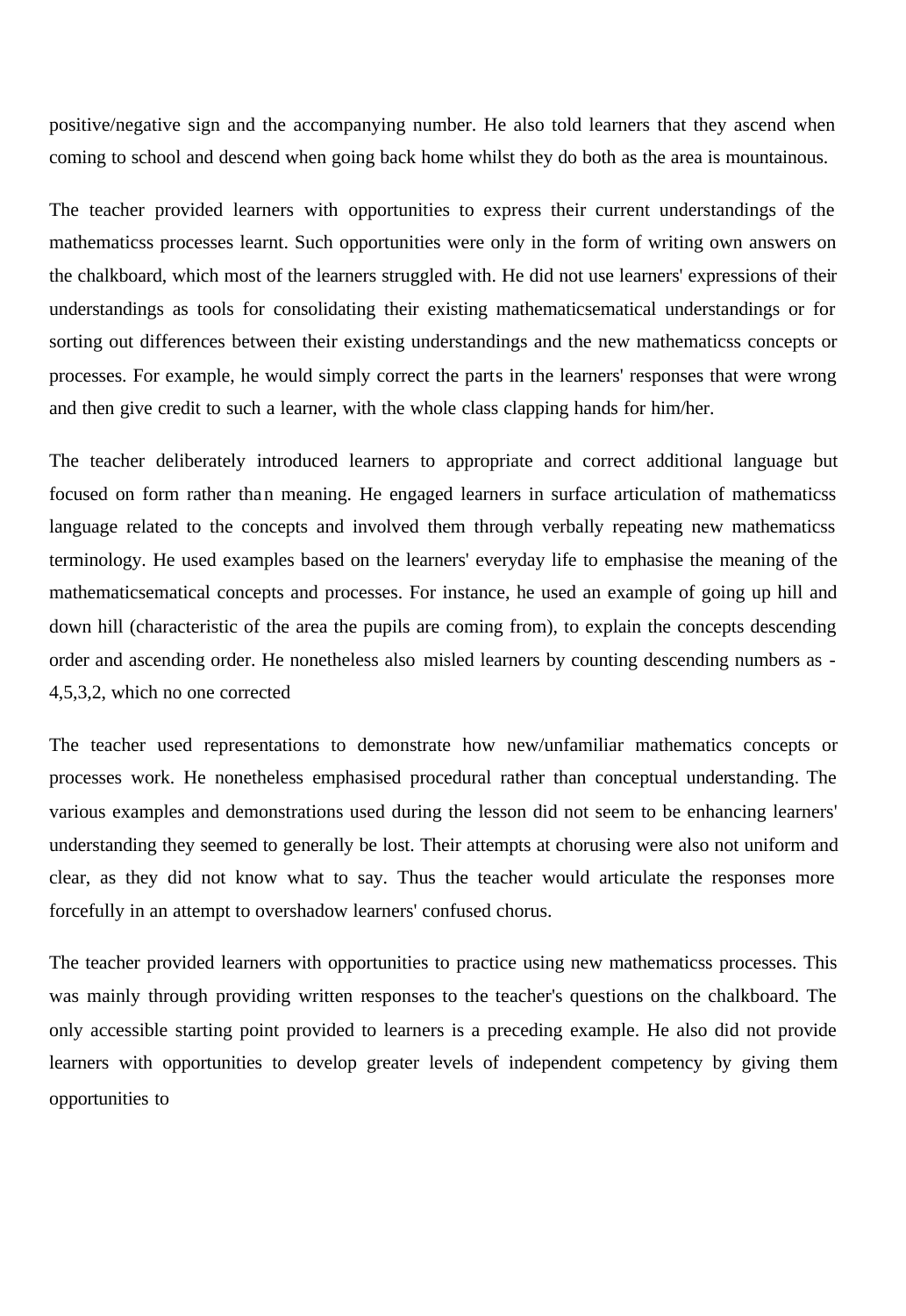use new mathematicss concepts or processes in terms of incremental complexity. The exercises he gave to them were more similar to the ones he used when introducing and explaining the concepts.

The teacher provided learners with written mathematicsematical texts and representations. He further provided them with opportunities to engage with and make sense of the texts and representations by writing their responses on the chalkboard. He explained to them in their home language what the exercises require, and what the concepts (i.e. descend and ascend) mean. He did not assist learners to develop strategies they need to engage with and interpret text representations themselves.

The teacher did not encourage learners to discuss new concepts or processes with each other. Each learner corrected his/her work.

The teacher assessed whether learners have learned the mathematicsematics processes during the lesson. He informed learners whether their responses were correct or not. The teacher did not use this information to identify learners' misconceptions and provide them with information/feedback about what they must understand and do to improve their learning. He just told them whether their answers were right or wrong. If wrong, he moved on until the next learner provided the correct answer. Although he was asking learners questions based on what they have learnt, he did not identify what their problems were. Pupils did not seem to understand what was expected of them. This was despite the fact that he explained to them in vernacular what the key concepts (i.e. descend and ascend) meant. Learners were expected to arrange terms in ascending order and descending order.

## Post-lesson teacher interview

The teacher was able to indicate the number of pupils absent without checking, of which all the learners were present. He further indicated that the lesson objective was to teach learners the difference between descending and ascending. It was an introductory lesson of which the teacher used his own lesson plan and learner textbooks to plan. The grade's programme on the other hand relies on the department's syllabus.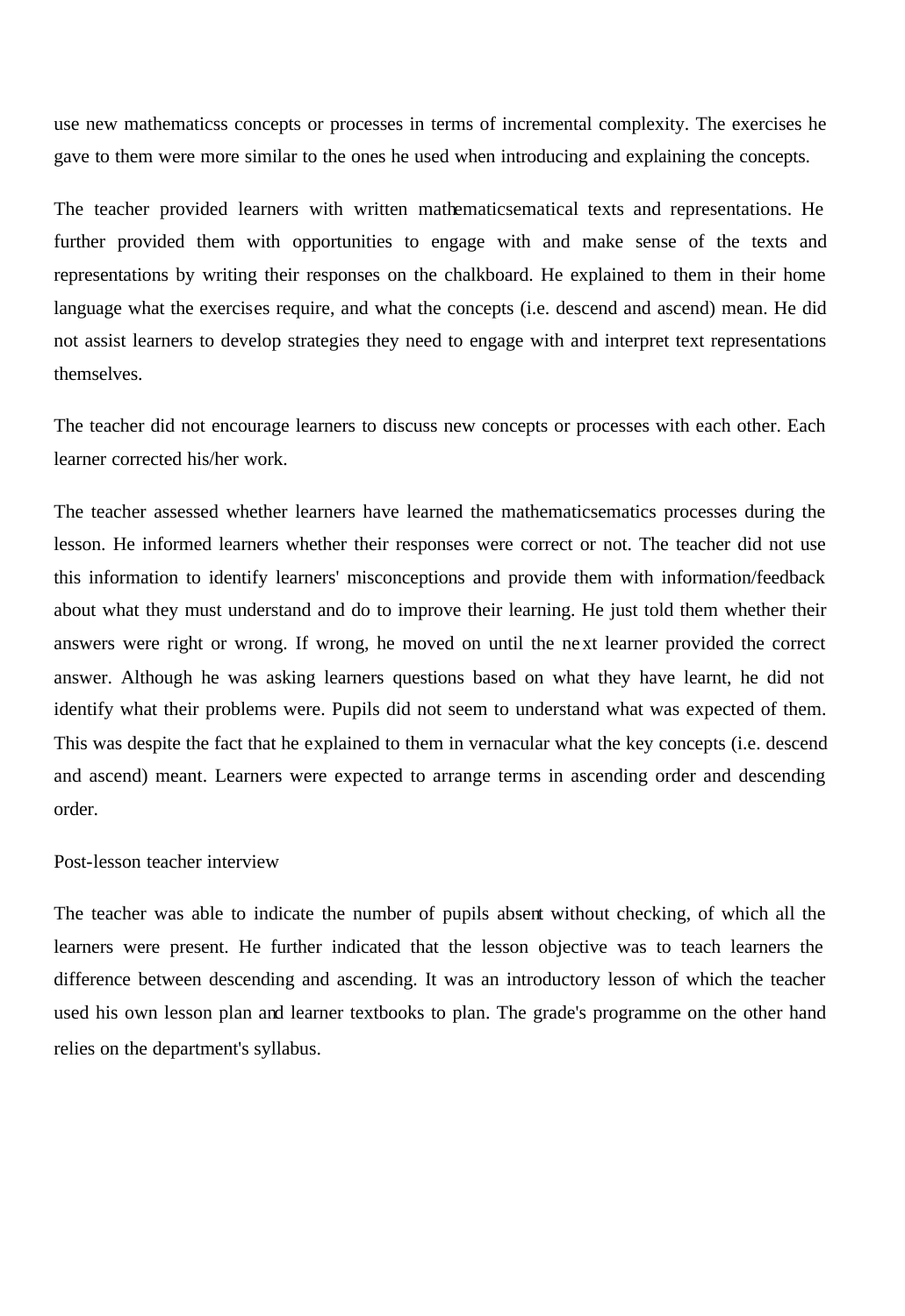The teacher felt that the learners we observed were average to high achievers who provide no problems, apart from having to walk long distances when coming to school. He also was not sure whether he can consider himself a mathematics subject specialist, though has "some tricks" that he uses "with the kids to make them understand". He cited the impoverished background of the learners as the biggest difficulty the school faces as most cannot even travel with books back home due to the distance.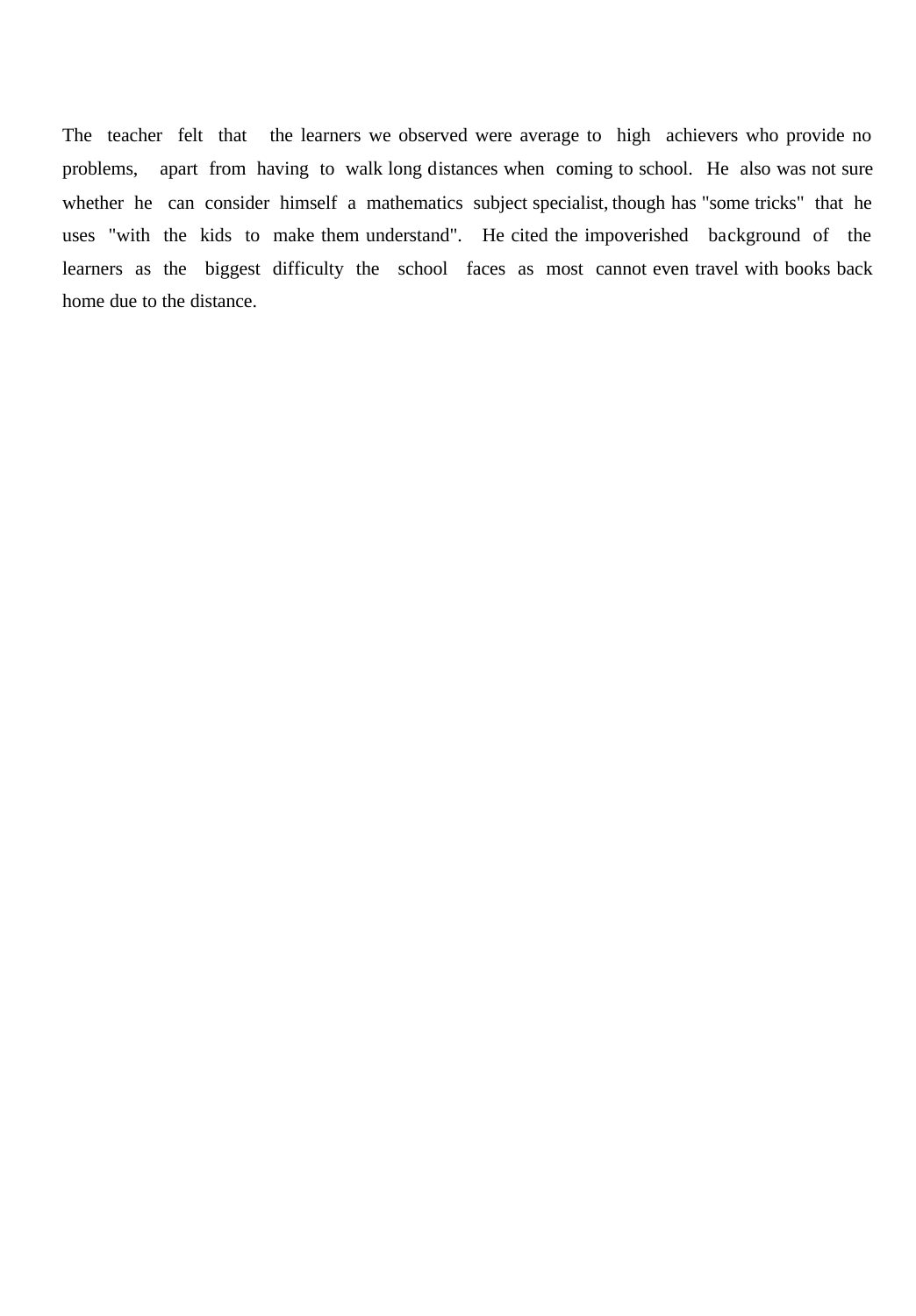# SECTION THREE

### SYNTHESIS AND SUMMARY OF FINDINGS

Are mathematicsematics concepts and processes to be learnt made explicit?

In sixteen of the eighteen lessons observed across the schools, the teachers made the mathematics concepts or processes to be learnt explicit. In ten of these lessons, a mixture of both the best and least achievers, the teachers nonetheless did not make the purpose for learning them clear. Common practices in such lessons would be for the teachers to use everyday examples to further clarify the concepts. In the other four lessons, all of which came up as the best four per province, teachers not only made the concepts and processes to be learnt explicit, but also made the purpose for learning them explicit. Some of these teachers even went further and created a web of understanding by assisting learners to link familiar concepts and processes with the new concepts and processes. This was further enhanced by the teacher linking the previous days work with the new lesson.

Are learners provided with opportunities to express their current understandings of the mathematics concepts and processes to be learnt?

This category had a fair mix of both the best and least achievers, with the latter more in the negative. Lessons in the least achieving schools either did not provide learners with opportunities to express their current understandings or where they did, the teachers did not use the learners' expressions as tools for consolidating their understandings or sorting out differences between them and the new concepts and processes. Most of the best achieving schools on the other hand presented lessons that were more positive. At the one best achieving former DET school the teacher provided learners with opportunities to express their current understandings of the concepts to be learnt, and further used their expressions as tools for consolidating their existing mathematics understandings, though not using them to sort out differences with the new concepts. In the other two best four provincial schools, whilst teachers provided learners with opportunities to express their current understandings and used their expressions as tools for both consolidating their understandings and sorting out differences, they did not use such expressions as tools for building on and moving beyond the existing understandings. It was only at one school, which got position three, that the teacher not only provided learners with opportunities to express their understandings, consolidated and sorted out the differences, but used such expressions to build on and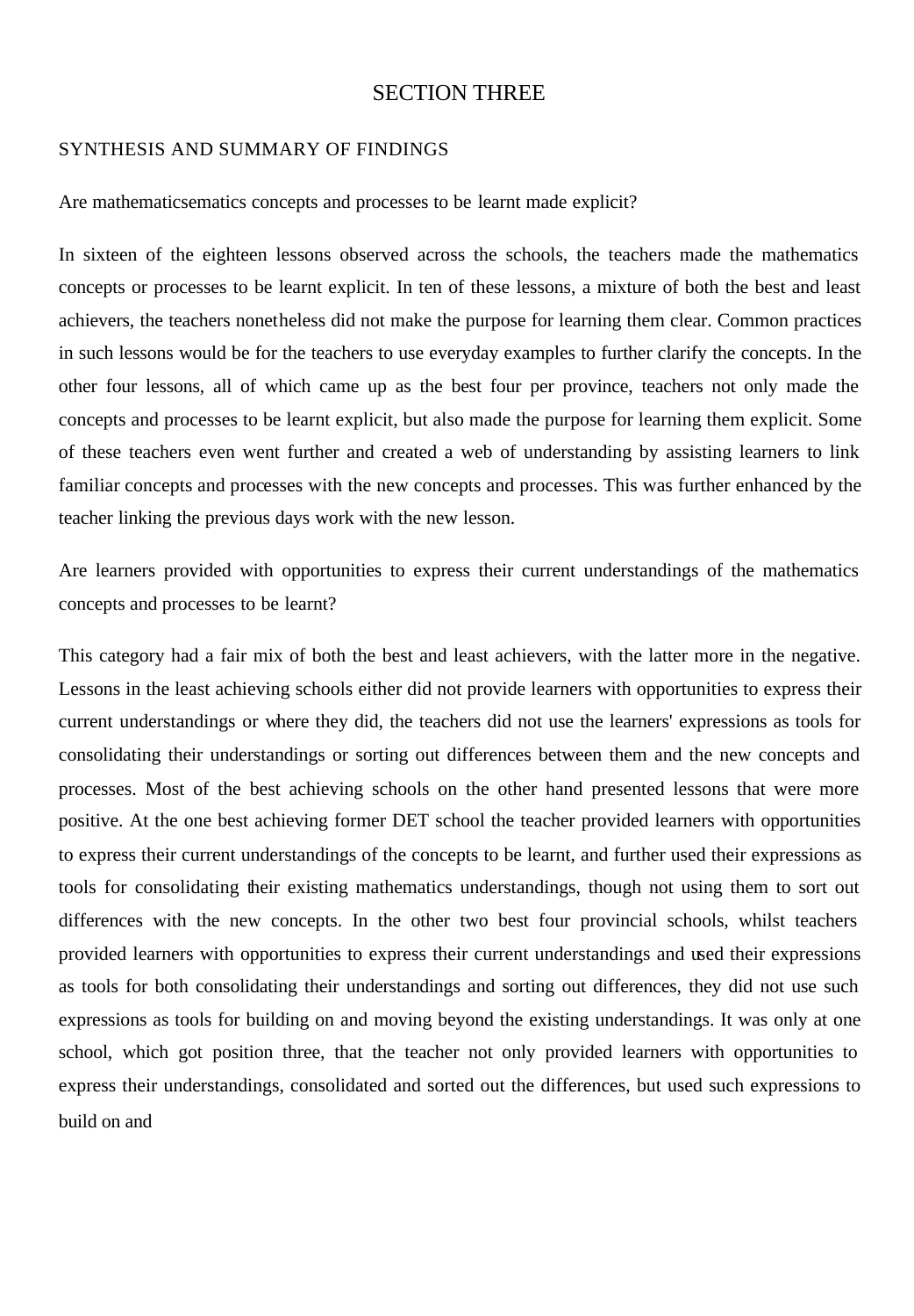move beyond the learners existing understandings of the concepts and processes.

This criteria fairly categorised schools in terms of teacher practices in the best and least achieving schools. It would thus seem that much as the teachers in the best achieving schools tended to provide learners with opportunities to express their current understandings as opposed to those in the least achieving schools, they also failed to build on and move beyond the existing understandings.

Are learners introduced to the new/additional language they need to discuss and think about the mathematics concepts or processes to be learnt?

This was the most consistent criterion of all as in fourteen of the eighteen lessons observed teachers introduced learners to appropriate and correct new or additional mathematics language, but focussed mainly on form rather than meaning. The teachers would engage learners in surface articulation of the mathematics language related to the concepts or processes mainly through chorusing. The last four lessons differed in that at the one best achieving school the teacher focussed largely on meaning by making connections between the learners' existing knowledge of mathematics language and the mathematics language explicit. She nonetheless did not provide learners with an opportunity to practice using the new language to formalise their thinking and understanding of the concepts or processes. At the last school the teacher not only introduced learners to appropriate new mathematics language by focussing on meaning, he further provided them with an opportunity to practice using the new language to formalise their thinking.

It would seem based on the finding above that introducing learners to the new mathematics language is done by most of the teachers observed. The difference only lies between those teachers who only focus on form and those who also focussed on meaning and made the connections between existing and new language. Most of the teachers observed in the best and least performing schools nonetheless only focussed on form and ignored meaning.

Is there a demonstration of how the mathematics concepts and processes to be learnt work?

Most lessons in this category, with an equal mix of both the best and least achieving schools, saw teachers using mainly representations such as number lines and diagrams to demonstrate how unfamiliar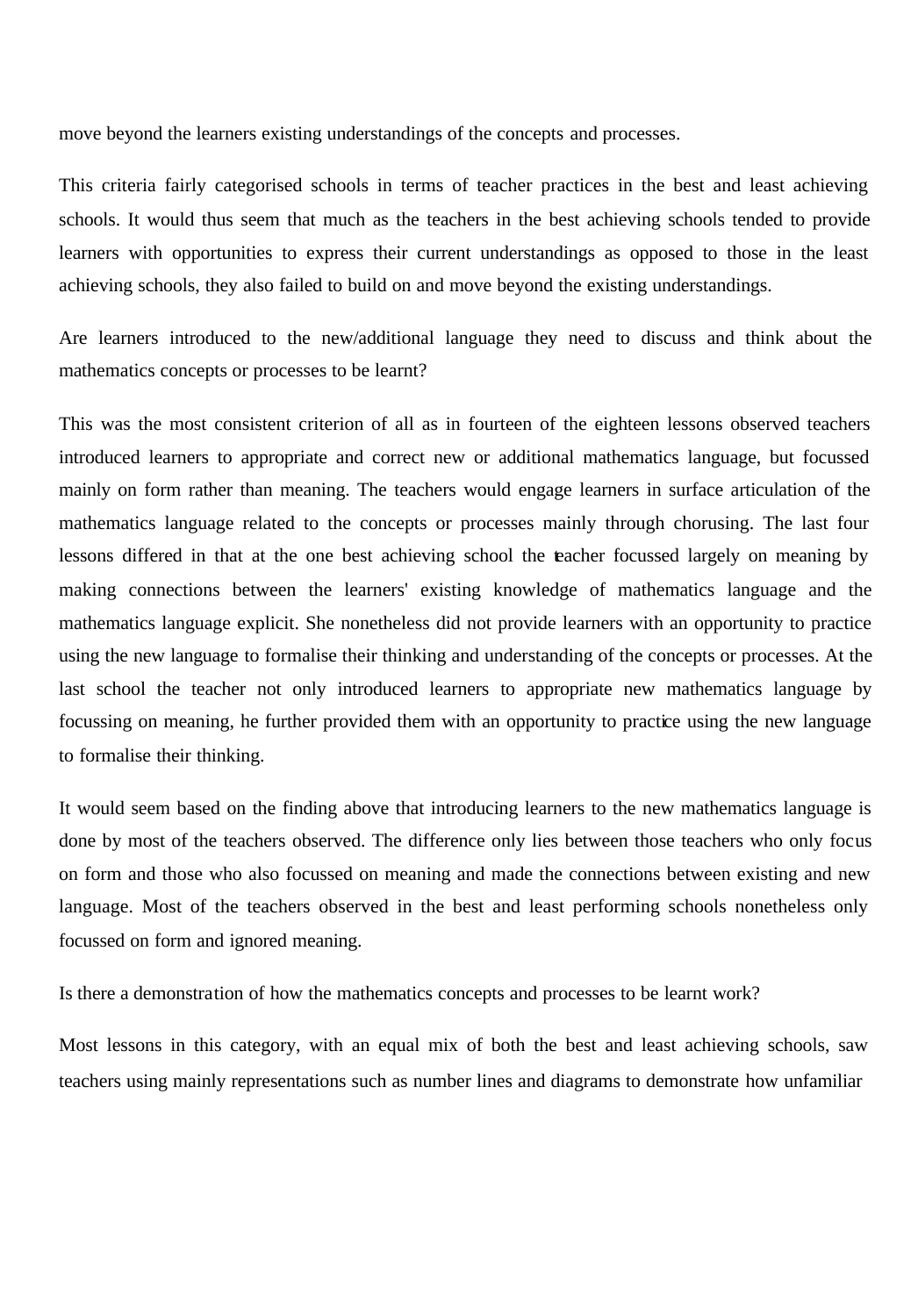mathematics concepts and processes work. These teachers focussed the learners' attention on the mathematicsematical representations rather than on the relationships between the representations and the new mathematics concepts and processes. Lessons in the least achieving schools were nonetheless mainly negative with the teachers not even demonstrating how the new mathematics concepts and processes work. The best achieving schools on the other hand were more biased in favour of teachers using multiple forms of mathematics imagery and representations to demonstrate how unfamiliar mathematics concepts and processes work. In one mid-achieving school the teacher further emphasised conceptual understanding by focussing the learners' attention on the relationships between the new concepts and the mathematicsematical imagery and representations. She however did not illustrate how the mathematics concepts can be generalised and applied to solve problems that are similar in mathematicsematical content and structure. This was only enhanced in the last four lessons of the two best achieving schools. Teachers in these lessons used multiple forms of mathematicsematical imagery to demonstrate how new concepts work and emphasised a conceptual understanding by focusing learners' attention on the relationships between the new concepts and processes and the mathematics imagery. They also illustrated how the new concepts and processes can be generalised and applied to solve problems that are similar in mathematicsematical content and structure.

The use of multiple forms of representations and mathematics imagery is argued to be useful in that it assists learners with different learning styles to understand key ideas. In mathematicsematics it further reinforces the idea of mathematics "as a network of interconnected concepts and procedures" (Beaton et al, 1996).

Are learners provided with opportunities to practice using the mathematicsematics concepts and processes to be learnt?

Both best performing and least performing schoolteachers provided individual learners with opportunities to practice using the new mathematics concepts. The main difference between the least and best performing schools was in the form such learner participation took. In all the least achieving schools' learners simply responded to the teachers questions without any reasoning and even when incorrect, the teachers would move on to other learners. Furthermore, the teachers would either fail to provide learners with opportunities to develop greater levels of independent competence or with accessible starting points.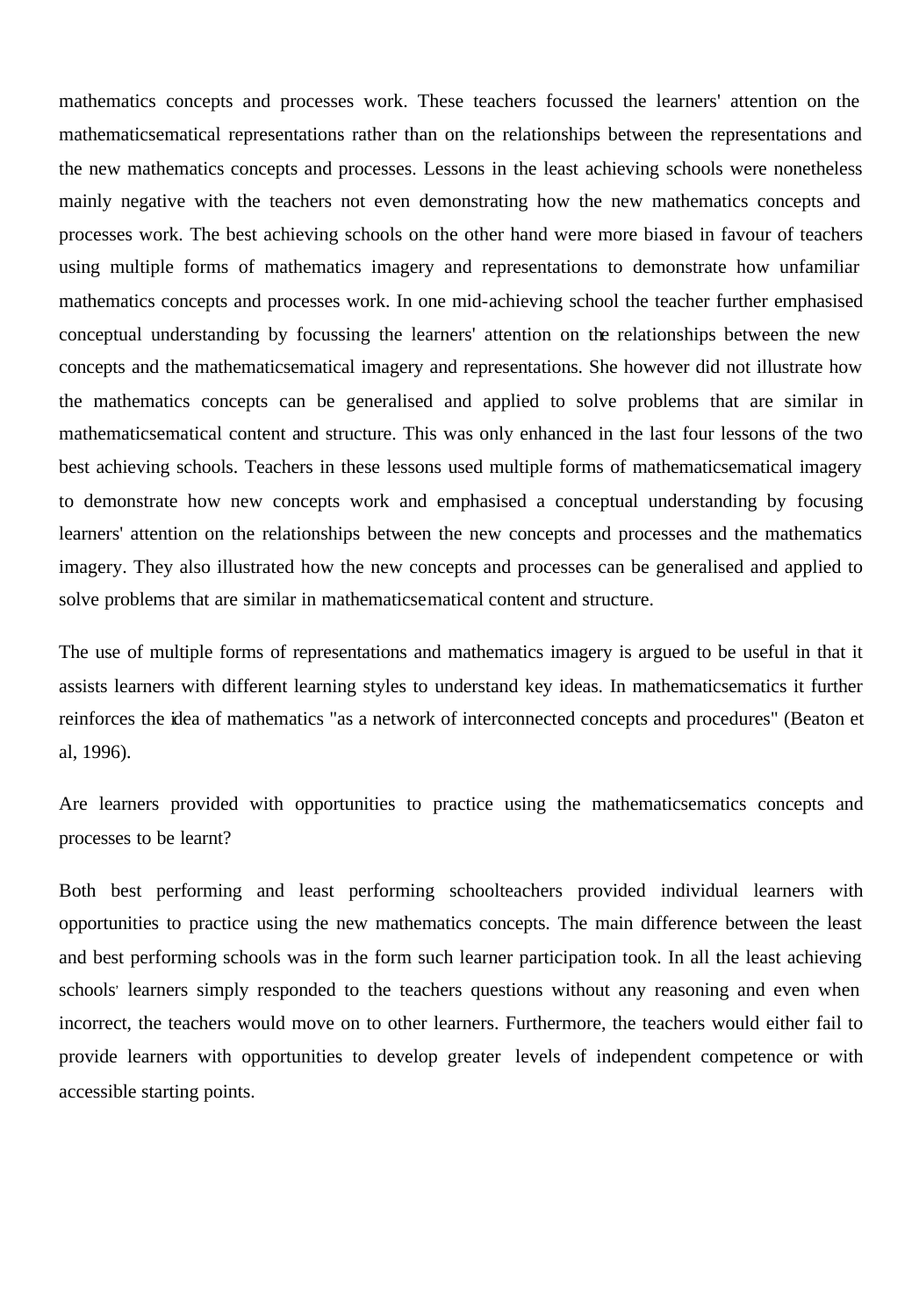This would mainly be as result of providing activities that are pitched at a very low level. At the best achieving schools on the other hand learners asked and responded to questions whilst providing some form of reasoning for their input, whilst teachers on the other hand ensured that learners knew what they were talking about and assisted those who were struggling. It was again only in the best achieving schools that teachers further assisted learners to develop greater levels of independent competence by providing them with an accessible starting point and giving them opportunities to use the new mathematics concepts and processes in terms of incremental complexity. It was nonetheless only at one of the best achieving schools that the teacher further provided learners who demonstrated competence with opportunities to complete additional activities using new mathematics concepts and processes in a variety of other applications.

Are learners assisted to engage with and interpret written mathematicsematics text related to the concepts to be learnt?

In all the lessons observed learners were provided with some form of written mathematicsematical text. Lessons in the least achieving schools varied from the teachers telling learners what the texts representations mean and not providing them with opportunities to engage with the texts themselves, to the more informative and independent learner interaction with text. The teachers nonetheless relied more on the learners' first language and did not assist them to develop the strategies they need to engage with the representations themselves. The best achieving schools on the other hand included a number of lessons were teachers assisted learners to develop the strategies they need in order to engage with the text representations by using their prior knowledge of mathematics and language, and using their own words to summarise what they have read.

It is interesting to note that in schools were teachers tended to rely on the learners' first language when engaging with written text performed the least in the mathematics test. It can as a result be argued that due to the fact that the test was administered and written in English, which is not the learners' first language, their performance was consequently affected negatively. Whilst this might have been the case, it is equally worth noting that among the best achieving schools is an Afrikaans medium school, and a poorly-resourced former DET school whose teacher did not rely on first language. What seems to be critical in this case however, is that teachers in the best achieving schools tended to assist learners to develop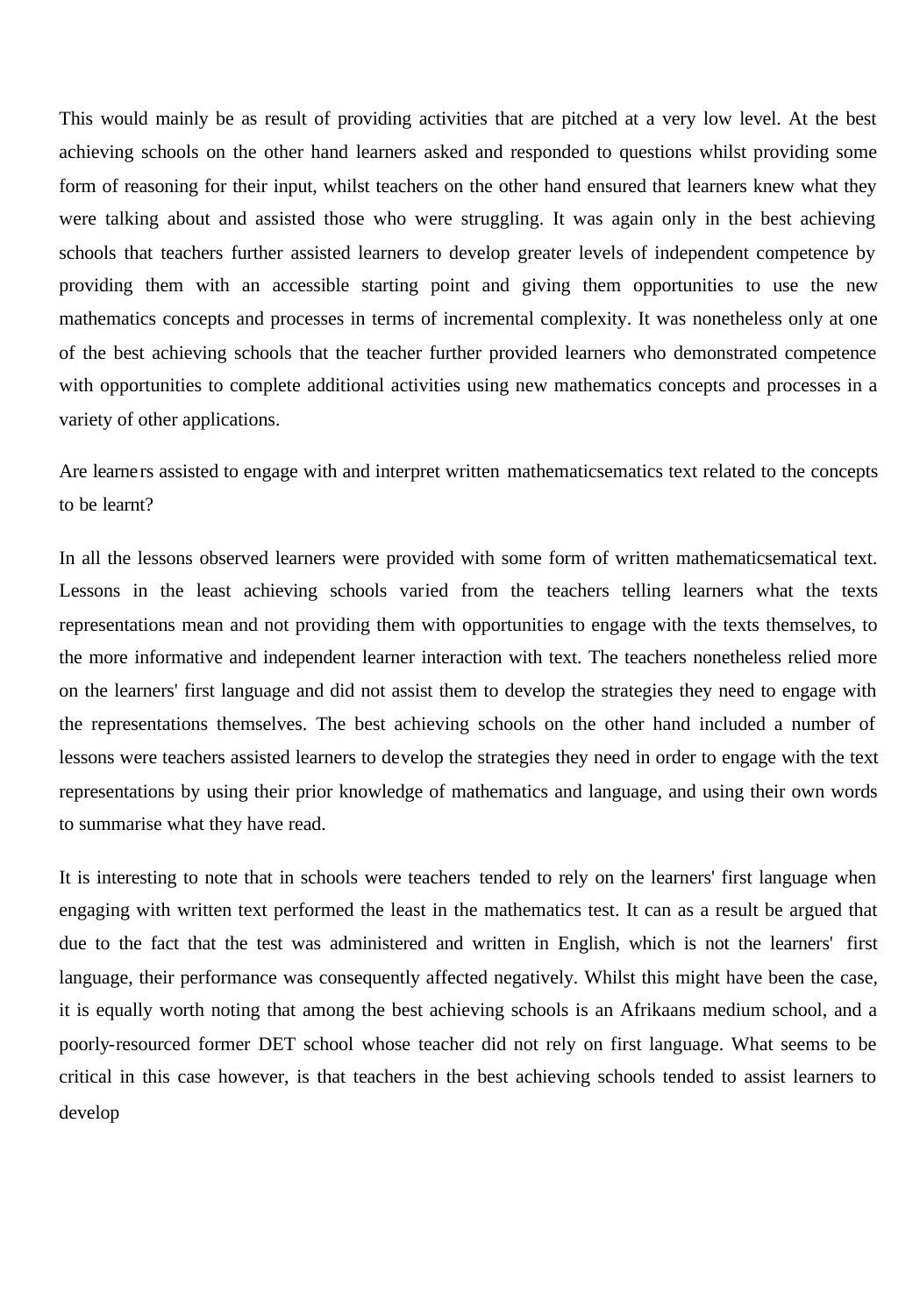strategies to engage with text representations rather than telling them what they mean.

Are learners encouraged to discuss the mathematicsematics concepts or processes to be learnt with each other?

This criteria was one of the most consistent in that of the eighteen lessons observed, in sixteen of them the teachers did not encourage learners to discuss new mathematics concepts or processes with each other. In the seventeenth lesson observed the teacher only provided learners with opportunities to check one another's answers. There was thus only one lesson were some form of group work and discussions took place. The teacher at this lesson encouraged learners to discuss the mathematics concepts and processes together by structuring the tasks so that learners can benefit from each other's thinking. The teacher nonetheless did not make explicit the strategies learners need to solve problems collaboratively.

Are learners assessed whether they have learnt the mathematicsematics concepts or processes?

In all the lessons observed within this criterion, a mixture of both the best and least achieving schools, the teachers assessed whether learners are learning and have learned the concepts and processes through tasks which formed part of the lessons, and home/classwork at the end of the lessons. In most of the schools the teachers would further inform learners whether their responses are correct or incorrect. The teachers would nonetheless not use the learners' responses to identify their misconceptions and provide them with feedback about what they must understand and do to improve their learning. The only divide in terms of the few other schools was that the teachers in the least achieving schools tended to mismanage the assessment by failing to recognise emerging understandings and abilities. The teachers at the best achieving schools on the other hand would use the learners' answers to identify misconceptions and provide feedback about what they must do to improve their learning. In one case the teacher moved on to developed the learners' understanding and learning further.

As in the TIMSS 1995 finding (Beaton et al, 1996), home and class work were generally considered as a way of extending the time spent on regular classroom lessons during our observations.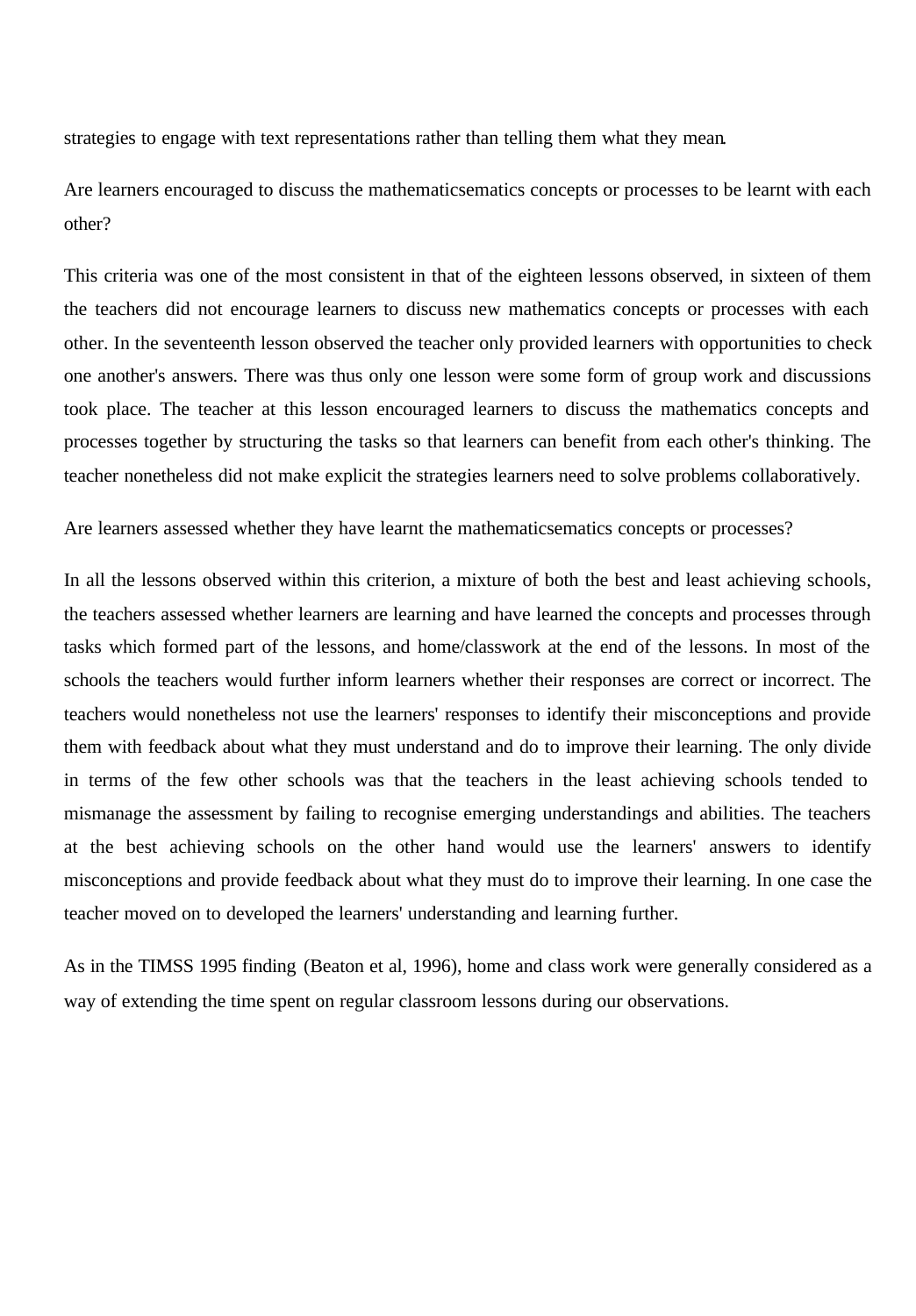# SECTION FOUR

### CONCLUSION - LESSONS LEARNED

The key question in this study remains: what kinds of processes unfold in schools which lead to best performance in mathematics. The points made below should thus not only be understood within the context of education quality debates, but also in relation to the main focus of this study.

1. Taking into cognizance limitations of questionnaire-type studies, the research results with regards to school management and student background are nonetheless informative. In terms of school management, what comes out of this study is that best performing schools tend to have less discipline problems in relation to both learners and teachers, teachers spend more time on lesson preparation, and school heads are eager to guide their schools into the future. Class size, physical and human resources, and timetable arrangement on the other hand do not seem to impact directly on school performance. Equally, student background, though generally consistent in terms of its relation to school performance, can become less a factor when other factors related to school management and classroom processes are strengthened.

2. Teaching and learning processes in the best performing schools differed from those in the least performing schools. At first glance it would seem teachers in both categories are doing the same, but on close scrutiny, it becomes clear that what the teachers in the best performing schools are doing is significantly different from what their counterparts in the least performing ones do. First it is important to note that qualifications do not differ significantly across categories. Secondly, it is equally important to reiterate the finding above that teachers in the best performing schools spend more than double the time on lesson preparation than their counterparts in the least performing schools. Consequently, these teachers are more at ease with the subject matter, open to learner input (which encourages learners to make inputs), and emphasize meaning in their teaching rather than form.